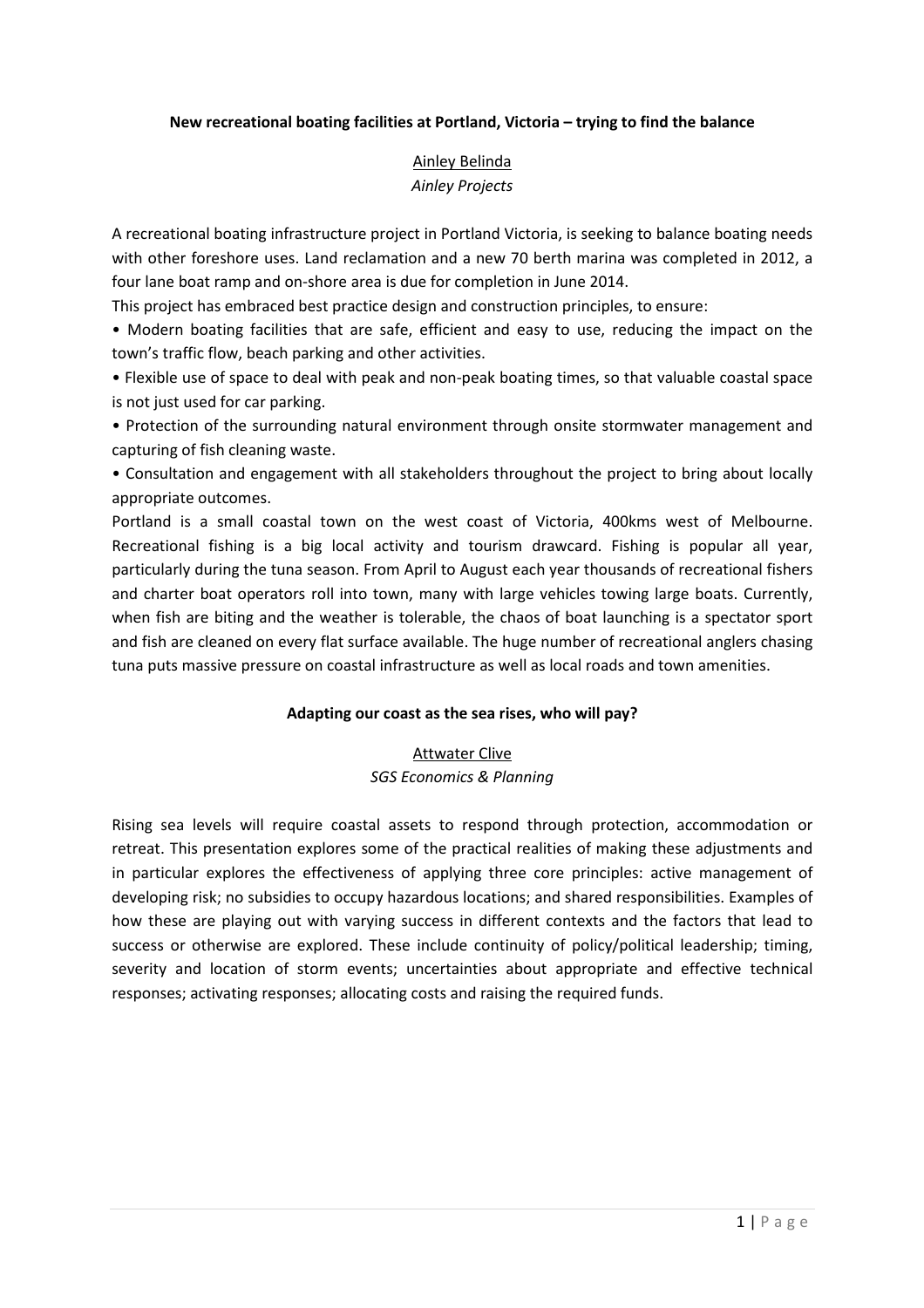# **Using participatory visual methods for information exchange about climate risk in canal estate communities**

# Baldwin Claudia, Ben Grant, Scott Lieske *University of the Sunshine Coast*

Kilometres of high value residential real estate have been created through the development of canal estates in the coastal zone of Southeast Queensland since the 1970s. Many of these are open to tidal influence in estuaries affected by the combined effects of climate change: sea level rise, storm surge, and severe weather events. This research assesses the effectiveness of multiple participatory visual methods for information exchange about climate change risk and reduction of the "gap" between knowledge and adaptive climate change action. Visual methods used in the research, and that will be illustrated during the presentation, include community digital mapping of vulnerable areas linked with resident-derived photos, as well as 3-D scenes based on local interpretation of climate change scenarios. This research identifies the residents' perceptions and understanding of vulnerability to climate change, and their interest in possible adaptation approaches. This research is of benefit to State and local governments, the property market, and communities in communicating about climate change in coastal areas in general and in considering responses to the long term impacts of climate change in canal estates in particular.

### **Coastal Adaptation and Protection in South West WA**

# **Barr Stuart** *ShoreCoastal*

The south western coastline of Western Australia is varied in exposure to ocean forces, the nature of sediment movement and the extent and proximity of coastal development. Local government, and other coastal managers, deal with issues of coastal adaptation or protection on a regular basis, in response to severe storms, changes in sediment accumulations or community pressures. This presentation focuses on the coastline between Bunbury and Augusta. Examples are provided of typical coastal engineering problems and the varied response of coastal managers. The challenges of implementing coastal adaptation or protection works and monitoring their performance are the focus.

# **State Planning Policy No. 2.6 State Coastal Planning Policy**

# Bassett Ben *Department of Planning*

The Western Australian coastal zone is a significant asset of the state. It is our playground, a source of significant economic activity and a first line of defence against the impact of storm events. The coast is subject to pressures from a number of different groups in the community for a variety of purposes all potentially resulting in land use and development conflict. Hence it continues to be increasingly important that coastal planning ensure that coastal land use and development is sustainable for current and future Western Australians.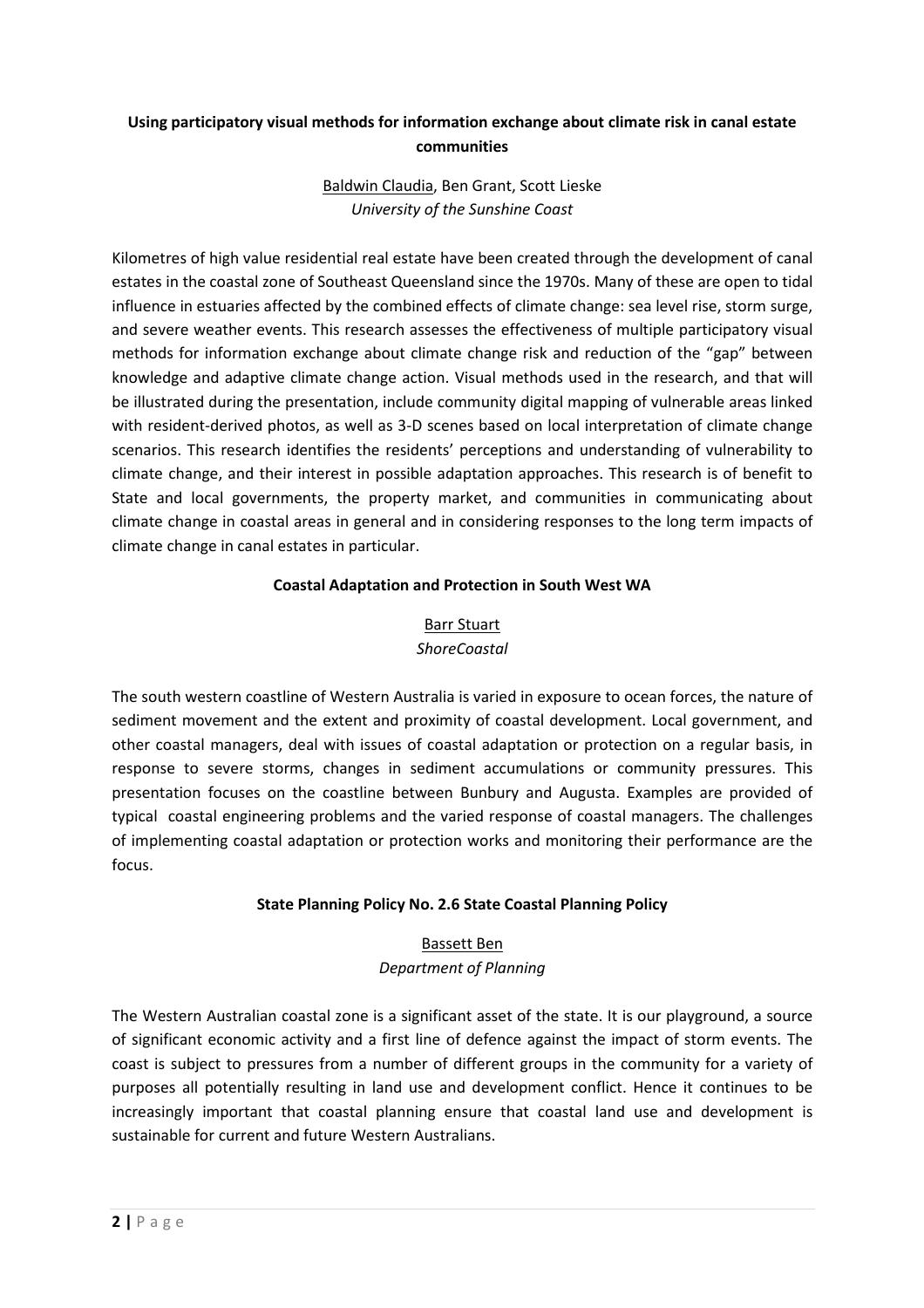State Planning Policy 2.6 — State Coastal Planning Policy (SPP2.6) is a longstanding State Planning Policy of the WAPC that provides the policy basis for proper and orderly coastal planning throughout the State.

Planning for risk associated with coastal processes and provision of access and recreation opportunities on the coast are significant elements of SPP2.6 for achieving sustainable land use and development in the coastal zone.

This presentation will outline the key elements of the State Planning Policy with particular regard to establishing coastal foreshore reserves and undertaking coastal hazard risk management adaptation planning.

# **Joint management arrangements for the Lalang-garram / Camden Sound Marine Park – a new park, a new beginning...**

### Bignell Sarah, Alan Byrne, Todd Quartermaine *Department of Parks and Wildlife, Western Australia*

The Lalang-garram / Camden Sound Marine Park was created by the Western Australian government on 19 June 2012. Since the creation of the park, the WA government has implemented policy and legislative changes to pave the way for joint management of parks and reserves in Western Australia; provide greater recognition to Aboriginal cultural heritage values within conservation estate; and to further provide for ongoing customary activities such as fishing and hunting. These changes led to an opportunity to review and revise the (then) draft Camden Sound Marine Park management plan and develop formal joint management arrangements with Dambimangari Traditional Owners for implementation of the marine park. In our presentation we will outline the process used to develop an updated management plan and joint management arrangements through partnership with the Dambimangari People. This process resulted in the launch of the new and improved final management plan which provided greater recognition of and protection for Aboriginal cultural heritage values, as well as formal signing of Western Australia's first Joint Management Agreement, both occurring in November 2013. We will also reflect on lessons learnt in planning for joint management, report on progress to date with the implementation of the plan and discuss the next steps in the journey for true joint management of sea country.

#### **Integrating cultural heritage objectives in marine park systematic reserve design**

Bignell Sarah, Anna Smith, Roanna Goater, Matt Fossey, Chris Nutt *Department of Parks and Wildlife, Western Australia* 

Historically, marine park systematic reserve design processes have sought to meet primary biodiversity conservation objectives whilst also providing for ongoing sustainable use. To achieve these objectives, design processes are commonly guided by reserve design principles. These principles often include a set of scientific or ecological principles aligning to primary biodiversity conservation objectives and a set of socio-economic or community design principles aligning to secondary objectives of ongoing sustainable use. Often cultural heritage considerations particularly those relating to indigenous cultural heritage are listed as a secondary goal alongside, or more often included, in the principles relating to sustainable use outcomes. In the last two years, the Western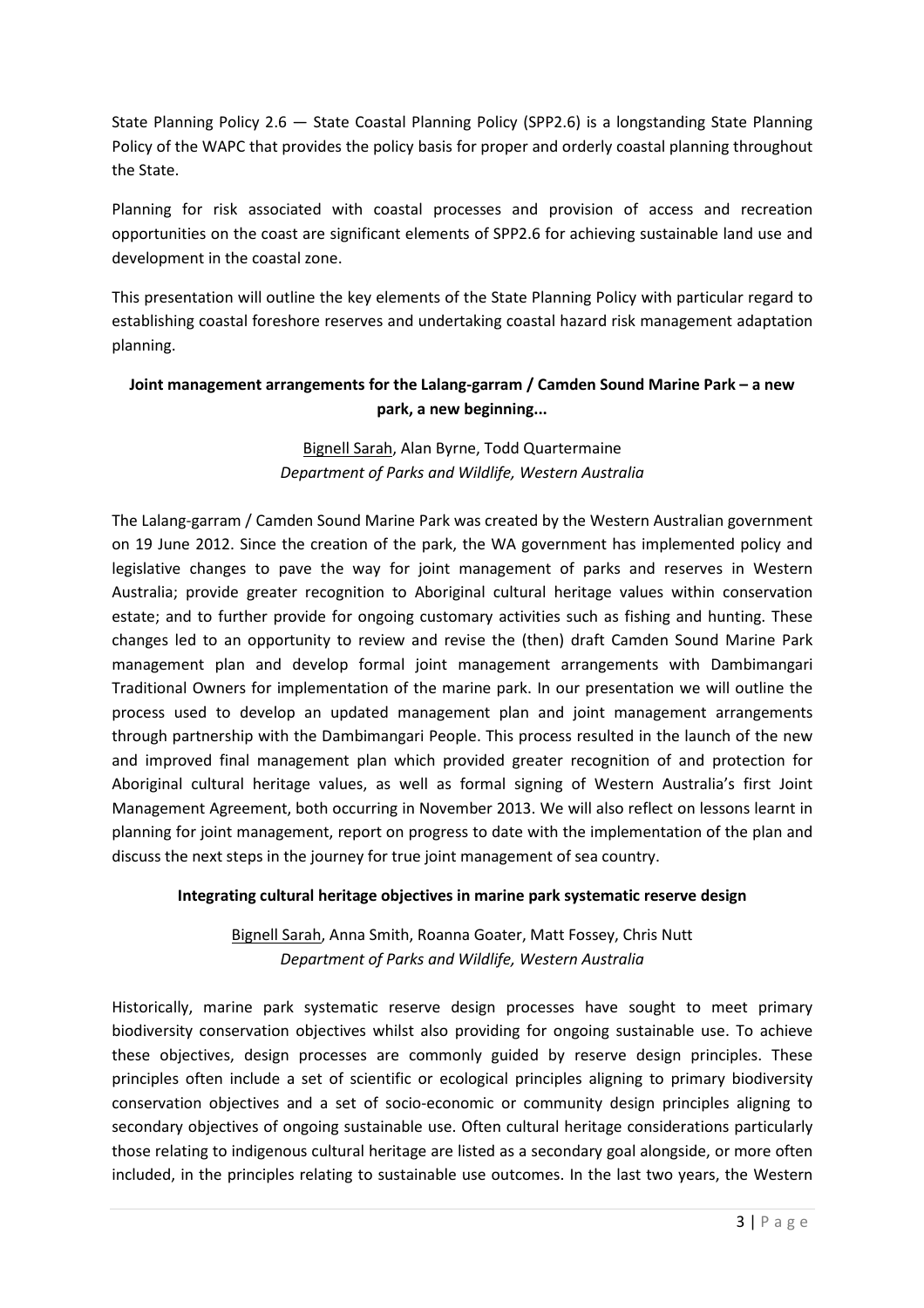Australian government has been reviewing and updating its policy and legislative frameworks for protected area development to provide greater recognition and protection for cultural heritage values, to provide for ongoing customary activities and uses, and to provide for joint management of conservation estate. To reflect this legislative change and to raise the profile of cultural heritage protection in protected area design, we have reviewed current best practice design guidelines used across Australia and internationally to create a new expanded set of design principles for Western Australia's marine parks network. In our presentation we will outline the expanded set of design principles and provide case studies from recent marine park planning processes in the Kimberley region where these principles have been successfully applied to provide greater outcomes for Aboriginal cultural heritage protection, whilst also meeting biodiversity conservation and sustainable use objectives.

#### **Coastal Imaging in Australia – The Next Generation**

### Blacka Matt, Nathan Guerry, Erica Davey, Joshua Simmons, *Water Research Laboratory, UNSW Australia*

The first automated system for capturing regular photographs of a coastline in Australia was an Argus II Coastal Imaging system installed at Palm Beach (NSW) in 1996, which was part of a network of approximately 10 stations that were operating worldwide at that time. From 2000 to 2004 a further eight Argus II stations were installed and operated in Australia by the Water Research Laboratory, and included stations at Surfers Paradise, Palm Beach (QLD), Kirra, Coolangatta, Snapper Rocks, and Duranbah on the Gold Coast, as well as Narrabeen/Collaroy and Narrabeen Lagoon in Sydney.

In 2013 WRL began an overhaul of the tiring Australian network of Argus Coastal Imaging systems, replacing four of the Argus II stations on the Southern Gold Coast with state-of-the-art Argus III digital camera systems. This was followed in 2014 with the upgrade of the remaining two stations at the northern Gold Coast as well as the station at Narrabeen/Collaroy in Sydney. This new generation of stations has once again returned Australia to the forefront of Coastal Imaging technology and analysis methods. The new generation of Argus III Coastal Imaging systems each have between 4 and 6 fixed cameras that capture a range of pictures of the beach every half hour including snap shots, time exposures, and minimum/maximum pixel exposures. These images are automatically transferred to a host server at WRL and are available on the internet within one hour of being captured. The time series of photographs are analysed every week to produce merged plan-view images of each beach, as well as quantitative long term data sets such as shoreline position and beach width. This presentation will provide a historical review of Coastal Imaging systems in Australia, and present information about the latest state-of the-art-systems now installed.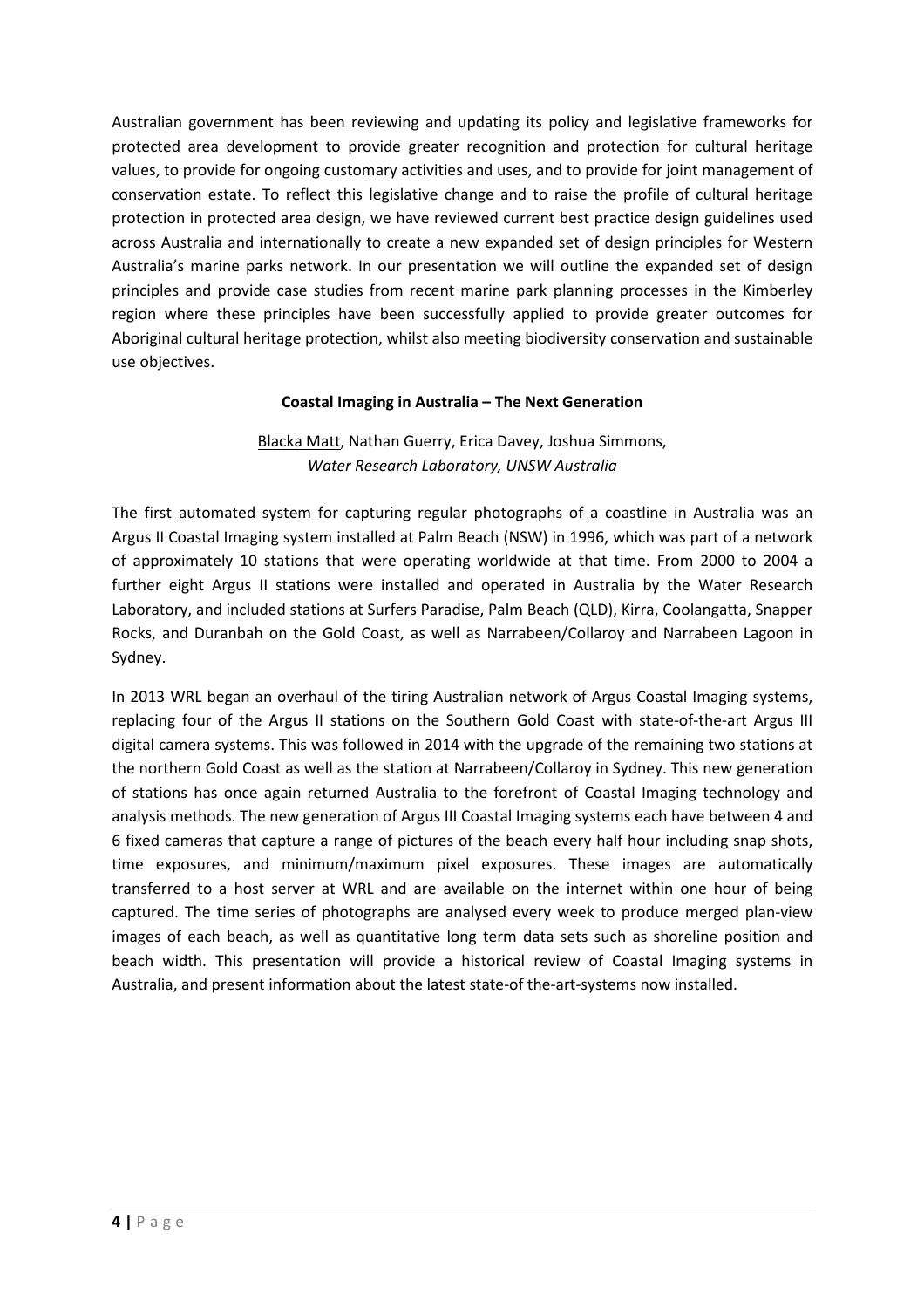#### **Coastal Conservation Project Phang Nga, Thailand**

### Bloye Carolyn *Central Instiute of Technology - Diploma, Environmental Monitoring & Technology*

#### Thailand Reflection- Carolyn Bloye 3May – 17 May , 2014

Carolyn Bloye has just returned from 2 weeks, on an International Exchange Program, assisting Global Vision International (GVI) with their conservation project in Phang Nga province, southern Thailand.

I must thank Central Institute of Technology, Perth, my lecturer Gun Dolva, and the Federal Government's International Student Exchange Program for this wonderful opportunity of working with GVI, which allowed me to utilize my Environmental training and skills to assist GVI's conservation efforts in this tiny Thai community, Ban Nam Khem.

I was part of a group of students from Central Institute of Technology, completing my Diploma of Environmental Monitoring & Technology studies.

This has been my third visit to Thailand but this journey was remarkably different for me –living and working in Baan Nam Khem, post Tsunami, was an awakening to the real Thailand.

The impact of the Tsunami on fragile ecosystems, loss of biodiversity and the long-term effects and challenges for a small community facing a developing world makes Baan Nam Khem a worthwhile base for GVI.

The Central students assisted GVI with biodiversity & vegetation surveys and identification baseline data, sea turtle rehabilitation and maintenance, beach debris removal and the group also cleaned up the local streets to the delight of the locals.

Baan Nam Khem, a small Thai fishing village, was the worst hit by the Tsunami, 3500 lives were lost (60% of the town) in the 2004 Boxing Day Tsunami, which has had a profound affect on every person you meet, they carry the loss of loved ones be it mother, father, sons, daughters, grand parents, friends or work mates their pain is still so raw in the memory of those lost lives.

#### **Growth history of Faure Sill seagrass bank, Shark Bay, during changing sea-levels**

Bufarale Giada, Lindsay B. Collins *Curtin University - Applied Geology* 

Located approximately 800 km north of Perth (Western Australia), Faure Sill can be regarded as one of Shark Bay's most prominent geomorphic features. The bank lies east-west across the axis of the Hamelin and L'Haridon basins and acts as a barrier between these hypersaline environments and Hopeless Reach.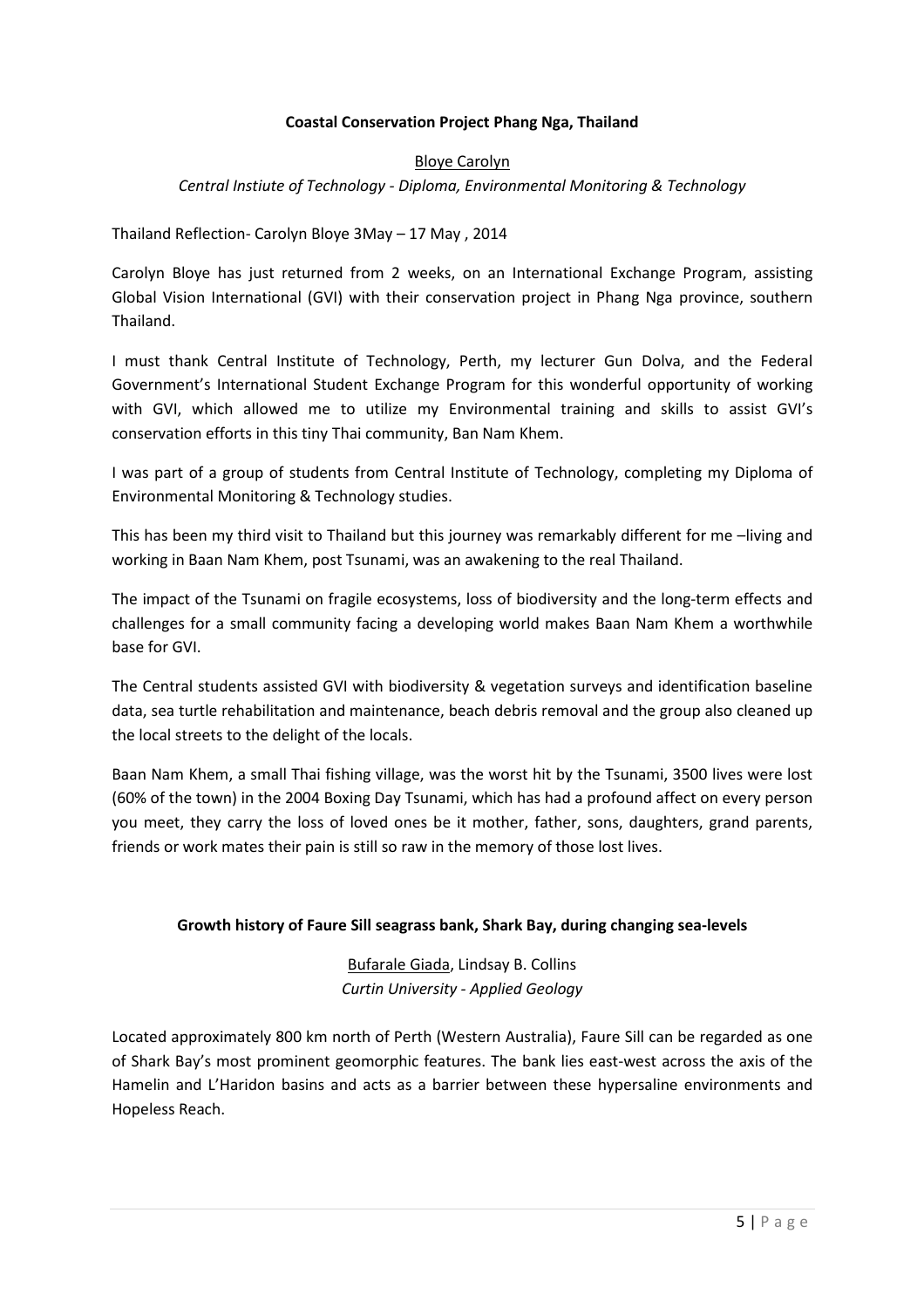High-resolution shallow sub-bottom profiles and sediment cores were collected across the Faure Sill; radiocarbon dating was then used to establish the late Quaternary history and to create a local stratigraphic model of the seagrass bank growth.

The results indicate that the evolution of the bank has been controlled by three mechanisms: 1) pre-Holocene topography that shaped the initial sedimentation with highs and channels; 2) the seagrass, which acts as a sediment trap and represents a consistent source of in-situ biogenic carbonate sedimentation; 3) sea-level fluctuations, that largely controlled the hydrodynamic conditions, such as the amount of current velocities, influencing the erosion, transportation and deposition of the sediments. The development of the seagrass bank can be grouped in three different sea-levels phases. The initial onset can be traced back to the early Holocene transgression (not earlier than 8500 years BP, in lower but rising sea-levels). The bank accumulation peaked around 6800 years BP, in concurrence with the maximum highstand of the sea-level and, during the following decline to present sea-level, the bank growth continued to fill available accommodation.

The development of the Faure Sill has been critical in the initiation and persistence of the Hamelin Pool stromatolites and the entire local ecosystem.

#### **Slacks Creek Catchment Restoration: baselines for community engagement**

# Cannard Toni, Gary Fry, Geoff Carlin, Heidi Franklin, Andy Steven *CSIRO Oceans & Atmosphere*

The Slacks Creek Catchment Restoration baseline study was designed to capture current water quality conditions for comparison against future water quality improvements arising from the restoration activities. The baseline study included three main elements as follows: 1) Land-based sampling of water quality, mangrove sampling and record of habitat; 2) Longer term deployment of in situ water quality (several weeks to several months); and 3) Boat-based creek transects to monitor water quality, mangrove video sampling and record wildlife and habitat, and conduct bathymetric mapping. Additionally, data was collected for vegetation, habitats, sediment types and sightings of wildlife e.g. freshwater turtles, various species of birds, water dragons, etc were recorded. Video footage of mangrove stands along the lower part of Slacks Creek can be analysed in the future against footage collected in the future at six monthly or annual intervals. We have determined that the salinity extent in ambient conditions extends to north of the golf course. When rain falls in the Slacks Creek Catchment, the estuarine system converts to a freshwater system and these conditions can persist for four or more weeks before the salinity starts to fluctuate again based on tidal influence. For this reason plants used for riparian enhancement will need to be tolerant of changes in salinity. This study led to the provision of various recommendations for the inclusion of innovative methods to enhance the efficacy of riparian zone planting. More importantly, options for establishing citizen science opportunities are expected to enhance community involvement and stewardship.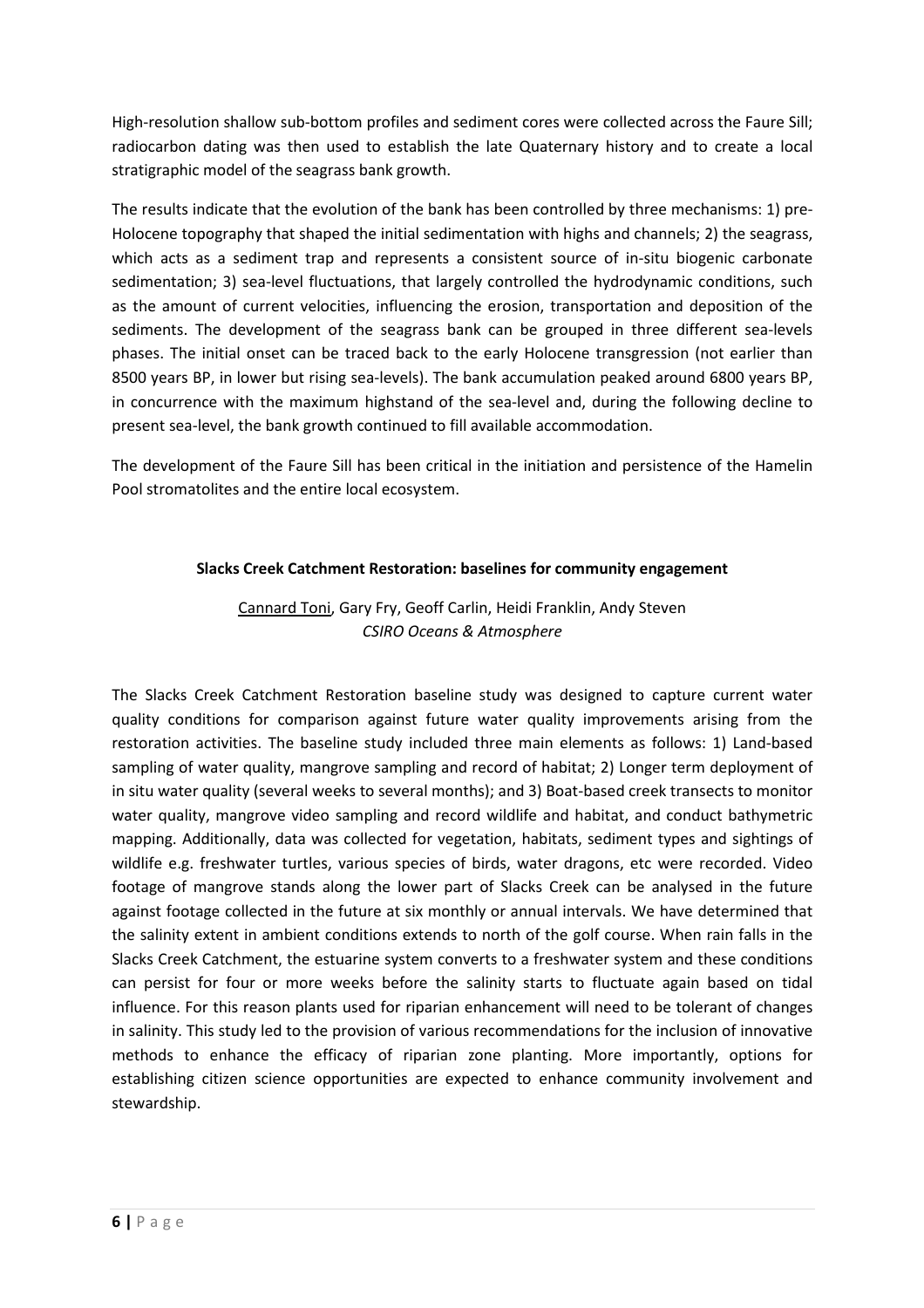# **The value of coastal monitoring in responding to the challenges of sea level rise and coastal management.**

# Carroll Neil *City of Mandurah*

Mandurah's coastline consists mainly of sandy and limestone perched beaches and are highly valued by the community. The sandy beaches display an ongoing trend of erosion which is reducing the buffer between the ocean and adjacent infrastructure. We believe that improving our monitoring of daily shoreline characteristics, shoreline responses to storm events and beach responses to interventions such as sand renourishment or coastal infrastructure will greatly assist our day to day decision making. The natural corollary of this is a more refined and localised approach to coastal adaptation in response to predicted sea level rise.

As such, we have adopted the following methods to monitor our beaches. All Waterways staff are encouraged to use personal observation at any opportunity as a primary surveillance tool. At a minimum, we undertake weekly photo monitoring of all of our beaches and archive these pictures with relevant tide and wave data. Cross-sectional beach surveys are undertaken monthly by our survey section. We obtain annual hydrographic survey data from Dept of Transport. We have recently installed a permanent camera at the Dawesville Surf Club which has software algorithms designed to estimate beach width and average wave height and direction. We receive daily shoreline photographs at disposal sites during the annual sand bypassing. In the coming months, the initial installation of two AWACS and a directional swell buoy will assist us to collect wave and current data at a number of local beaches. Building a strong relationship with the Department of Transport and coastal engineers familiar with the local coastline is imperative in improving the sensitivity of future management strategies. Additionally, these relationships will improve technical knowledge within the organisation.

Keywords: coast, monitoring, sea level rise, adaptation, data, coastal management

#### **Dealing with sea level rise - Evidence based decision making**

### Carroll Neil *City of Mandurah*

Local Government Agencies (LGA's) who are responsible for managing coastlines, estuarine and inland waterways face a number of challenges in the coming years with regard to predicted increases in mean sea level (SLR) as a result of longer term climatic changes. Evidence-based decision making applies fundamental scientific research principles to better inform current and future management options. These principles can be utilised by LGA's in dealing with financial planning for future capital works and maintenance, community education and risk management with regard to future SLR. The use of literature and information reviews to establish an accurate assessment of the natural history of shoreline processes, coastal protection structures, inundation, flood events, previous maintenance works, biology of local eco-systems and recurrence intervals of known events will greatly assist in establishing the normal dynamics of land/sea interfaces and how any increases in SLR may be superimposed on such events so as to better predict future outcomes. Every effort should be made to review methodologies, statistical analysis and interpretation to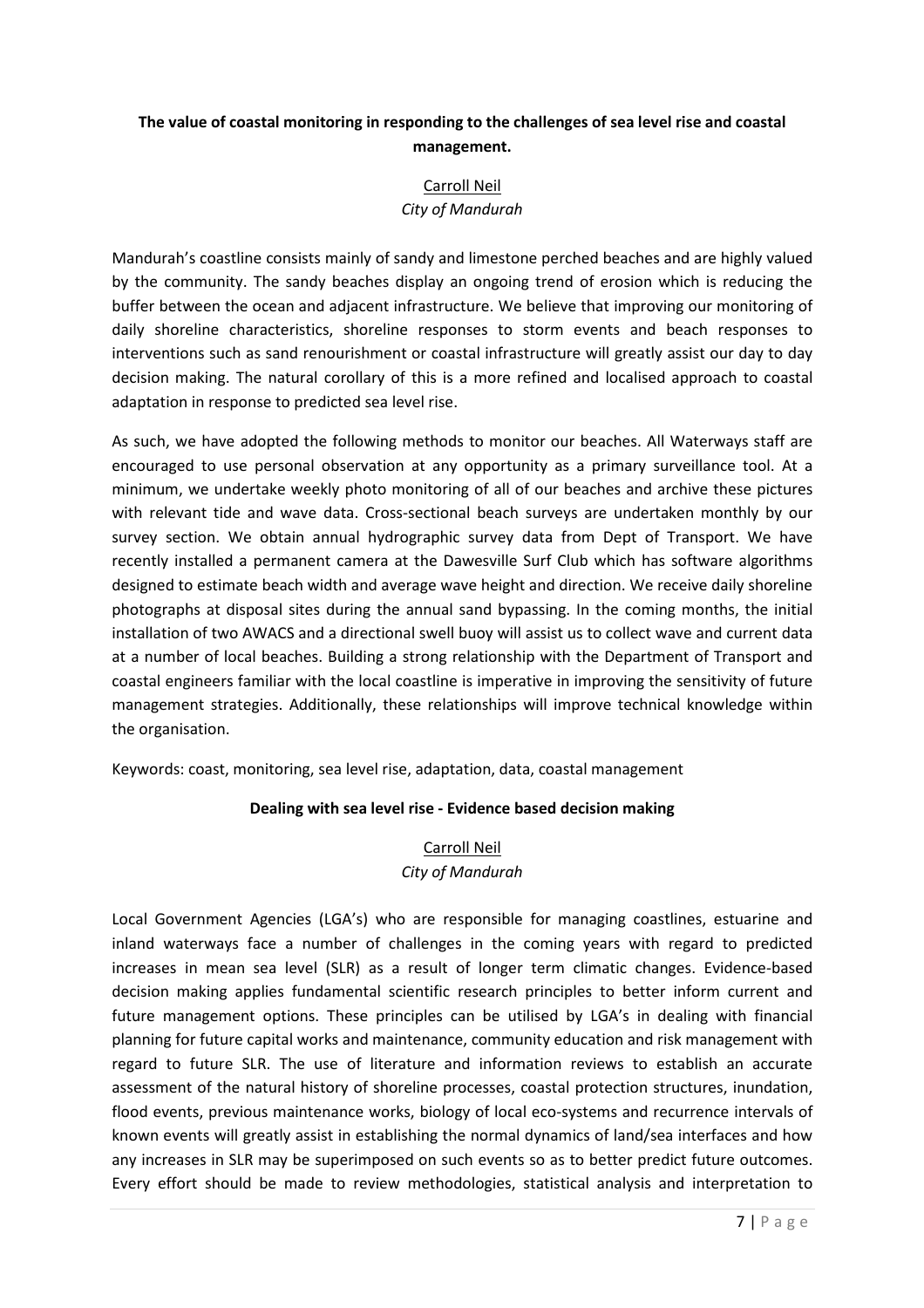ensure that the information received is accurate and applicable to your situation. This may involve quality assurance via peer review. Once LGA's are confident that the information they have acquired is relevant, accurate and unambiguous, they should use this information to educate the community, the organisation, the Council and any other stakeholders about the logic and rationale of any decisions made with regard to dealing with the impacts of SLR.

### **Tackling the rolling maul of federal coastal NRM funding: getting back on track**

# Clarke Beverley *Flinders University*

Support for coastal community groups funded through NRM schemes has varied significantly around Australia both spatially and temporally. Federal support for coastal NRM has wavered and now withered. This paper first provides a brief overview of the trajectory of federally funded schemes between 1995 until present. The aim of the paper is to consider possible methods of dealing with the 'rolling maul' of federal policy delivery (policy cycling and rehashing and reducing). The second output of the paper is a commencement of discussion of possible tactics to defend the maul. The paper is based on a desk top study of a variety of sources and data.

# **Strategic planning for integrated coastal governance? Insights from a critical discourse analysis of coastal strategic planning in Victoria, Australia**

### Coffey Brian *Deakin University*

This paper considers the discursive politics of coastal strategic planning, using Victoria, Australia as a case study. The dynamic nature of coastal environments, multiple challenges involved, and diversity of stakeholders, means that coastal areas are sites of considerable political contestation. Components of these debates include competing objectives (economic, social and environmental), competing visions, the challenges associated with integration, and the need to keep pace with developments in thought and practice. Strategic coastal planning is a prominent governing practice used for managing these issues. Such plans identify the problems and trends impacting coastal areas and articulate the strategic visions, objectives, principles and directions for coastal management efforts. They also articulate roles and responsibilities and coordinate the views and ideas of a diverse range of stakeholders on a diverse range of issues. However, little attention has been directed towards understanding the discursive dimensions of coastal planning. As a consequence this paper draws on the theory and methods of critical discourse analysis (CDA) to illustrate some of the discursive politics associated with strategic coastal planning. While the empirical focus is on Victoria Australia, the lessons may have wider relevance for understanding the contribution of strategic planning in coastal governance.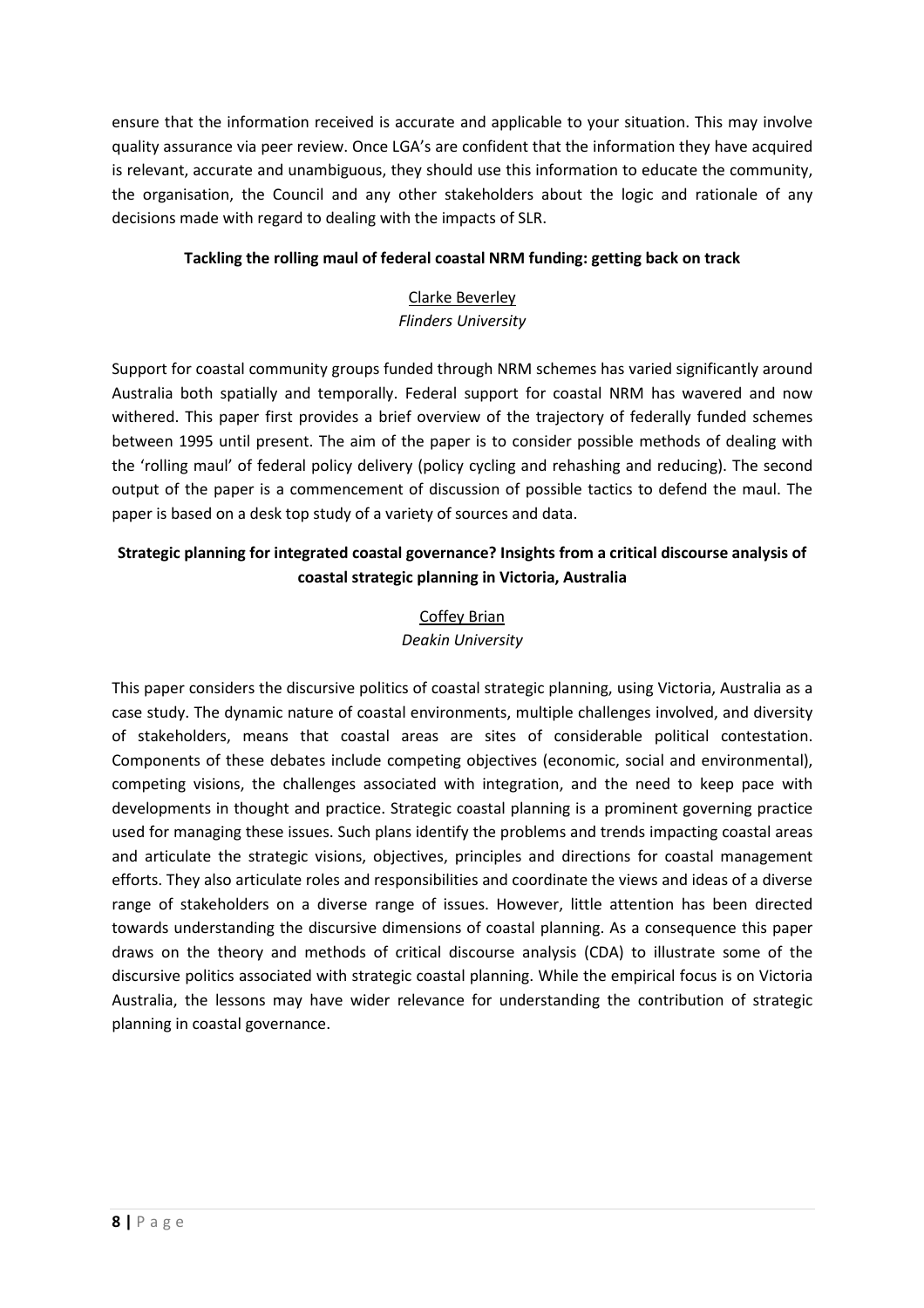#### **Who do coastal stakeholders trust?**

### Coffey Brian, Patrick Gilmour, Kevin O'Toole *Deakin University, Roberts Evaluation*

Integrated coastal zone management (ICZM) draws on a range of biophysical and social science disciplines. It also involves a wide range of stakeholders operating through multiple processes and crossing various levels. Conceptually and practically this means that ICZM represents a significant governance challenge. Within this context, trust is clearly a critical ingredient that is necessary for ensuring that the diverse forms of knowledge and understanding about the coast are appropriately considered in decision making. However, the number and diversity of stakeholders with an interest in the coast means that building and maintaining trust is challenging. For example, if people tend to trust those they are similar to and in proximity with (people who are similar to themselves) then how can trust be built between stakeholders who are not alike? Drawing on insights from semistructured interviews with a diverse range of stakeholders involved in coastal management in Victoria, Australia this paper contributes to an improved understanding of the importance of trust in coastal zone management. In doing so: the importance of trust in coastal zone management is reinforced; stakeholders' perspectives on who they trust to obtain advice from and why, are unpacked; and, the broader implications for coastal zone management discussed.

#### **Microbialites in Shark Bay: World Heritage Coastal Assets**

#### Collins Lindsay, Ricardo Jahnert

# *Department of Applied Geology, Curtin University, Petrobras Company, Brazil (formerly Curtin University)*

Australia has World Heritage coral reefs (Great Barrier, Ningaloo Reef), but seagrass banks and microbialites (stromatolites and microbial mats) at Shark Bay are also important both for natural beauty and scientific significance.

Hypersaline microbialites developed in response to a progressive change in environment, modulated by barrier seagrass banks which transformed open marine into restricted embayments with high salinity, alkalinity and evaporation. Microbial deposits commenced at  $\sim$  2000 years ago after the Holocene highstand of sea level (~ 6,000 yr BP) in response to SL fall of about 2.5 m. Growth rates vary from < 0.1 mm/year to 0.5 mm/year. Surficial and internal microbial fabric features were constructed according to position in the tidal zone by distinct microbial communities, and into the subtidal zone. Evidence of shallowing-upward microbial fabric features reflects falling SL as stromatolites became stranded despite low gradient shorelines, and microbial communities show zonation related to water depth. Salinity, depth, turbulence, luminosity, with shore morphology, waves, wind direction and sediment influx control occurrence and distribution. A new subtidal community has only recently been discovered. Substrate morphology controls build-up structures with conical, domical, elongate/ellipsoidal or club shaped morphologies dominant with steep gradients contrasting with mats that cover extensive areas with gentle substrate gradient.

Likely responses to future climate change vary from resilient to more vulnerable systems.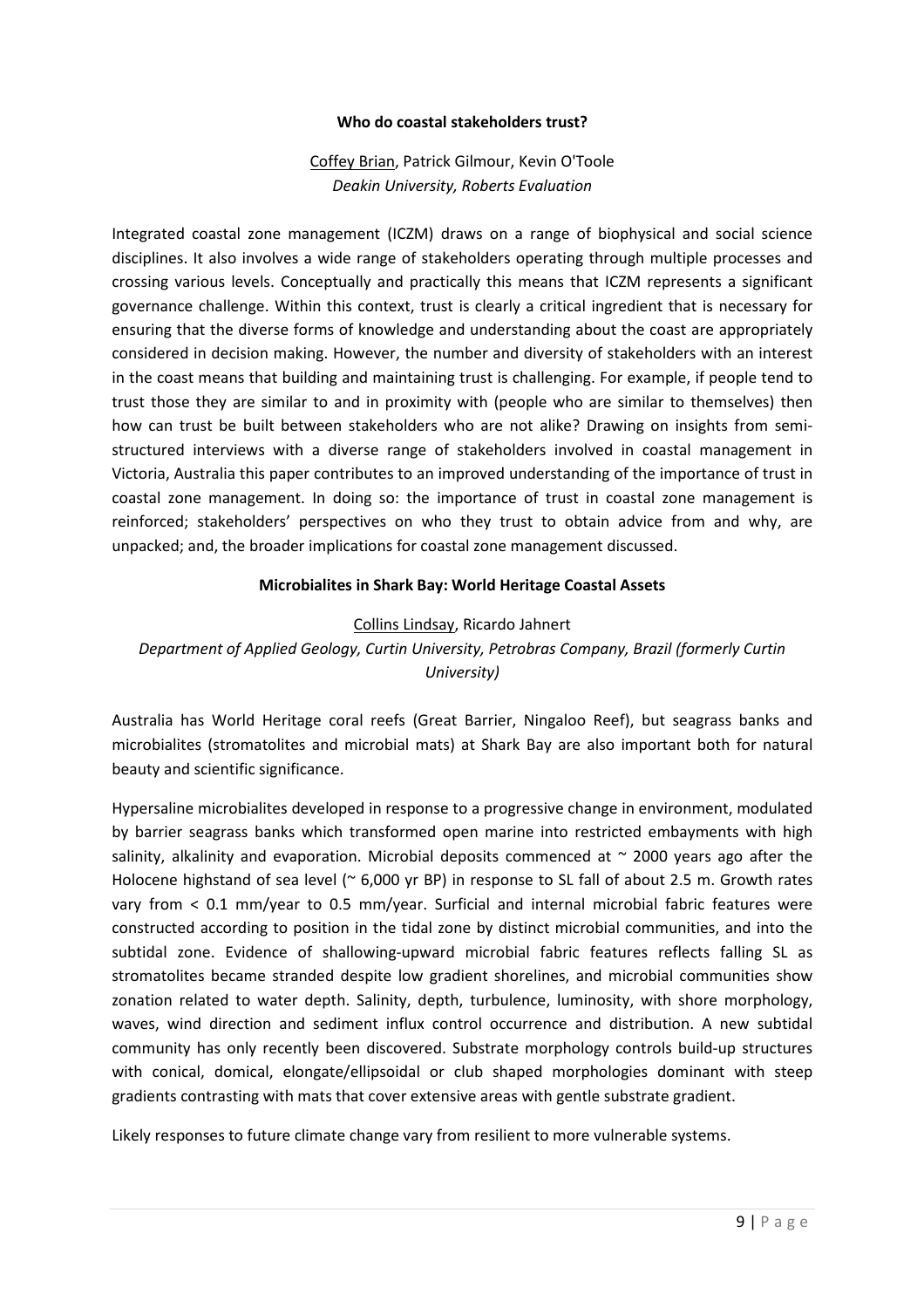#### **Photo Monitring at Lake Clifton - the results**

#### Comer Christine

*City of Mandurah in partnership with Peel-Harvey Catchment Council* 

Presentation of 2 slides (2 minute duration) and 1 video (5.07 duration) demonstratiing the outcomes of the public photo monitoring at Lake Clifton.

The Lake Clifton Photo Monitoring Project, spanning 12 months, shows the rise and fall of water levels over the the season. The photographic data, collected and submitted by the general public, was compiled into a video presentation titled 'One Breath'.

### **Practical Engineering Advice on Adaptation to Climate Change and Variability fo Australian Coastal Development**

Cox Ron, Tony Webb, Peter Nielsen, Doug Lord, Murray Townsend *Water Research Laboratory, UNSW, Environmental Hydraulics & UNSW, University of Queensland, Coastal Environment,* 

#### *SA Government and NCCOE*

Presentation 1 of Coastal Climate Change Guidelines by National Committee on Coastal and Ocean Engineering

Since 1990 NCCOE has developed guidelines for professionals working in the coastal environment.The early guidelines were updated in 2012 with a third added dealing specifically with intervention measures for adaptation.

1. Guidelines for Responding to the Effects of Climate Change in Coastal and Ocean Engineering. This Climate Change Guideline sets out for practising coastal engineers the background to climate change issues, describes the current status of scientific debate, gives latest global scenario projections, offers guidelines for response and adaptation measures, includes an extensive bibliography and outlines a risk-based methodology with example assessments.

2. Coastal Engineering Guidelines for working with the Australian coast in an ecologically sustainable way. Aimed at a borader audience thn Vol. 1, this guidelines emphasises how our designs, decisions, structures etc, impact on the long-term viability of the environment. It encompasses coastal zone government policy, ethics and duty of care, the coastal environment, development in the coastal zone and outlines a methodology for considering sustainability in coastal engineering.

3. Climate Change Adaptation in Coastal Management and Planning. The third guideline aimed at local government level looks to provide practical guidance that will assist coal-face decision makers with appropriate choices when confronted with coastal development under threat of climate change and other environmental hazards. The focus is on physical intervention approaches and it uses practical examples to clearly demonstrate advantages and disadvantages of various climate change adaptation options whether to adapt/protect or retreat.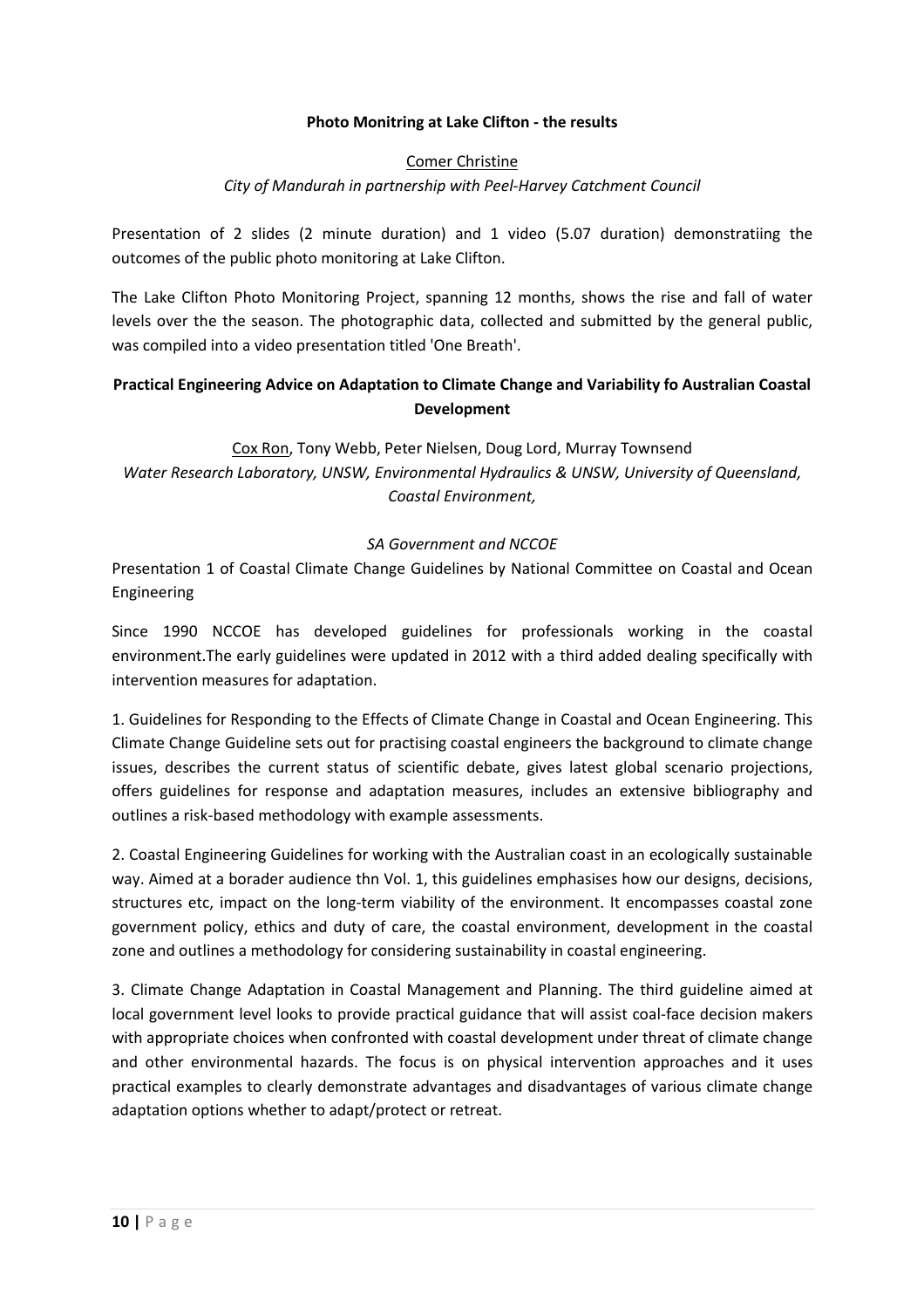#### **Southern Shores - Restoring and Protecting Coastal Coastal Environments in the South West of WA**

### Dal Pozzo Brett, Dylan Gleave *South Coast Natural Resource Managemnt Inc*

Southern Shores supports community and land managers to protect coastal environments and urban waterways, ecological communities, and EPBC species across coastal environments of the South Coast. The project is being delivered over 5 years in priority sites identified by the community and partner organisations under the guidance of the Regional NRM Strategy 'Southern Prospects" and the Regional Coastal Strategy 'Southern Shores'. Coastal community groups including Indigenous, land managers, schools and coastal users are being engaged in on-ground coastal and waterway protection, education and capacity building activities. The project will directly involve coastal communities in partnership with managers to protect and enhance healthy coasts in the South Coast NRM Region through the following activities;

- Costal environmental protection and rehabilitations works across the Region in partnership with South Coast NRM, South Coast Management Group and coastal stakeholders and land managers.

- Coastal community group engagement including Indigenous engagement and participation in education, skills and knowledge activities.

The current focus of Southern Shores is in addressing the impacts of off-road vehicles on our coastal environments. This is being achieved through community awareness activities, on-ground works and partnering closely with Local Governments on a regional scale to develop policy and guidelines for vehicle use.

Southern Shores plays a strong role in delivery of coastal and marine environmental education to the community through various public events, partnerships with local schools and providing practical support to community groups.

# **Popping the Bubbles and Filling the Gaps with CoastSWaP -building and enhancing a regional coastal network**

### Darvill Blair *South West and Peel Harvey Coastal Management Group*

The South West and Peel – Harvey Coastal Management Group (CoastSWaP) is a regional community network of coastal planning and management stakeholders in the South West of Western Australia.

CoastSWaP's vision is to care for and protect the coastal and marine environment by bringing together and assisting key stakeholders to share information, develop partnerships and address issues.

CoastSWaP can be regarded as a conduit of coastal planning and management information. It is often difficult for volunteers, staff and organisations to find the time or resources to effectively share information to other stakeholders who may find this useful. For example, sharing information on a successful interpretive education, monitoring or rehabilitation project that could be implemented in other local government areas.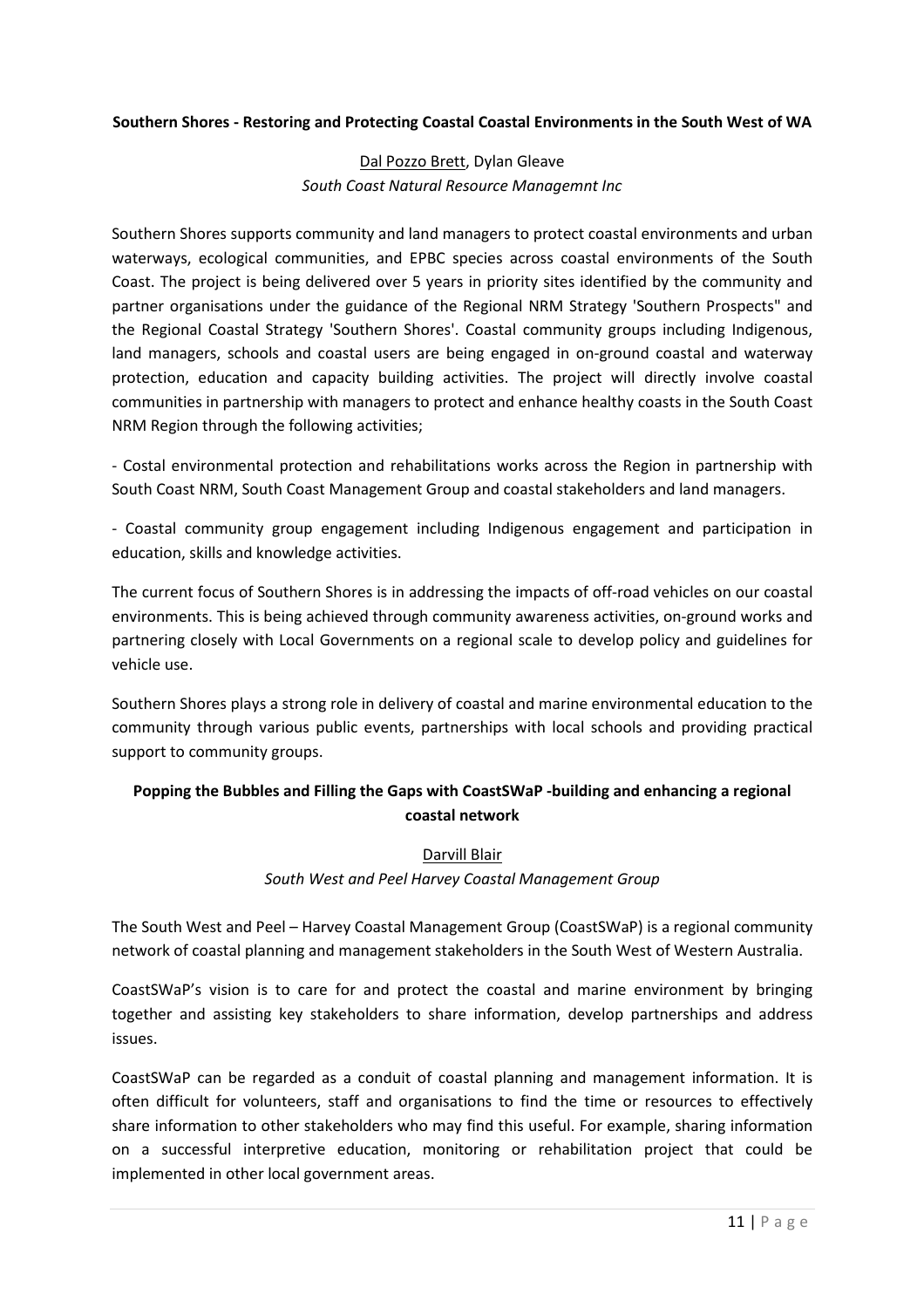By providing regular forums (both local and regional) with key stakeholders, the opportunity exists for this type of information to be shared along with other discussions regarding coastal planning and management topics. This also promotes possibilities to develop partnerships and co-operative initiatives. Key themes, outcomes and case studies are shared regionally via digital newsletters, emails and through direct communication.

Many coastal issues exist across organisational boundaries, therefore by bringing these people and organisations together they can combine resources and assets and develop initiatives which tackle the issues on a larger scale more efficiently and effectively. CoastSWaP believes this type of independent community based network assists with implementing ICZM principles in a practical way.

### **South West Regional Coastal Stakeholders Forum**

#### Darvill Blair

### *South West and Peel Harvey Coastal Management Group*

The South West and Peel – Harvey Coastal Management Group (CoastSWaP) is a regional community network of coastal planning and management stakeholders in the South West of Western Australia.

CoastSWaP's vision is to care for and protect the coastal and marine environment by bringing together and assisting key stakeholders to share information, develop partnerships and address issues.

By September 2014 CoastSWaP will have facilitated a series of six sub-regional coastal stakeholder forums from Mandurah to Walpole (Three completed as of June 6th 2014). Representatives from Local Government, Dept of Parks and Wildlife, regional and sub-regional catchment groups, community groups and the Peron Naturaliste Partnership have provided input through discussing priority coastal issues and identifying potential actions and management solutions.

Key topics, outcomes and case studies from these forums will be presented at the SW Regional Coastal Stakeholders Forum. A major SW coastal issue/ threat will be focused on with participants workshopping practical solutions to assist in addressing this. Specific actions, timelines and delegated responsibilities will be recorded and compiled through an action plan.

Results from the forum will be shared throughout the CoastSWaP regional network, as well as to other regional and state coastal stakeholders. CoastSWaP will conduct a review and followup of this action plan six and twelve months prior to this event.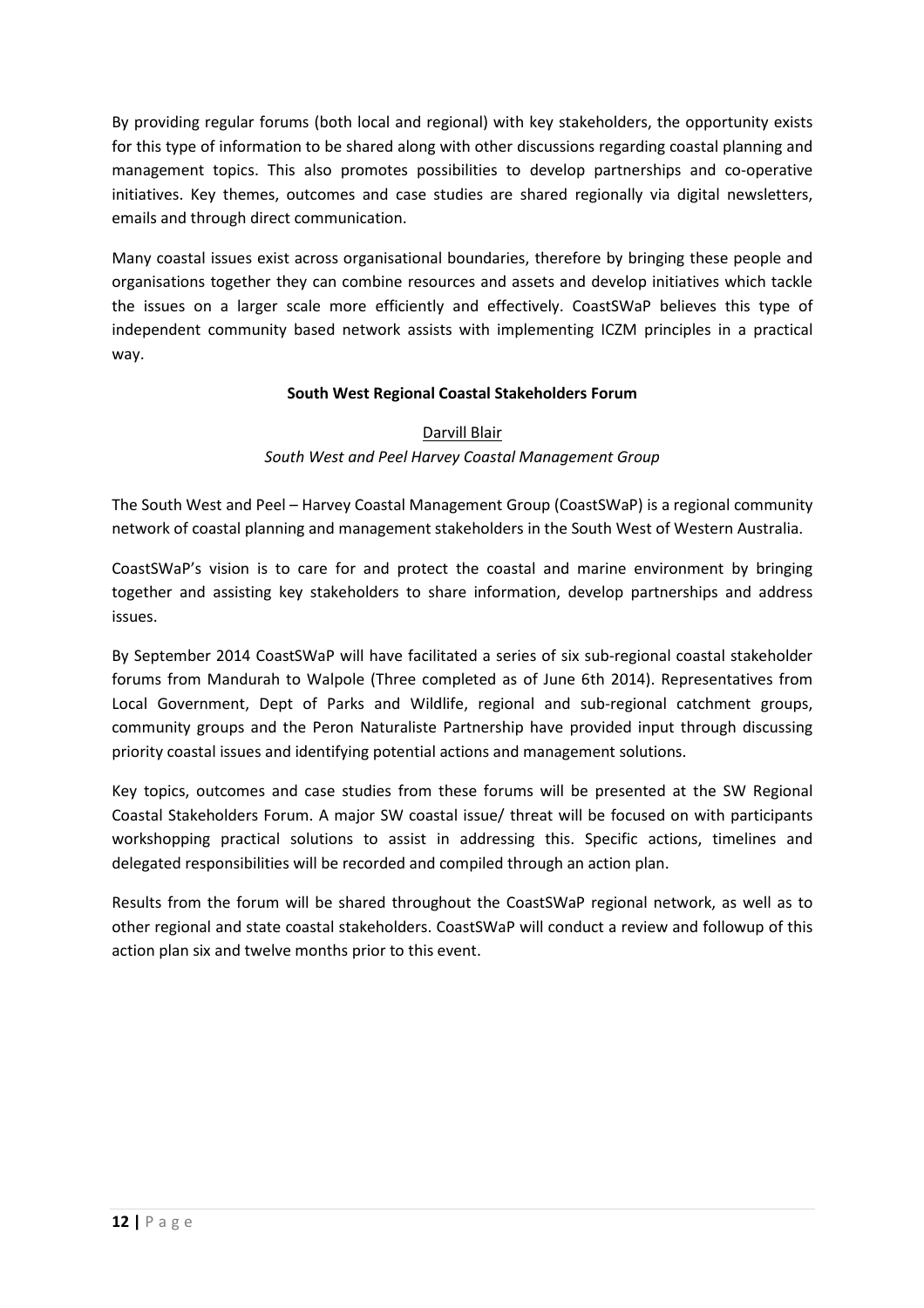# **Development and Environmental Management of Carnegie Wave Energy Limited's Perth Wave Energy Project**

# Davies Ward Edwina HR, Tim Sawyer *Carnegie Wave Energy Limited*

Carnegie Wave Energy Limited is the inventor, developer and 100 % owner of the CETO wave energy technology. CETO is designed to extract energy from ocean waves to generate clean, renewable and emission-free electricity and desalinated water. Carnegie is based in North Fremantle, Western Australia and is publically listed on the Australian Stock Exchange.

Carnegie is now focussed on the construction and commissioning of a commercial CETO power generation plant, known as the Perth Wave Energy Project. The Project will be the world's first grid and water mains-connected wave energy project and will use Carnegie's CETO wave energy technology. The Project is located at Garden Island, Western Australia, a Commonwealth-listed heritage site and home to Fleet Base West, Australia's largest naval base.

The Project is supported by AU\$22 m of grant funding from the Australian Federal Government's Emerging Renewables Program and Clean Technology Innovation Program, and the Western Australian State Government's Low Emissions Energy Development fund. The Project will supply both power and desalinated potable water to the Australian Department of Defence.

The onshore and offshore aspects cover multiple jurisdictions requiring a range of Federal, State and Local government permits and approvals, is fully consented and supported by a comprehensive community consultation program.

This presentation will share Carnegie's development and environmental management of the Project, the targeted environmental monitoring and assessment and community consultation undertaken, lessons learned and application to future CETO project developments. (234 words)

# **Climate change effects on fisheries in Western Australia**

### De Lastang Simon *Department of Fisheries*

The lower west coast of Western Australia (WA) has been identified as a hotspot for water temperature increases in the last 50 years and is also affected by a long-term reduction in winter storms. These changes have resulted in major implications to the valuable western rock lobster fishery. A marine heat wave event in the mid-west of WA in the summer of 2010/11 also had significant short and longer-term implications to some fisheries.

The heat wave had a short-term effect of inducing fish kills with a 99% mortality of Roei abalone in some areas of the mid-west of WA. The abalone fishery was shut and research on the translocation of abalone and release of hatchery-reared abalone into these depleted areas is being assessed.

A longer-term effect has been the reduced recruitment (and mortality of adults) of scallops and blue swimmer crabs in Shark Bay.

The western rock lobster fishery is the most valuable single-species fishery in Australia and one of the best fisheries in Australia to examine effects of climate changes. It has long time series of data to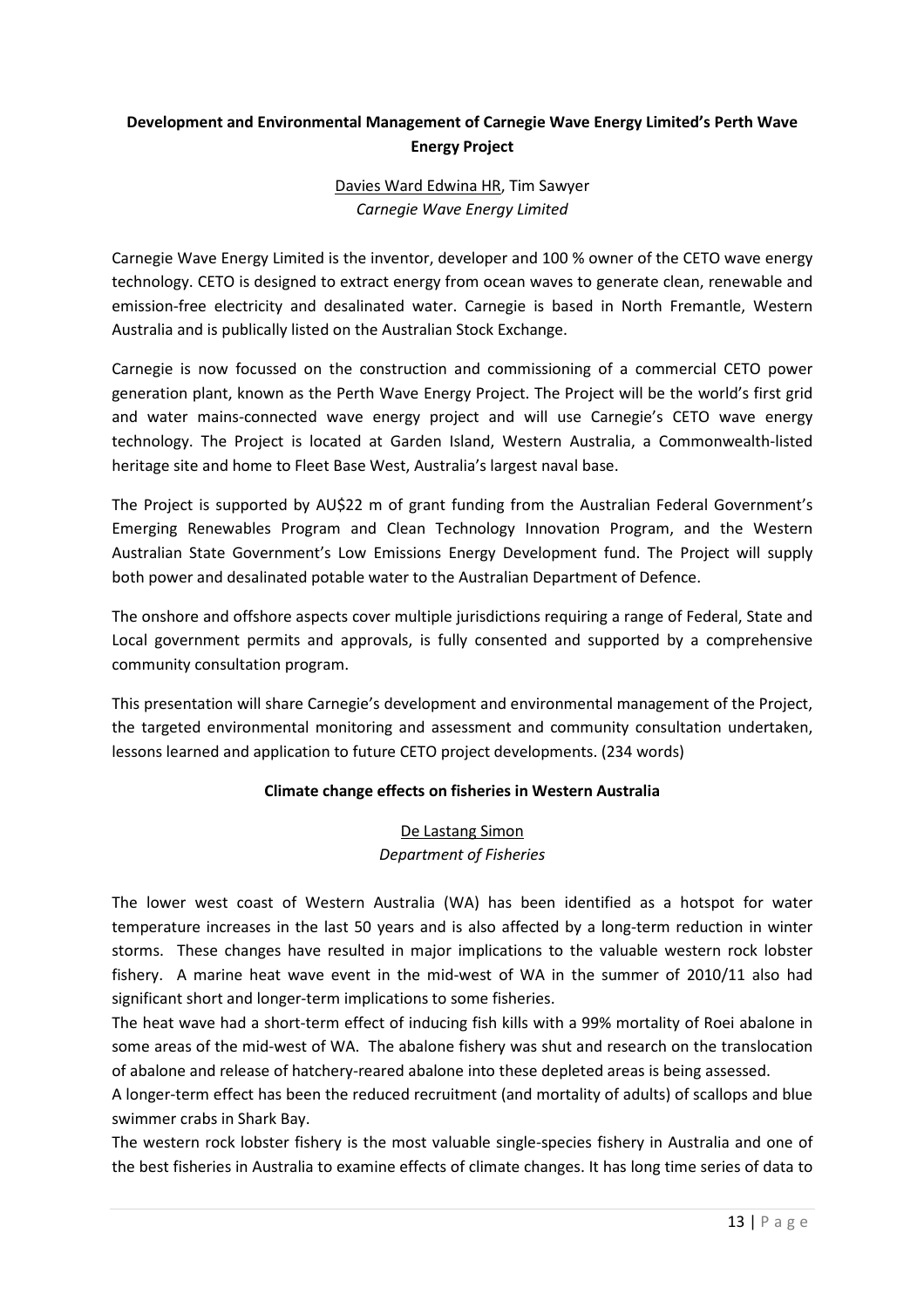assess trends in the fishery and it is located in one of the hotspots of long-term increases in water temperature in the Indian Ocean. The decline in puerulus (post larval stage) settlement in the recent seven years (2006/07 – 2012/13) appears to be due to long-term environmental factors.

These case studies highlight the value of reliable pre-recruit abundance for early detection of changes in abundance, early management adaptation response before fishing took place on the poor year classes, and long-term environmental data on a range of spatial and temporal scales.

### **Multi-disciplinary protection requirements for threatened coastal raptor species in South Australia**  Detmar Sharie, Terry Dennis

### *Department of Environment, Water and Natural Resources*

Top order predators, such as the White-bellied Sea-Eagle Haliaeetus leucogaster and Eastern Osprey Pandion cristatus, are important 'indicator species' by which to measure and monitor environmental integrity and wilderness quality. South Australia (SA) has small and isolated populations of both species and both are listed as Endangered under SA legislation. As with many large raptor species, White-bellied Sea-Eagles and Eastern Osprey are sensitive to disturbance, which can result in reduced breeding success and/or territory abandonment, and recent surveys indicate a significant decline has occurred in the breeding range for both on the SA mainland. Contemporary and potential threats to both species and their breeding habitat have been identified in SA, however many threatening processes continue, including some recreational activities, persecution and residential and tourism infrastructure developments in key coastal areas.

Due to the varying nature of existing and potential threats, as well as differing land tenure where breeding habitats occur (ie. private land vs. protected Reserve areas), a multi-disciplinary approach to endangered species protection is required. The land-use planning and regulatory system at both state and local government level should play a key role in mitigating threats from development pressures. While other measures such as National Park Management Plans and community awareness/education programs are required to address species and habitat protection measures and to regulate recreational activities in key remnant habitats. Ideally, the development of endangered species management (or recovery) plans would bring together the necessary guidelines and strategies to protect and manage threatened species and their habitat from in-appropriate developments, recreational and other pressures.

#### **Ecological restoration – benefits for all**

# Dixon Kingsley *Kings Park and Botanic Garden, Western Australia*

Ecological restoration is a critical activity for reversing biodiversity loss, increasing the provision of ecosystem services, and contributing to sustainable livelihoods. What makes restoration uniquely valuable is its inherent capacity to provide people with the opportunity to both repair ecological damage while improving the human condition. By sustaining and enhancing the provisioning, regulating and cultural services provided by ecosystems, ecological restoration holds significant potential for increasing economic benefits, strengthening communities and protecting and enhancing biodiversity values.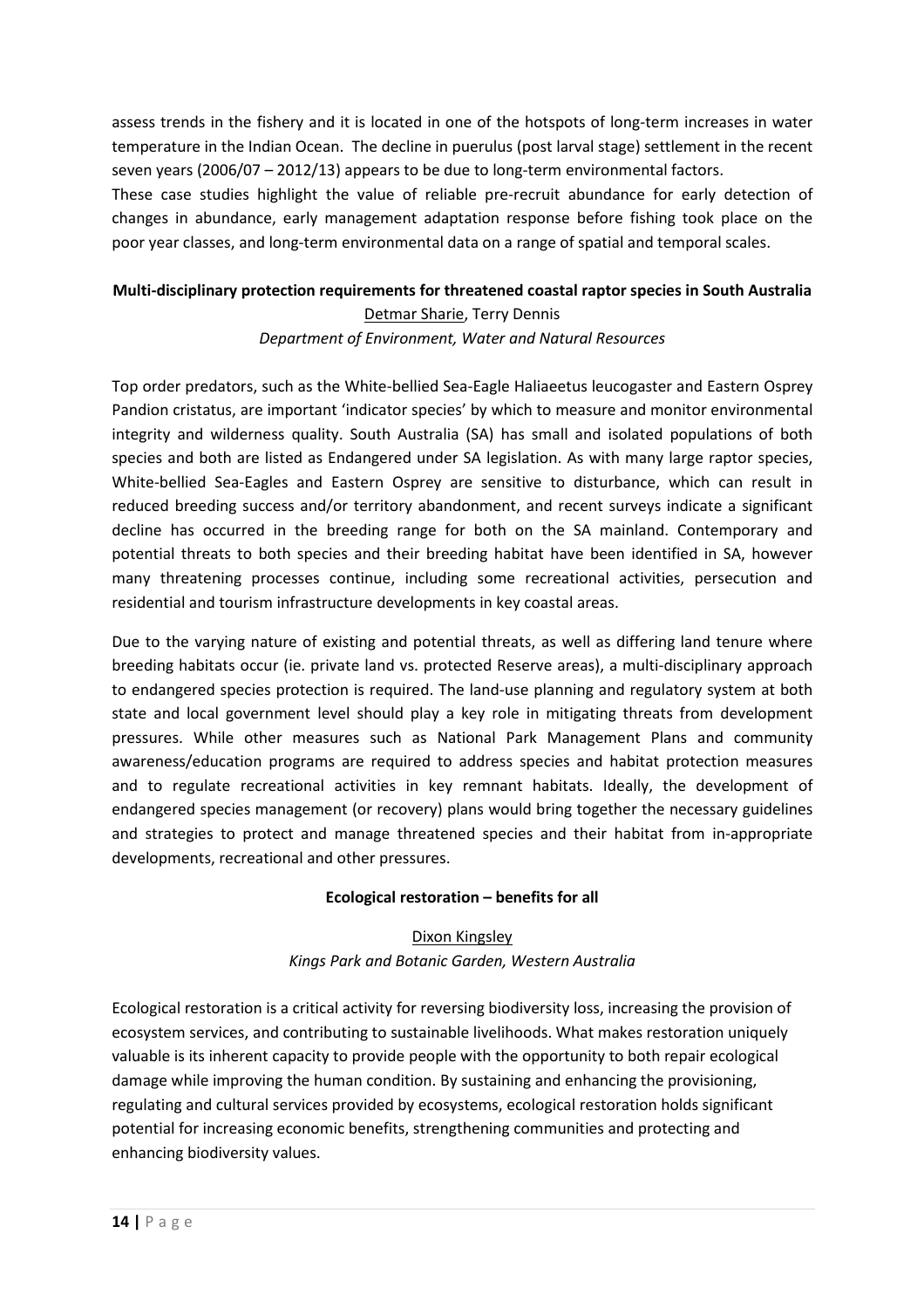#### **Hydrodynamic impacts of tropical cyclones along the Australian North West coast**

### Drost Edwin, Ryan Lowe, Christine Pequignet, Nicole Jones, Greg Ivey *University of Western Australia*

The northwestern Australian coastline is subject to frequent extreme wave forcing resulting from tropical cyclones (TCs) during the summer months on Australia's North West Shelf (NWS). TCs on the NWS show variability in paths as some tropical cyclones move predominantly parallel to the coastline, while others propagate in a cross-shore direction. It has been speculated that the generation of surface wave fields due to these coast-parallel moving TCs is different compared to TCs moving in a coast normal direction across the shelf, which both affects the potential of large surface waves on the shelf and the coastal impacts. Because TCs on the NWS develop over a relatively shallow continental shelf, in contrast to previous studies on the generation of surface waves due to TCs that were mainly focused on different tropical cyclone basins, knowledge of the surface wave fields due to TC forcing on the NWS is limited. In fact, scientific publications on the wave climate on the NWS are lacking in general. This study evaluates the performance of a numerical wave model (SWAN) to hindcast the surface wave fields under different TC conditions forced by a parametric TC wind model of the region. Ongoing work is focused on assessing the nearshore impacts of TCs, for which an extensive fieldwork campaign was competed during TC season 2013-2014 that captured TC Christine.

#### **Coastal Vulnerability Study Scoping – Synthesis of Previous Studies**

# Eliot Matt *Damara WA Pty Ltd*

Application of coastal vulnerability studies has gradually widened from a strategic regional tool through to a site specific tool for local government decision making and adaptation planning. This has required increased study complexity, whilst also bringing a greater weight of expectation for any study. Comparison over a range of completed CVS provides insight into key study factors, some of the challenges faced, and degrees of freedom available to make the study more readily applicable.

Key study factors are the values of interest; relevant time and space scales; and the corresponding processes which are active. These factors are intrinsic to the issue being assessed, and should be used as the basis for developing a CVS scope. Representation of these factors may vary significantly according to study methodology, affecting study accuracy.

Challenges faced in CVS scoping that have been identified through recent studies include balancing policy with site-specific relevance, integrating regional and local-scales processes and finding a common metric for different hazards.

Transparency regarding scenario setting, how uncertainty is recognised and the role of interventions is a potential means of increasing study value. For example, the transition between CVS for active management, planning and possible adaptation pathways is essentially related to increasing uncertainty and more severe scenarios. By distinguishing the contribution of uncertainty, a CVS can more readily be interpreted to provide information at multiple levels of coastal management.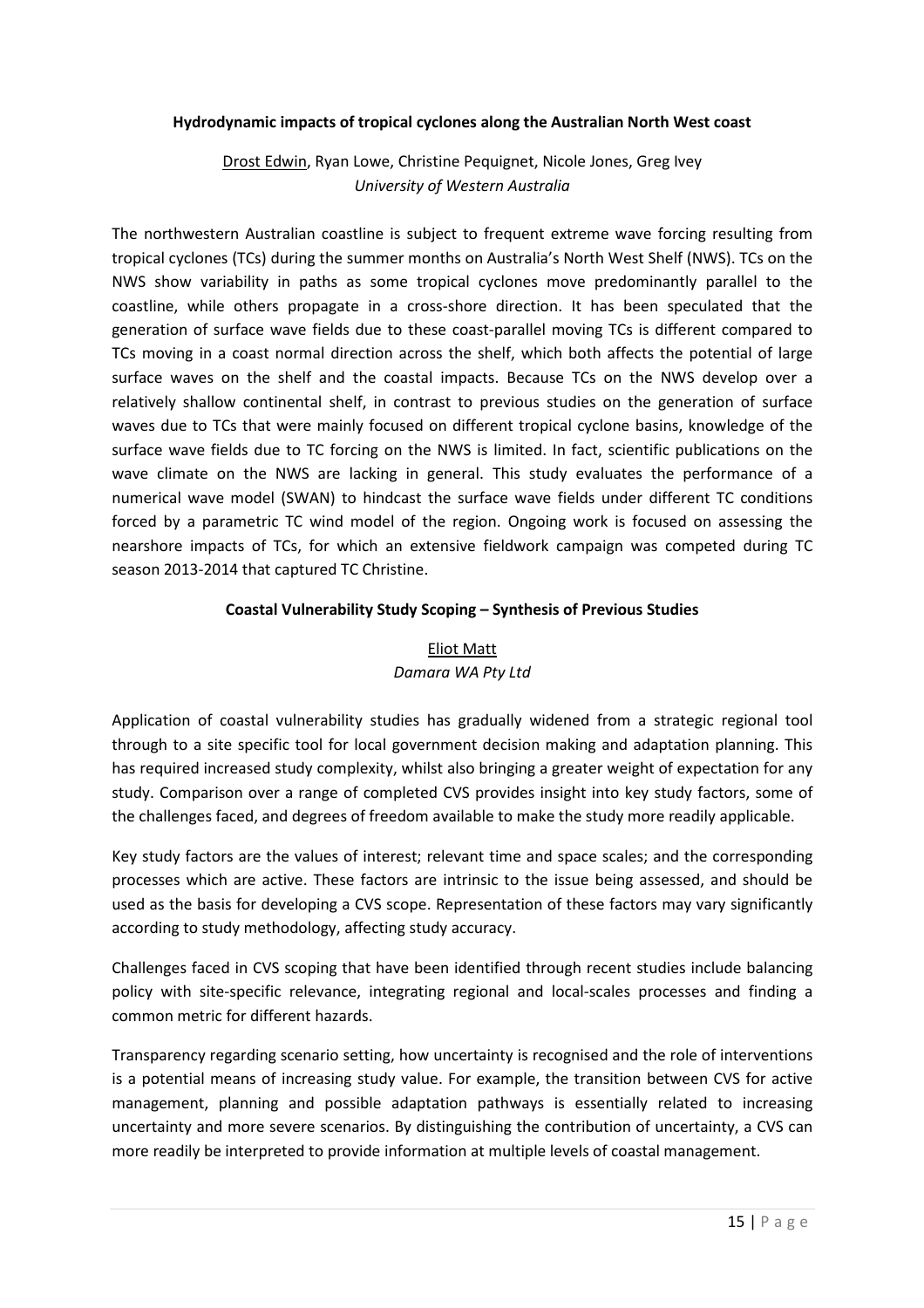#### **Gippsland - A new approach to coastal planning**

### Ellis Richard, Carmel Henderson *Chair of the Gippsland Coastal Board, The Victorian Department of Environment and Primary Industries*

The Gippsland coast extends 700 kilometres from the eastern side of Melbourne to the Victorian, New South Wales border. This coastal economy provides significant value to the regional, state and national economies as it is largely based on natural resources such as fisheries, oil and gas extraction from Bass Strait.

The predominately natural state of the coastline provides a strong nature-based tourism industry drawing visitors from around Australia and overseas to enjoy activities such as boating and fishing to swimming, diving and surfing, walking and touring. The coast is also becoming an increasingly popular place to live with many communities experiencing increased population growth.

The diversity of these values and the increasing development pressures creates many unique challenges to effectively manage the coast and provide a framework for future strategic planning.

The Victorian Coastal Strategy sets the long term vision for the Victorian coast, introducing the new initiative of three Regional Coastal Plans that will address issues and develop complementary and shared approaches of management consistently across the state.

A primary focus of the Gippsland Regional Coastal Plan is building partnerships and sharing knowledge with stakeholders and community groups. It aims to assist planners, land managers, Traditional Owners and communities identify values and emerging policy, planning and management procedures at a regional level. It will build on existing state, regional and local plans and strategies; clarify and confirm roles and responsibilities of agencies and stakeholders and include effective regional coordination and implementation arrangements including monitoring, evaluation and reporting.

#### **Perceptions of risk: what are coastal households concerned about?**

### Elrick Carmen *University of Sunshine Coast*

There is an increasing volume of research suggesting that coastal communities areparticularly vulnerable to the impacts of climate change. However, there islimited knowledge regarding perceptions of risk and hazard-related concerns in coastal communities and few studies integrate coastal climate risk perceptions with other household concerns. Here we present empirical data regarding perceptions of risk in Australian coastal communities at the household scale. A survey of 400 coastal households in two communities and semi-structured interviews provide insight into households ordering of climatic and non-climatic risks. The results suggest that linking climate driven hazards to the every-day concerns of households, such as finance and health, may raise the profile of climate issues in the coastal zone.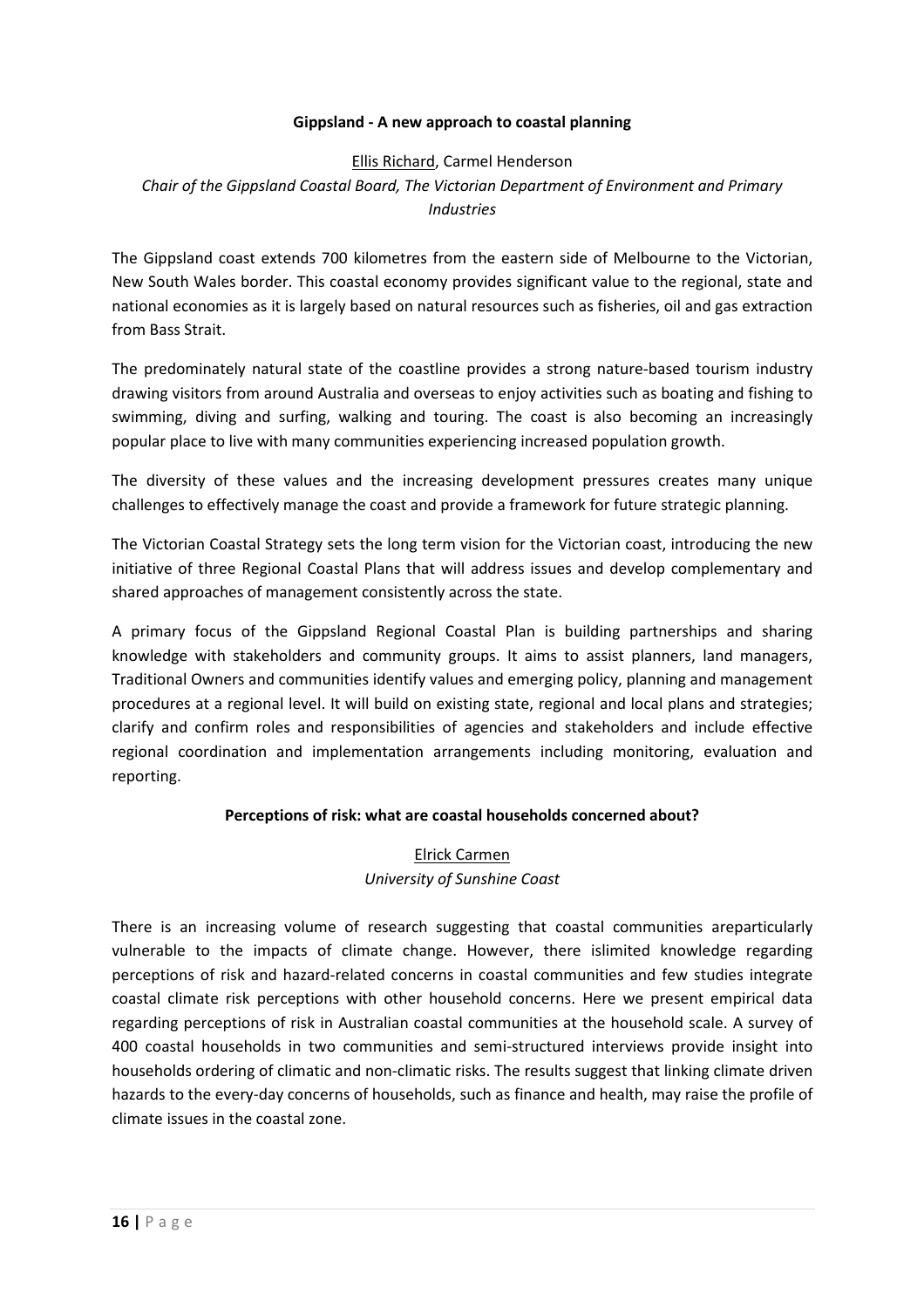#### **Innovative thinking for knowledge advancement and effective coastal action**

#### Fisher Judy *Western Australia Museum*

Coastal ecosystems are subject to daily fluctuations and constant change led by the offshore marine environment, onshore alterations influenced by riverine and estuarine ecosystems, people, managers, planners, developers and decision makers to name a few. Indigenous and local communities living in coastal regions have important and informed knowledge and understandings of their regions. They have a role to play as key partners in effective collaborative coastal partnerships to guarantee that coastal regions are managed and developed in sympathy with those who live and well understand their local environments. Case studies of Best Practice following the Guidelines of the International Union for the Conservation of Nature (IUCN) Commission on Ecosystem (CEM) Thematic Group Ecosystem and Invasive Species in tropical monsoon rainforest with Kimberley aboriginal rangers, Perth urban limestone and dunal ecosystems with Stirling Natural Environment Coastcare (SNEC) and Mangrove forests with local communities in Myanmar will demonstrate the importance of effective measurement and evaluation and the incorporation of local and traditional knowledge, alongside western science, to ensure those ecosystems which play a key role in protecting and mitigating against rapid and sometimes unexpected coastal change are being managed and incorporated into sustainable use, management and development of our coasts. The approaches to be outlined have direct relationships with International Conventions including the Convention on Biological Diversity, the Intergovernmental Platform on Biodiversity and Ecosystem Services (IPBES) and the Ramsar Convention, while also being highly relevant to local on ground coastal projects in varying coastal ecosystem types.

# **Australia's Temperate Bays and Estuaries…..Identifying and Scaling Management "Bright Spots"**

Fitzsimons James, Geoffrey Wescott, Lynne Zeitlin Hale, Rebecca Koss, *The Nature Conservancy, Deakin University* 

Southern Australia's temperate marine ecosystems are unique and of local, national and international significance. Its estuaries, bays, and coasts are adjacent to where the majority of Australians live and provide a foundation for the productivity of the country's marine environment and fisheries. Yet many of its bays and estuaries are under enormous pressure from human activities and important habitats and ecosystem services have been lost. At the same time, there are multiple "bright spots" – examples of action taken by local and state government, community groups, corporations, and recreational fishers—to improve bay and estuary condition.

The objective of this special workshop session is to share examples of bay and estuarine management "bright spots" and explore ways to replicate these good practices. We will target participation by the full range of Conference participants with interest and experience in bay/estuary management. We will start with a moderated panel. Five panelists—representing a range of bays/estuaries and stakeholder groups- will make short (5-7 minute) presentations about a "bright spot." These presentations will focus both on outcomes and stakeholder engagement. Session participants will then be invited to share additional bright spots—seeking to develop a more comprehensive suite of "good practice" examples. The session will transition to small group discussions (30-45 min) where participants will be asked to 1) identify attributes that have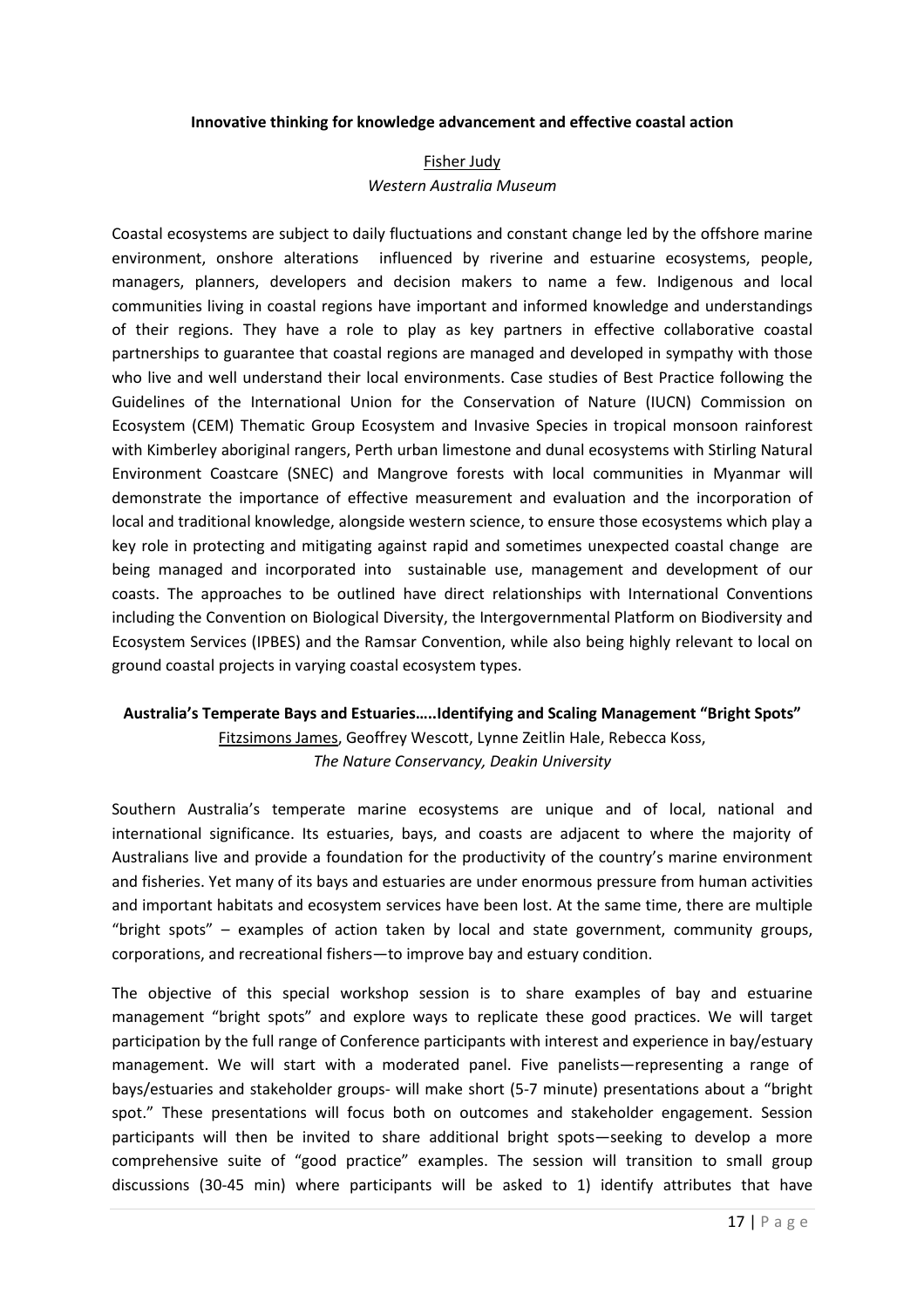contributed to the success; and 2) offer recommendations as to how to share lessons and replicate successful examples. The session will conclude with a full group review of the outputs; seeking consensus on good practice and next steps for scaling up.

The Nature Conservancy, in partnership with Deakin University, will organize and moderate the panel.

#### **Protecting and Restoring Australia's 'Great Southern Seascapes'**

Fitzsimons James, Lynne Zeitlin Hale, Boze Hancock *The Nature Conservancy* 

Based on the recommendation of a 2012 expert workshop on Conservation and Restoration of Temperate Australian Marine and Coastal Habitats, The Nature Conservancy is starting work with a wide range of partners—from government, the private sector and the vast number of Australians who rely on the ocean for both their livelihoods and recreation—to dramatically accelerate and scale the conservation and restoration of Bays and Estuaries in southern Australia. The Great Southern Seascape (GSS) program is built around a "two-track" approach: an in-depth focus on "in-water" work; complemented by work at the state and national scale to leverage results and funding.

Initial focal bays are Port Philip Bay and Western Port. In both bays, the GSS program will launch pilot projects to develop good practice models through collaborative, partner driven projects that improve ecological function, provide services to coastal communities and have potential for replication.

Work in Port Philip Bay is focusing on sub-tidal habitat restoration. As a first step towards the reconstruction of the Bay's lost shellfish reefs, a bivalve habitat restoration project will be launched with the aim of restoring areas of native oyster (Ostrea angasi) reef and blue mussel (Mytilus edulis planulatus) beds. The project aims to demonstrate techniques for restoration and measure the benefits of restored bivalve habitat to recreational fish stocks and the angling community. Work in Western Port will initially focus on the coastal fringe habitats, considering innovative options to allow for habitat migration (e.g. saltmarsh, mangroves) with sea level rise.

# **An integrated hydrodynamic/hydraulic modelling tool for urban flood mitigation analysis**

# Fraser Ryan, Mahesh Prakash, James Hilton, Yunze Wang, Fletcher Woolard. *CSIRO*

We present an integrated flood modelling tool that is able to evaluate different mitigation solutions for areas that are prone to floods from storm surge and heavy rainfall. Our model integrates catchment and coastal flood modelling (spatio-temporally dynamic), including sea level rise, to provide a holistic inundation model for future flooding. Additionally, the model aims to enable simulation of a combination of flood mitigation and adaptation options. To date, the practice has been to model either drainage augmentation solutions alone, or (for coastal inundation) single coastal adaptation solutions. This tool aims to deliver the capacity to model a range of both coastal and drainage adaptation solutions to understand what combination of solutions might be effective.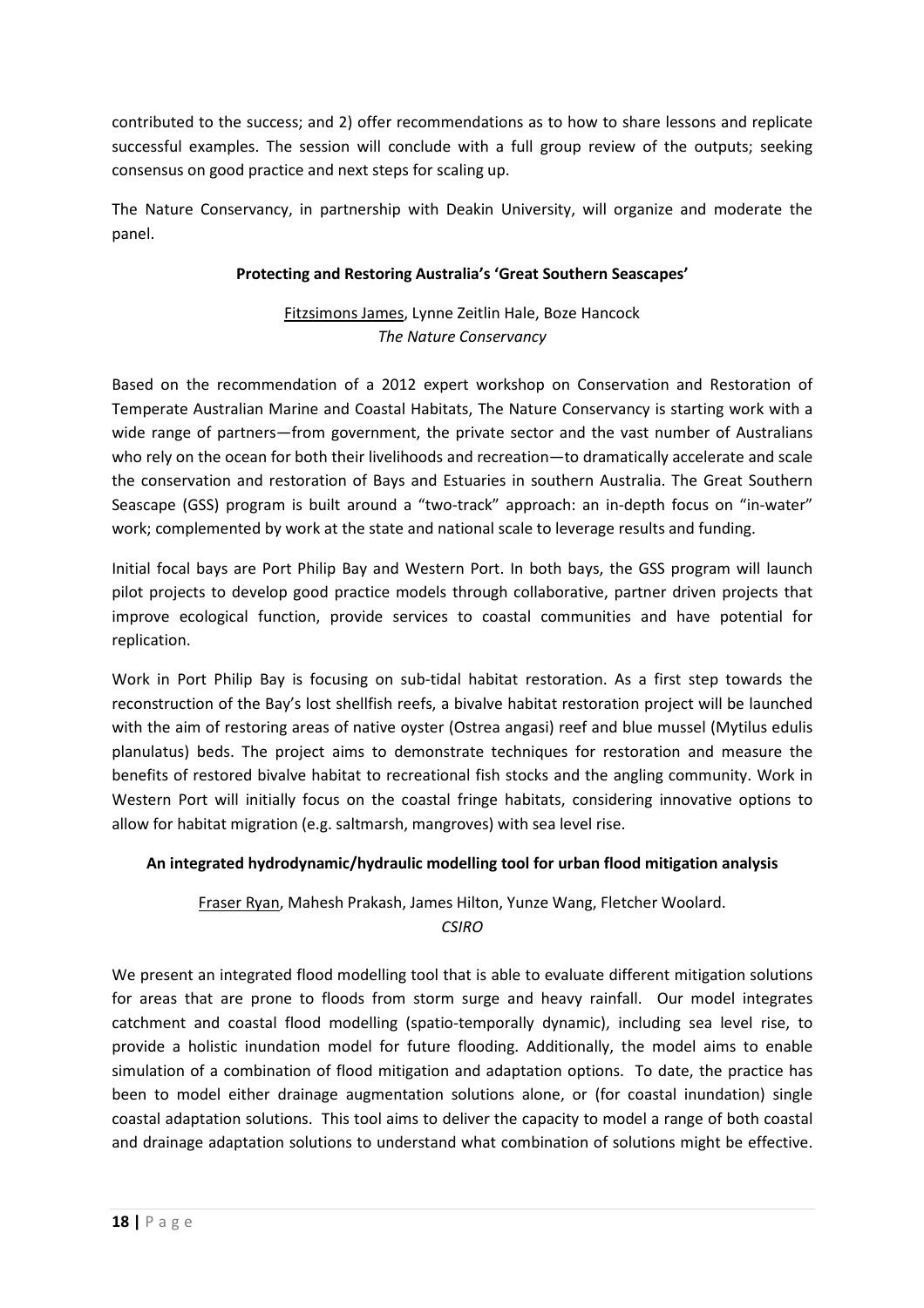The model is demonstrated for example cases in the City of Port Phillip in Victoria and a preliminary evaluation around the Shire of Murray Delta in WA.

#### **Vulnerability and Progress in Adaptation of South East Queensland Coastal Council**

# Gainza June, Marcello Seno, Scott Baum, Rodger Tomlinson *Griffith University*

Coastal communities in South East Queensland (SEQ) are exposed to coastal hazards and climate change, and local Councils are responding to these threats by setting up different strategies for adaptation. Here we show the results of a spatial vulnerability assessment of the SEQ coastal region and we compare it to the progress in adaptation of its five coastal Councils. An integrated framework was used to assess vulnerability at suburb level. This methodology is based on the combination of indicators, which include external (exposure) and internal (sensitivity and adaptive capacity) dimensions, in one single index to produce a measure of vulnerability to coastal hazards. The progress in adaptation assessment is based on the semi-quantitative assessment of predetermined Adaptation Functions, These Functions, adapted to SEQ context, were used to assess the progress in adaptation for each Council. Finally, the spatial vulnerability and progress in adaptation were compared providing specific information on local needs for adaptation investment. It is concluded that even if the five coastal councils analysed have considerable capacity to deal with coastal hazards and climate change, the majority of the SEQ coastal region is intrinsically highly exposed and sensitive to climate drives and consequently there are numerous coastal suburbs that are highly vulnerable. We argue that reduction of vulnerability can be addressed by progressing further in the adaptation of the SEQ coastal Councils coastal planning and management frameworks.

# **Practical Application of Western Australian Coastal Policy – a Guide by Case Studies**

Garcia-Webb Joanna, Paul Branson,

*Cardno* 

In July 2013 the Western Australian Planning Commission gazetted the revised State Planning Policy No 2.6 – State Coastal Planning Policy (SPP2.6). The goal of the policy is to provide guidance on the long term sustainable use of WA's coast. It has adopted a Coastal Hazard Risk Management and Adaption Planning (CHRMAP) approach where adaption planning is preferably based on a hierarchy of four broad adaption categories: Avoid – Retreat – Accommodate – Protect.

The planning of new coastal developments requires allowance for a coastal foreshore reserve to accommodate coastal processes; effectively providing a buffer to mitigate the risk of coastal hazards over the planning timeframe. Guidelines for the calculation of coastal processes are provided in Schedule 1 of SPP2.6. Where a new development is required to be within the calculated foreshore reserve, steps to reduce the risk with mitigation measures are also provided.

This paper demonstrates the practical application of the revised SPP2.6 to coastal development around Western Australia through a series of case studies: Broome, Point Samson and Yanchep. We present a flow chart of key studies, plans and inputs that establish the context for the CHRMAP process and identify where each of these fits in the policy context. Each case study has a unique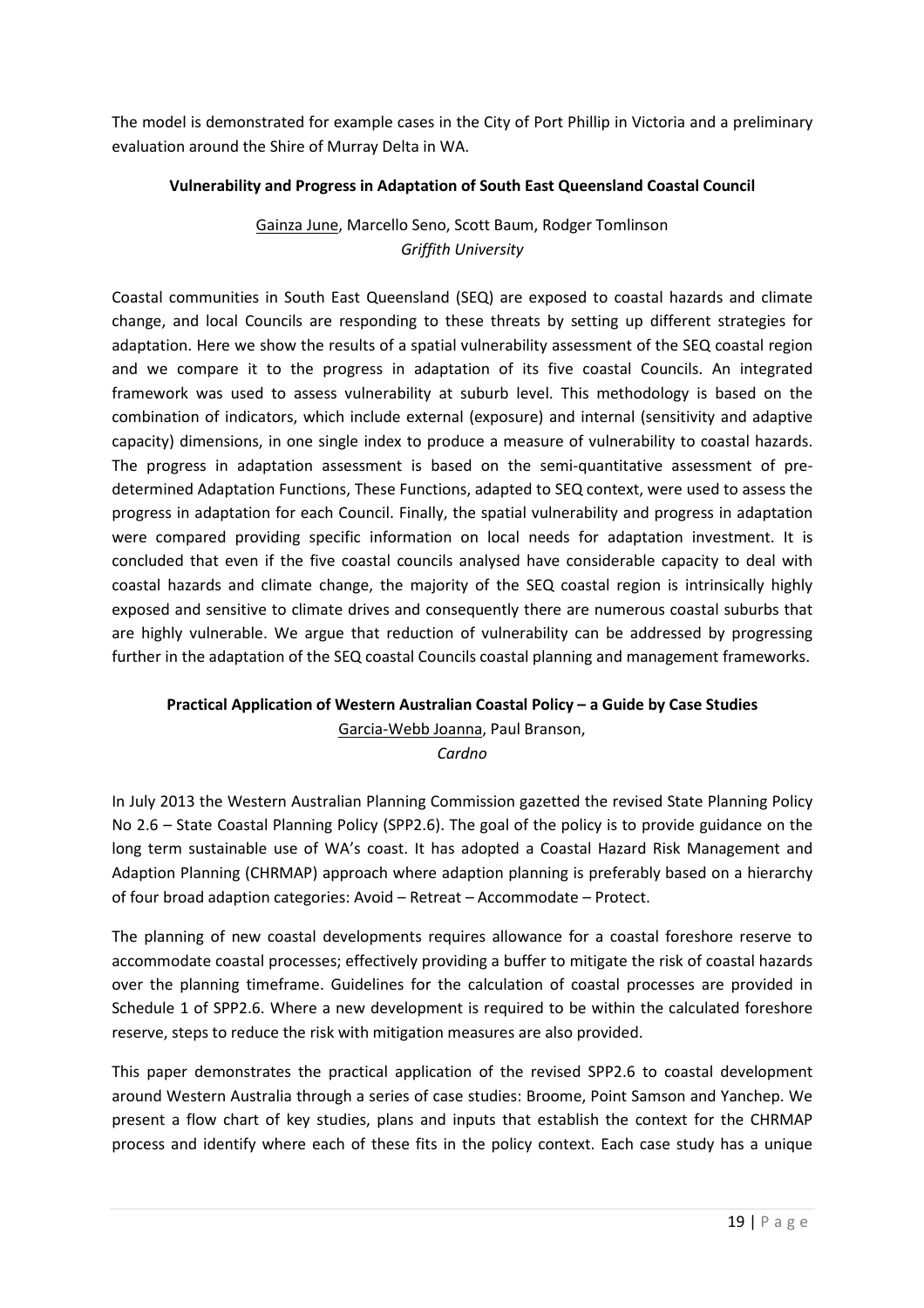context; presented together they provide local managers with a comprehensive understanding on how to apply the new planning process to future coastal developments.

# **Monitoring Seas And Inspiring Communities (MOSAIC): citizen science contributions to monitoring South Australia's new Marine Park network**

# Gaut Alex, Kathryn Warhurst *Conservation Council of South Australia*

South Australia's new Marine Park network will be monitored to assess the effectiveness of the high protection sanctuary zones, the success of which is critical to the entire marine park network and broader marine biodiversity conservation objectives. There are few examples of a citizen science program designed specifically for marine parks, therefore MOSAIC, a partnership between the Conservation Council of South Australia, the SA government and the community, was established in 2013 with the production of a comprehensive scoping study, including 'key success factors'. The MOSAIC project is using a citizen science approach to collect good quality, relevant data to support Marine Park management and evaluation. The project also seeks to develop an increased level of understanding and stewardship of the marine environment in regional communities, as well as increasing their capacity to undertake useful and rigorous monitoring in the marine environment. The second phase of the project focused on the implementation of two pilot projects and is now in transition to a third phase. This presentation will include an overview and important learnings of the pilot projects, especially as assessed against our 'key success factors', and next steps.

### **You Tube video as a tool to developing and strengthening coastal partnerships**

# Gibbs Chris *South West Catchments Council*

Encouraging continuity in coastal volunteer group membership, developing and maintaining partnerships, providing a interesting record of achievements and rewarding those who give so much of their time can all be achieved to some degree using video and 'You Tube' as a publishing and marketing tool. With the advent of high resolution, wide angle and relatively cheap video cameras such as Go Pro and the ease of using commonly available and simple video editing tools such as Windows Movie Maker it is relatively easy to produce well edited, entertaining and factual video records. These can show community groups relationship to their coastline and celebrate their successes. In a time of easy environmental pessimism so much is achieved by volunteers that is worth celebrating. By on-line marketing of success, camaraderie, having fun, enjoying the relationships developed through volunteering and being reminded of tangible achievements, this can encourage a more positive and energetic outlook by community groups and draw others to the cause. This workshop demystifies movie making and on-line video publishing by developing an edited project during the workshop. Video examples of community group's achievements are shared with participants.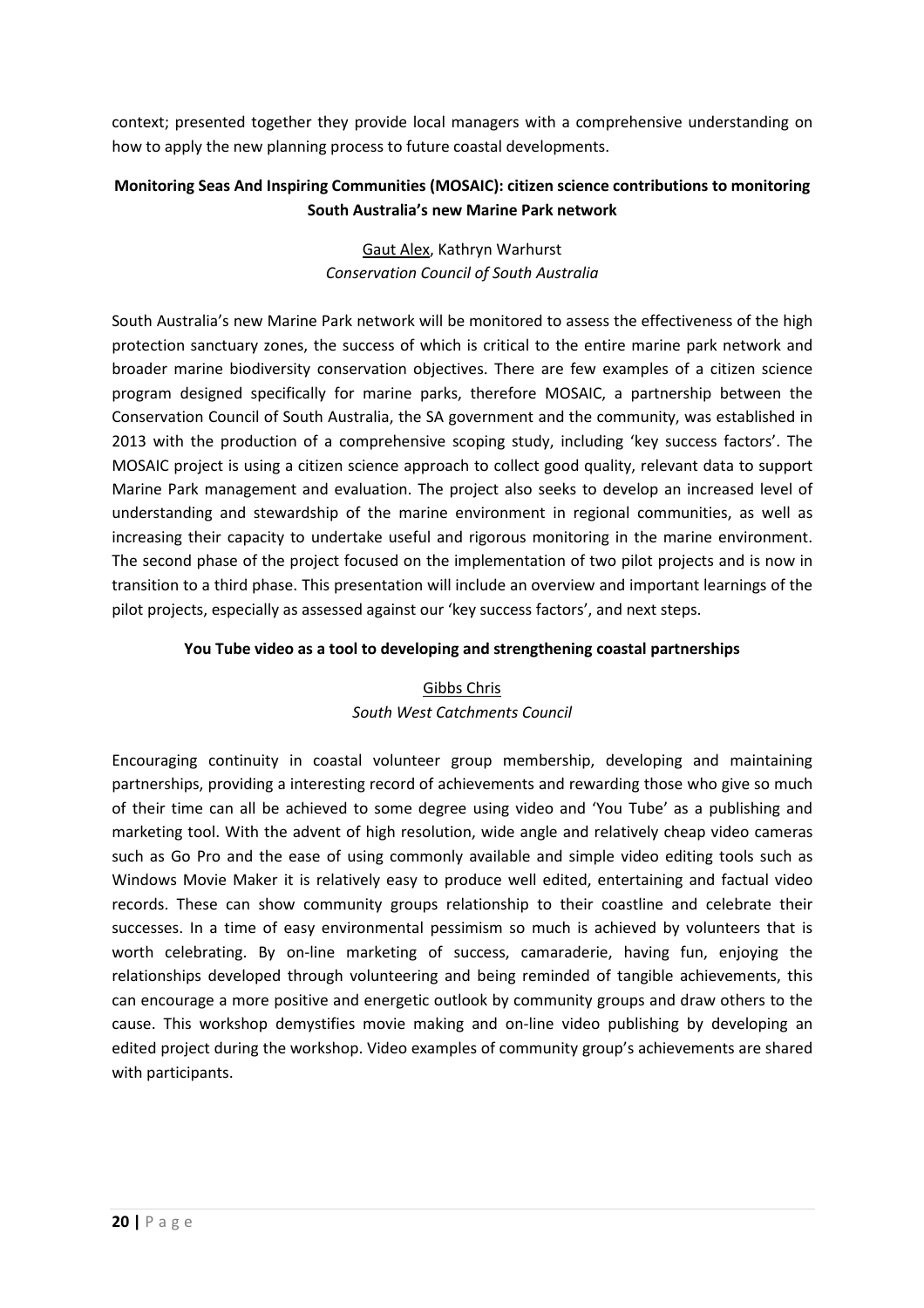# **The Coastscapes Project – Protecting and Enhancing Biodiversity Resilience in the Coastal Macro Corridor of the South Coast of WA**

Gleave Dylan, Robyn Cail, Melanie Stock, Sean Hazelden, *South Coast Natural Resource Management (NRM) Inc.* 

The South West Botanical Province of WA is recognised as a 'biodiversity hotspot'. Within this hotspot the almost continuous strip of intact coastal native vegetation along the south coast is the major east-west link in the region's macro corridor network.

The project aims to protect and enhance the coastal macro corridor which is 512 km long and made up of two major coastal corridors: the Two Peoples Bay to Fitzgerald Corridor; and Fitzgerald to Cape Arid Corridor as defined in the South Coast Macro Corridor Network. The project will undertake strategic works across 8402 ha to improve the connectivity, quality and resilience of the regions coastal corridor, address threats whilst protecting and increasing biodiversity.

The project involves strategic assessments to identify priority 'pinch point' areas in the coastal corridor and the implementation of strategy works including;

• Biodiversity plantings expanding the extent of native habitat within priority areas of the coastal corridor building resilience and connectivity.

- Protecting and enhancing existing native vegetation within priority areas of the coastal corridor.
- Managing invasive species threats to biodiversity within priority areas of the coastal corridor.

• Community capacity will be built by facilitating technologies to enable best-practice restoration works such as direct seeding by supporting equipment purchases, modifications and training to support the direct seeding of native vegetation species by community organisations and land managers.

• Building community capacity to deliver rehabilitation and protection works through technical support, skills and training.

#### **Adaptive sea walls and breakwaters – a counterintuitive approach**

#### Gordon Angus

#### *Coastal Zone Management and Planning*

The design of breakwaters and revetments, has become increasingly complex and often utilises sophisticated interlocking armour units. It has long been recognised that the size of primary armour unit required is directly proportional to wave height cubed. Therefore, where climate change studies project even a modest increase in wave height, the implication is that sea walls and breakwaters designed for contemporary conditions will be at risk of failure in the future. Further, for revetments and breakwaters, experience dictates that the more sophisticated the primary armour, the more catastrophic the failure; and, the more sophisticated the primary armour, the more difficult it is to retrofit an armour upgrade.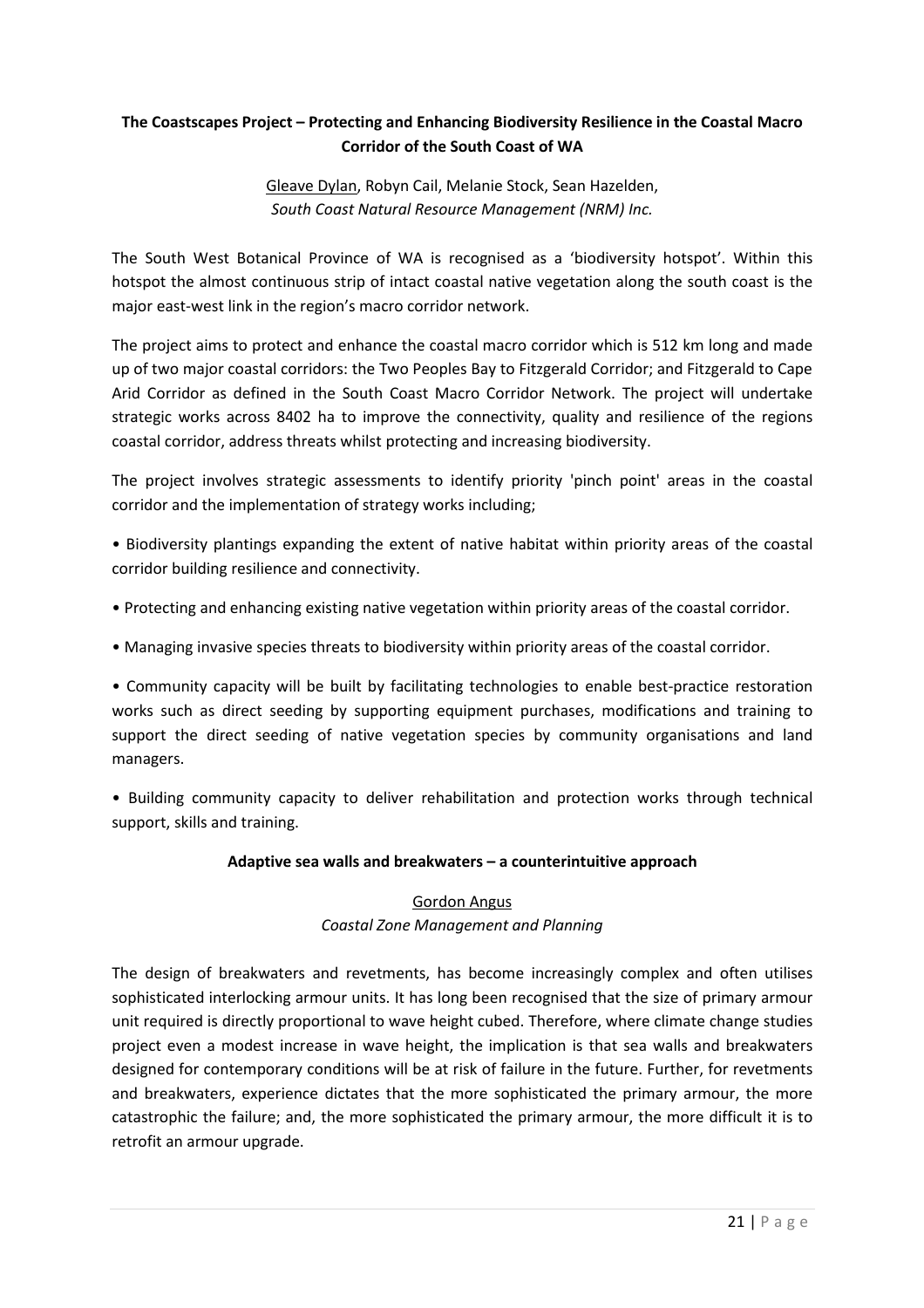Rock revetments and sea walls have been employed as sea defences and harbour works for centuries yet the theory for their design only dates back to the 1930s. Many have been constructed by tipping the larges rock available and repairing the wall with more rock, or concrete armour units if failure occurs. Over time, the addition of mass combined with the slumping of the wall adjusts the slope to the point where the armour size-slope combination becomes stable to the wave conditions; a "living" example of a flexible, adaptive design. This option is not necessarily viable for more sophisticated designs.

The paper will explore the lessons from history that demonstrate the less sophisticated designs, not only for the primary armour, but also the underlay, are the more readily adaptable to potential changes in future wave energy.

# **Thrombolites in the South West Australian Lakes: General Aspects and a Case Study from Lake Richmond**

# Guerreiro João, Alonso Lluesma Parellada, Lindsay B. Collins, Ryan Vogwill, *Curtin University, Petrobras*

The southwestern coast of Australia comprises several lakes where sedimentation is strongly influenced by the microbial activity, resulting in the formation of significant thrombolite deposits. Many of them lie in wetlands of the Yalgorup National Park and of the Rockingham Regional Park, including 2 threatened ecological communities at the lakes Clifton and Richmond. Whilst Lake Clifton is the most well-known, other occurrences still remain poorly studied. Georeferenced maps presenting distribution of the thrombolites across the entire Yalgorup and Rockingham systems have been generated for the first time as part of this project and aspects related to their formation, composition of the microbial communities and links to the lake hydrology investigated.

Lake Richmond, a slightly brackish lake with thrombolites dating back to approximately 3000 years ago has been selected for presentation as a case study. The distribution and growth of the thrombolites in this lake was influenced by a progressive water level fall that led to the colonization of basinward areas and increased thrombolite exposure in the landward direction, causing erosion of older structures. Thrombolites are often covered by smooth or pustular soft microbial mats whose distribution is controlled by the seasonal variations in water level. Green algae proliferation represents the most likely disruption to thrombolite growth and is being triggered by the excessive discharge of nutrients into the lake, as suggested by water analyses.

This research expects to provide baseline data for future impact assessments in these significant wetlands characterized by delicate environment and under pressure of ongoing urbanization.

# **A mechanistic description of Lyngbya algal blooms for inter-tidal coastal embayments**

# Gunaratne Gayan, Ryan Vogwill, Matthew Hipsey *The University of Western Australia*

Extensive Blooms of Lyngbya Majuscula (Lyngbya) have been recorded in tropical coastal waters across the globe in recent years, including Roebuck Bay north-western Australia. Such blooms are driven by environmental changes, with anthropogenic input of nutrients the major contributing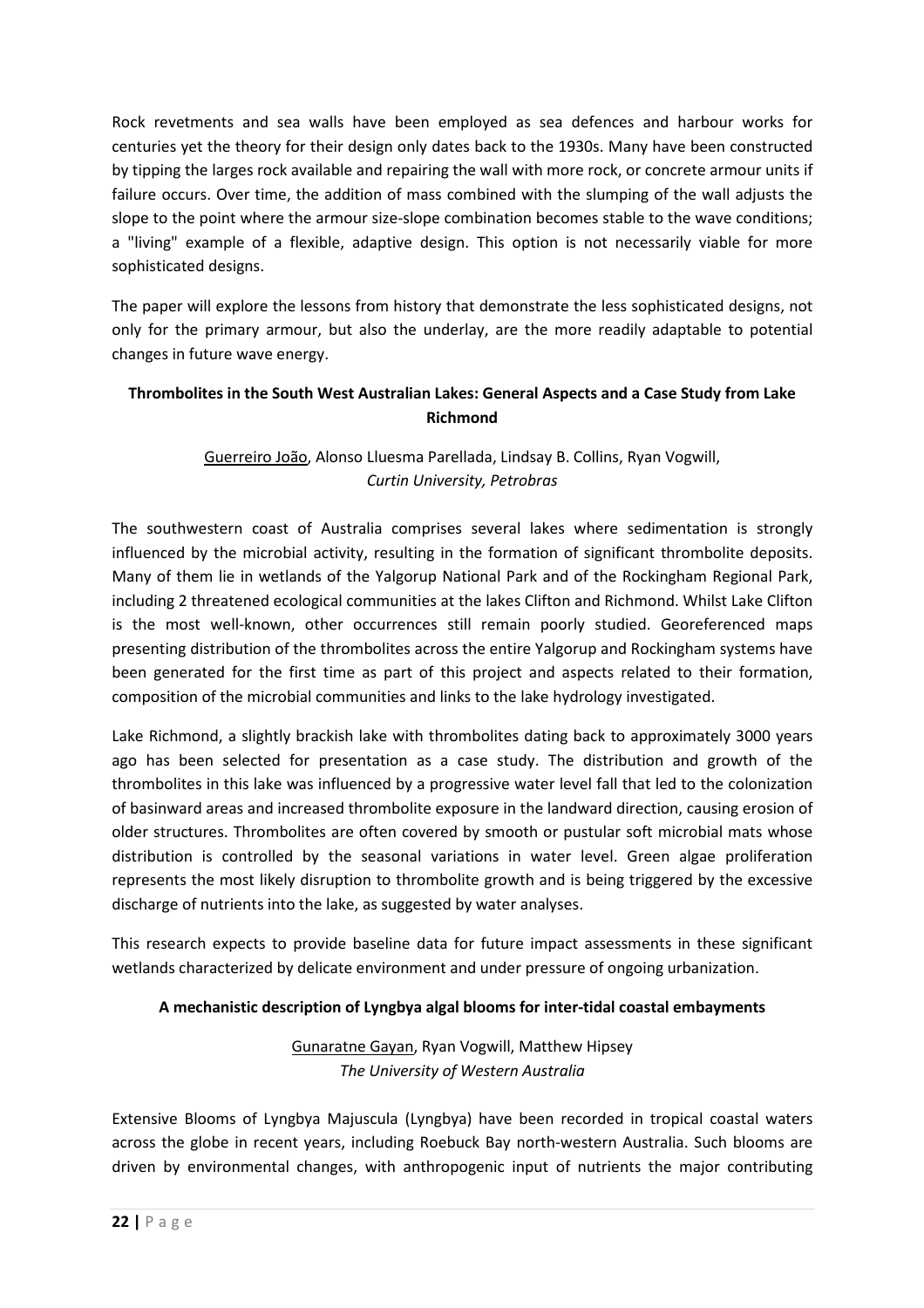factor, threatening coastal ecosystems, as well as being harmful in instances of human contact. While there is a general consensus on factors regarding Lyngbya bloom initiation and growth, a clear process-based formulation of the bloom process is lacking. This study offers a mechanistic model to predict Lyngbya biomass in an intertidal zone of a coastal ecosystem. The model structure is based on three state variables of Lyngbya biomass; 1) benthic submerged, 2) floating and 3) benthic exposed. It links these three states with key environmental factors for growth: bioavailability of nutrients (including iron, phosphorus, nitrogen and dissolved organics); light, salinity and temperature regimes; biological and physical processes such as growth, mortality, respiration, sloughing, floating to surface, sinking to bottom, and drifting. This model has been implemented within the open-source "Aquatic Ecodynamics" (AED) model library. The Roebuck Bay coastal wetland will be used as a case study for model application using output from a hydrodynamic model, a nutrient mass balance model together with catchment and aquifer nutrient export rates. This conceptual but mechanistic model can be used as a framework for setting Lyngbya management priorities in Roebuck Bay and as a basis for future research into coastal ecosystem impacts from Lyngbya blooms.

#### **Protecting and Enhancing the Coast's Natural Wealth**

# Hale Lynne *The Nature Conservancy*

Mangroves, seagrasses, coral and bivalve reefs, along with other coastal and marine ecosystems, have sustained fish, fishers, and coastal communities for generations. Their thoughtful conservation, sustainable use, and restoration are central to continuing the many economic benefits they provide. Globally, these natural systems are changing at an unprecedented rate and scale. Yet, in many bright spots around the globe, scientists, conservationists, fishers, and businesses are working with engaged citizens and communities to reverse declines. Progress is also being made in quantifying the multiple values that coastal ecosystems provide. Examples of how communities around the world are protecting and re-building their "natural coastal capital" and realizing a wide range of benefits—from fish production, to coastal protection, to better water quality, to enhanced recreational opportunities include the Gulf of Mexico and Long Island in the United States and Grenville, Grenada. The talk will conclude with a brief look at the global significance of Australia's temperate bays and estuaries that are less well known internationally than the tropical systems.

#### **Quantifying New South Wales Inundation and Erosion Risk**

Hanslow Dave, Bradley Morris, Michael Kinsela, Edwina Foulsham, *NSW Office of Environment and Heritage* 

Global mean sea levels are rising and this rise is expected to continue for centuries, even if greenhouse gas emissions are curbed and their atmospheric concentrations stabilised.

Communities and infrastructure in the coastal zone of NSW are highly vulnerable to climate change. In this study we quantify current and potential future exposure to ocean inundation and erosion associated with projected future sea level rise.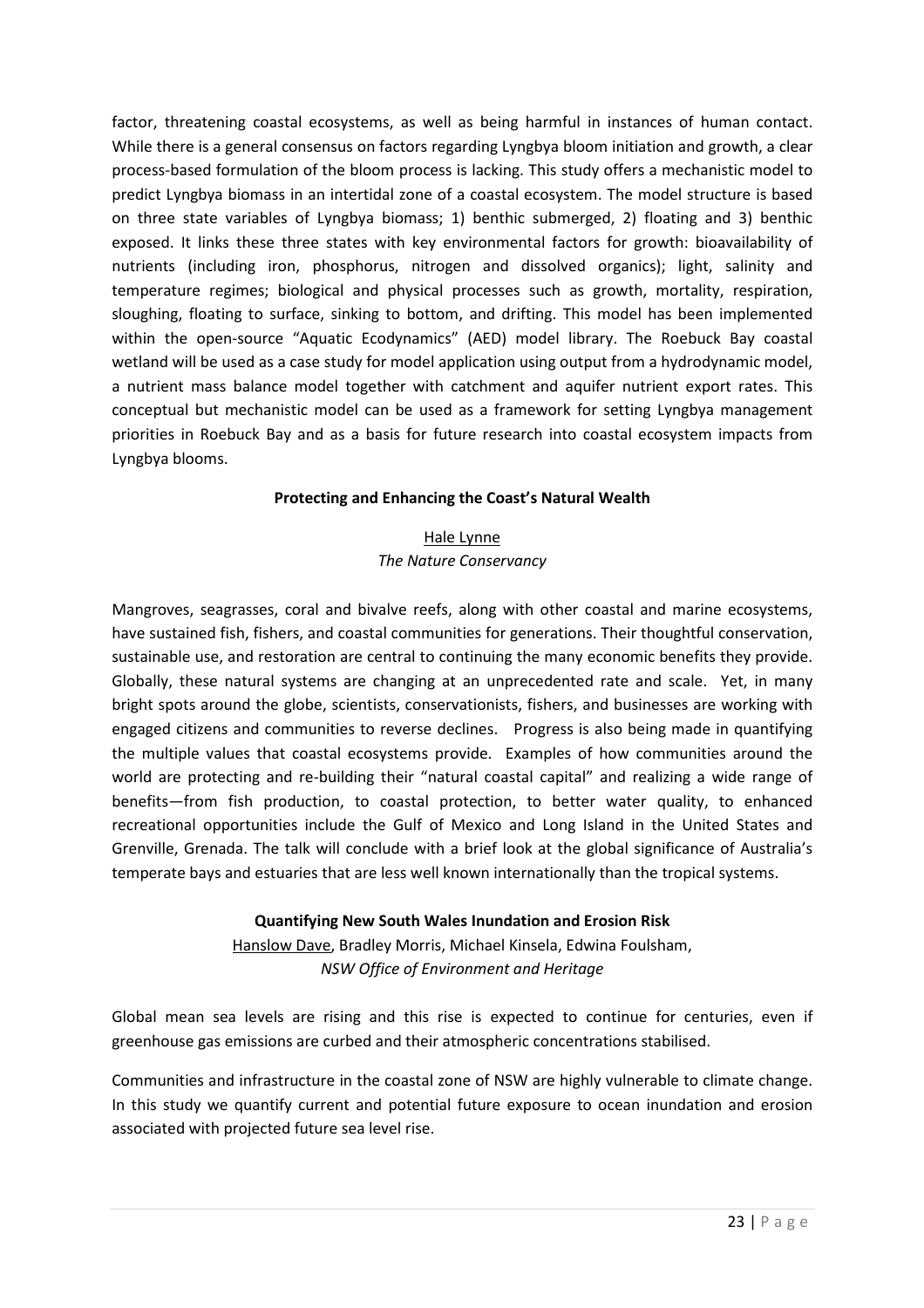For inundation we use a mid-level approach to the modelling and mapping of water levels within estuaries. The approach allows for variation in tidal levels both between and along estuaries. We utilise tide gauge data for 56 estuaries for current estuarine water levels. This data is also used to derive average tidal planes for different estuary types for application to non-gauged estuaries. The water surface mapping method applies interpolated tidal planes created from gauge data or berm heights for intermittently open and close lakes and lagoons. Tidal planes are overlain on digital elevation models derived from high resolution data.

For erosion we use both the proximity method and detailed hazard mapping from council hazard definition studies, which incorporate allowances for existing processes and future sea level rise.

We present results for overall exposure and regional variability for a range of different sea level rise scenarios. The results suggest that the NSW coast has considerable exposure to severe coastal storms and projected future sea level rise, with inundation of estuarine foreshores contributing most to the overall exposure.

### **The influence and efficacy of waste management policies on coastal marine debris in Australia**

# Hardesty Britta Denise, Chris Wilcox, TJ Lawson, Clementine Maureaud *CSIRO*

CSIRO has carried out a national coastal marine debris survey in which we've surveyed 175 sites around the country to record the amounts and types of anthropogenic debris approximately every 100km. One of our main goals is to understand potential drivers of debris hotspots and to determine the efficacy of waste management policies on coastal marine debris. To reach this goal we compared waste management policies in 40 regions where we carried out surveys, focusing on survey sites within each state/territory where we observed higher or lower concentrations of rubbish. Specifically, we looked at coastal debris around the country and we compared waste management legislation and policies to look at correlates between resources, population density, coastline length and quantity and types of debris observed on beaches. We also carried out phone surveys to learn about perceptions as well as waste policies (such as bins, recycling, river waste traps, waste facilities, etc) that were in place within the regions sampled. We discuss our results with a focus on cost efficiency and effectiveness of waste management policies at local, regional and national scales.

# **WA PestWatch – Using location-based crowdsourcing in the fight against aquatic pests**

# Harrison Brett

#### *Department of Fisheries*

Access to, and the use of, accurate location-based information is crucial to underpin natural resource management decisions. The Department of Fisheries (Department) heavily relies on geospatial information to guide compliance, management, and research decisions.

As a specific example, the Department's Biosecurity Program uses location-based information and interactive mapping tools when responding to biosecurity incidents and investigating potential threats. The Program depends on the early detection of aquatic pests so they can be effectively and efficiently eradicated before they become established in the aquatic environment. The community is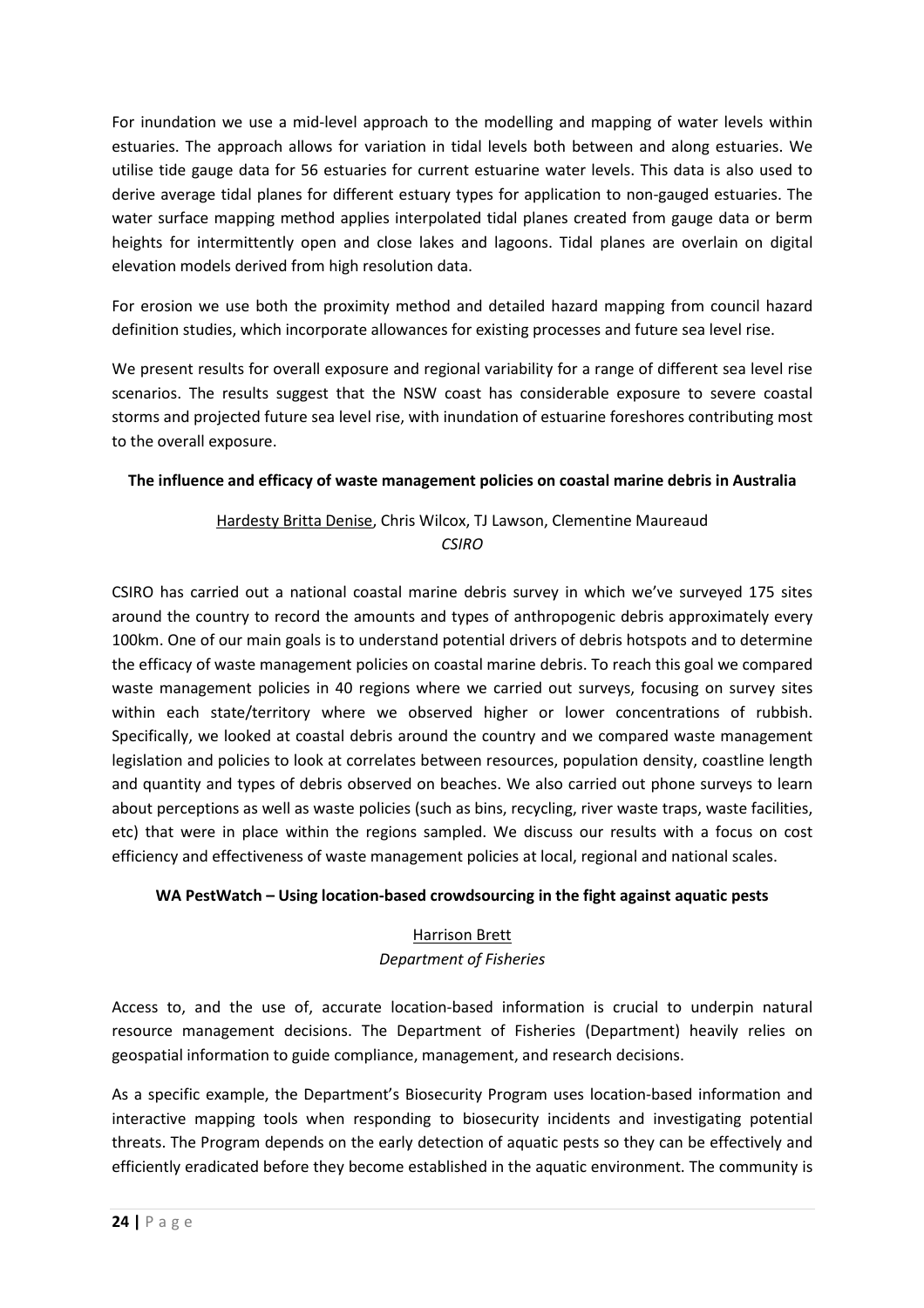an essential part of the Program, reporting sightings and locations of pests and other suspicious species.

To assist the public in providing this valuable information, WA PestWatch, a free location-based crowdsourcing application, was launched. Brett Harrison, Manager of the Department's Geospatial Services, will present a paper on how location-based information has been used in the development of this innovative tool, and how community interaction with the app has provided critical information in the battle to protect the State's precious waters from invasive aquatic pests.

#### **Coastal Management in Australia: Twenty years of Coast to Coast conferences**

# Harvey, Nick *University of Adelaide*

The first Coast to Coast conference in 1994 was held against a backdrop of global concern about coastal vulnerability following the IPCC's First Assessment Report (1990) on climate change, the Rio Earth Summit (1992) and the first world conference on coasts (1994). The latter two also called for an integrated approach to coastal management. Australian federal action at that time had produced the Resource Commission Coastal Inquiry (1993) and its imminent Coastal Action Plan. Twenty years later, the IPCC has completed its Fifth Assessment Report on global climate change, giving no grounds for complacency on coastal vulnerability. In Australia, there has also been a comprehensive government report on national coastal vulnerability (2009) and a compelling bi-partisan parliamentary report (2009) on the need for integration and national leadership to manage our coast in a changing climate. However, Australian public and political attitudes to climate change have changed between 2007-2012 and new governments have brought different ideologies on environment and development along with changes in mechanisms for coordination between federal and state governments. This sets a new national context for the 2014 Coast to Coast conference requiring a re-assessment of pathways toward an integrated and sustainable approach to Australian coastal management.

# **Stakes, Issues and Boundary Organisation: Addressing and Improving Science Uptake in the Coastal Zone.**

# Haward Marcus, Peat Leith, Chris Rees, Brian Coffey & Kevin O'Toole *University of Tasmania, Deakin University*

This paper argues that the key to improving science uptake is to identify the structure of the problem and to establish appropriate design elements, including boundary spanning organisations. Coastal zone management involves the relationships and interactions between biophysical, ecological and socio-political processes. The coastal zone is the interface between terrestrial, estuarine and marine environments and subject to multiple pressures from a variety of uses and users, with multiple agents and institutions involved in its management. Commonly the available scientific research is expected to provide evidence and analysis to enhance coastal management by providing the basis for addressing complex environmental problems, yet there is little agreement on how this should be achieved. Recent scholarship has re-focused attention on boundary organisation, in simple terms the relationship between science and management. The paper outlines a framework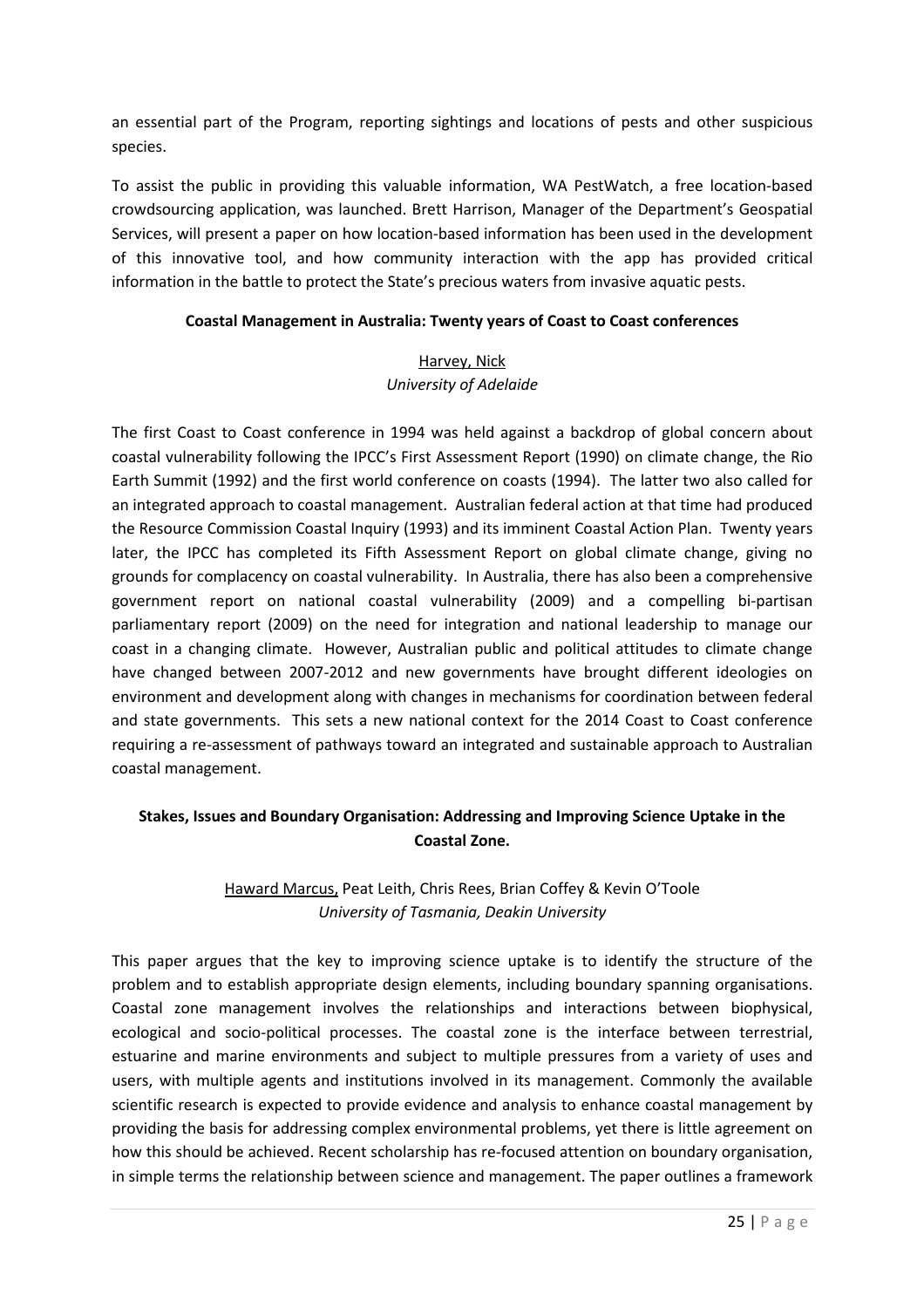addressing science uptake based on research undertaken within the Coastal Collaboration Cluster, and evidence drawn from this research is presented. The paper suggests that while there are no silver bullets in improving coastal zone management, a focus on the processes leading to the establishment and operation of boundary organisations as key components in shaping institutional arrangements can improve science uptake in the coastal zone.

### **Sediment compartment characterisation of the Australian Coast**

# Hazelwood Martyn, Martine Woolf, Duncan Moore *Geoscience Australia*

Geoscience Australia collaborated with a panel of independent coastal science experts to define the spatial extent of sediment compartments around the entire Australian continent. The approach implemented a conceptual framework based on recognition of the sediment systems and the geomorphologic processes that operate in the coastal zone. The resulting National Classification of Coastal Sediment Compartments captures information on compartment extents based on geology, geomorphology, topography and shoreline aspect around the entire continent. The Classification is hierarchical, such that secondary compartments fall within the extent of the primary compartments.

The resulting National Classification of Coastal Sediment Compartments supports regional and sitespecific coastal management and can guide the selection of approaches to modeling shoreline response. This information is fundamental for predicting how the shoreline responds to the processes that act on it, both in the current and future climate.

This project was the result of collaboration between Geoscience Australia and the Department of Industry. The presentation will provide a brief overview of the classification methodology, the spatial data created and discuss the potential uses of this conceptual framework to support of policy development in the coast zone.

#### **Financing the Coast**

# Hickman Jon *Chair, Victorian Coastal Council*

The discussion around funding infrastructure in Australia has to date largely focussed on 'hard' infrastructure, particularly additions and improvements to roads and public transport. There has been relatively little discussion around the challenges involved in financing the protection and enhancement of our natural infrastructure – our parks and our coast particularly – in the face the impacts of climate change and of increasing population and visitor numbers,

We have, as a community, appreciated the importance of sustaining 'liveable' cities, and our parks and our urban and peri-urban coastline make as much, and arguably more, of a contribution to our liveability as our 'hard' infrastructure, our roads, public transport, communications (and other utility) infrastructure.

However the principles behind good financing arrangements for 'hard' and 'natural' infrastructure are the same.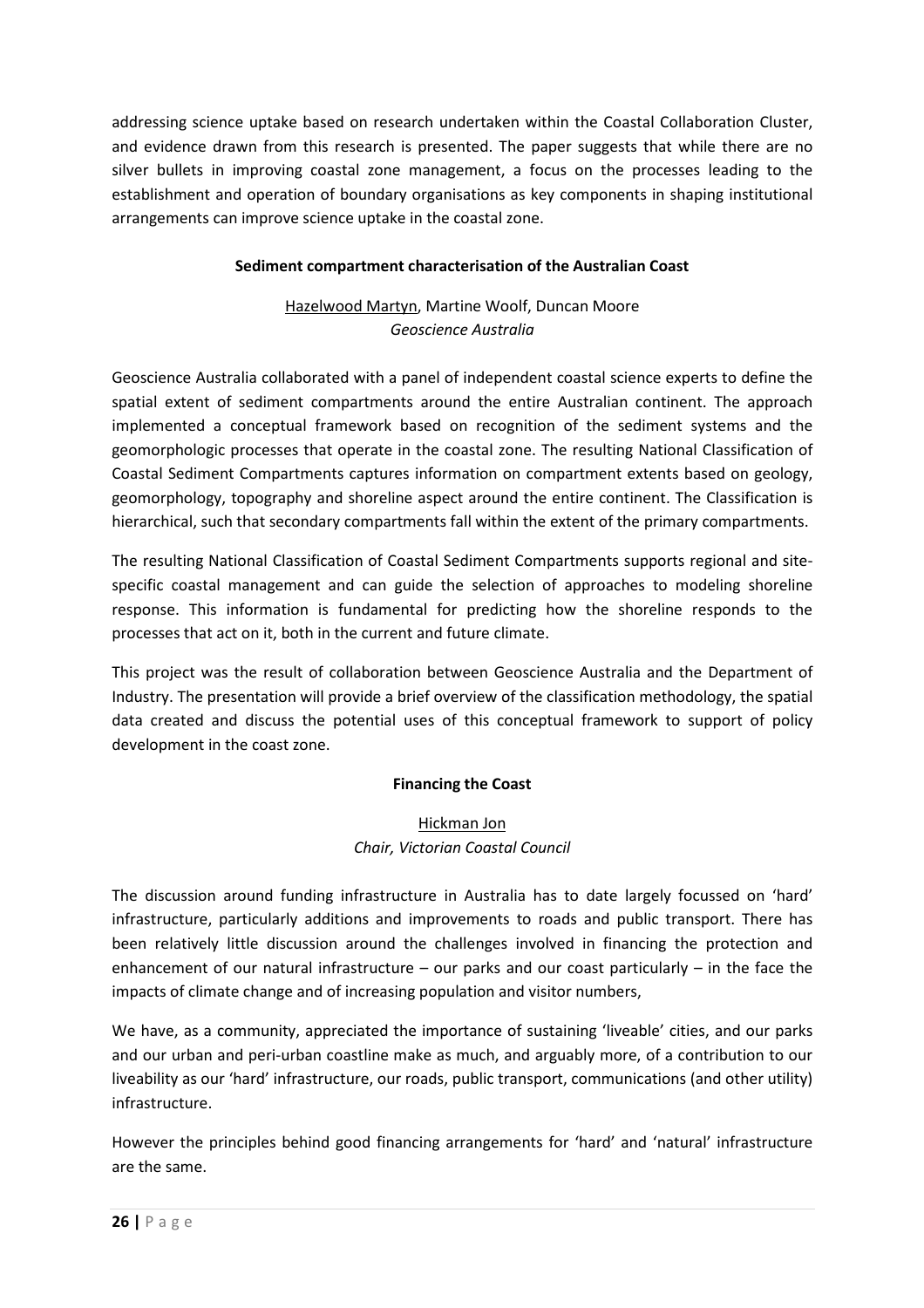On the coast a particular intervention might protect private land from the impact of seal level rise, protect local streets and parks for the local community and also protect the beaches the broader coastal environment used and enjoyed by the metropolitan community. Allocating capital and maintenance costs fairly, across the range of beneficiaries, and collecting contributions will be a challenge, but a challenge that will need to be addressed in the face of competing demands on public sector budgets.

The paper will discuss, and raise awareness of, the challenges of financing coastal assets and adaptation and indentify potential means of generating funding.

### **Connecting to community through next generation visualisations and information sharing**

# Hodge Jonathan, Jamie Vleeshouwer, Toni Cannard, Andy Steven, Donald Mackenzie *CSIRO, Logan City Council*

The general public increasingly expects that information collected by, or funded by governments should be available and usable. This has resulted in open data initiatives at many levels of government and there are now numerous web-based systems where users can download public datasets. This may not, however, result in real use of data or any substantial community benefit. The data needs to be delivered in the right way.

The Logan Flood visualisation project, funded through the Terrestrial Ecosystem Research Network (TERN) and CSIRO, is demonstrating how data and information can be brought together to tell a story which is relevant to local communities. The project has utilised data and information related to flooding in the Logan River catchment in a way which allows users to connect pieces of information to build knowledge and create an understanding of flood impacts and recovery.

Integrated visualisations of real-time data, routine monitoring and model outputs better capture episodic events and can provide predictive knowledge to enhance emergency preparedness. Historical photos, videos, research articles, monitoring data, flood heights and other forms of information are presented in an online map-based system to deliver an enduring narrative. This system provides a demonstration of how we can use data better, how we can bridge the gap between data and understanding and how we can connect to communities by delivering rich, information-driven narratives.

#### **Development of a fluorogenic detection process of faecal indicator bacteria in recreational waters**

# Jonns Jodi, Dr James Chapman *Central Queensland University, School of Medical & Applied Sciences*

Testing for the detection of human faecal indicator bacteria upon beaches and other bathing waters occurs routinely across Europe and the United States. Australia does not, as of yet, carry out this sampling protocol. With the prospect of inevitable population growth and influx of tourists to beachside destinations, testing could become a requirement to prevent the outbreak of potentially fatal gastrointestinal illnesses. Current E. coli detection methods are laborious, laboratory-based processes requiring up to 48 hours for results. The use of biochemical detection of enzymes occurring in E. coli is a rapid detection method using fluorescence for revealing the presence of E.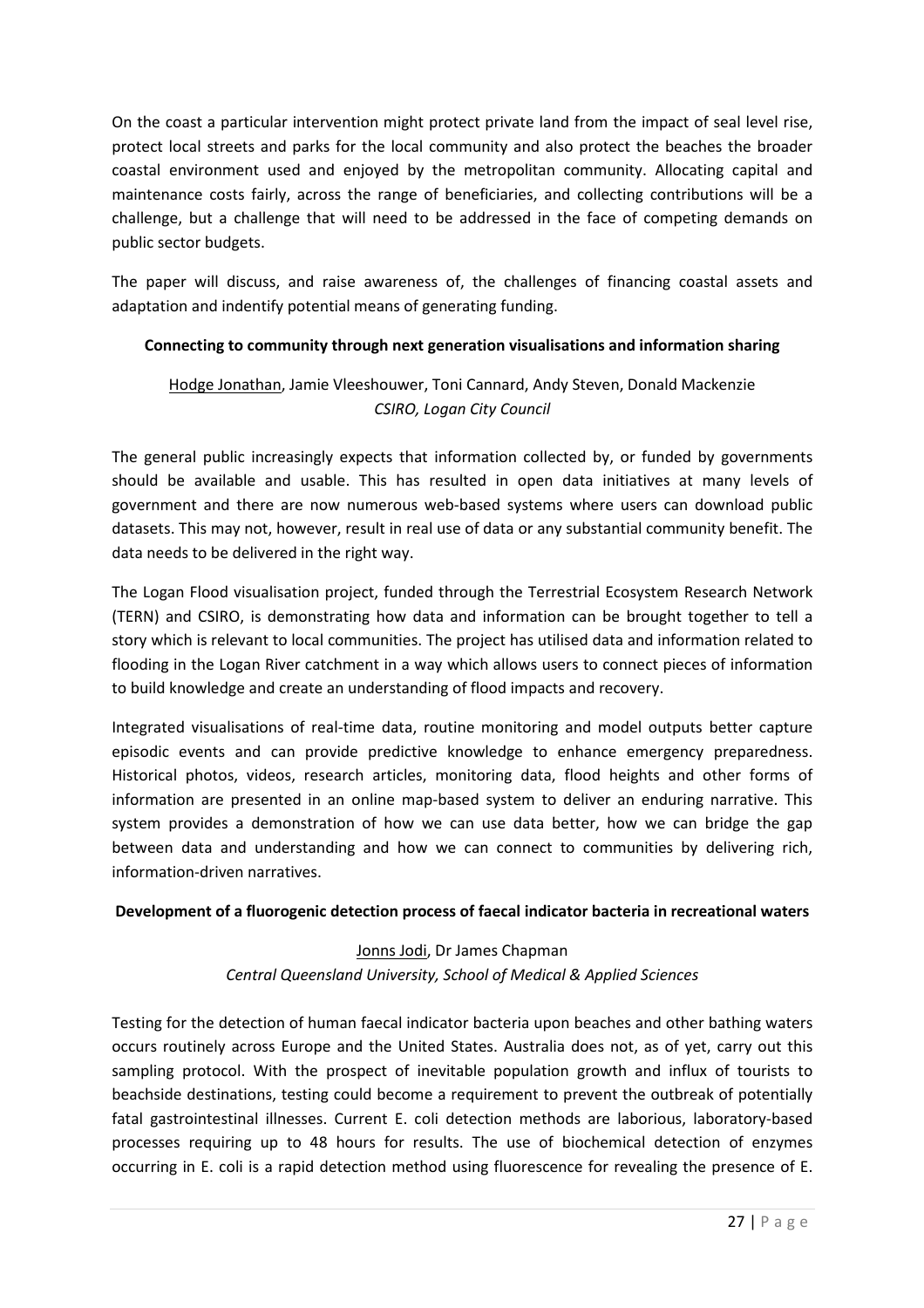coli in a sample. This work will demonstrate the biochemical method development stages toward the progress of an affordable, portable and rapid detection method (beyond state-of-the-art) with potential for use in recreational waters.

#### **Understanding Wave Resource within Wave Energy development**

# Kolbusz Jessica

*Carnegie Wave Energy* 

The understanding of wave resource and its driving factors is vital for wave energy technologies such as the CETO device. Carnegie Wave Energy has been developing the CETO wave energy technology for the past 10 years and the Perth Wave Energy Project is currently being constructed and due for commissioning in 2014. Measured and modelled waves as well as their inter-annual and seasonal variability has its impact on wave energy extraction, efficiency and economically and is therefore a focus of Carnegies. Recent improvements in weather prediction and hindcasts by NOAA in conjunction with NCEP and within Australia the CAWCR, have used WAVEWATCH III numerical wave modelling to generate long term wave hindcast datasets. Use, and hence validation of these wave hindcasts are necessary in coastal zones and oceans around the globe whereby no long-term datasets are available. The wave hindcasts were validated here for Garden Island, Rottnest Island and Cape Naturaliste for March to December 2009 using qualitative and quantitative methods. The CAWCR wave hindcast provides an extensive list of hourly wave parameters as opposed to 3-hourly major wave parameter set (Hs, Tp and Dp) provided by NOAA and overall performed better. For this reason, the complete 30-year dataset (1979 – 2009) from CAWCR was used to look at seasonal sea states for Carnegie Wave Energy's Perth Wave Energy Project location at Garden Island. This could contribute to a future investigation into wave climate changes and is relevant in both academic and real world applications.

# **A Large Scale Geomorphological and Surficial Cover Map of Nearshore Reefs in the Kimberley Coast, WA**

Kordi Moataz, Lindsay Collins, Alexandra Stevens *Department of Applied Geology, Curtin University* 

Coral reefs occur extensively along the north-western coast of Australia in the Kimberley Bioregion (KIM), forming major geomorphic features (landforms) along and just off the coast. These reefs have not been studied in as much detail as the offshore reefs and are poorly known. Geomorphological and surficial cover substrates and habitats maps of coral reefs provide significant information to both researchers and managers about the distribution and extent of reef landforms. This study aims to produce a large scale dynamic map in order to study reef spatial distribution patterns and to provide more information on geomorphological and surficial cover on reefs. Remotely sensed images were used to extract information. Also other multiple data sources were integrated using Geographic Information System (GIS) to verify results as well as to add value to the data in order to produce consistent, accurate, and useful geomorphic maps. The outcomes will facilitate better understanding of reefs in this region to develop a reef geomorphic classification scheme which describes reef evolution, classification and distribution of reefs by type. Moreover, they will provide a robust foundation to foster further studies in various disciplines beyond the scope of this study.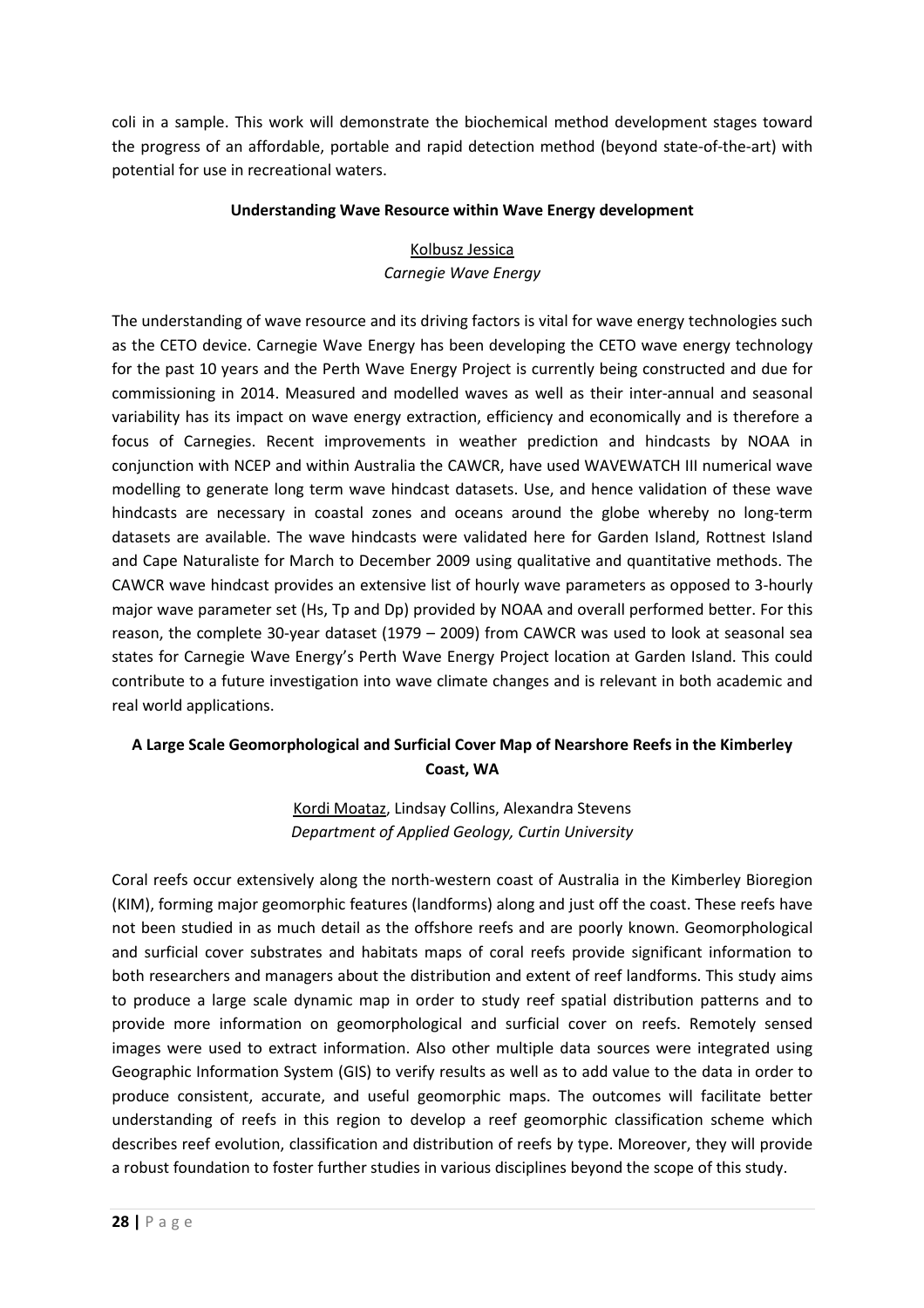#### **A Recipe for Coastal Community Engagement**

#### Leahy Peta, Naomi Edwards *Griffith Centre for Coastal Management*

Success and excellence are desirable outcomes when engaging with communities along the coast. Though, multiple engagement barriers present a challenging situation as coastal community engagement is commonly initiated due to a need to address a coastal issue. This begs the question, how can we engage the community? The truth is that there is no one recipe, rather a list of essential ingredients that must not be left out of the engagement process.

Coastal community engagement experts from the Griffith Centre for Coastal Management relate the process similar to baking a cake. Although anyone can attempt to bake a cake, it takes practice, experience and testing to perfect skills to drive success and reach excellence. For over a decade, the Centre has been opening coastal community engagement opportunities from issues with four essential ingredients: awareness, involvement, education and celebration. This has developed a streamline process for communities to want to buy into and address issues, create trusting relationships and reach excellence that has since sprawled from beach to beach.

The Recipe for Coastal Community Engagement workshop will teach you the tricks and tips of coastal community engagement to ensure you achieve success on your beach. Further, allowing you to tap into the list of secret ingredients based on your community's unique make-up to ensure you bake an engagement experience you will want to share. The workshop will also ensure you don't forget to add a tad of trustworthiness and a heap of hard work for the best coastal community engagement outcome.

# **Stay, Up or Away: Confronting the Socio-economic, Environmental and Legal Challenges of Adapting to Sea Level Rise**

# Lester Charles *California Coastal Commission*

Global sea level rise raises the stakes in our on-going effort to manage development along eroding shorelines. We have significant experience with the strategies of protecting development from coastal erosion and flooding in place with shoreline protection, elevation of structures, and beach replenishment. But these strategies may be increasingly ineffective and expensive as sea level rise accelerates and extreme storm events become more intense. They also can entail significant adverse impacts to other important coastal resources, including public beach access and recreation and sensitive marine environments. More attention is thus being focused on strategies of planned retreat, such as using development setbacks and rolling easements to move development away from coastal hazards. However, there are many challenges to effective implementation of these planned retreat strategies as well. These include legal and political constraints related to private property rights; scientific uncertainty; the need to coordinate multiple property owners and stakeholders within complex existing conditions; the lack of physical space for planned retreat; and the high costs of relocating or removing existing development. Ultimately successful adaptation will require longterm sub-regional and community-based land use planning efforts capable of evaluating the social and environmental costs and benefits of potential development scenarios in specific contexts.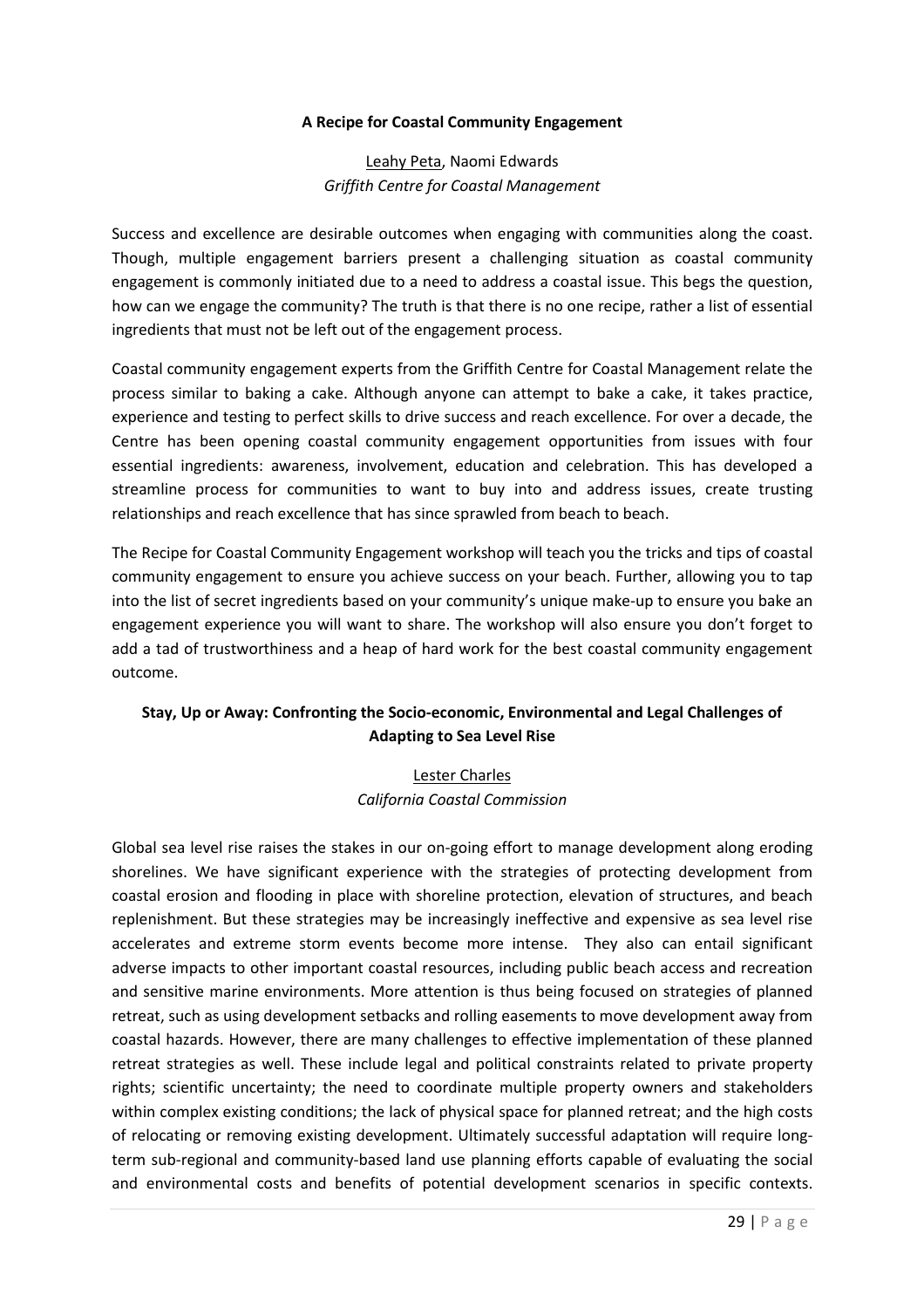Effective adaptation will also require the use of enforceable regulatory policies and other land use programs and incentives to achieve the goals of adopted adaptation plans, supported by significant social and political commitment to and investment in the strategies of planned retreat.

# **Design Wave Analysis for Augusta Boat Harbour**  Li Fangjun *Department of Transport*

The new Augusta Boat harbour is located at Flat Rock, 320 km south-west of Perth. This analysis reviewed the relevant wave and wind observations available in the area, developed an innovative method to significantly extend the wave data length without expensive wave modelling, conducted an extreme value analysis for wave height, and recommended the design wave height, period and direction for the Augusta boat harbour breakwater construction.

The Spectrum analysis of the Augusta AWAC measurement has been conducted to justify the separation of sea waves from swell waves. It was found that, in contrast to the west facing coast in the WA south-west region, the extreme waves at the Augusta boat harbour site occur in summer season. The local generated sea waves are significant larger than the longer period swell waves due to the east facing shoreline orientation of the site. Close correlation, R=0.9, between the sea wave heights and the direction-filtered wind speeds at Cape Leeuwin was revealed. This correlation enables the re-construction of 24 years storm wave events. The POT-GPD method and the Weibull and FT-I distribution fitting (conventional Goda method) has been conducted.

The analysis has also included the swell wave component based on their joint occurrence probability with extreme sea waves.

# **Adapting to Climate Change in the Coastal Zone of the Peron Naturaliste Region of Western Australia**

# Ludbrook Joanne, Craig Perry *Peron Naturaliste Partnership, Peron Naturaliste Partnership*

The Pern Naturaliste Partnership (PNP) was formed to create a regional effort between 9 local governments in SW Western Australia to reduce risk and optimise opportunities posed by climate change in the coastal zone. The PNP works with all council memebrs to undertake coastal adaptation planning and implementation. This presentation will explore :

•What has been achieved? What does the monitoring data and other information sources tell us?

•So what? What can we learn from what's emerged?

•Now what? Where to, from here?

This presentation will highlight the following potential next steps:

•Understand community (including indigenous) and stakeholder concerns about significant social, economic, ecological and cultural assets in the coastal zone;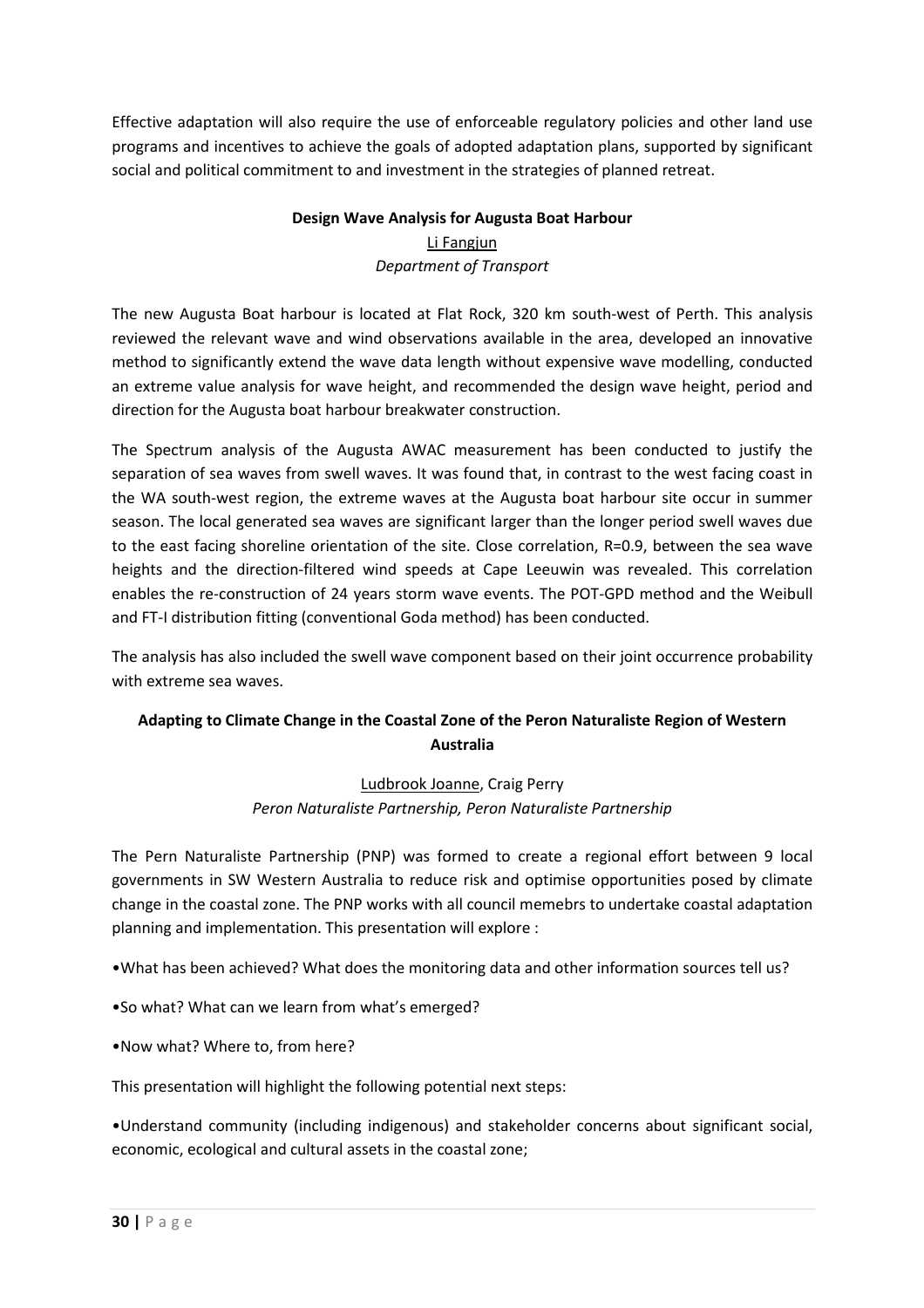•Identify potential adaptation pathways for the coast including high-level strategic options, and

•options for coastal managers that assist in protecting natural and built environments;

#### **The Australian Marine Debris Initiative Source Reduction Plans**

# Mallison Leslie *Tangaroa Blue Foundation*

Marine debris is a Key Threatening Process and impacts EPBC listed endangered/threatened species e.g. Southern Right Whales by entanglement or ingestion. The Australian Marine Debris Initiative (AMDI) was created by the Tangaroa Blue Foundation (TBF) in 2004. Over 2.5 million items have been removed from the Australian coastline and recorded in the AMDI database; including 940,000 items from WA.

TBF recognise that if all we do is clean-up that is all we will ever do; so a more sustainable approach was required. TBF's primary objective is to stop marine debris entering the environment, thereby reducing its occurrence long-term.

TBF created Source Reduction Plans (SRPs) to sustainably mitigate marine debris. SRPs are a step-bystep guide to target the source of debris before it enters the environment. An estimated 80% of marine debris comes from land based sources. The AMDI data and statistics are used to identify sources, and solutions are devised involving all stakeholders. This framework is applicable from local level community action, to federal level strategies.

More than 50 SRPs have been implemented around Australia. For example, during beach clean-ups TBF identified the reoccurrence of plastic packaging bands on WA beaches. The source was the WA rock lobster industry which used bands around bait boxes. TBF successfully gained legislation stipulating that all packaging bands must be removed from fishing vessels before leaving shore; reducing the potential danger of marine life entanglement.

SRPs are a vital tool to combat the issue of marine debris and ensure the sustainable preservation of the Australasian marine ecosystem.

#### **Innovative solutions to beach erosion: lessons learnt from international case studies**

# Mariani Alessio

#### *Former WRL, NSW*

The use and significance of the coastal zone has radically changed throughout history: from transportation, military and industrial of the early settlements to residential and recreational today. Nowadays, people turn to the coast for contact with a natural environment and for the quality of life that is associated with living on "Land's edge".

In this context, the development of innovative solutions to address beach erosion as an alternative to traditional coastal protection structures (seawalls, groynes and breakwaters) has become more important. In the last two decades, alternative approaches to manage beach erosion have been formulated and implemented both internationally and within Australia. These innovative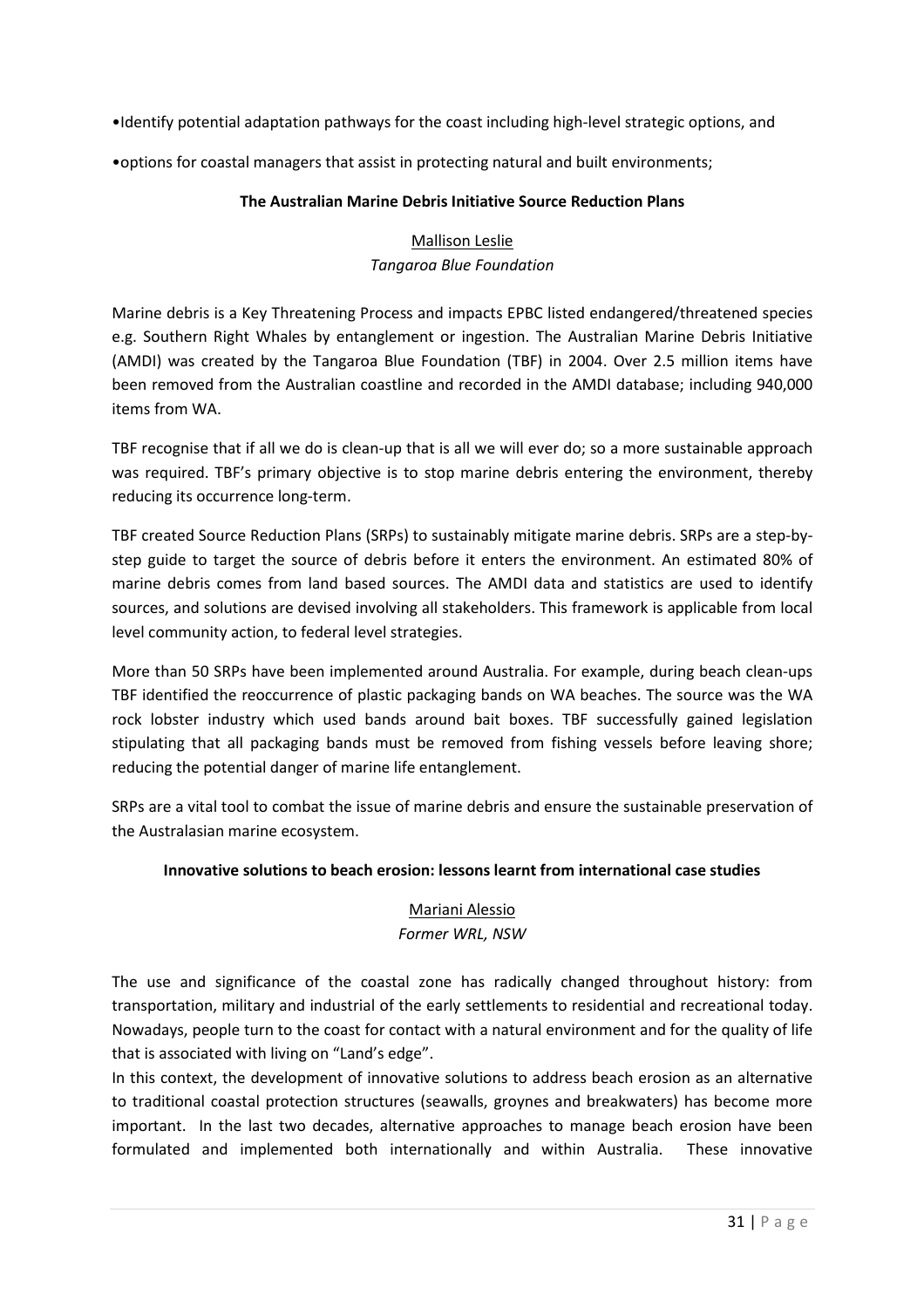approaches are typically marketed as being characterised by lower environmental impacts, lower costs and easier implementation.

Despite the growing interest towards novel methods, few resources are available to coastal practitioners to assist with optimising coastal management in their environment. In his keynote address, Alessio will provide a synthesis and overview of two decades of international field experience with innovative solutions to the management of beach erosion, including artificial reefs, beach dewatering, artificial dunes and natural defences. Rational guidance will be provided to coastal managers and planners to assist in the evaluation of intervention options marketed as innovative.

# **Fine tuning costs and benefits for coastal investment.**  McCristal Nick, Polly Matthews *Corangamite Catchment Management Authority (CMA)*

The use of a market based instrument (MBI) for coastal conservation is generating impressive results in south western Victoria. The Corangamite CMA has partnered with both public and private land managers utilising approximately \$ 4M of Australian and Victorian Government investment to deliver conservation projects over the past five years.

Forty eight land managers have delivered works under contract, involving 87 sites across an area of 2057 ha ranging from the protection of two wetlands listed as internationally significant under the Ramsar Convention, to saltmarsh vegetation enhancement for a number of threatened species including the Orange-bellied Parrot.

The use of an MBI for large-scale coastal project delivery had not occurred previously in Australia. The approach presented some specific issues that needed to be effectively managed; in particular the issue of how to effectively deal with both private and public land managers in a fair and equitable manner presented some significant project design challenges. The CoastalTender project has incorporated features for improved investment decision making, including; providing an objective means of valuing multiple output parameters and also utilising the Department of Environment and Primary Industries (DEPI) environmental systems modelling platform (EnSym). Through modelling, EnSym enabled on ground environmental benefits to be understood and quantified, including complex biophysical parameters. A cost benefit curve was generated through an analysis tool with successful bids being those that offer the best value protection for bid price.

#### **Coastal adaptation planning in Australia – has progress stalled?**

# McDonald Jan *University of Tasmania*

Planning for the impacts of climate change on coastal communities has been a key focus for local and state governments in recent years. Progress towards more adaptive approaches to spatial planning has already been eroded or weakened in some jurisdictions, while others are still working towards more inclusive and enduring measures.

The decision pathways for deciding between retreat, accommodation or coastal armouring of existing communities are still evolving, and have yet to be rigorously tested and replicated. Market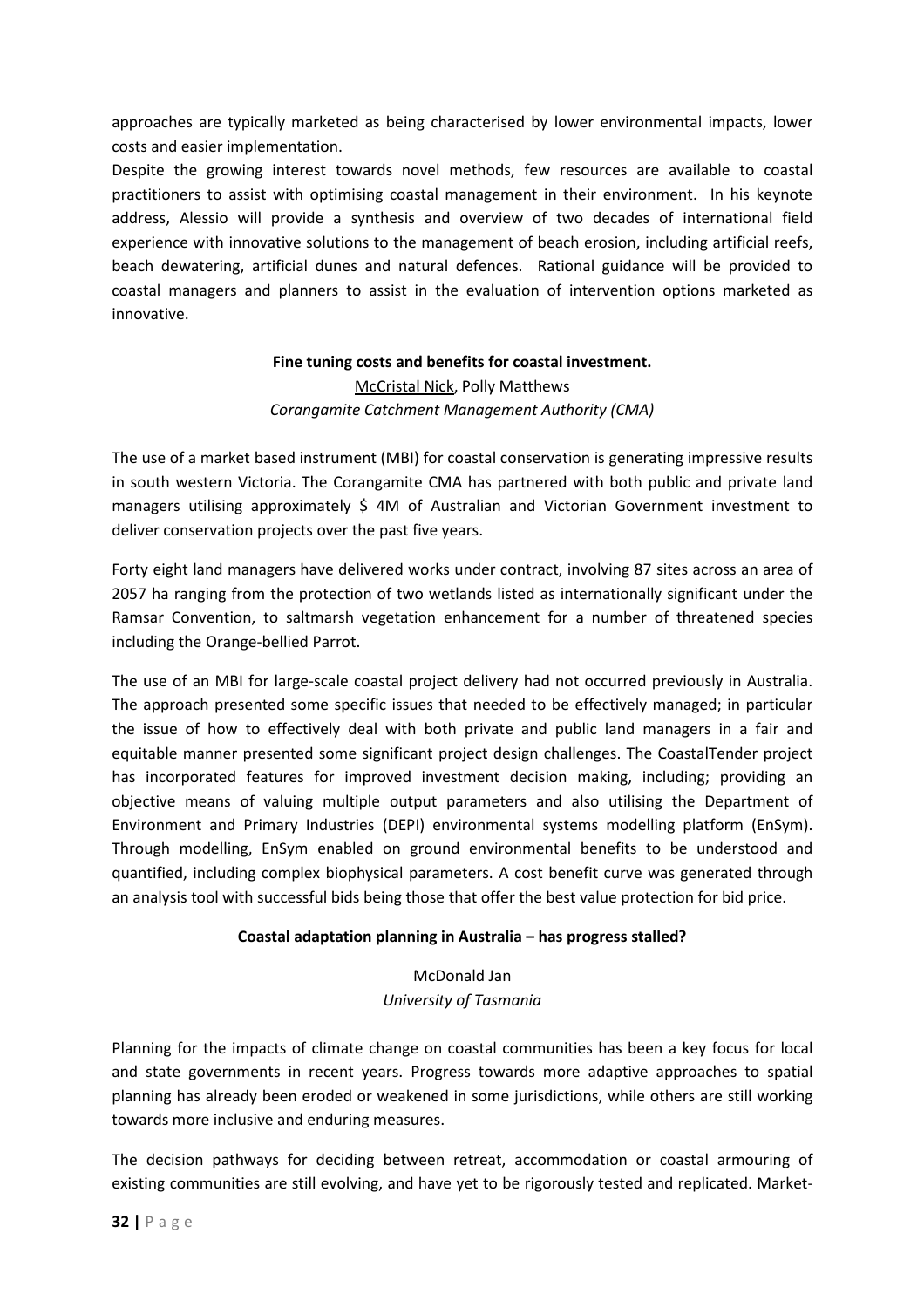oriented tools such as risk disclosures and conditional approvals should play a critical role in mapping these pathways. Ensuring that these tools also facilitate the adaptation of important coastal ecosystems is a priority. This will require that conservation values have adequate representation and voice in adaptation planning processes. Conflicts over short- and long-term interests, and between public and private values are likely to continue, however, until the complex and fraught questions of funding and compensation are addressed.

# **Engaging Aboriginal groups and the broader community for water quality work in coastal and inland waters in South Australia**

# McDowell Linda-Marie, Peter Pfennig, Stephen Packer *SA Environment Protection Authority (EPA)*

The Environment Protection Authority (EPA) have applied a variety of community engagement approaches for water quality work across South Australia to enhance cultural and heritage values for coastal and inland waters. Early engagement with Aboriginal groups to seek input on participatory process is a key part of community engagement undertaken for setting community agreed environmental values (EVs) for specific water bodies. It is also a feature of the implementation of a Catchment to coast focused water quality improvement project for Adelaide's coastal waters. This project is being supported through Australian Government Caring for Our Country funding as part of the implementation of the Adelaide Coastal Water Quality Improvement Plan. A successful part of this engagement with Aboriginal groups has included respectful communication and listening to the perspectives of local groups and individuals. EPA discussions have taken place with Aboriginal groups representing the people of the Adelaide plains and northern Adelaide region, the River Murray and Coorong region and South East. Key messages have covered the interconnectedness between land, water and sea and how these elements of 'country' are interlinked with the health of the people that live in an area. Experience with community and Aboriginal engagement for Adelaide's coastal waters, the Adelaide Mount Lofty Ranges, River Murray and Coorong and most recently work in setting EVs to improve water quality in Lake Bonney SE, would be of national interest to others working on protecting and enhancing cultural heritage values.

#### **Coastal Character and Values Study**

#### Middle Garry

#### *Curtin University*

Many of Australia's coastal communities face unprecedented changes caused by both rapid population growth and increased coastal erosion because of climate change induced sea level rise and increased storm activity. Communities are more likely to accept changes that acknowledge, respect and are consistent with existing coastal values and character. Curtin University, with funding from the National Sea Change Taskforce, has developed a methodology that explores coastal values and character and has applied that to a number of coastal communities in WA. The methodology involved two key data sources. First, a survey of beach users was carried out seeking information on the purposes and duration of beach visits, how the beach was valued, some basic demographic information, and views on what is the character of the coastal community. Second, a visual research methodology called photo-elicitation was applied, where photographs of typical landscapes, both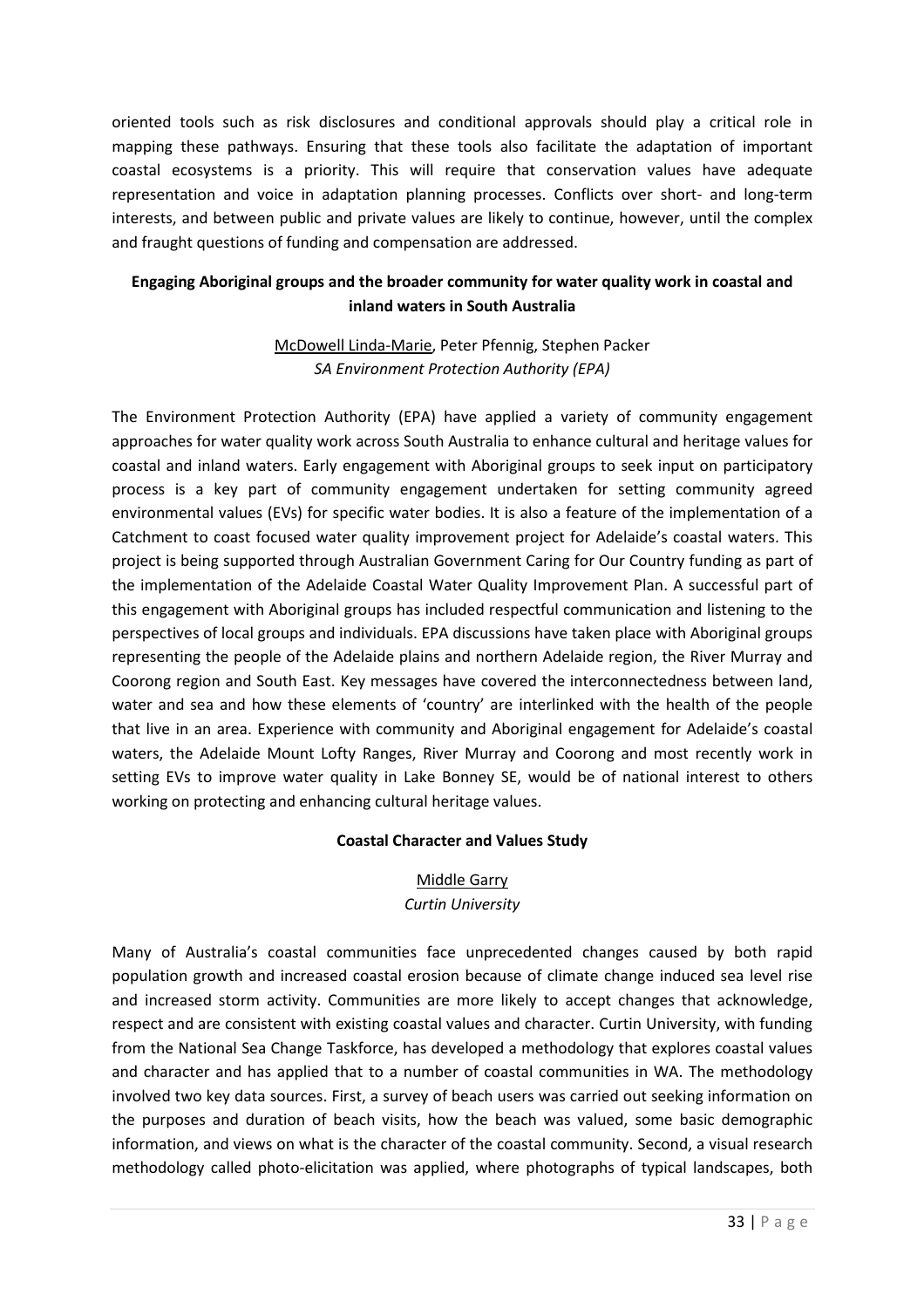built and natural, of the settlement were shown to participants to help identify the existing character of the area. This paper presents the findings of research including: clarifying what the 'character' means for coastal settlements; what is important in defining the character of coastal settlements; and what are the key values that residents and users hold for the beaches they visit. Differences and similarities between the case studies will be discussed as well as implications for planning.

#### **A decade of streamlined assessment of fisheries habitat interests in Queensland**

# Moore Nikki G, Richard C Stewart, Nicole L McKirdy *Fisheries Queensland, Department of Agriculture, Fisheries and Forestry*

Now operating under the Sustainable Planning Act 2009 and the Fisheries Act 1994, self assessable codes (SACs) for low risk development that would damage, destroy or remove marine plants; construct or raise waterway barriers; or were in a declared fish habitat area have been regularly broadened and improved.

In the 2013-14 financial year, about 80% of this development in Queensland was managed through SACs removing unnecessary procedure and costs and allowing regulators to focus case by case assessment on higher risk proposals. 2014 marks a decade of implementation of these codes and provides evidence of how SACs:

- guide what is to be achieved and how it can be achieved, increasing certainty of approval.
- have been consistently and increasingly utilised by developers.
- effectively manage development that could otherwise have localised and cumulative impacts.
- provide thresholds that avoid unnecessary case-by-case assessment.
- provide time and cost efficiencies for proponents and regulator.
- can be an incentive to encourage development in certain forms.
- improve compliance particularly in numerous smaller scale and lower risk developments.
- show that success is reliant on ongoing review, enhancement, extension and registration for effective compliance monitoring.
- can be enhanced by supporting tools such as GIS layers.

In striving for best practice, customer service could be improved through greater integration of self assessable and assessable development processes and this is currently being explored in Queensland.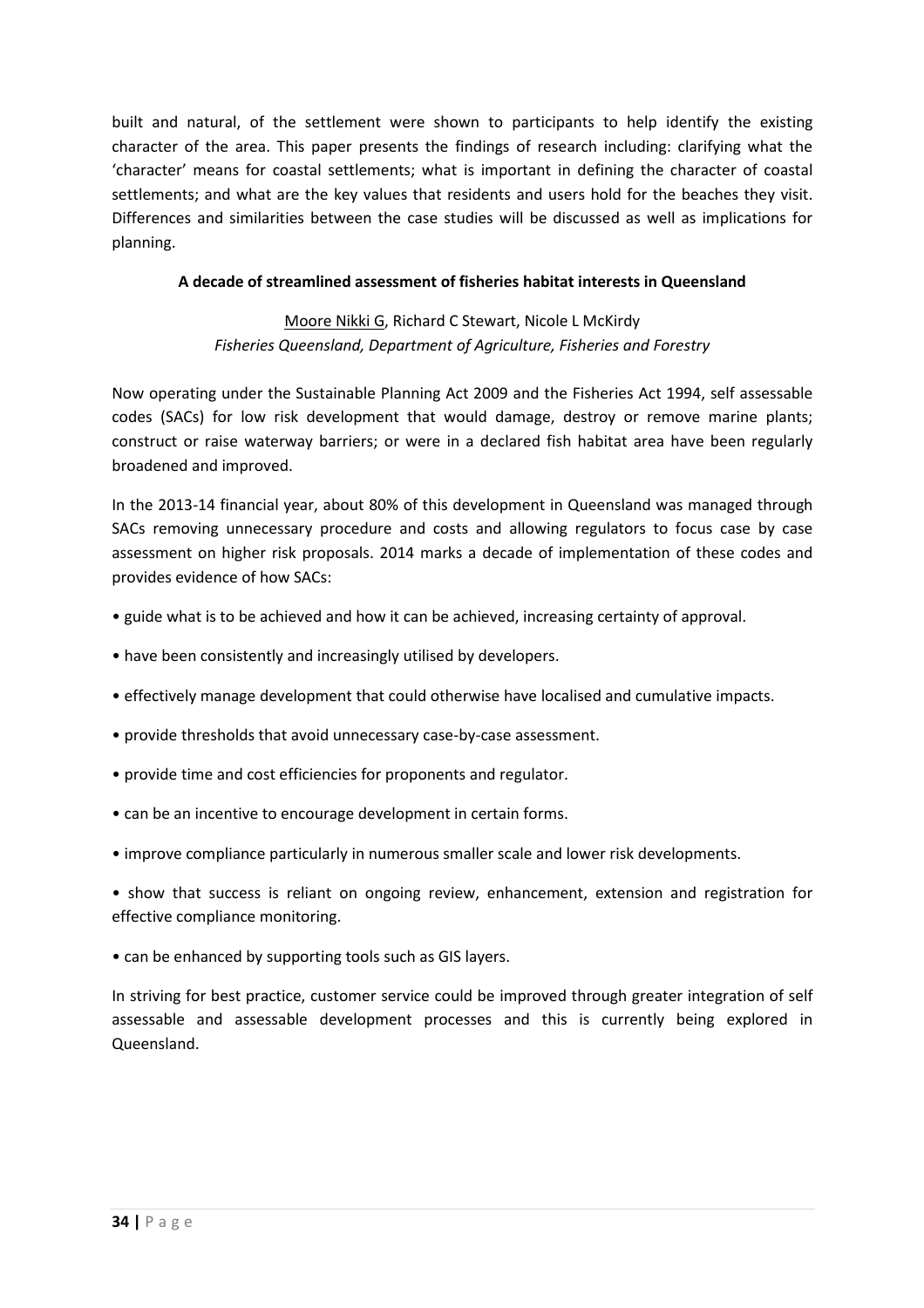#### **Successful Adaptation to Coastal Climate Change: Framework and Lessons from Across the Seas**

### Moser Susanne *Susanne Moser Research & Consulting*

Climate change impacts are unfolding along our coasts and science tells us they will only magnify in the years and decades to come. Policy-makers, program and resource managers, funders - and coastal residents - increasingly ask the difficult and value-laden question: What would successful adaptation to climate change look like? This question has no simple answer. Australia, like many other nations, and communities around the globe, have woken up to the need to prepare for and manage the impacts of climate change, yet it remains difficult to move beyond adaptation planning and in fact decide on a particular course of action, to garner the necessary political and social support in budget-constrained times, and to implement concrete adaptation measures on the ground. It is a struggle to identify strategies and actions that meet current needs and take us in a positive direction in the future as well. How would we know we're making the right choices? At the same time, rapid environmental changes, extreme events, and growing stakeholder demands put pressure on decision-makers to take "real action" - now! In fact, many coastal communities already face difficult choices and trade-offs as climate change and sea-level rise impacts unfold with growing speed and fury and struggle to choose more stringent or novel strategies to strengthen and retain resilience which they know produce winners and losers. This presentation will offer a framework for thinking about adaptation success (based on science and practical experience gained in a 2-year project in California, USA), and offer some provocative thoughts on implications for coastal management that integrates the best available science with effective engagement of stakeholders to address the many and sometimes competing social values and interests we hold about our coasts .

# **Case Study Asian paddle crab - Incident management and the importance of community engagement**

Ngeh Jess, Marion Massam, Victoria Aitken *Department of Fisheries* 

In late 2012, three Asian paddle crabs were captured in the Swan River by recreational fishermen.

The Asian paddle crab is regarded as an international high risk marine pest species and listed by the Commonwealth as one of ten most likely invaders and one of ten potentially most damaging pest species and listed nationally. The paddle crab is an aggressive non-native crab that could spread devastating disease to prawns, crabs and lobsters. It can carry a disease that causes poisoning in humans, and could out-compete native crabs like our iconic blue swimmer. It not currently established in Australia, but has significant potential to do so and to become a major pest.

Following the discoveries, the Department of Fisheries brought together an incident management team undertook extensive trapping, netting and diving activities and embarked on a massive awareness-raising campaign. Despite the effort made by the Department, huge support from the community and great interest by the public with over 400 crab reports made, no further paddle crabs have been found.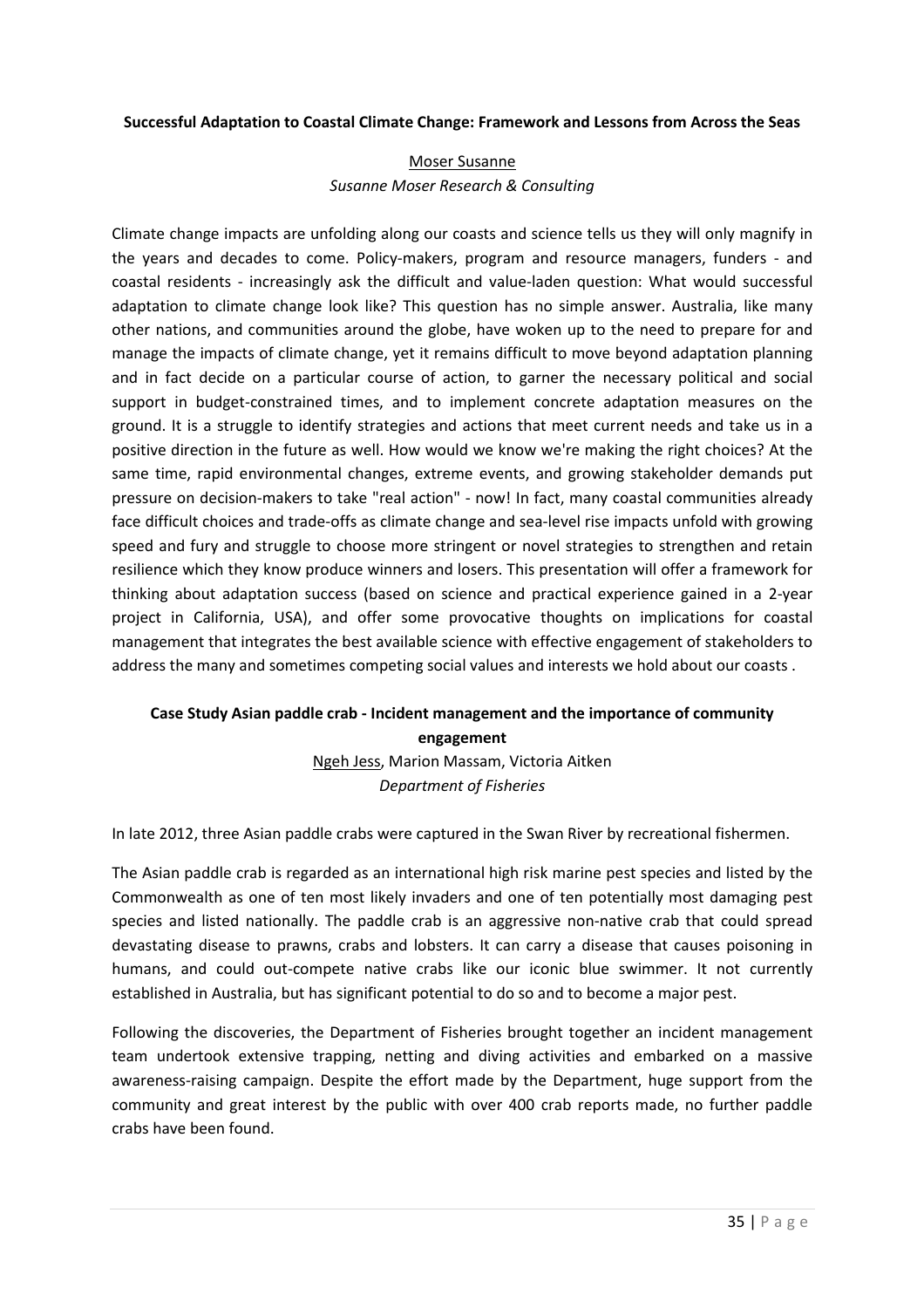The enormous interest and response from the public has been crucial to the response to this pest. It not only highlights the importance of community engagement, support and public awareness raising but opened the opportunity to educate the public about other similar pests.

#### **Photo-monitoring training workshop using the smartphone app Photomon**

Payne Mic, Philippa Schmucker, Jasmine Rowe, Felicity Beswick, *Northern Agricultural Catchments Council* 

"Photomon" is a new smartphone application that has been developed by the Northern Agricultural Catchments Council (NACC) with funding from Coastwest to improve data collected by environmental photo-monitoring programs. It incorporates a range of features that simplify the data management process and increase accuracy, including:

- Automatic labelling and uploading of photos to a database;
- Ghosted reference image overlay for consistent field-of-views;
- Reminder function to prompt regular photos.

The app has been developed in conjunction with a dedicated database that allows project coordinators to;

- Quickly add, remove or edit monitoring sites;
- Manage and monitor photos and user accounts;
- Search and export specified photo-sets;
- Upload monitoring photos taken on digital cameras.

Flexible design means that Photomon can be used by a range or organisations, from community groups up to large organisations.

This workshop is intended as an opportunity for potential users to learn more about the capability and applicability of this app. The workshop will cover:

- Use of Photomon in stand-alone "Demo" mode (for community groups);
- Database set-up and management;
- Using Photomon in conjunction with a database;
- Potential uses of Photomon for environmental monitoring.

It is recommended that participants wishing to participate in the "Demo" exercise download Photomon prior to the workshop. NACC staff will be on hand to assist participants with app operations.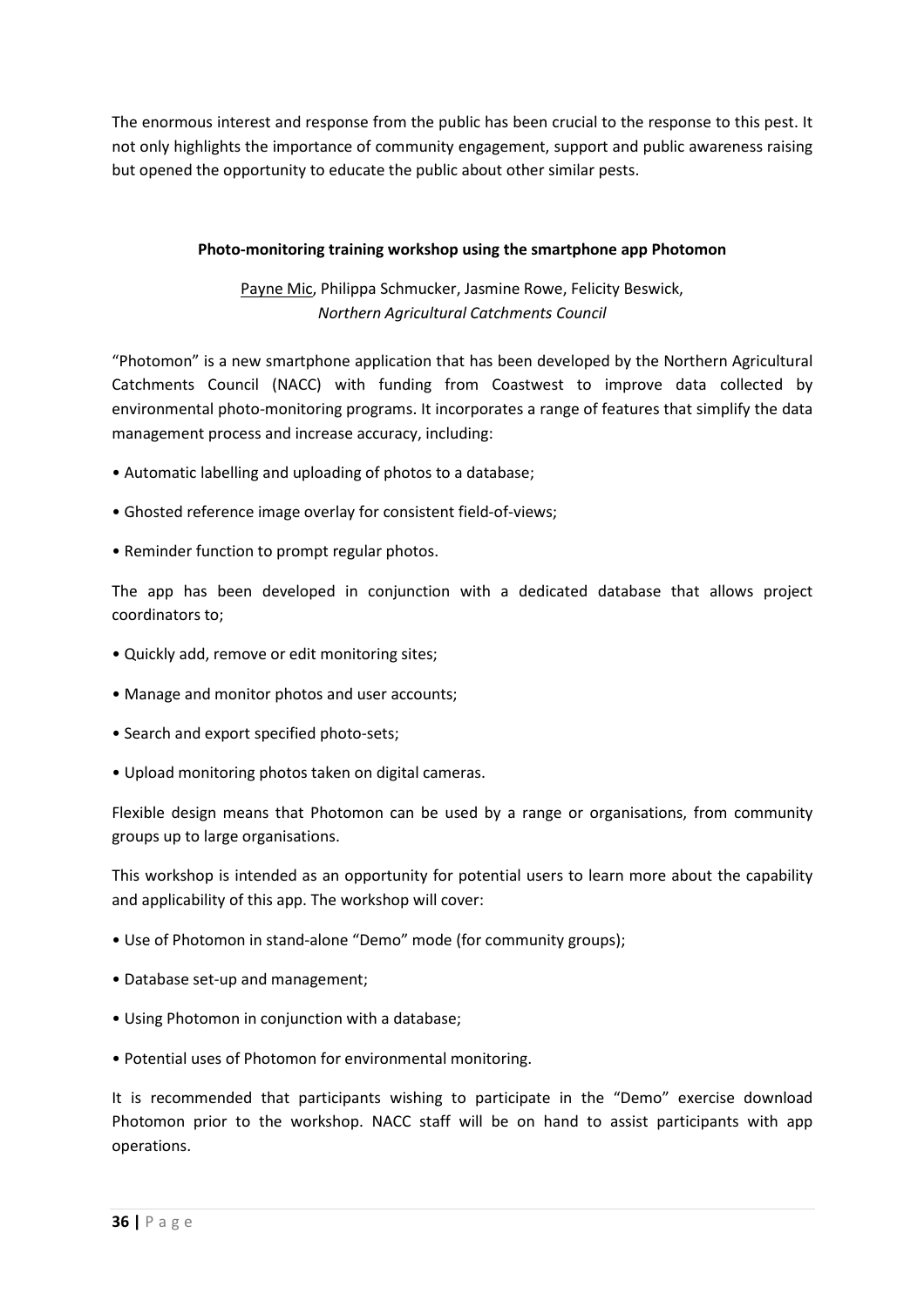This workshop could be combined with one of the organised field tours that includes a coastal monitoring component. Site selection process could be discussed by NACC or Dept of Transport staff on this tour and the use of Photomon demonstrated for a selected site.

#### **Coastal Governance in South Australia - A Case Study**

# Pelton Nicole *University of Adelaide*

This research explores coastal governance arrangements in South Australia by comparing the varying perspectives of local government, natural resource management bodies and the state government in order to better understand how the coastal governance system influences an integrated approach to coastal management. The results are based on 30 in-depth, semi-structured interviews with stakeholders from each sphere of government across three South Australian NRM regions: Eyre Peninsula, the South East and Adelaide & Mt Lofty Ranges. The presentation will discuss the institutional arrangements for coastal management in South Australia, detailing the main issues arising from these governance arrangements according to the stakeholders interviewed. Preliminary results on the role of inter-governmental relations and their impact on vertical integration within these case study areas will also be presented.

#### **Cockburn Sound Coastal Vulnerability Values & Risk Assessment**

## Perry Craig *City of Cockburn*

The Cockburn Sound Coastal Alliance (CSCA) comprises the Cities of Fremantle, Cockburn, Kwinana and Rockingham and Perth Region NRM. The CSCA are in the process of delivering an innovative and best-practice approach to identify and manage coastal risks. The Alliance via its Cockburn Sound Coastal Vulnerability and Flexible Adaptation Pathways Project is undertaking coastal hazard risk management and adaptation planning, a key objective and requirement of the WA Governments' updated State Planning Policy 2.6, at a large scale, being applied for the coast from Fremantle to Point Peron. The CSCA Project comprises four stages, commencing with a Climate Change Vulnerability Assessment of the coastal zone which identified areas susceptible to erosion and inundation hazards as a result of storm events and sea level rise. Stage 2, the subject of the presentation and paper, quantified the 'value at risk', from an economic, social/cultural and ecosystem services perspective, of coastal natural and constructed assets potentially impacted by current and future coastal processes. This phase adopted a risk management approach to rate the risk level presented by the hazards, evaluate these risks and current controls and propose 'first pass' adaptation options to treat the risks to those assets and the services and values those assets provide. Stage 3, which is currently underway, engages with the broader community and stakeholders to re-assess the values and risk ratings and further develop the Adaptation Plans to treat the identified risks resulting from coastal hazards. The final stage of the project is the implementation and review stage.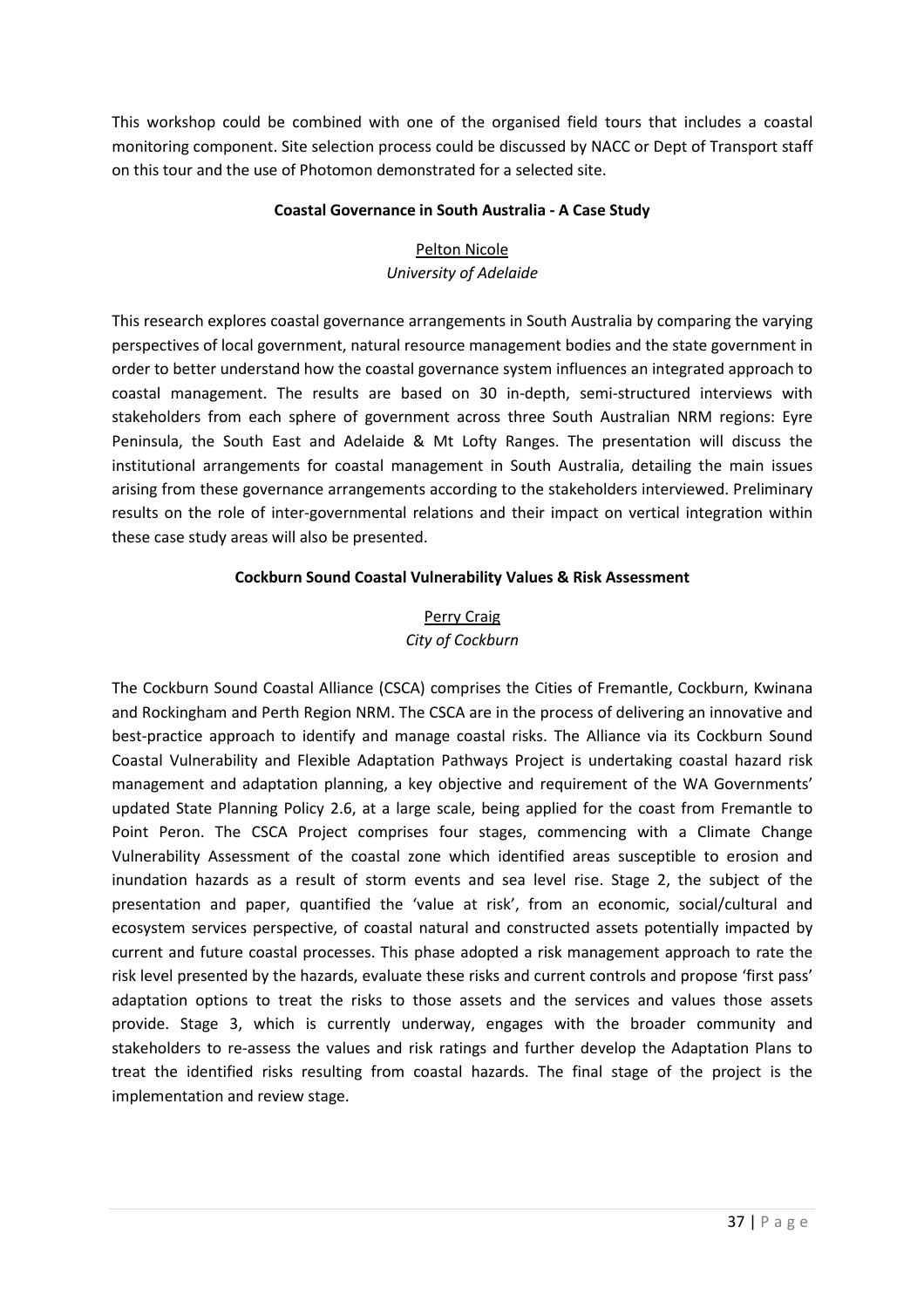#### **A catchment to coast conceptual stormwater model for Adelaide**

## Pfennig Peter, Linda-Marie McDowell *Environment Protection Authority South Australia*

The Adelaide Coastal Water Quality Improvement Plan is the SA government response to the findings of the Adelaide Coastal Waters Study. Adelaide's coast needs improvement in both point source nitrogen discharges and stormwater to achieve recovery of seagrass. The work has attracted co-investment from the Australian Government to develop community capacity to implement Water Sensitive Urban Design across the metropolitan Adelaide catchment. Part of this strategy is to undertake demonstration projects. The monitoring of the effectiveness of these and other works across the catchment will be guided by a conceptual model.

The model process has been undertaken by integrating input from a range of experts in stormwater and coastal related disciplines including technical, management and policy expertise. Integrity of this process is of utmost importance as much of the input is not able to be tested in a scientifically robust fashion. We need to be realistic about how far we can rely on such a model to provide direction. However, the process of developing such a model is persuasive in itself - influencing the thinking of key individuals who advise the management of stormwater. We expect that the conceptual model will pose focussed questions and stimulate debate about the management of our stormwater in coming years and aim for it being seen as a work of guidance in process, rather than providing definitive answers in many cases.

#### **Coastal erosion and protection in Europe**

#### Pranzini Enzo

## *Earth Science Department, University of Florence, 5012, Italy,*

Coastal erosion has affected European countries since the second half of the 19th century, and this process is now accelerated by sea level rise. Although each country is affected by a unique set of natural processes and land use practices, common causes of erosion are deforestation, river damming and river bed quarrying, together with the construction of harbours, particularly affecting sandy coasts.

European countries have developed a variety of solutions to prevent beach erosion, some more effective than others. Only in recent years has increased collaboration between countries led to the development and adoption of standardised design and project approaches. This paper provides an overview of the variety of beach erosion solutions that are found along Europe's coast, from traditional designs adopted in most countries, to structures tailored to specific needs as well as innovative and experimental solutions, some of which still under evaluation.

This paper discusses how in some countries, beach nourishment is increasingly preferred to hard engineering solutions, and groynes and detached breakwaters are being removed or lowered. "Working with nature" is a catch phrase increasingly used in Europe to indicate a new approach to shore protection in which man allows natural processes to take their course instead of heavily opposing them. In saying that, shore protection strategies are still highly influenced by cultural, economic and political factors, for example in the ex Soviet Union countries where the coast is heavily defended by hard protection structures and where low socio-economic conditions don't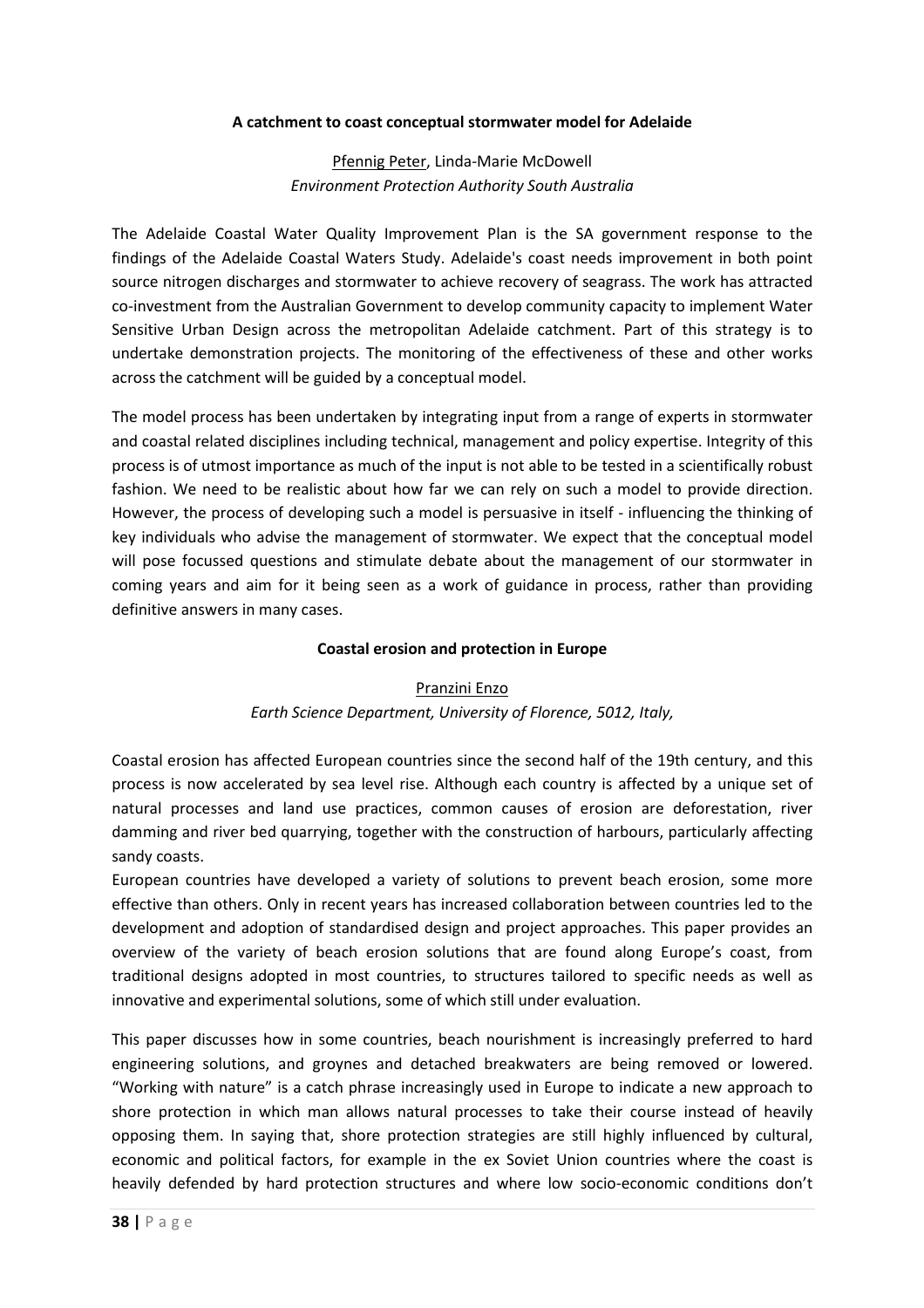always allow for asset replacement, repair of damaged structures or rehabilitation to a more natural state.

#### **Assessing change: From Beach Surveying to Beach Monitoring.**

Pranzini Enzo, Chiara Danese, Karl Illich

*Earth Science Department, University of Florence, 5012, Italy, Curtin University Sustainability & Policy Institute (CUSP), Coastal Infrastructure, Department of Transport* 

The shoreline is the set of points where land, water and atmosphere are in contact: easy to say but almost impossible to identify. Shoreline position changes with time, due to variations in water levels (induced by tides, atmospheric pressure, wind and waves) and to cross-shore and long-shore migration of sediment. Sediment can remain within the area of interest or exit without being replaced. It is only in the latter case that we have a reduction in the beach sediment budget and this process is generically named "beach erosion". Some beaches perform consistent short-term changes without significant long-term shift of their average position, and are classified as stable; others, while alternating erosion and accretion phases, see their average position shifting landward (eroding) or seaward (accreting). Shoreline position, which is accepted as a reliable indicator of the beach status, is generally measured by public administrations and researchers, however many techniques exist depending on data availability, expertise, equipment and resources. In this paper, after a preliminary discussion on the rationale of beach surveys, two main procedures used to identify beach status (eroding, relatively stable, accreting) are described: the Transect Based Analysis (TBA) and the Surface Based Analysis (SBA). The SVA and TBA derived data is tested in two stretches of the Tuscany coast using different analysis scales, i.e. sector length and transect spacing. This paper also provides a comparison with shoreline monitoring techniques used in Western Australia in coastal hazard risk management to hopefully share new insights, best practise techniques and lessons learnt.

#### **Knowledge to support adaptation to climate change in coastal New South Wales**

## Pritchard Tim *NSW Office of Environmnet and Heritage*

A knowledge strategy developed by the Office of Environment and Heritage (OEH) prioritises knowledge acquisition and identifies new research required for management of climate adaptation in coastal New South Wales (NSW). This paper outlines collaborative coastal research programs and highlights recent research findings from specific projects developed under OEH's Knowledge Strategy including:

• Collaborative analysis of Australian sea level data to determine historic sea level trends, regional variability and influencing factors

• Assessment of inundation risk exposure within and between different NSW estuaries under existing and possible future sea level rise scenarios

• Evaluation and development of shoreline monitoring and predictive tools for coastal erosion risks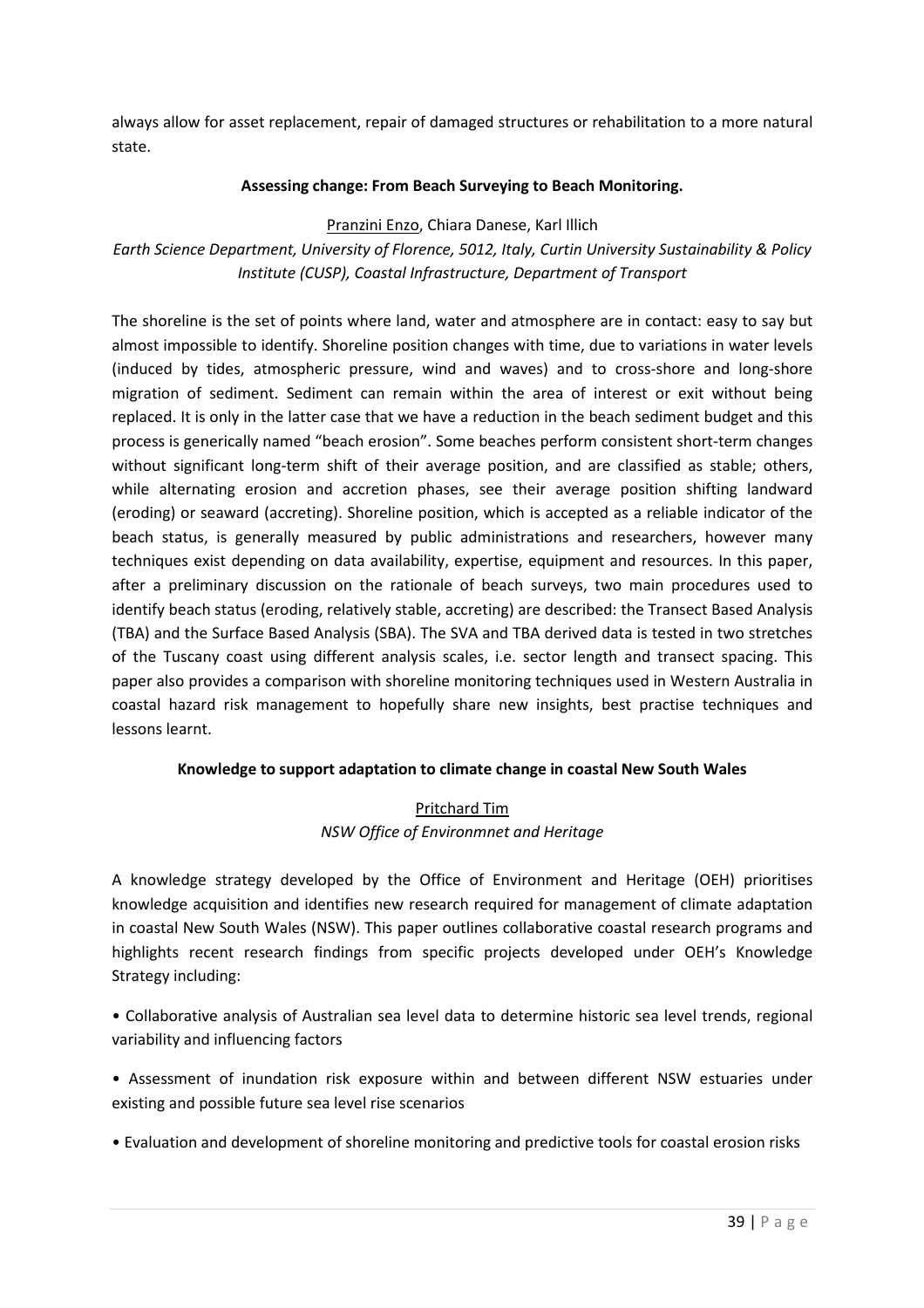• Fine-scale climate change projections that are being delivered through the NSW and ACT Regional Climate Model (NARCliM) project, with core model outputs to help understand potential climate change impacts in coastal NSW and to assess adaptation and risk mitigation strategies

• Development of a wave modelling capability that will be used to estimate NSW near-shore wave climates based on NARCliM projections of possible future wind fields

• Improved catchment-estuary response models to assess estuarine responses to catchment exports of nutrients associated with new rainfall projections.

Collaborative coastal research programs will continue to be developed through the Coastal Node of the recently established NSW Adaptation Research Hub which brings together multi-disciplinary researcher teams from three Sydney universities and researchers and practitioners from the Office of Environment and Heritage.

## **Good leadership in Coastal Management – the opportunities at all levels of the game**

## Rees Chris *IMAS UTAS & Impact Solutions International Pty*

A review of coastal planning and management across Australia at all levels, from Ministers and senior bureaucrats, local councils, research organisations, consultants, businesses and community members, reveals a 'curate's egg' of stories about projects, programs, policies and other initiatives. Some have been extraordinarily successful, others so-so, and many failed. Some have been very long term and been able to evolve and improve, others have been 'cut off at the knees' through changes in government or governance and funding withdrawal.

We lurch through the political, policy and economic cycles, and the goal of sustainability sometimes seems ever harder to achieve.

In all this, numerous people are in positions where they can demonstrate leadership, and successful initiatives big and small require good leadership. What then can leadership development theory offer integrated coastal zone management, and what is the importance of leaders who can display  $IQ + EQ + SQ - ego$  (Intellectual, emotional and spiritual intelligence – ego) in moving towards sustainability.

This paper will draw on current leadership development theory, illustrated with examples particularly from Tasmania.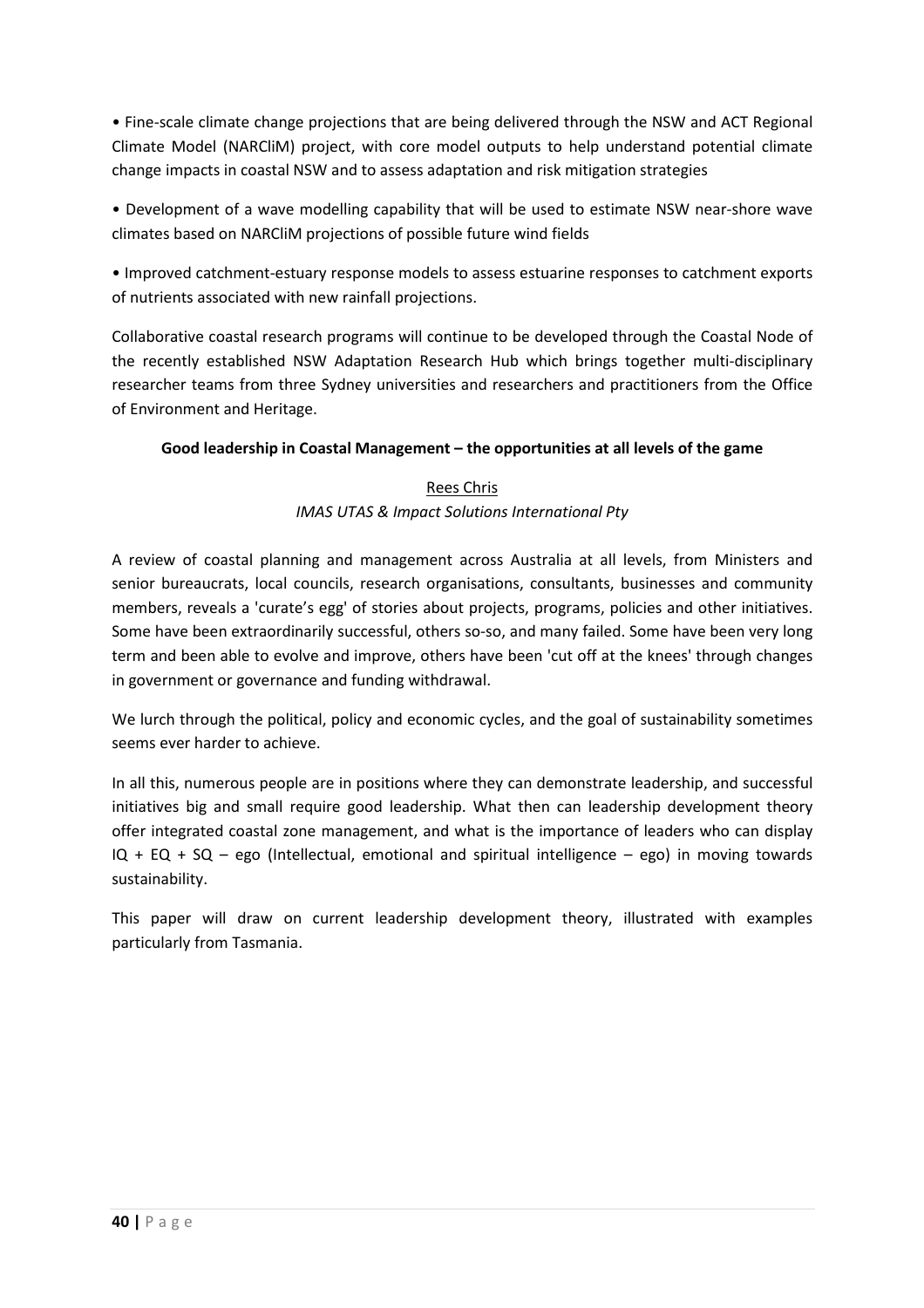## **Burgeoning coastal populations, economic development and a climate of increasing variability are adversely affecting essential coastal area ecosystems**

# Reid Julian *Central Queensland University*

Burgeoning coastal populations, economic development and a climate of increasing variability are adversely affecting essential coastal area ecosystems.

In response, the Australian government calls on voluntary coastal environmental organisations (CEOs) to share responsibility for coastal natural resource management (NRM). CEOs typically participate in small-scale activities such as restoring sand dunes, monitoring sea grass and educational interpretation. Activities require sustained volunteer participation. Limited research indicates CEO volunteer recruitment and retention is difficult. CEOs role in coastal NRM is likely to increase, if marine ecosystems continue to degrade, as is forecasted.

Research was framed by a review of literature that exposed gaps in knowledge concerning CEO operations and volunteer participation. The main aim of this research is to explore the characteristics, structure and functions of CEOs. Document and artifact analysis, an online volunteer survey and interviews with leaders and volunteers are used to address the aim. Analysis of data commences in June 2014. Case studies of four CEOs will commence in August 2014 to provide a real life context to this complex problem.

Research outcomes include the development of:

• A framework for use by coastal NRM practitioners and CEOs to deliver coastal NRM strategies that will conserve and protect coastal area biodiversity.

• A set of principles and practices that can be used to guide CEOs to maximise the potential and sustainability of CEOs, including satisfying volunteer expectations and improving volunteer recruitment and retention rates.

• Methods to increase coastal communities' participation in coastal NRM biodiversity projects and activities.

## **Understanding the cumulative impacts of coastal development on marine ecosystems: land-use change scenarios and Bayesian networks.**

# Reid Benjamin, Amélie Augé, Owen Woodberry, Robert Pressey, Jon Brodie *ARC Centre of Excellence for Coral Reef Studies, James Cook University*

Increased coastal development has led to degradation or loss of coastal ecosystems, increase in runoff, and reduced water quality. It is no longer acceptable to assess just the immediate impacts of coastal development. The cumulative impacts of developments in time and space, and in combination with other anthropogenic pressures such as increased sediments and nutrients from catchments, result in the reduced resilience of the marine environment. With increasing development of the coastal zone in the coming decades in the form of shipping, intensive agriculture, urban development, and tourism, it is necessary to assess potential scenarios of coastal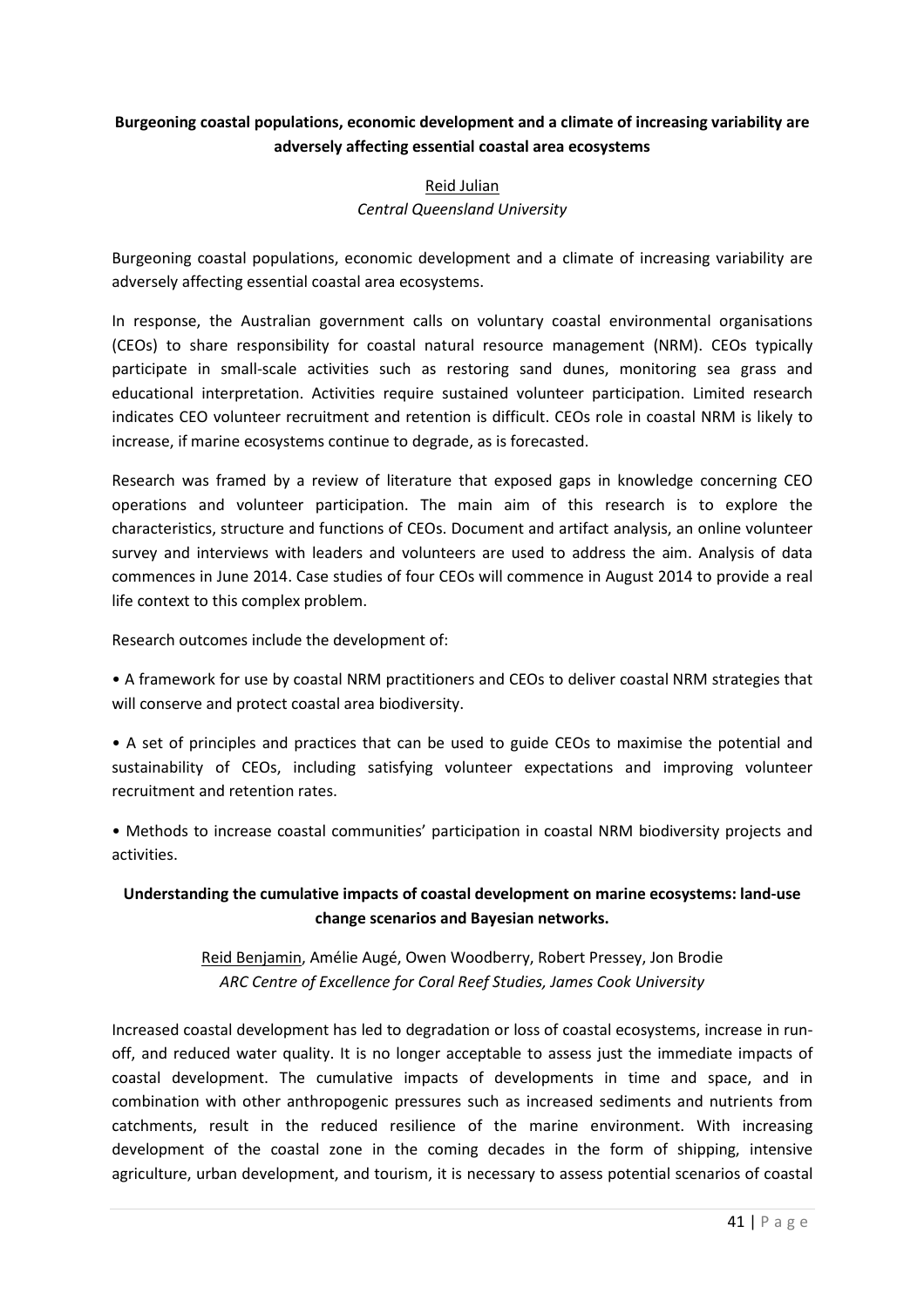development and their cumulative impacts to inform management. To understand the cumulative impacts on the marine environment we use the Great Barrier Reef (GBR) coastal zone as a case study. Along the 2000 km length of the GBR coastal zone, we apply a combination of spatiallyexplicit scenarios of coastal development for 2035, covering land uses and related marine activities, and Bayesian belief networks with expert elicitation. Our range of spatially-explicit 2035 scenarios incorporates uncertainty around demand for food, mineral resources, tourism, and environmental services, and takes into account technical advances, preference for coastal living, and governance. Our Bayesian modelling captures both data and expert opinion on the related factors linking landuse changes in the coastal zone to impacts on specific marine species and ecosystems. We propose an extension of our approach as a tool for large-scale planning and decision-support for managers and policy-makers to minimise the impacts of coastal development.

## **Developing a framework for managing coastal climate risk in Australia**

## Rissik David, Jean Palutikof *National Climate Change Adaptation Research Facility (NCCARF)*

Australia has almost 200 coastal local governments, and all of these face dealing with the risks associated with a changing climate. There is an ever-increasing volume of advice, information and tools being made available, but little of this is integrated or delivered in a way that supports use by Councils, particularly those that are poorly resourced.

The National Climate Change Adaptation Research Facility has received Commonwealth funding for an additional three years. A major focus is to be the development of a framework for understanding coastal climate risk, particularly from sea-level rise and storm surge. The framework will be designed to help stakeholders take practical actions to prepare for and manage that risk. The framework will make use of national data sets and research outputs that have been developed over the past 5 years by various organisations. It will include clear guidance on good practice and links to case studies. The Framework will be delivered as an internet-based Wizard, which will ensure that guidance is comprehensive, integrated and easily accessible, but most importantly can be shared within and between organisations, and not gather dust on shelves.

Developing a Framework and ensuring that it matches the requirements of stakeholders requires substantial stakeholder engagement throughout the process. At this interactive workshop we will outline the approach we are taking for the task and seek responses, ideas, challenges and advice.

## **Exploring the legal feasibility of planning instruments for coastal adaptation planning in WA**

Robb Ashley, Chiara Danese, Laura Stocker *Coastal Focus, Curtin University* 

The WA State Planning Policy 2.6 (Coastal Planning Policy) is the key coastal planning document in WA and recognises the increasing risk that coastal communities face as a result of changing coastal processes, such as sea level rise. The policy recommends a process of coastal hazard risk management and adaptation planning (CHRMAP) to help communities identify and mitigate coastal hazard risk. This session will use presentations and a hypothetical scenario to achieve three broad aims: increase the WA coastal planning community's knowledge of planning instruments that are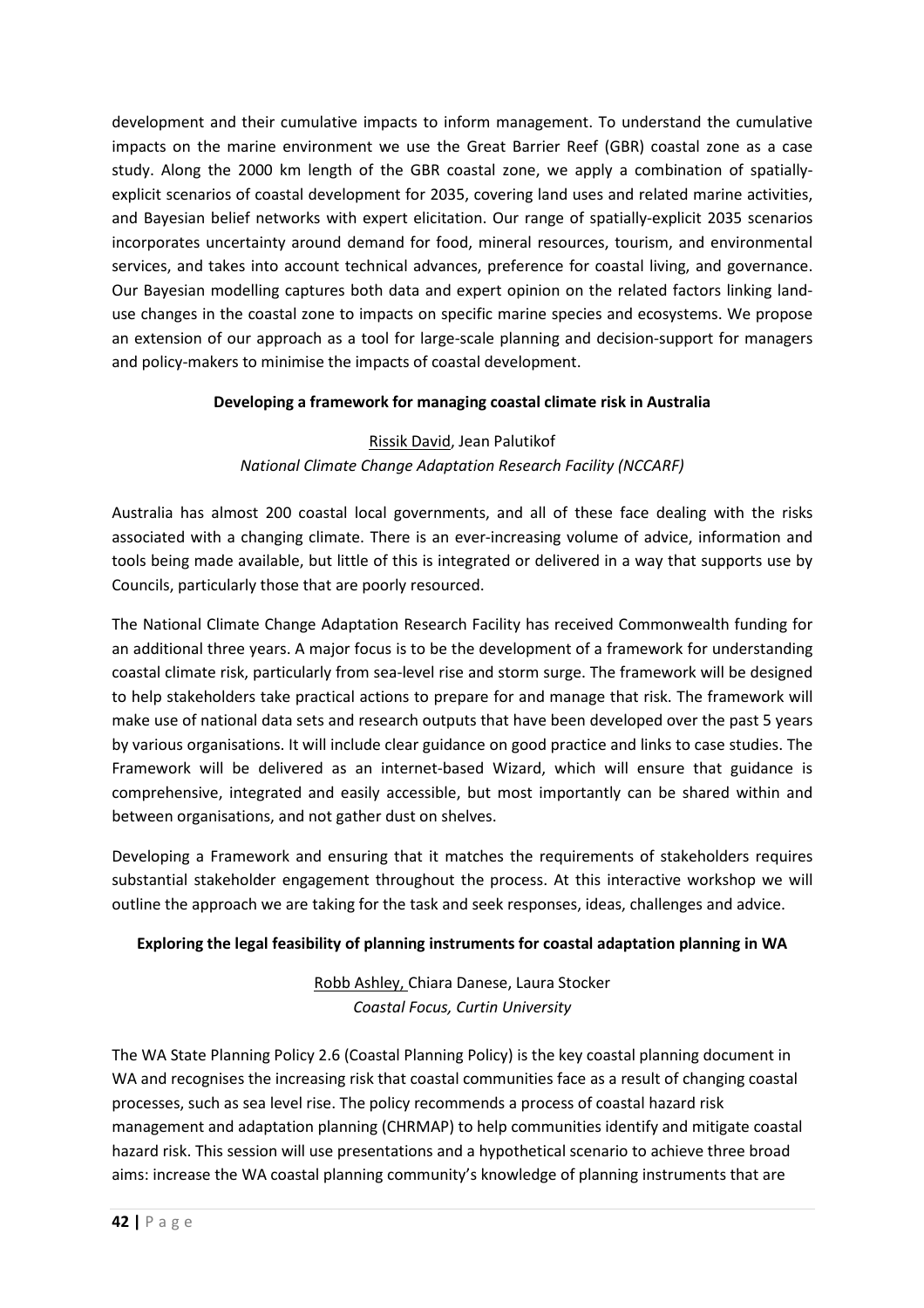being used by coastal planners nationally and internationally to adapt to coastal hazard risk; explore the usefulness of these instruments for WA local governments considering WA's planning framework; and, identify gaps in understanding to inform future research. This session is supported by Curtin University, Prof Jan MacDonald, Dr. Charles Lester, the WA Dept. of Planning, and the WA Dept. of Transport.

# **Gingin Dandaragan Coastal Partnership: a collaborative approach to coastal hazard risk management**

# Robb Ashley *Coastal Focus*

In 2012 the Shire of Dandaragan, Shire of Gingin and the Northern Agricultural Catchments Council formed a partnership to help communities from Guilderton to Jurien Bay prepare for coastal hazards such as inundation and long term erosion. The majority of settlements along this coastline are located on low lying sandy coastal landforms. Sections of this coastline have been identified in State government commissioned studies as being areas where coastal hazard risk may present a moderate to significant constraint to future coastal management. Recent changes to WA State Planning Policy 2.6 (Coastal Planning Policy) recognise the risks that may result from changing coastal processes (including winds, waves, storm surges and sea level variations) and encourage coastal managers to develop strategies for managing coastal hazard risk. This partnership has responded to scientific studies and policy initiatives by taking an integrated, informed and measured approach to coastal hazard risk management and adaptation planning (CHRMAP), which is a process recommended by the WA Department of Planning in the revised State Planning Policy 2.6 (Coastal Planning Policy). This presentation will discuss the outcomes achieved so far as well as next steps for the partnership, the benefits of taking a partnership approach to CHRMAP, and the challenges of undertaking CHRMAP as experienced by the partnership.

## **First Pass fine-resolution coastal exposure estimation in NSW: Implications for coastal adaptation planning frameworks**

Roche Kevin, Keping Chen *Risk Frontiers, Macquarie University* 

Risk Frontiers has been developing tools and processes to identify and assess the impacts of sea level rise, storm surge and coastal erosion as part of the NSW Office of Environment (OEH) Coastal Processes Node. These tools, combined with other OEH tools, will allow users in natural disaster risk assessments, emergency management, coastal management and climate adaptation planning to incorporate fine-resolution data into their own applications and analyses.

The first stage of this is to evaluate and analyse the latest and the most comprehensive LiDARderived coastal DEM data from NSW Land and Property Information (LPI) and to quantify detailed addresses exposure in relation to elevation thresholds and various distance ranges from the shoreline. This is a first pass assessment. The overwhelming majority of LiDAR-derived DEMs analysed are at 1m and 2m resolutions. A large-scale shoreline that is relative to any coastal waters directly connecting to open ocean, including rivers, lakes and lagoons, is adopted. The March 2014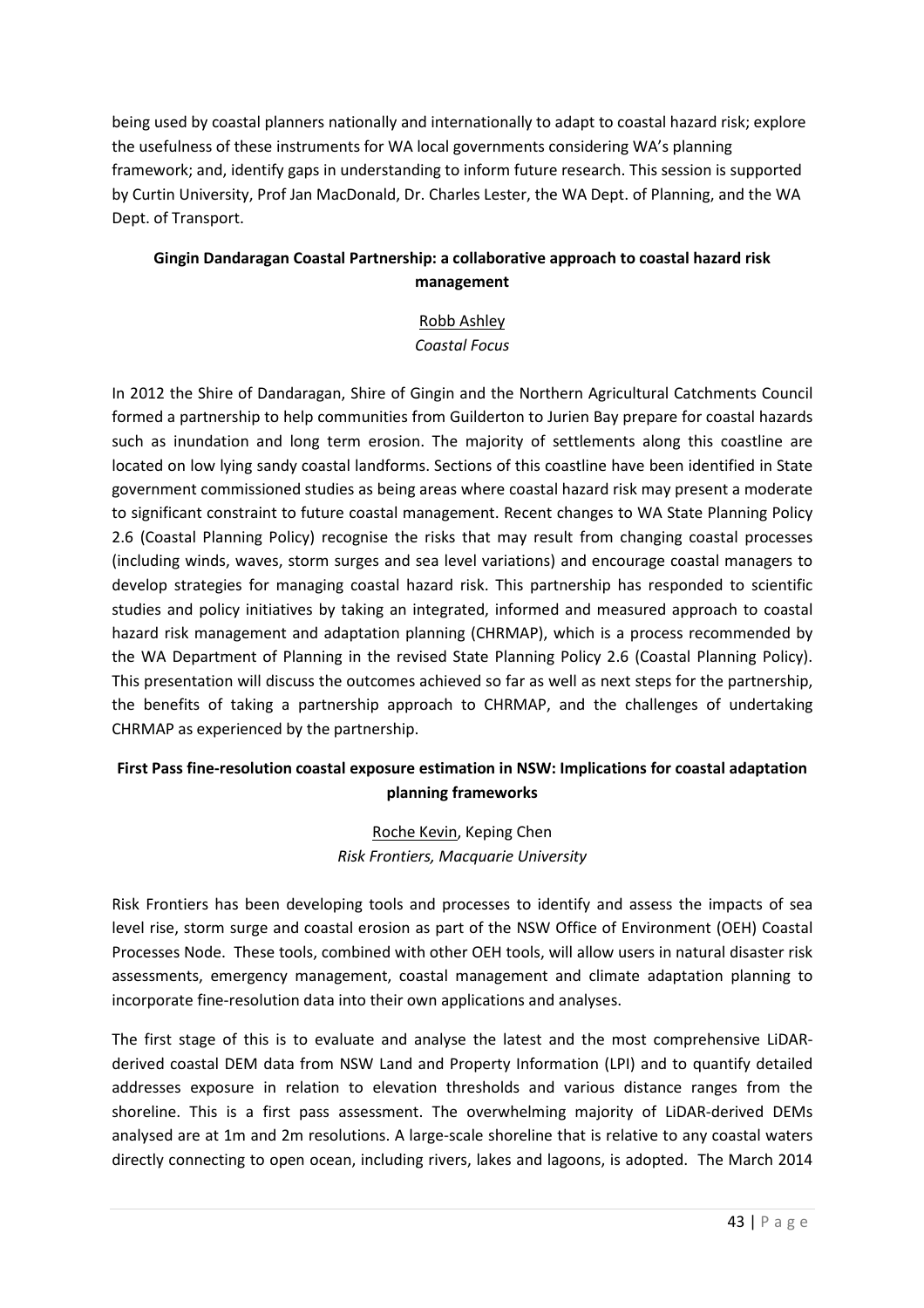version of Geocoded National Address File (G-NAF) database is used for exposure representation; there are a total of 3,933,301 addresses in NSW.

Approximately 25% of all NSW addresses are identified within 1km of the shoreline. About 25,000 addresses are located within 100m of the shoreline and in low-lying coastal areas within an elevation less than 3m. Results are reported at various administrative boundary levels, including Local Government Areas (LGA).

## **Sharing the Love for Victoria's MPAs**

## Rodrigue Mark *Parks Victoria*

Supporting and facilitating community interactions with and stewardship of marine protected areas is a key challenge for protected area managers. Providing appropriate and meaningful opportunities for genuine partnerships have been a focus for Parks Victoria in engaging a wide range of community groups and organisations working to protect and promote MPA values in the state. This presentation will explore some of the key lessons learned and reflections of the positive outcomes from investing in these relationships.

## **Beyond Standard Practice – The Adaptation by Design Coastal Communities Workshop**

Roos Phillip, David Jones *Deakin University* 

The fastest regional population growth in Victoria in recent years has been in coastal areas close to Melbourne, more specifically the coastal parts of the Greater Geelong Region and the Great Ocean Road Coastal Region. Migration to these non-metropolitan coastal areas by city dwellers happens due to the "Sea-change" phenomena, people seeking a change in lifestyle and environment, resulting in coastal sprawl. This coastline sprawl has devastating effects on the natural coastal environment, biodiversity and habitat loss, damage to wetlands, loss of indigenous vegetation, and the introduction of developments that have got no sense of place, detrimental to the place character of these historical coastal towns. Adding to these threats is the impacts of climate change and sea level rise. The aim of this paper is to identify possible planning and design options reflecting community views on how to address this problem.

Through a participative research process, collecting applicable knowledge from local residents, workshops were conducted along the coast to identify the adaptation options proposed by the community members. This paper reflects the analysis and research outcomes of the Coastal Climate Change and Great Ocean Road Region research project, facilitated by Deakin University, where an innovative Adaptation by Design Workshop process captures the views of the communities in this region, recommending future planning and design options that consider the principles of sustainable design as part of adaptive planning and resilient design, pushing the boundaries of coastal planning beyond the current policy regulations and statutory considerations to achieve a sustainable and resilient future.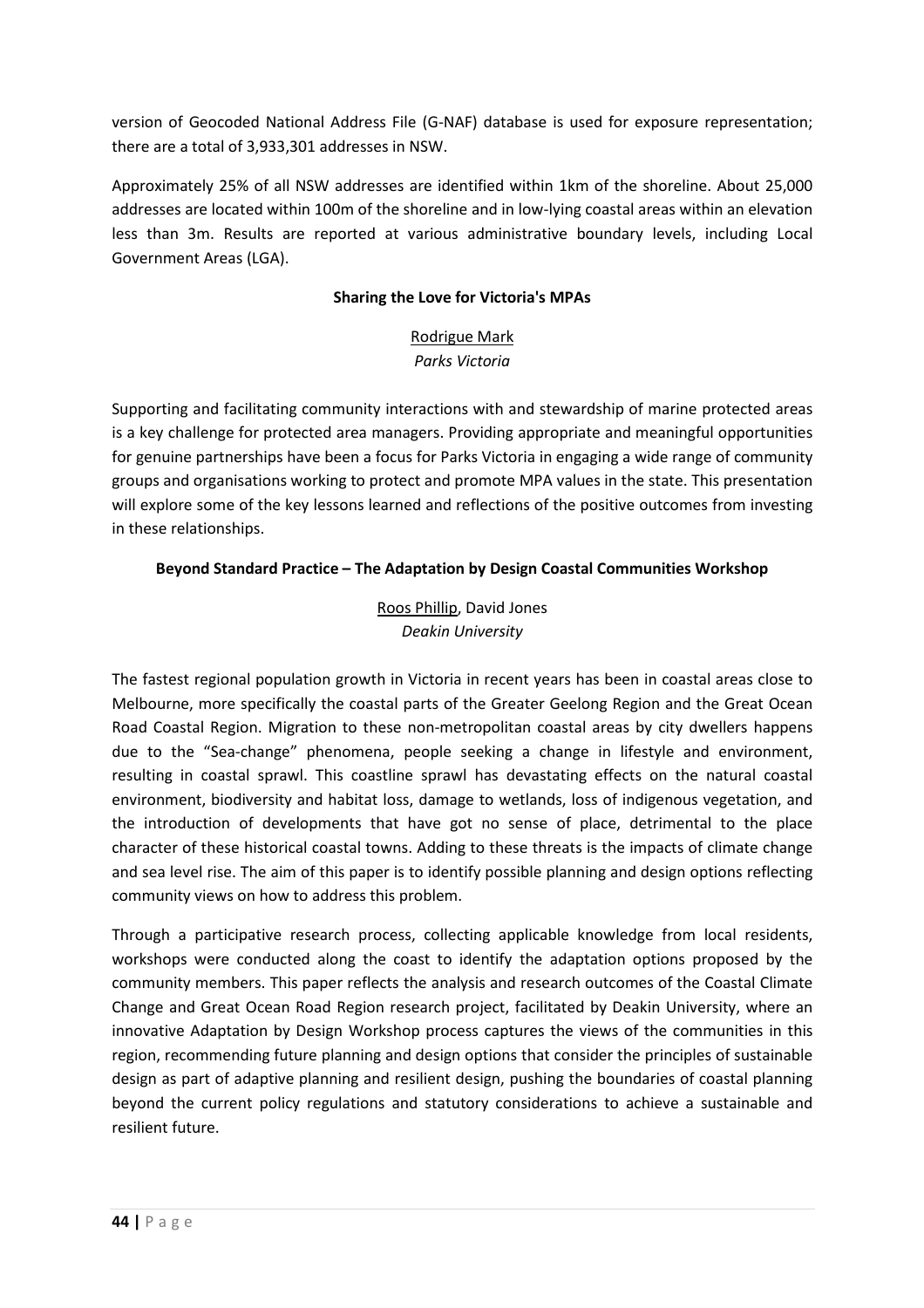#### **Antarctic Mermaid Susie Seaweed presents on Biodiversity and Marine Debris**

Ross Susan, Susan Westcott *SCAT, Private* 

Susie has been working and living in Antarctic Waters watching the destruction of her habitat since a girl.

Now aged 62 with her wilderness home under threat Susie recognises the time is now to act.

Hobart airport is being prepared to pave a wave of tourists south to Antartica, her wilderness homeland and Susie recognises the seriousness of the behaviour of those half her diversity.

Susie Seaweed has agreed to represent Antarctic Marine Creatures who tell her they need a voice for their fear and anger so Susie has been attending mainland events on Marine Debris and World Biodiversity and Environment Days.

Biodiversity Change Biologist Professor Bowman is referred to in her 5 minute presentation which takes a look at the struggle engaged in for Mermaids across the globe.

#### **National Sea Change Taskforce and Peron Naturaliste Partnership update**

## Sammels Barry *City of Rockingham*

Barry will be giving an update on progress that has been made by the National Sea Change Taskforce and Peron Naturaliste Partnership. Barry has been very involved with these two initiatives. He will touch on the purpose of each of these two initiatives, progress that has been made, major projects. He will also share from his perspective what are the future challenges and opportunities that he sees with each of these initiatives.

## **Recognising and Recording Cultural Heritage on K'Gari (Fraser Island World Heritage Area)**

Sargent Sue, Glen Miller, Lillian Burke, Phil Fitzpatrick, Luke Fitzpatrick *Fauna & Flora International Australia, Fraser Island World Heritage Area Indigenous Advisory Committee, Fraser Island World Heritage Area Indigenous Advisory Committee, South Pacific Strategic Solutions,* 

The Traditional Owners for K'Gari (meaning 'paradise') are the Butchulla (Batjala) people. Sadly, since the arrival of Europeans in the area, connections to K'Gari have been difficult to maintain. In 1860, Fraser Island was gazetted as an Aboriginal reserve. The reserve was largely revoked two years later following the discovery of valuable stands of timber and completely revoked in 1906, with the removal of the Butchulla people from Fraser Island. In 1908, the central part of Fraser Island was declared a forestry reserve, and by 1925, most of the island was established as state forest. Fraser Island (Great Sandy National Park) was gazetted in 1971. In 1992, after considerable pressure from the community, Fraser Island (Great Sandy Region) was accepted as a World Heritage Site, on the basis of natural criteria (ii) and (iii). In 2013, the Fraser Island World Heritage Area Indigenous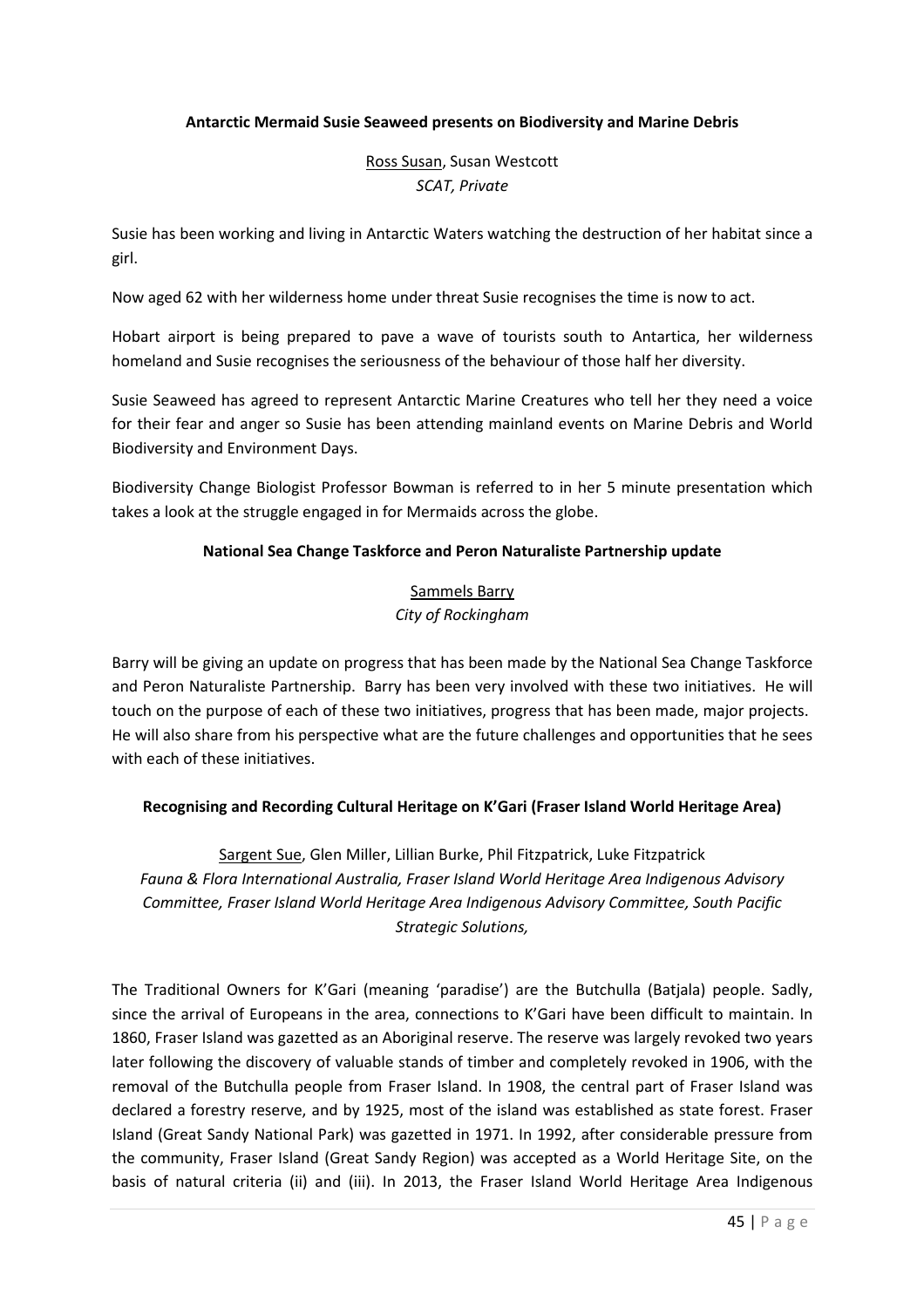Advisory Committee (FIWHA-IAC) initiated a project to enhance the community's recognition, assessment and mapping of cultural heritage (archaeological) sites on K'Gari. Funded through the Australian Government's Indigenous Heritage Program and supported by global conservation organisation Flora & Fauna International and Queensland Parks and Wildlife Service, the project also aimed to improve management and interpretation of cultural heritage sites (and future Indigenous eco-tourism opportunities for the Butchulla people). The project is seen as a significant step in the recognition of the significant interactions between the Butchulla people and their natural environment in the future recognition of K'Gari as a cultural landscape by UNESCO.

## **The luxury of time - building a lasting Shorebird Conservation Project for Bundaberg, Queensland**

# Sargent Sue *Burnett Mary Regional Group for NRM Ltd.*

In 2003, the Queensland Government commenced building Paradise Dam on the Burnett River, Queensland. As part of their offset arrangements with the Australian Government under the Environmental Protection and Biodiversity Conservation Act 1999, the proponent, Burnett Water, was required to undertake activities to enhance shorebird conservation in the Bundaberg area. In 2007, the Burnett Mary Regional Group for Natural Resource Management, one of 14 regional bodies in Queensland, entered into a five year project funded by Burnett Water to protect and enhance conservation of shorebirds in the estuary and adjacent areas which included roosts at the Port of Bundaberg (where over 1200 shorebirds had been recorded in the Port's dredge spoil pond), Skyringville and Barubbra Island areas (the latter providing nesting habitat for Little Terns). Given extensive flooding in the area in 2011 and 2013, the project was extended by mutual agreement to 2014. But what did seven years of funding support, capacity building and continued effort achieve? This paper will examine the management options that were undertaken in conjunction with land managers, local government, non-government and specialist interest groups as well as the local community. Activities included monitoring, out-foxing Freddy (red fox), reinstating flows in a tidal wetland, building a shorebird observation platform and lots of awareness building – through activities like Dog Walkers' Breakfasts. The group faced the challenges of land tenure and the result, ultimately a win: win for the partners and the future conservation of shorebirds.

## **Grey Nurse Shark Watch – diving into shark conservation**

Sargent Sue, Dr Carley Kilpatrick, Jennifer Loder,

*Fauna & Flora International Australia and Burnett Mary Regional Group for NRM Ltd., University of Queensland, Reef Check Australia* 

Grey Nurse Shark Watch (GNSW) is a citizen science, marine monitoring program that engages a broad cross-section of our community, filling data gaps and increasing knowledge of the Australian east coast population (estimated to be 1000-1500 sharks) of this Critically Endangered species. Launched in June 2011, the program is now supported by over 200 registered volunteers. Many volunteers also register as 'site custodians' adopting and regularly monitoring known grey nurse shark aggregation sites along Australia's east coast (between central Queensland and New South Wales). Volunteer divers and diver-photographers participate in biannual surveys, submitting their reports and photos on-line to the GNSW website. As each shark possesses a unique pattern of spots,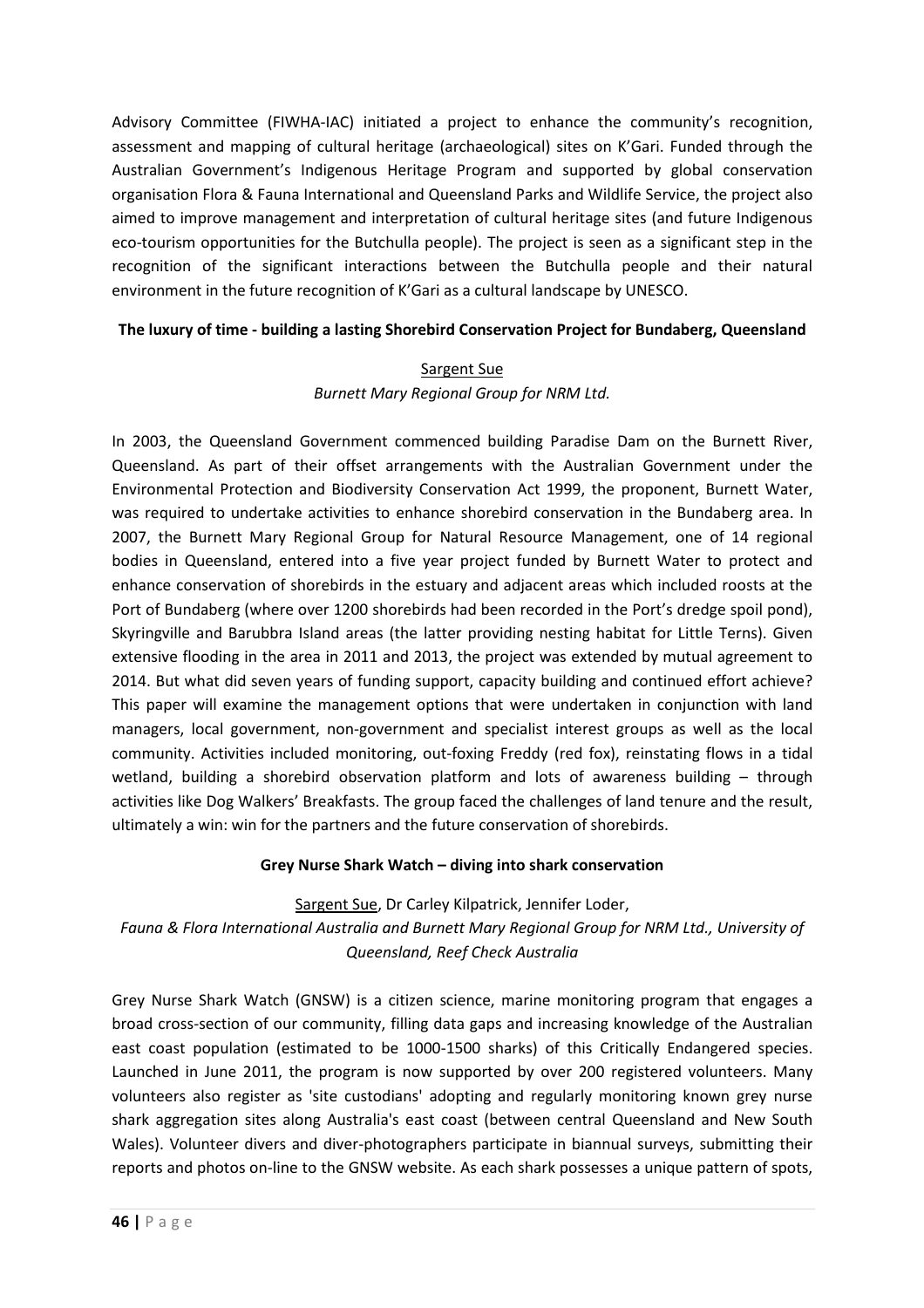much like a human fingerprint, an individual shark can be identified, tracked as they migrate and monitored over time through repeat photographs. Volunteers have been engaged through our website and Facebook page, but also through posters on display in key dive shops and giveaways such as purpose-designed dive slates. Volunteers are also given the opportunity to name the sharks that they photograph. The project team are currently negotiating with partners in Western Australia to extend GNSW nationally to include the species' Vulnerable west coast population, where knowledge may actually be more limited than the east coast. GNSW is a collaborative project between Fauna & Flora International Australia, the University of Queensland, Burnett Mary Regional Group for NRM, Reef Check Australia and our volunteers. GNSW is currently funded by the Australian Government through a Community Environment Grant.

#### **Ocean Grove Coastcare: our story and our partners**

# Scally Jackie, Maddie Glynn *Ocean Grove Coastcare and RM Consulting Group*

The story of Ocean Grove Coastcare (OGCC) began four years ago when a group of young women were united by their passion for the coast. A void of other Coastcare groups on Victoria's Bellarine Peninsula presented an opening for a new group dedicated to protecting and enhancing the local coastal environment. A movie night at the local Chicken Shop generated broader community interest and what ensued was an inaugural meeting, the election of a committee and the drafting of a mission statement. Simple! Navigating the minefield of incorporation documents, funding applications and the multiple layers of coastal governance was less simple. Central to overcoming this hurdle were the partnerships that were forged with the Department of Environment and Primary Industries (DEPI), Barwon Coast Committee of Management and the Bellarine Catchment Network. Today these partnerships serve as the backbone to OGCC, providing direction, a solid foundation for funding and ensuring that "we get things done" in alignment with broader land management objectives. Together we've achieved much in our short life including the ongoing removal of invasive weed species Polygala myrtifolia from the dunes; annual events such as the Habitat Gardens day and the Nippers environmental education program; information sharing through movie nights, an online newsletter and publications; and a new plastic bag free campaign. Indeed, the partnerships established in those formative stages now stand us in good stead; and hopefully the greatest beneficiary of these partnerships will be the coast.

## **Impact of the sea breeze on beach morphology in southwestern Australia**

Segura Laura, Ryan Lowe, Jeff Hansen, Graham Symonds, Stephanie Contardo *The University of Western Australia, The Commonwealth Scientific and Industrial Research Organisation (CSIRO),* 

## *The Commonwealth Scientific and Industrial Research Organisation (CSIRO)*

The morphology of sandy beaches in southwestern Australia is affected by seasonal variations in the predominant SW swell and by the local wave climate generated by the strong sea-breeze cycle. In this study, a sandy beach with cuspate morphology in Secret Harbour was investigated during several sea-breeze cycles to identify the morphological response under such conditions. The observations consisted of topographic surveys conducted every two hours during daylight and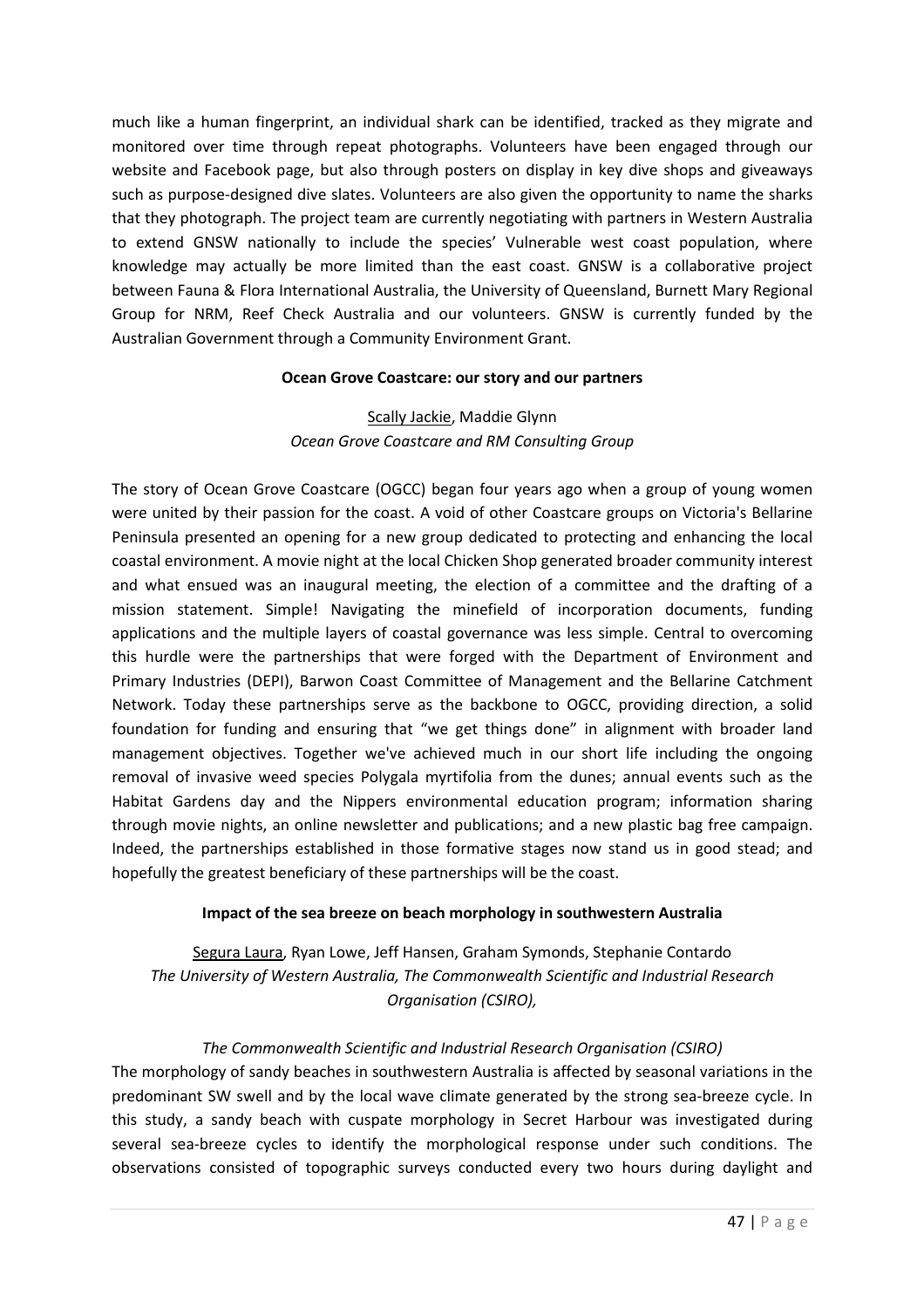ARGUS time-exposed images during eight days in which sea breeze reached up to 15 m/s. Additional instruments were deployed in the surf zone to record waves and currents within the survey area. Results indicate that during sea-breeze conditions, deposition occurred above the elevation of the beach cusp, while leaving the cusp morphology intact . The beach response after the sea-breeze event is more complex showing patterns of erosion at the top of the beach cusps and accretion at the foreshore. Ongoing analysis of the detailed observations of the waves and nearshore circulation will be used to understand the physical processes that resulted in the observed morphology changes during and following the sea-breeze events.

# **Climate Change Science: increasing community knowledge with collaboration, credibility, and coproduction**

## Shaw Jenny, Laura Stocker *Curtin University Sustainable Policy Institute*

Climate change science can be complex, inaccessible, confusing and contentious. To maximise opportunities for adaptation, increased knowledge and understanding of climate change is essential. In coastal fishing communities around Australia, changes to the coastal and marine environment have been observed and recorded. Despite this, anecdotal evidence suggests that there is low acceptance, limited knowledge and little interest in climate change science. This paper discusses a number of communication methods that were used in 3 communities around Australia to build knowledge of climate change. The coastal communities of: St Helen's in Tasmania, Bowen in Queensland, and Geraldton in Western Australia are traditionally referred to as 'fishing towns.' These communities and particularly members of the fishing industry were the focus of this study. Collaboration across agencies and organisations produced extensive communication materials such as brochures and DVDs. Direct, face to face engagement was initially considered the most effective method of delivery of material; however success was dependent on the salience of the material and credibility of the 'presenter'. Co-production of a community exhibition, using fisher photographs to tell their story of significant change, was particularly effective. The climate change message in the exhibition was subtle and presented in multiple formats and levels of complexity: it enabled participants to reach conclusions in their own way. The exhibitions engaged fishers, the local community and visitors from around Australia and overseas and appeared to be successful in building knowledge of climate change in coastal communities.

## **Jurien Bay Artificial Reef and Snorkel Trail**

# Sheppard Michael

*NA* 

Jurien Bay, situated approximately 200 km north of Perth, lies on a flat, sandy coast with limited onshore snorkelling opportunities. This constraint led the Jurien Bay Progress Association (JBPA) to approach the Shire of Dandaragan and the local community with the idea of constructing an artificial reef/snorkel trail.

The objectives of the project were to develop a tourism asset, provide an ongoing educational experience and provide an accessible area for scientific study. In 2011, JBPA and project partners the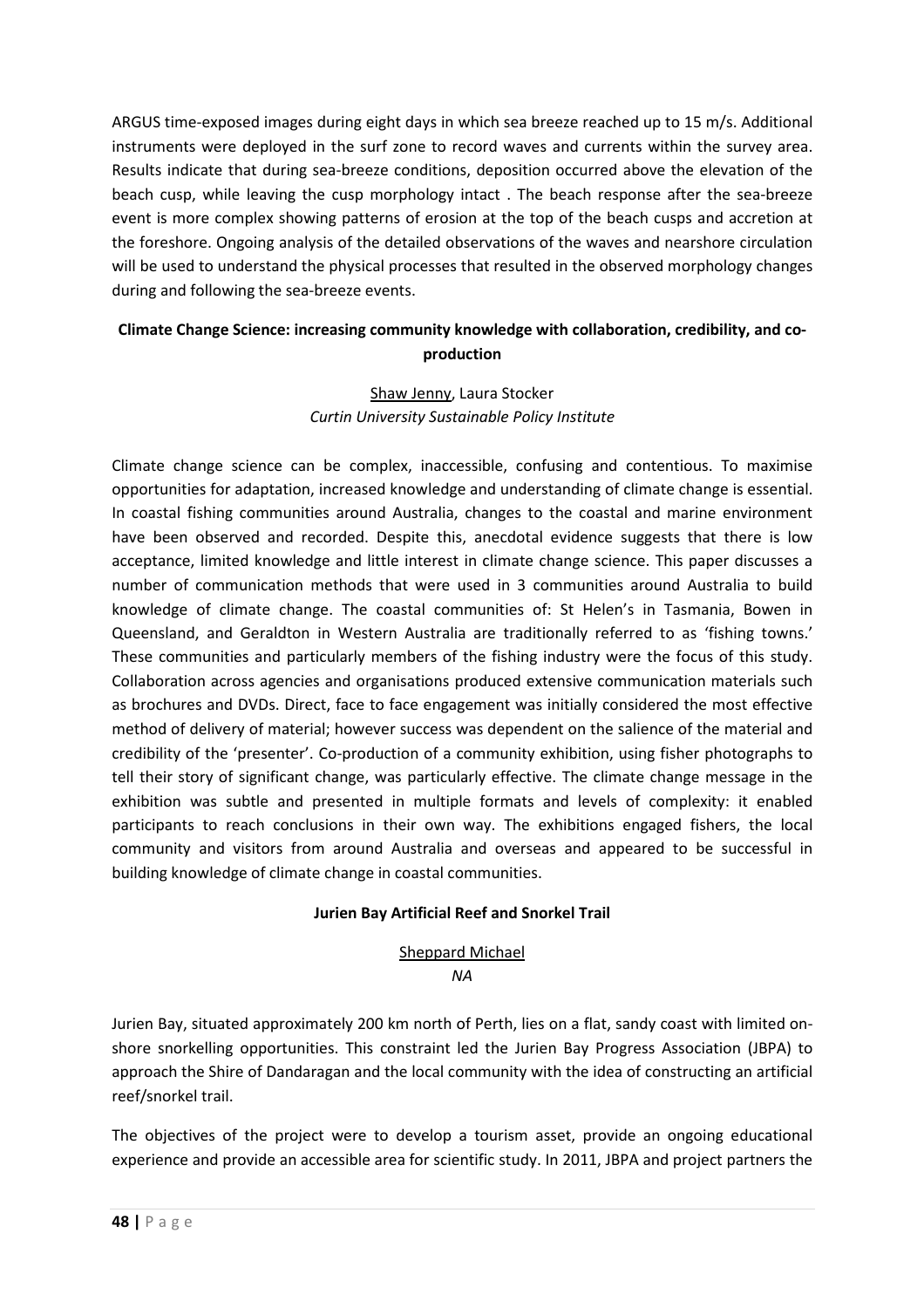West Midlands Group were successful in securing funding from the Department of Sport and Recreation's Trails Grant and Royalties for Regions.

An area was selected from the end of a partially demolished timber jetty extending 50m to 100m off shore in 2.5m to 6.0m of water. The artificial reef was constructed using concrete "Reef Balls" manufactured by Jurien Men's Shed under licence from Reef Balls Australia. Seventy eight reef balls, 150kg to 750kg in weight and 900mm to 1500mm in diameter, were installed in October 2013 using local divers, a charter boat and local Sea Search and Rescue boats. Onshore interpretive signage was also installed.

Regular reef monitoring has shown that colonisation was very rapid, with 48 fish species recorded at May 2014. The trail is also proving very popular with visitors. Ongoing monitoring will be conducted, and a similar reef for recreational fishing is also being considered. A "Rest in Reef" service enables the internment of deceased ashes in manufactured Reef Balls.

# **Reef Geomorphology and Holocene Growth History of Cockatoo Island, Inshore Kimberley Bioregion, Northwest Australia**

# Solihuddin Tubagus, Lindsay B. Collins, David Blakeway, Michael J. O' Leary *Curtin University*

This study describes reef geomorphology and Holocene (last 12,000 years) growth history in a macrotidal, high turbidity setting at Cockatoo Island, in the inshore Kimberley Bioregion, including geomorphic and associated habitat, chronology, Holocene and modern reef communities, nature of foundations, and type of reef accretion. The Holloway current, driven by the Indonesian throughflow, plays a major role in delivering nutrients and planktic biota for reef development. Preliminary study using aerial photography delineated, moving seaward across the reef flat, substrate of sediment, low and medium density intertidal coral cover. Towed camera observations confirm that live Porites and Faviids along with Sargassum sparsely colonise the intertidal coral zone, whilst branching Millepora and Porites cylindrical, which increase seaward, are present in the medium density intertidal coral zone. The Holocene reef unit investigated is 13 m thick and of two distinct facies; domal and branching coral framestone units. Coral clasts are visually dominated by branching corals especially of the genus Acropora and massive corals including Porites. The contemporary live corals are not very common in the measured Holocene sections, suggesting that the Holocene reef communities lack reef flat habitat. The Holocene reflects mostly subtidal growth whereas the present reef is largely intertidal or very shallow subtidal. Compared to the same muddyrich environment of the Great Barrier Reef (GBR), Cockatoo turbid reefs show broad similarities in terms of coral cover and accretion rates, but a contrast is between palaeoecological and contemporary reef communities, which are similar in the GBR but distinctly different at Cockatoo Island.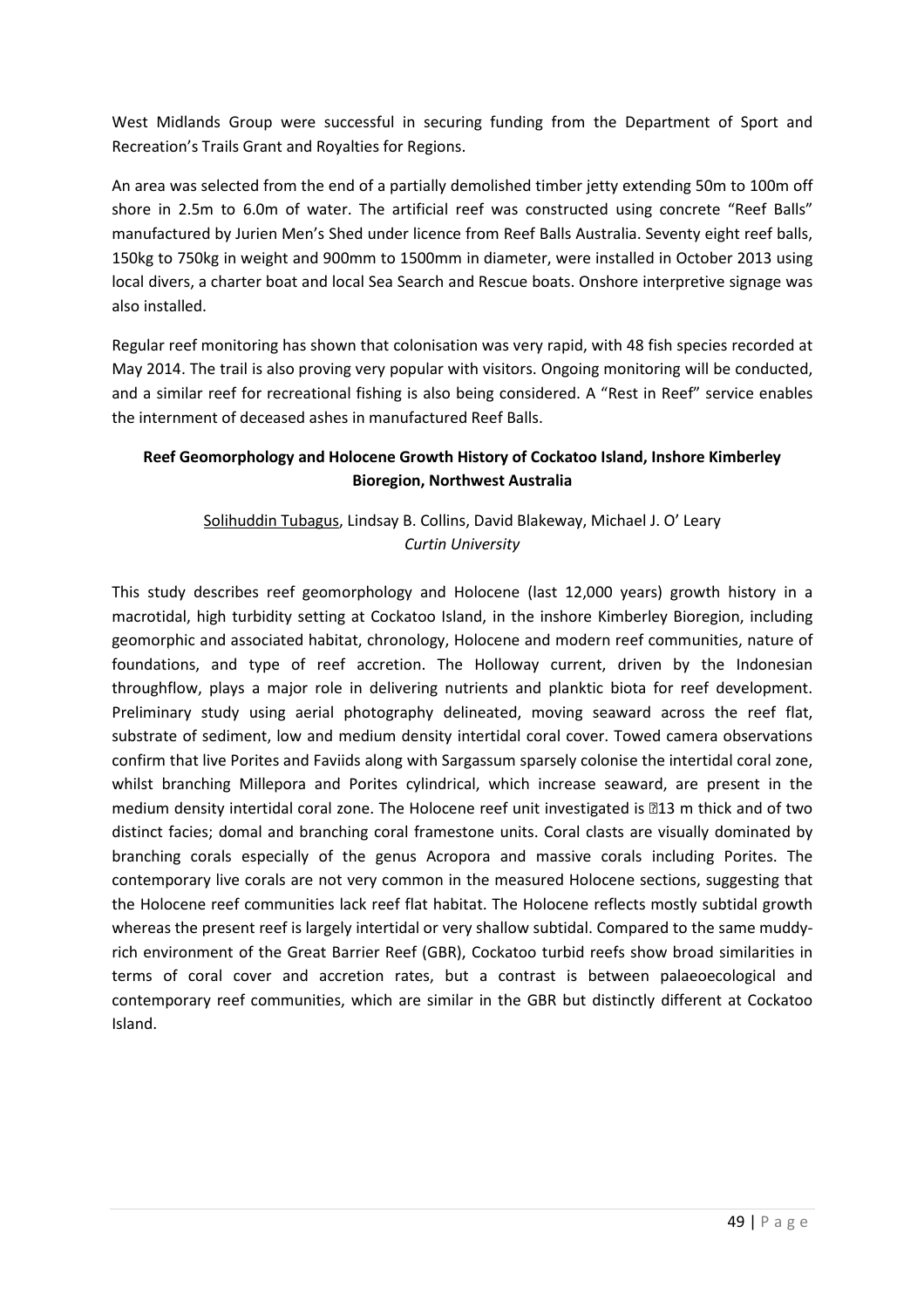#### **Local action on global problems – protecting Ramsar wetlands in Victoria**

## Spry Steph, Shayne Annett, Andrew Morrison, *RM Consulting Group, Port Phillip & Westernport Catchment Management Authority*

Ramsar sites are recognised internationally as ecologically complex and diverse wetland habitats. The Ramsar Convention provides the overarching framework for management and protection of these important wetlands.

This paper presents the findings from RM Consulting Group's review of the PPWCMA Ramsar Protection Program – 2010 to 2013 (the program). The main objective of the program was to conserve and protect the ecological character of two Ramsar sites in the region:

- Western Port Bay
- Port Phillip Bay (Western Shoreline) and Bellarine Peninsula

Despite their international status Ramsar wetlands are under increasing pressure from a complex set of interacting threats/factors. Those impacting the Ramsar sites in this program include: pest plants and animals, surrounding land use and complex governance arrangements. As a result the program faced many challenges, however there were also a number of key successes. Both of which are discussed in this paper.

Key successes included development of effective and enduring partnerships between delivery partners, a robust delivery model and the coordination role of the PPWCMA. In turn challenges were mainly related to demonstrating the linkages between actions on the ground and improving/maintaining ecological character, designing fit for purpose community engagement activities and monitoring the impacts of the project.

We conclude by highlighting practical options for addressing some of the challenges discussed. We found meaningful and early engagement of technical experts, undertaking a transparent and well documented prioritisation process and development of a strong project rationale (program logic) would help to address some of the challenges faced in this program.

#### **Aboriginal experience with coastal climate change: Nyungar Wardan Katitjin Bidi**

Stocker Laura, Leonard Collard, Angela Rooney *Curtin University Sustainability Policy Institute, UWA* 

In this paper, we aim to show how the long cultural memories of Nyungar, the Aboriginal people in the Southwest of Australia, are still alive and being recounted in stories up to the present day. The stories we present relate to the latest ice age and the end of it, 8000 years ago, when sea levels began to rise, drowning land. Stories also show how Nyungar coped with and made meaning of sea level rise. Our analysis is based within Collard's theoretical framework or trilogy of: boodjar (country), moort (family) and katitjin (knowledge). Our analysis shows that, despite the geological time-frame of sea level rise and the impact of colonisation, Nyungar cultural treatments of sea level rise are alive and dynamic. They are being reclaimed and re-energised through contemporary and traditional research and practice. This occurs through the inter-dependent relationships among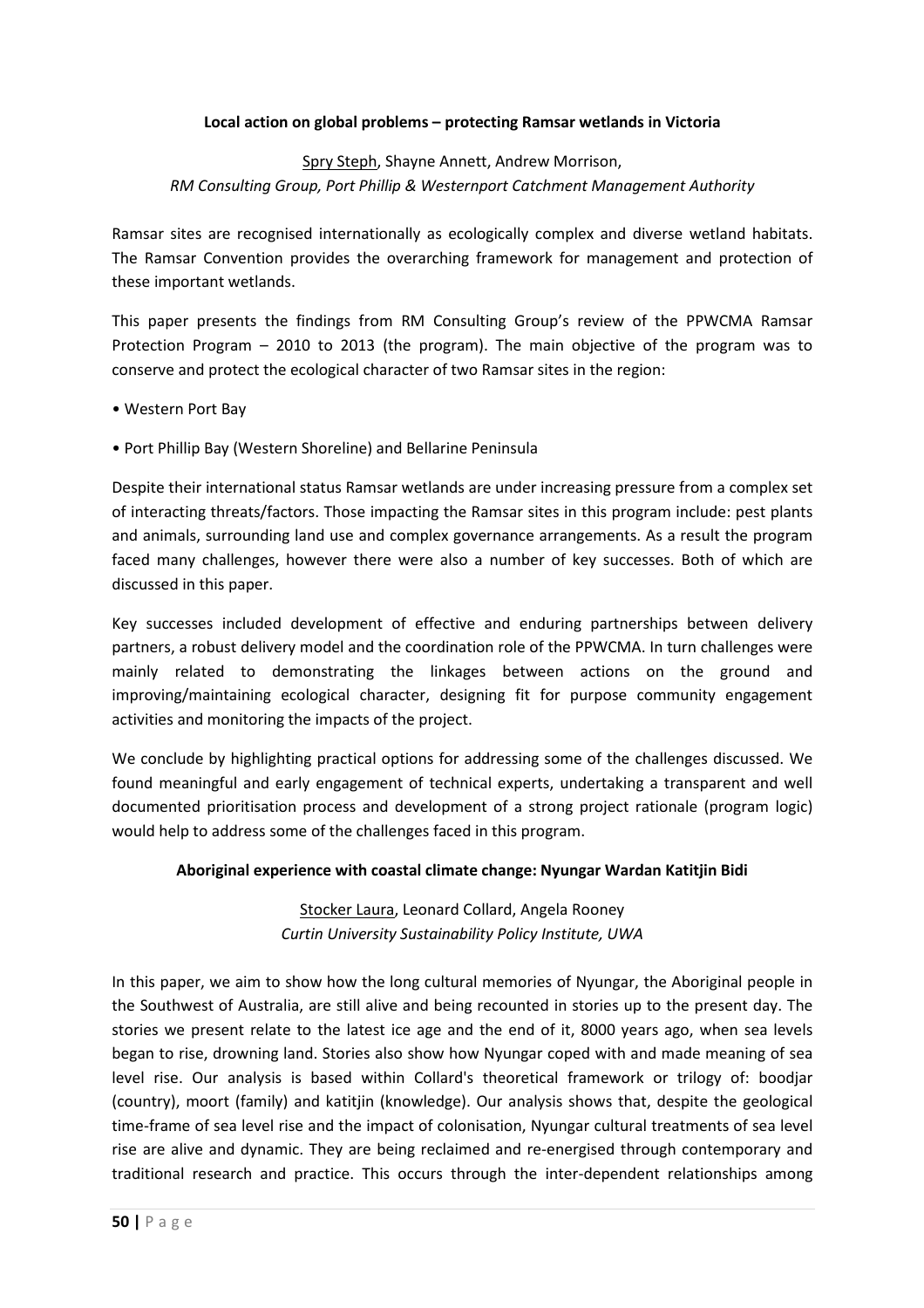stories, places and their names, and family relations. Case examples are provided from the reflexive activities of Nyungar Traditional Owners. We also suggest that Nyungar experiences and relational worldviews may provide lessons on how to respond sustainably to current and future anthropogenic climate change. The paper builds on a website we recently produced called Nyungar Wardan Katitjin Bidi – Derbal Nara or the People's Ocean Knowledge Trail – Cockburn Sound and Districts which can be viewed at www.derbalnara.org.au

# **Participatory Google Earth Mapping: Raising Community Awareness of Coastal Adaptation to Climate Change in the City of Busselton**

## Stocker Laura, Gary Burke, Paul Needham *Curtin University Sustainability Policy Institute, City of Busselton*

A 'Community Awareness of Coastal Adaptation to Climate Change' workshop was organised in partnership between the City of Busselton, Peron Naturaliste Partnership, Curtin University and CSIRO Coastal Collaboration Cluster. The workshop was the first in a series of adaptation awareness exercises designed to help build literacy and resilience in relation to the climate change and sea level rise issues that challenge the city's future planning. The key objective of this workshop was to develop a shared understanding about the impacts of climate change on Busselton's coast and waterways, and to propose pathways forward. Invited speakers presented coastal and climate science, as well as engineering, governance and other information. Models point to a potential future loss of much of the City of Busselton's populated coastal strip due to inundation and erosion. Google Earth was used as an engagement tool to: map participants' values about the coast, including identifying sustainability hotspots; identify participants' areas of concern; and capture their ideas for adaptive pathways. Results showed that participants' concerns include social, economic, ecological and cultural aspects of the coast. Participants had a strong sense of place, belonging and identity for the sustainability hotspots identified in the mapping process. They had a corresponding sense of overwhelming potential loss when considering the fate of their jetty, CBD and residential areas. Participants discussed a diversity of adaptation pathways.

## **Coastal Collaboration Cluster: The Knowledge - Governance Conversation in ICZM**

# Stocker Laura, Richard Kenchington & Nick Harvey *Curtin University, University of Adelaide*

The Coastal Collaboration Cluster shares findings from its three year research program and seeks feedback. We look at boundary spanning individuals, processes and organisations that foster constructive conversations between knowledge providers, decision makers and other stakeholders. We also roadtest a typology for use by managers in diagnosing ICZM situations and deciding what types of research and methods are required. Finally we apply these ideas to specific case studies around coastal Australia.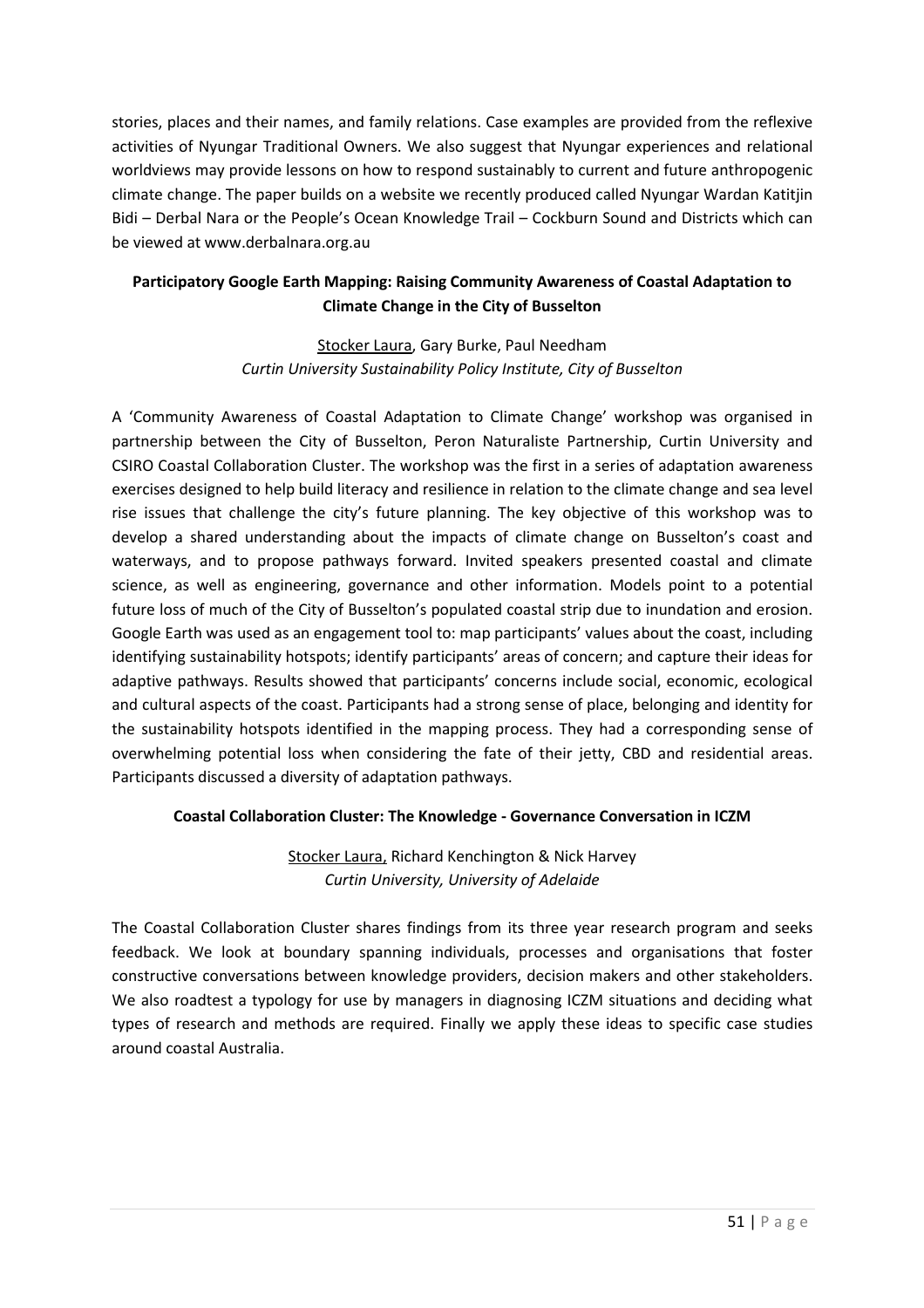# **Climate Change Response, moving from planning to implementation**  Strachin Karin *City of Rockingham*

Karin will give an overview on the journey that the City of Rockingham has been on with regards to Climate Change events potentially impacting on the City. The City has been on a process of learning about Climate change from a base of almost zero knowledge of Climate Change issues a few years ago. Initial steps involved increasing the knowledge base, performing a high level risk assessment and identifying high level strategic actions. The City has over the past months identified and addressed its gaps in this knowledge base regadring future sea level trends for the City, and has put in place more specific actions in order to address its defence, adaptation, mitigation or retreat options.

## **Best practice planning on the coast – Challenges of bringing regional lessons home**

# Struys Emma *Kiama Municipal Council*

There have been some genuinely proactive efforts in coastal planning and management, with a long term view occurring in Australia over recent years. While there are some great examples of Coastal Zone Management and planning occurring locally, huge investments are being made at a regional level, working towards these longer-term efforts to enhance resilience and ensure safety and longevity of our coastal landscapes. With that in mind, we need to understand how the regional information becomes applicable at a community scale for these efforts to be translated into more resilient coastal communities for Australia. In the context of regionally dominating planning paradigms, regional understandings can be quite different to local realities. This is not to say one is more correct than the other, however to highlight the difference and the challenges presented under current planning practices, this paper aims to highlight some of the difficulties of scaling down. Coastal Planning actions by local coastal governments in NSW are reviewed to grasp what is occurring at local scales and to consider where regional information is assisting (or not) local planning and policy development. This paper will examine the usefulness of regionally generated information from state government entities and work at local levels in light of the key challenges of contemporary coastal zone management.

# **Marine biodiversity trends through time and space – improving knowledge of the Australian marine environment through citizen science**

Stuart-Smith Rick D, GJ Edgar *UTAS* 

Over 6,400 underwater surveys of marine life by volunteer Reef Life Survey (RLS) divers from 2008- 2013 have provided the most comprehensive picture of the distribution and abundance of marine life around Australia, and put this into a global context. New biodiversity patterns have been identified, such as hotspots of taxonomic and functional diversity and fish biomass, and RLS data have provided critical guidance for effective marine protected area design and management globally. Now that a comprehensive baseline and a range of important spatial biodiversity patterns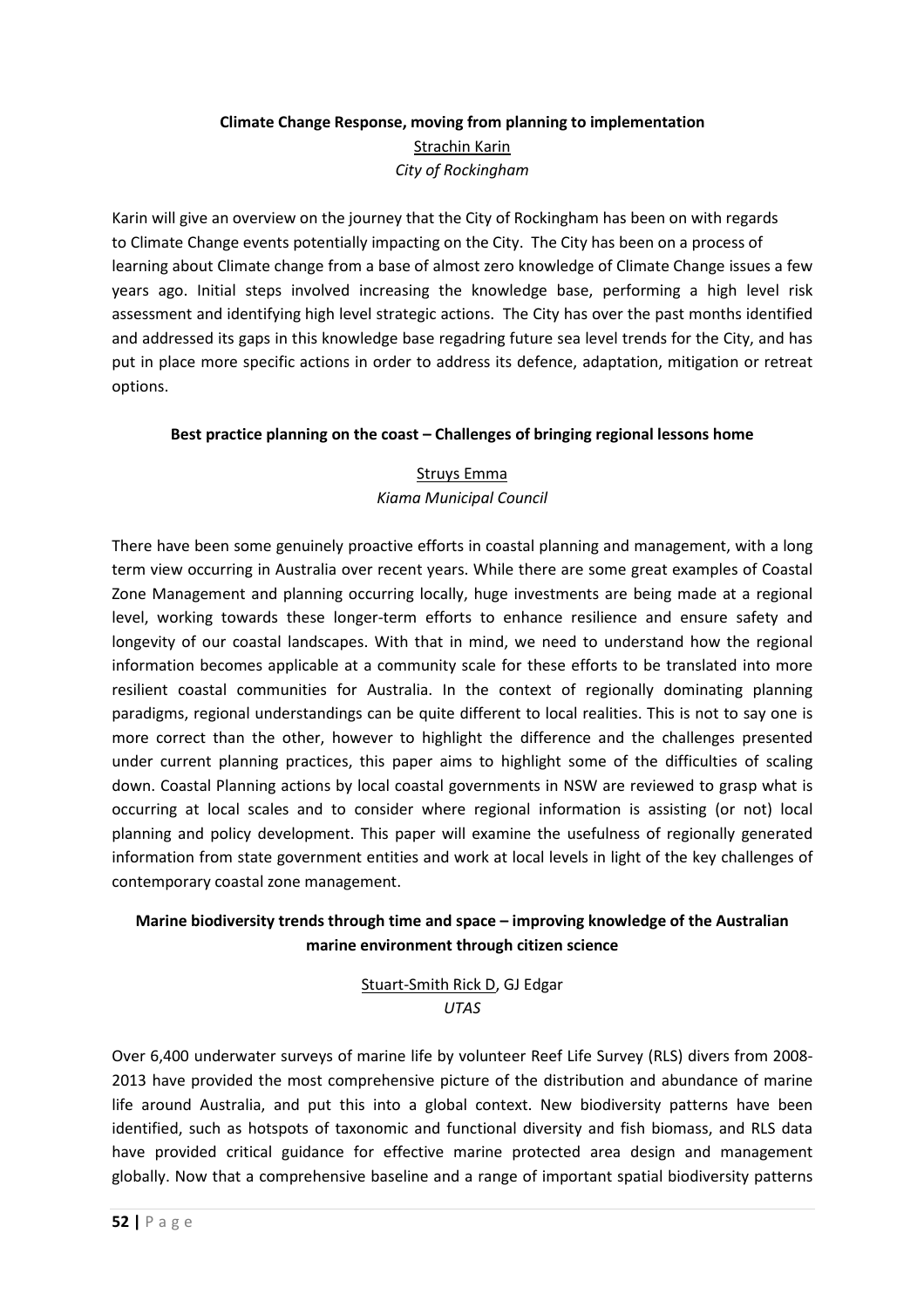have been established, the RLS program is shifting the focus to ongoing assessment of biodiversity trends at key locations around Australia. With time series of up to 7 years already established for some locations, an initial 16 core coastal rocky and coral reef locations around the country have been identified for ongoing annual surveys, and the opportunity now exists to establish partnerships to expand and solidify core locations. Core monitoring will ideally be complemented by comprehensive Australia-wide surveys at 5-yearly intervals. Research on the most informative indicators of marine environmental condition and threats is currently underway, and initial trends in key biodiversity indicators relating to exploitation, climate change, invasive species and urbanisation will be presented in this talk.

#### **Sediment Cells in Western Australia**

## Stul Tanya, Ian Eliot, Bob Gozzard, Matt Eliot *Damara WA, Geological Survey of Western Australia*

Sediment cells are sections of the coast within which sediment transport processes are strongly related. They include areas of sediment supply (sources), sediment loss (sinks), and the sediment transport processes linking them (pathways). Each cell is a collection of marine and terrestrial landforms, inter-related by sediment transport between them. Sediment transport pathways include both alongshore and cross-shore processes, and therefore cells are best represented in twodimensions.

Sediment cells provide a summary of coastal data in a simple format. Sediment cells can be used to: (1) Identify the spatial context for coastal evaluations; (2) Provide a visual framework for communicating about the coast with people of any background; (3) Support coastal management decision-making; and (4) Support a range of technical uses largely relating to coastal stability assessment. Sediment cells are natural management units with a physical basis, often crossing jurisdictional boundaries.

Cells have been mapped as a hierarchy of primary, secondary and tertiary levels to incorporate three spatio-temporal scales. At each scale, sediment cells have been defined in three steps through selection of: (1) points along the shoreline (beachface); (2) offshore and onshore boundaries; and (3) alongshore boundaries through the points to the offshore and onshore boundaries.

Sediment cells have been mapped for one third of the Western Australian coast from Cape Naturaliste to the Murchison River and from southern Exmouth Gulf to east of Port Hedland. The criteria for mapping the cells changes between regions because of differences in processes and geomorphology.

## **Partnership Paves the Way for the Recovery of Derwent Estuary in Hobart, Tasmania**

Taylor Ursula, Christine Coughanowr *Derwent Estuary Program* 

The health of the Derwent Estuary in Hobart, Tasmania's equivalent to Sydney Harbour is benefitting from a partnership between local governments, the Tasmanian state government, commercial and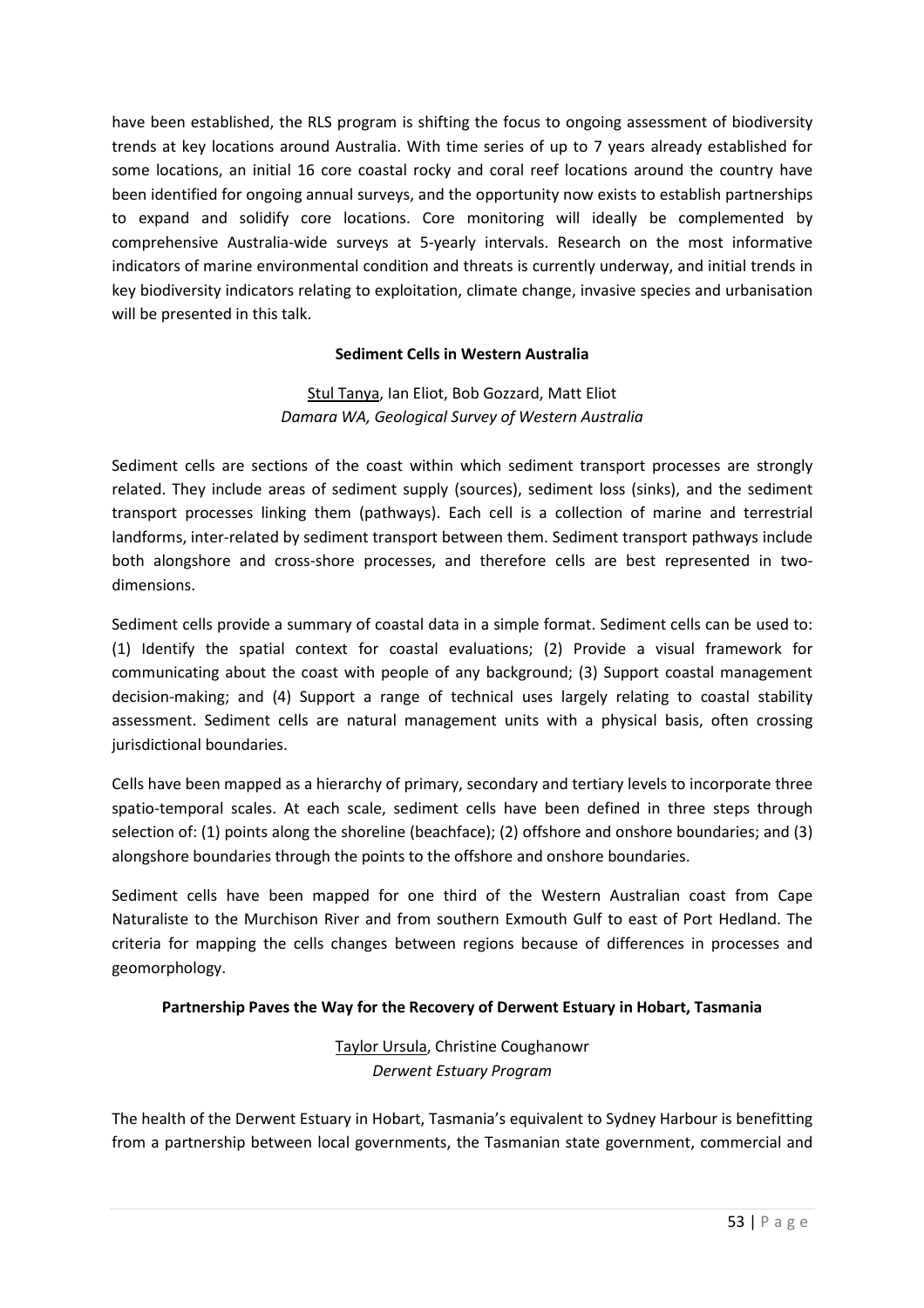industrial enterprises, and community-based groups. Since 1999 this partnership known as the Derwent Estuary Program has focussed on the task of restoring and promoting the Derwent estuary.

The estuary is an important and productive ecosystem and was once a major breeding ground for the southern right whale. Areas of wetlands, underwater grasses, tidal flats and rocky reefs support a wide range of species, including black swans, wading birds, penguins, dolphins, platypus and seadragons, as well as the endangered spotted handfish however a number of environmental issues affect the Derwent estuary including:

- Heavy metal contamination of water, sediments and seafood
- Loss of estuarine habitat and species
- Introduced marine pests and weeds
- Altered river flow regimes and blocked fish migration routes
- Elevated levels of nutrients and organic matter, and low dissolved oxygen levels

This presentation will outline the history of the environmental legacy of the Derwent estuary, the formation of the partnership, how it has been of benefit the Derwent and our aspirations for the future including matching community and stakeholder interests and furthering community engagement through an art and science partnership with the Museum of Old and New Art (MONA).

## **Post Cyclone Yasi Geosynthetic Sand Containers Survivability Investigation**

## Taylor Neil *Geofabrics Australasia*

The start of 2011 bought with it a string of severe natural events that posed massive problems to the engineered world. One of these events, Cyclone Yasi in north Queensland, produced a damaging event that was a real test for engineered structures in the region, and in particular interest to this research, to geosynthetic sand filled containers.

Severe tropical Cyclone Yasi made landfall on the Queensland coast on the third February 2011. Yasi originated from a tropical low near Fiji, where it began tracking in a West-South-West direction and began intensifying. On the 31st of January it was classified a category 3 cyclone and intensified to a category 4 on the 1st of February and finally to a category 5 on the 2nd. The central core of the cyclone began crossing the Queensland coast between Cardwell and Innisfail just before midnight on the 2nd. At this point a 10 minute sustained wind speed of 215 km/h and a 3 second gust speed of 285 km/h was experienced.

Following the destructive events caused by Cyclone Yasi several investigations on the geotextile sand container structures were conducted that were previously installed in these areas. Information that was obtained on the worst hit areas has been analysed, including before and after information.

The presentation will present findings along with recommendations for future structures of this type.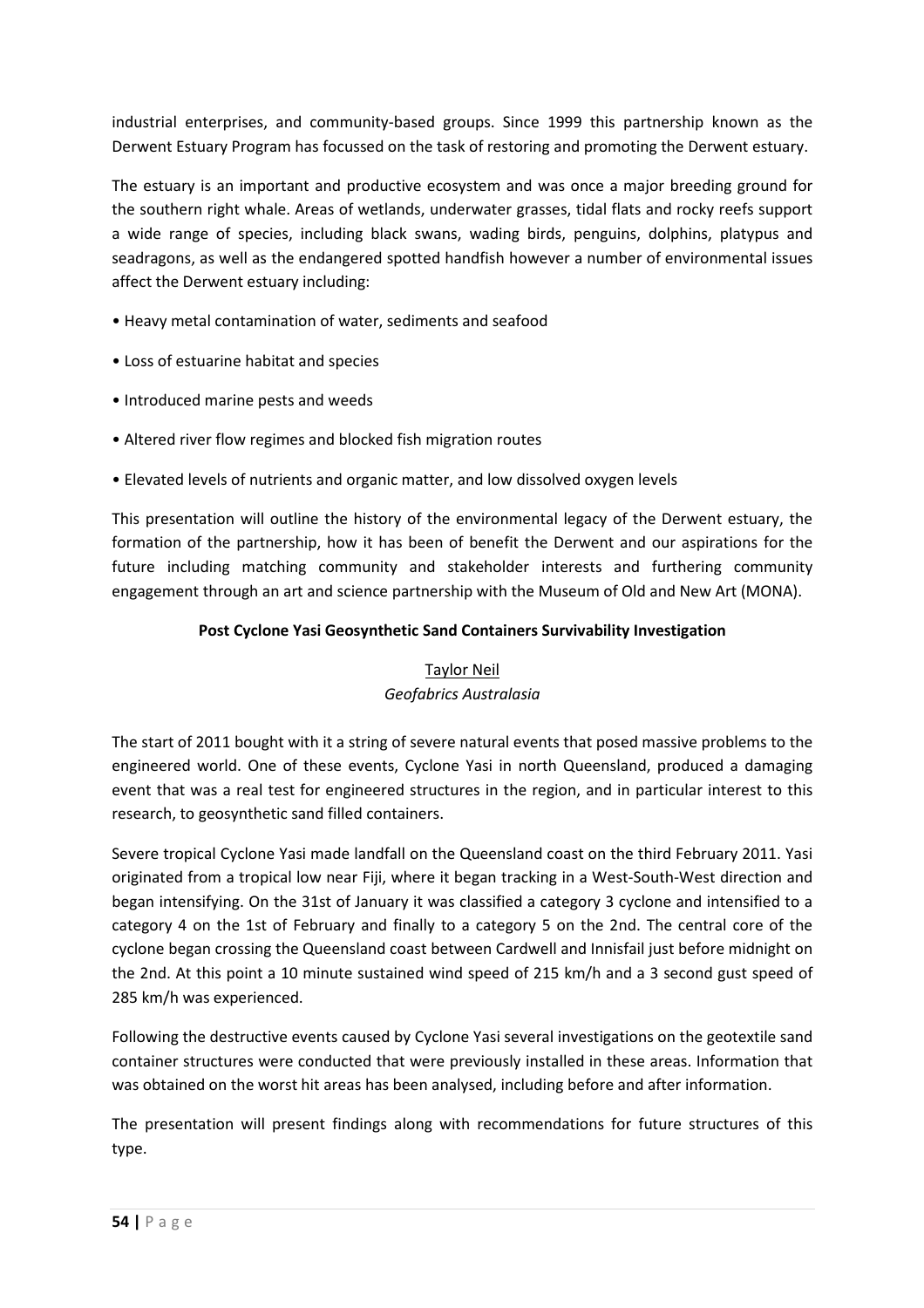#### **Quinns Beach geotextile sand container undertaking**

## Taylor Neil *Geofabrics Australasia*

Perth experienced severe weather conditions during the latter part of 2013 and the City's coastline has been battered with damaging winds, high tides and large swells due to storms.

Quinns beach to the North of Perth in particular has been severely affected resulting in loss of foreshore along with almost total loss of the adjacent park. This park is considered a unique feature of Quinns beach with stunning views of the sunset.

The City of Wanneroo endorsed a \$2.813 million solution using geotextile sand filled containers to form a revetment. A limestone retaining wall was also included in the proposal to be constructed behing the top layer of the sand containers along with a significant sand renourishment project to the beach.

Work on the revetment wall including the filling and placing of 2,500 geotextile sand containers commenced in March 2014. Sand for the containers has been freighted in from a local sand pit and the work is envisaged to be completed in early July 2014 providing the foreshore much needed protection against further erosion.

## **Coastal evolution and sediment dynamics of the Geraldton embayments: implications for coastal management in regional Western Australia**

# Tecchiato Sira, Lindsay Collins, Alexandra Stevens *Curtin University*

Coastal erosion occurs along the Geraldton town beaches impacting many human-made structures and activities, similarly to other urban centres of regional Western Australia where maritime infrastructure and human use of the coast are analogous to the Geraldton situation. An integrated analysis of aerial photography, field surveys, hydrodynamics, sediments, and geomorphology data was required to identify coastal evolution and relate sediment dynamics to coastal stability and infrastructure. The system is complex with a number of limestone reefs sheltering the coast and influencing sediment deposition, together with other natural and artificial features. Northward oriented longshore sediment transport dominates the Western Australian coast, and this study has demonstrated that tombolos and cuspate forelands, such as Point Moore at Geraldton, act as permeable barriers to sediment movement. A considerable sediment volume is transported from the south to the north of Point Moore, however this sediment supply is not obvious from coastal evolution trends. Whilst the southern embayment is characterised by beach stability, in the northern embayment coastal erosion is more significant and coastal infrastructure modifies sediment transport patterns. The results of this study support the understanding of shallow coastal processes, especially by quantifying and spatially locating littoral sediment transport pathways. This information is vital for managing the Geraldton coast as well as regional Western Australia. Future planning of coastal infrastructure in Western Australia, such as dredged channels, should take into account sediment bypassing around tombolos and cuspate forelands, so that potential beach erosion and subsequent remediation costs can be minimised.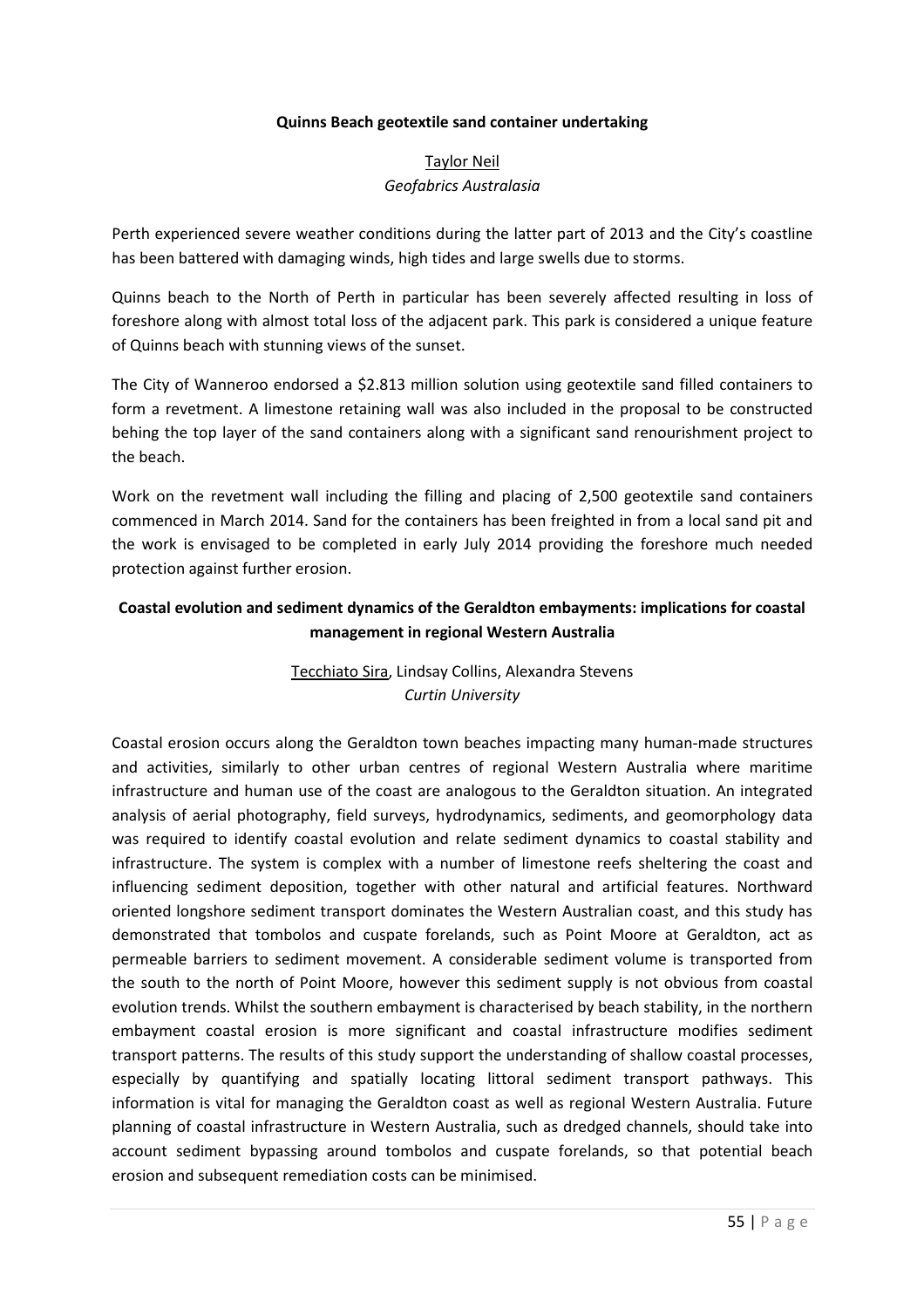#### **National Coastal Sediment Compartments Project**

## Thom Bruce, Matthew Eliot, Martin Hazelwood *University of Sydney, Damara WA Pty Ltd, Geoscience Australia*

Geomorphic frameworks, when developed as a spatial hierarchy, offer potential to refine erosion hazard assessments. They provide capacity to improve representation of sediment supply distribution, which is the major cause of change over long time scales. This value is enhanced when considering adaptation to sea level rise, as they help identify local response to a region-wide driver. The case for increased complexity in long-term erosion assessment is prompted by limitations of a uniform allowance for sea level rise, apparent in observations of historic coastal change and interpretation of existing morphology.

Development of a spatial hierarchy, with behaviour linked between scales, forms a framework to upscale and downscale coastal assessments. This allows integration of sparse coastal information, such as local coastal studies, with coarse assessments, including regional sediment budgets. Coastal process relationships between time and space scales mean that long-term coastal change is best assessed within a framework extending to larger scales.

Geomorphic characteristics influencing how levels of a spatial hierarchy fit together also implicitly suggest how the framework may be used for coastal erosion assessment. This is demonstrated for the Southwest and Pilbara regions of WA, as distinct coastal environments in which to explore differences in framework identification. The importance of alongshore reef systems was highlighted in the Southwest, with consequent importance of alongshore transport. For the Pilbara coast, the roles of episodic river supply, floodplain storage and tides were important to the spatial framework. These characteristics were markedly different to those commonly assumed for spatial aggregation in coastal modelling.

#### **Post-storm event monitoring; defining a major storm**

Thorne Katherine, Kellie Holloway, Michelle Carey *BMT Oceanica Pty Ltd, Chevron Australia Pty Ltd* 

BMT Oceanica are advising on a shoreline monitoring and management plan ('the Plan'), for a major coastal infrastructure development, that specifies that monitoring must be undertaken after a 'major event' such as a storm or tropical cyclone, to assess the resultant changes in beach structure. The implementation of this Plan requires clear definition of a 'major event'. Wind and shoreline change records were analysed to investigate the type, size, severity and location of storm events that were likely to result in changes to beach morphology. This was then used to define a 'major event' trigger to enable a consistent and logical approach to instigating post-major event monitoring under the Plan.

Several years of shoreline monitoring under the Plan had identified quarterly periods of notable beach volume change (either accretion or erosion). After periods of volume change were identified, hourly wind speed and direction data for these time periods were investigated. The direction, duration, and threshold wind speed likely to cause shoreline changes was then defined, and this formed the trigger for instigating post-major event monitoring under the Plan.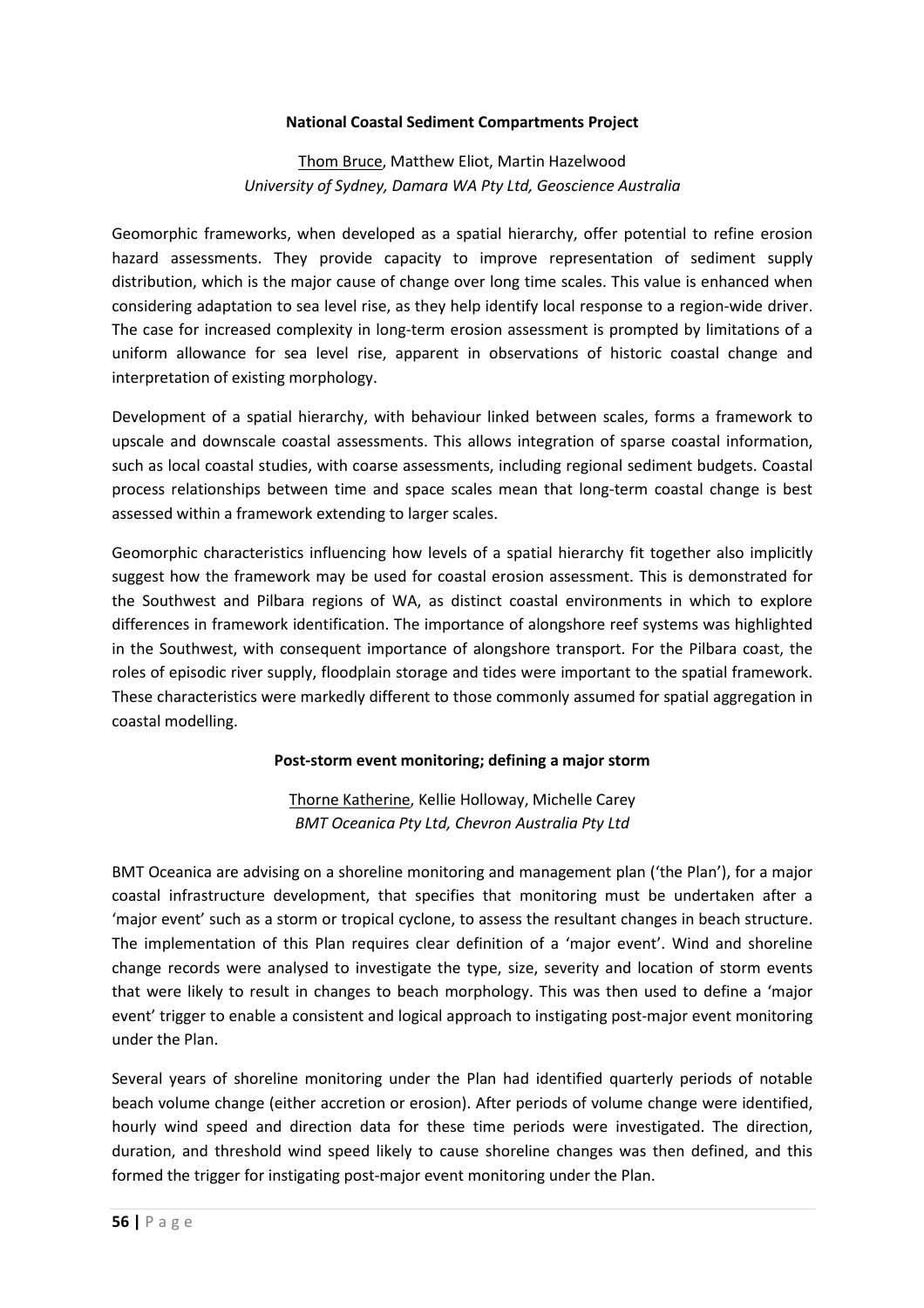Note that this abstract is undergoing Client approval – if accepted to the conference, and approved, further detail will be provided in the paper and extended abstract.

## **Managing Coastal Information: The Gold Coast Coastal Knowledge Hub**

Todd Derek, Rodger Tomlinson, Shannon Hunt, Kim Bowra, *Griffith Centre for Coastal Management, City of Gold Coast Council,* 

Over the last 60 years there has been a high degree of management intervention on Gold Coast beaches due to the dynamic nature of the coastal processes, high human use of the beach environment, and extensive capital investment in the immediate coastal hinterland. As a result the Gold Coast is one of the most studied pieces of coastline in the world, with many of the data collection and management practices involving innovative and ground breaking techniques. However, much of the knowledge gained over this time is in danger of being lost due to the retirement of key personnel, and changes in the institutional arrangements of the council and government departments.

The purpose of the Coastal Knowledge Hub (CKH) is to preserve this vital knowledge and information in one location so that it is easily accessible and useable, so that the hard learnt lessons from the past are available to guide and inform the next generation of coastal managers on the Gold Coast.

This paper outlines the steps taken in preparing the CKH, the outputs from the project (600 reference data base, annotated bibliography of 300 key references, and literature reviews of major coastal process and management topic areas), and some examples of the key coastal process and management findings gained from the knowledge hub.

## **Marine Water Quality Dashboard: New generation tools for monitoring water quality**

Treleaven Jamie, Luke Garde, Edward King, Greg Stuart, *Bureau of Meteorology, CSIRO Marine and Atmospheric Research, CSIRO Wealth from Oceans Flagship* 

Threats including water quality, climate change, shipping, fishing and coastal development, have the potential to detract from the Great Barrier Reef's natural, cultural and economic value. Although the GBR is recognised as one of the best managed reefs in the world, coral cover has continued to decline over the last decades at rates similar to less well managed reefs.

eReefs is a response by Australian and Queensland Government agencies plus private investors to mitigate risks to the GBR. eReefs will for the first time, provide a comprehensive picture of the reef in the past, present and future. It integrates existing efforts, and forms the first step in building a comprehensive coastal information system for the whole of Australia. By 2015, the eReefs project partners (BoM, CSIRO, AIMS, the Queensland Government and the Great Barrier Reef Foundation) will deliver a framework to explore and predict the impact of factors such as temperature, chlorophyll, nutrients, turbidity and pH, and provide an interactive visual picture of the reef.

This paper describes the marine water quality dashboard that delivers unprecedented access to information across the GBR. This dashboard enables access to near real-time data on sea surface temperatures, chlorophyll levels, sediments, coloured dissolved organic matter and light attenuation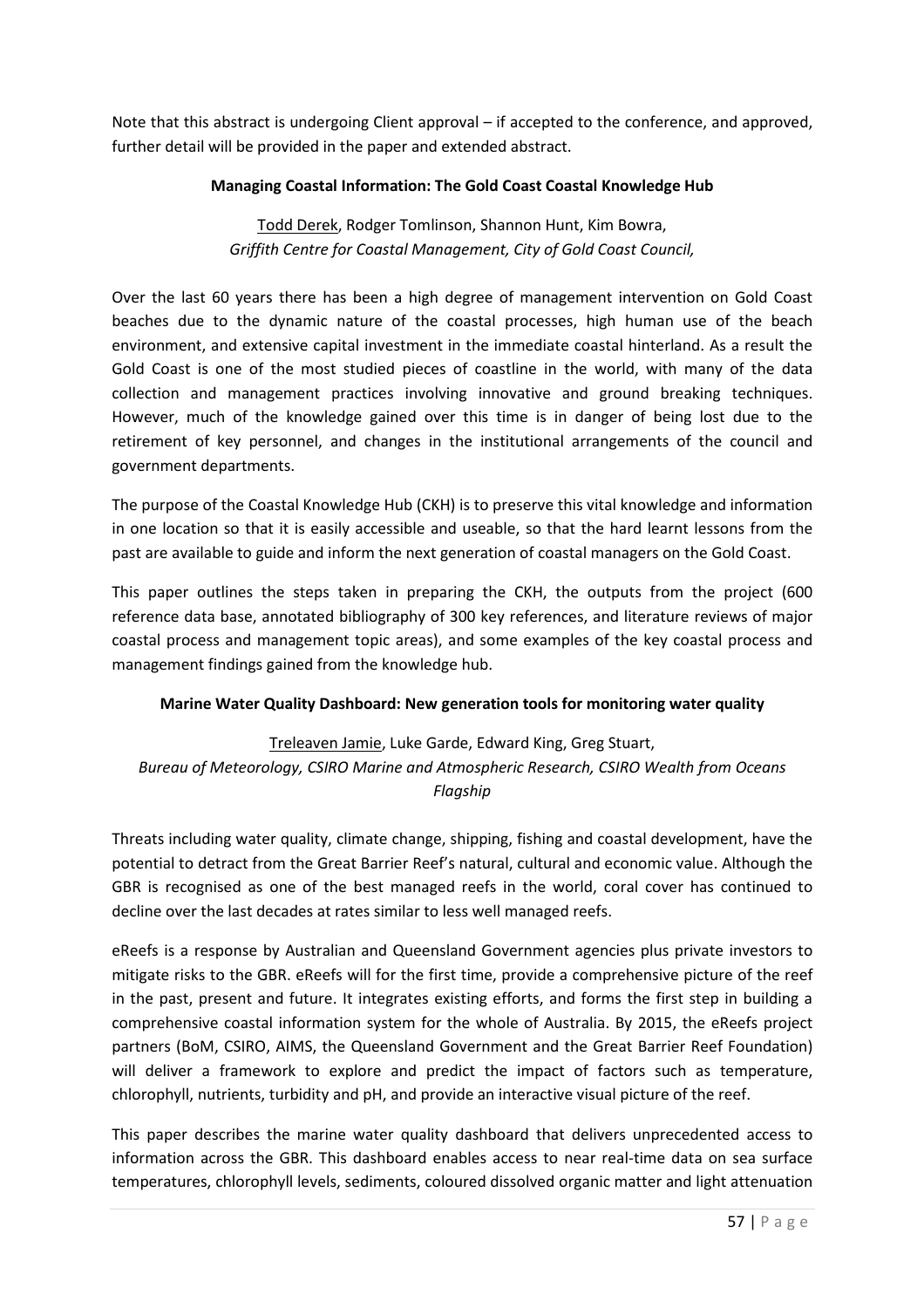for the entire Great Barrier Reef. The dashboard will provide access to over ten years of water quality information to identify changes over time, as well as up-to-date assessments of the likelihood of coral bleaching events or the impact of sediment plumes from large rainfall events.

# **The Dilemma of When to Protect, How important is Green Space, and Who Pays? - CY O'Conner Beach - A Case Study**

# Vickery Doug *City of Cockburn*

The coastline at C Y O'Connor Beach, situated at North Coogee in the southern Perth metropolitan area, is receding an average 2 metres per year, leading to a loss of the foredunes and vegetated reserve. In due course, if left unabated, the erosion will impact on built infrastructure of paths, roadway and the key rail line servicing Fremantle Port. The general area, an old industrial precinct, is to be transformed over the coming years as part of the major 'Cockburn Coast' medium density urban residential development, bringing many new residents into the area. Stakeholders with an interest in protecting the current and future infrastructure include the City of Cockburn, WAPC, PTA, Brookfield Rail and Landcorp (the Developer). Other affected parties are the beach goers themselves. Available protection options include beach replenishment, seawall, groynes or offshore breakwater(s). The nature of the threat suggests we can allow retreat as per SPP2.6 for a time, and defer the approx. \$4m cost till a future time, but at what cost in respect to the loss of the vegetated reserve and the current and future amenity it provides? Each form of protection measure has its pro's and cons – how to choose? And who should pay for the protection treatment when it is applied - the City (i.e. its ratepayers), the developer or the State? This paper and presentation deals with how the City of Cockburn worked through the issues of timing (i.e. when to protect), what treatments to adopt, and how it could be funded.

# **The 4th Victorian Coastal Strategy: continuing to improve coastal planning and management in Victoria, now and into the future.**

## Waldron Nicola *Victorian Coastal Council*

Established under the provisions of the Coastal Management Act 1995 (the Act), the Victorian Coastal Council is a statutory body tasked with providing strategic guidance and advice on the management of Victoria's coastline. The key mechanism for achieving this is through the Victorian Coastal Strategy (the Strategy). Under the Act the Strategy must be reviewed every 5 years.

Reflecting the aspirations of the broader community, the Strategy articulates a long-term vision for the State's well-loved and diverse coastline. Achieving the vision requires active and adaptive management and the Strategy provides policies and actions for implementation across the State.

The first Strategy endorsed by the Victorian Governments in 1997, set up a policy framework for managing the Victorian coast. It did this after consulting with planners, managers and users to create a single co-ordinated policy document with real statutory authority. The 2002 Strategy supported the introduction of Marine National Parks and Sanctuaries in Victoria. The 2008 Strategy introduced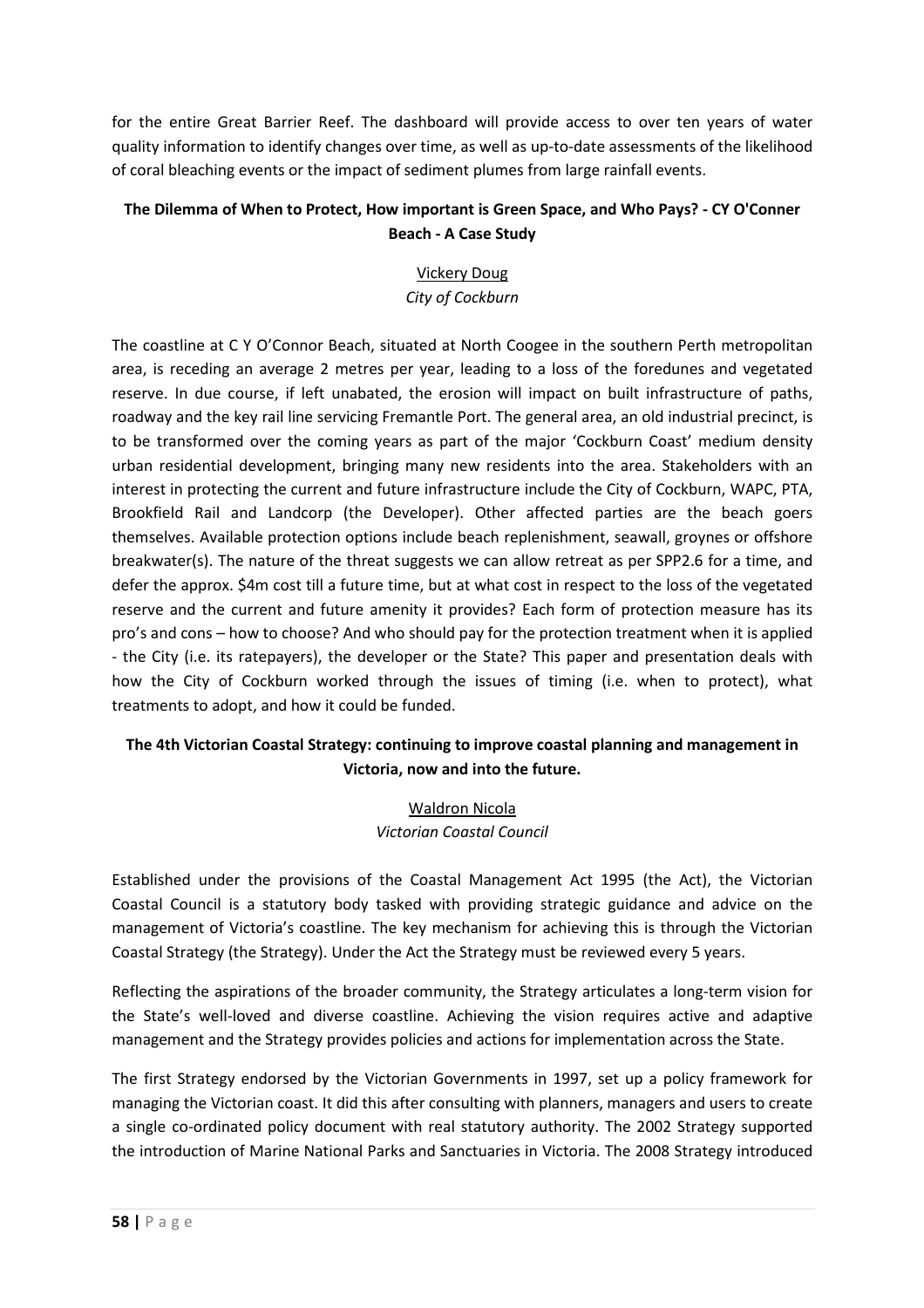a new planning benchmark for sea level rise under climate change, which became embedded in the State Planning Policy Framework.

Following public consultation on a Draft Strategy released in September 2013, the Victorian Government released the 4th iteration of the Strategy. This paper will discuss the new Strategy, key issues and their impact on coastal planning and management in Victoria.

## **Remote Imagery for Coastal Monitoring**

# Walkley Vicky, Sarah Marshman, Bruce Hegge *BMT Oceanica*

There are many logistical difficulties associated with traditional coastal monitoring techniques, often leading to poor quality or missing data, which can limit the assessment of environmental impacts and coastal change. More reliable methods of coastal monitoring can incur considerable costs. Also, there are often time delays when communicating coastal monitoring data to stakeholders and regulators.

Remote imagery provides a cost-effective visual record of coastal environments through the combination of ground-based autonomous image capture with a secure web portal on which daily imagery can be viewed via a secure login. Two types of imagery units are presently in use: time-lapse cameras that capture still images of a fixed view at pre-determined intervals; and a webcam that can capture both stills and video, with full pan, tilt and zoom functionality that can be controlled via the web portal. These imagery units can be deployed in remote locations, reducing the need for monitoring by on-site staff.

Successful applications to date include monitoring of shoreline change, dredging plumes, tidal inundation extent, wrack movements and engineering works. Future applications currently being progressed include monitoring of coastal structure performance, beach usage, vessel movements and marine fauna. We are presently looking to expand the application of these systems through more quantitative analysis of imagery, to inform effective decision-making in the coastal environment.

## **OceanWatch Australia - Natural Resource Management for the Marine Environment**

#### Warren Brad

## *OceanWatch Australia*

The presentation will highlight a 25 year journey from small industry funded NGO, to recent recognition by the Australian government as the Natural Resource Management (NRM) organisation for the marine environment. We will also discuss the future role of OceanWatch Australia in delivering NRM for marine stakeholders, and how local government can be involved.

Case studies will highlight OceanWatch's holistic approach; linking environmental, social and economic outcomes for the marine environment.

OceanWatch Australia has been working with the Australian seafood sector since 1989. Key activities include: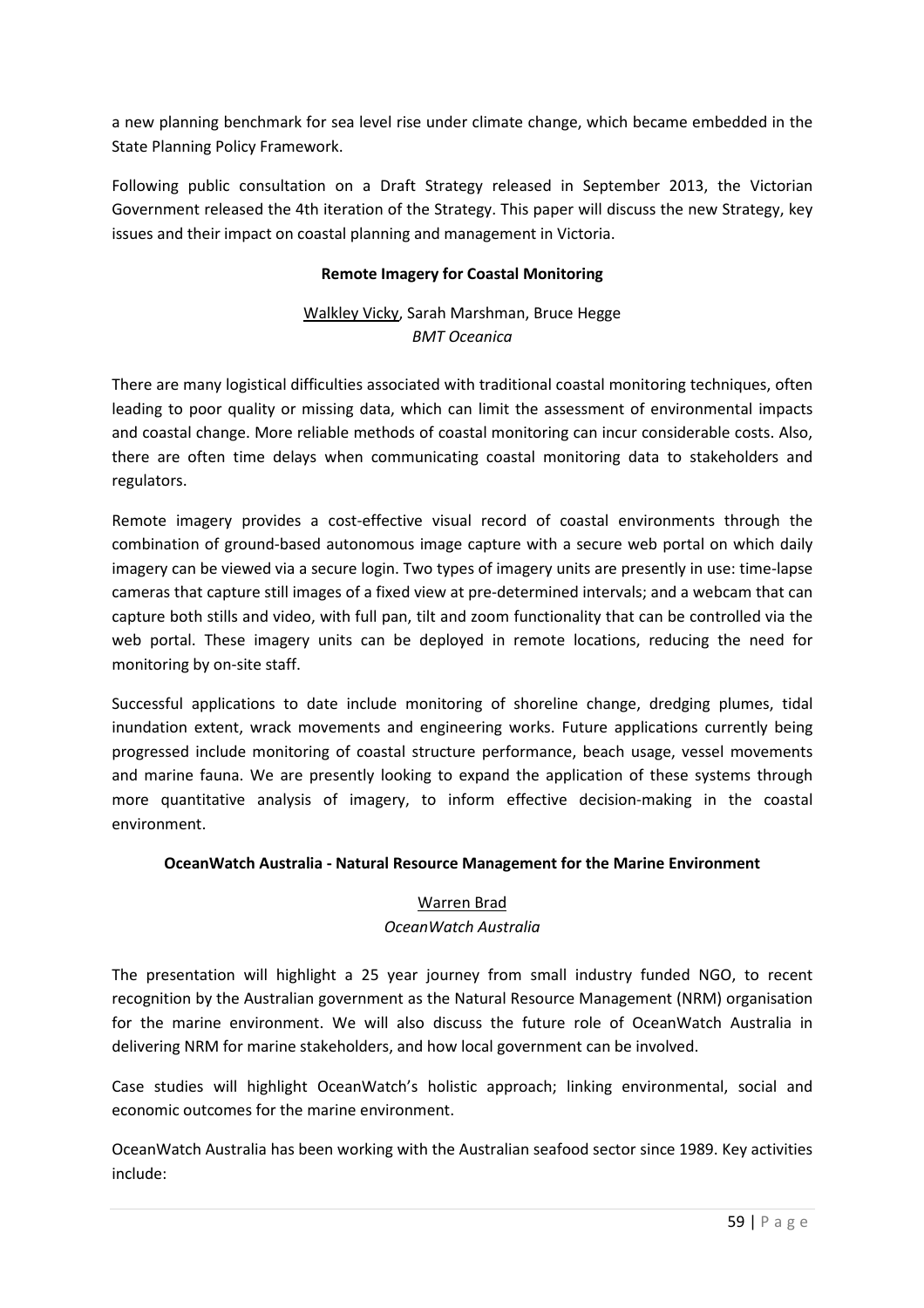- working with industry and local communities to minimise adverse environmental impacts;
- introducing industry and communities to sustainable technologies and behaviours; and
- enhancing fish habitats and improving water quality in estuaries and coastal environments.

## **Towards best practise Council-based coastal planning - valuing local knowledge and shared responsibility**

#### Watson Phil

#### *Clarence City Council*

With some 250 km of coastline featuring many popular coastal reserves Clarence City Council has developed a progressive strategic approach to coastal planning. Using an overarching, regional strategic framework Clarence Bushland and Coastal Strategy, the Coastal Reserve Activity Plans (RAPs) are founded on local knowledge obtained from extensive two stages, community and coast care group engagement program including "walk and talks", 1:1 stakeholder discussions, social media and innovative application of "old school-like" Report Cards. RAP reports are drafted from management issues which integrate local knowledge with environmental, recreational and social values and impacts degrading them. Key research aspects include Aboriginal and cultural heritage, flora communities and habitat they provide, coastal erosion and inundation, Birdlife Australia standardised bird surveys, track corridors within and linking to the reserves, track and signage plans, recreational facilities, fire and weed management, revegetation and promoting shared responsibility towards caring for both the reserve and the adjoining biodiversity corridors and buffering private properties that link the reserve to the landscape. These draft RAPs which feature a 5 year costed and prioritised implementation plans are released for community feedback to ensure all management issues have been thoroughly taken into account. Attractive Coastal Reserve Report Cards are posted to all local community (average 1000) to promote their availability for feedback from the Council website. The final adopted RAPs drive all on-ground works and not only attracted significant Council investment and grant funding, but have also mainstreamed coastal management with Council.

#### **Community Use and Attitudes towards the Coast and Coastal Management – 20 years of data.**

## Wescott Geoff, Rebecca Koss *Deakin University*

Every five years the Victorian Coastal Council commissions a study of community use and attitudes towards the Victorian coast as a lead-in to the preparation of the draft Victorian Coastal Strategy (VCS). These surveys provide the Victorian Coastal Council an understanding from the community perspective of the many changes, challenges and opportunities to achieve sustainable use, management and development of the Victorian coast.

These surveys, performed in 1996, 2001, 2006 and 2012, are prepared by an independent consultant (TGA / IPSOS) and seek the views of a random cross section of the Victorian Community as to their use of the coast, their views on the issues confronting the coast and their attitudes and views on how well the coast is being currently managed. The Council uses the results of the survey to scope their draft Coastal Strategy which is then released for public comment. The submissions received are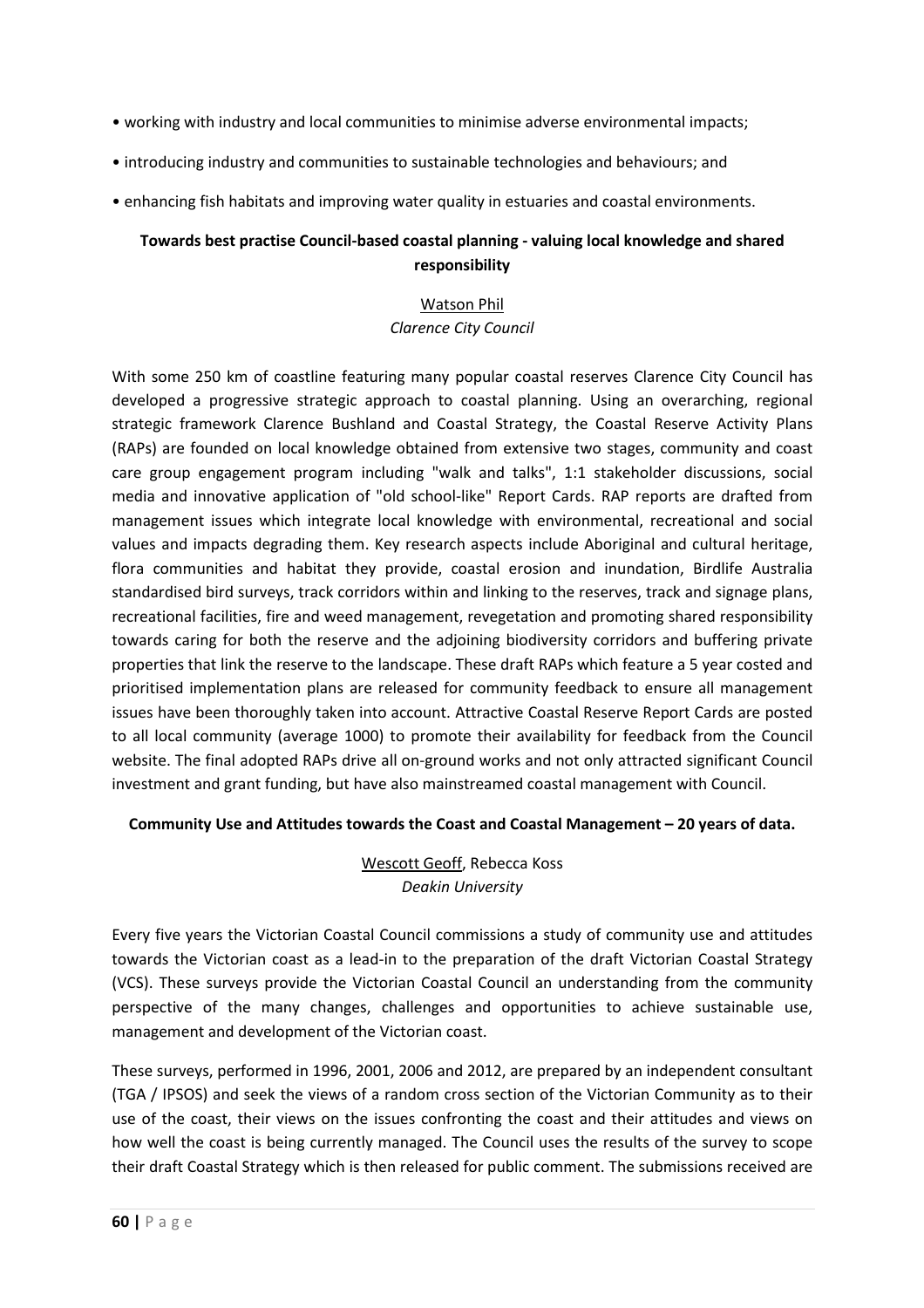then considered with the community survey to provide a final draft to the Victorian Government who then publishes the final VCS.

The survey provides invaluable information on what ordinary Victorians think of the coast. With four successive surveys over the past 18 years it also gives some interesting insights to changes in views over time and the public's assessment of coastal management practices in the state.

This paper will present some of the key data collected over this longitudinal period and discuss the implications of those outcomes for coastal managers not only in Victoria but across the nation.

# **A national survey of marine debris along Australia's coast, patterns and implications for local managers and policy makers**

Wilcox Chris, Denise Hardesty, Matt Lansdell, Tonya Van der Veldt, T.J. Lawson *CSIRO Marine and Atmospheric Research / CSIRO Wealth from Oceans Flagship* 

## *CSIRO land and Water / CSIRO Wealth from Oceans Flagship*

Over the preceding two years CSIRO has been conduction a national survey of marine debris along Australia's coastline. We report on the analysis of the survey dataset, covering a survey site every 100 km along the entire coastline of the mainland and Tasmania. Our analysis separated out likely land and sea contributions to marine debris along the coast. We explored a range of explanatory factors including population density, access, coastal drainages, ocean currents, and prevailing winds. We identified three coastal debris hotspots, one on the southeast coast of the mainland, one on the southwest coast, and a third on the west coast of Tasmania. These patterns correspond to the forces driving the accumulation of coastal debris, with prevailing onshore winds and waves delivering debris from marine sources in some contexts, and local population providing the primary source in other contexts. We also found both positive and negative effects on debris from populations at different distances from the coast, suggesting a mix of custodianship by local residents and illegal dumping by those living further from coastal sites. We conclude with implications for local government policies of the patterns we found in our survey data.

## **GB responses to coastal erosion & floods.**

# Williams Allan *University of Wales Trinity St David*

Recent - Dec, 2013-Jan. 2014, coastal erosion and flooding caused a public outcry regarding coastal protection and defence strategies. They gave rise to flood claims (£446m), from 9,000 home owners, 5,400 for flood damaged vehicles, 3,100 for businesses; and for storm damage (£606m), 361,000 homes, 15,200 vehicles, 44,700 businesses. However, severe flooding in 2007 cost >£3 bn as against current estimates for >£1 bn. Strategies and policies come from the UK Department of the Environment, Food and Rural Affairs (Defra), delivered to the local level via the Environmental Agency, England, Natural Resources, Wales, and the Scottish Natural Heritage, Scotland. These are responsible for taking a strategic management overview of all sources of flooding and coastal erosion. Historically, the Pitt report, 2008, prompted by the 2007 floods, has resulted, amongst others, in the Flood and Water Management Act 2010, National Flood and Coastal Erosion Risk Management Strategy, 2011, and a plethora of regulations are now associated with the coastline,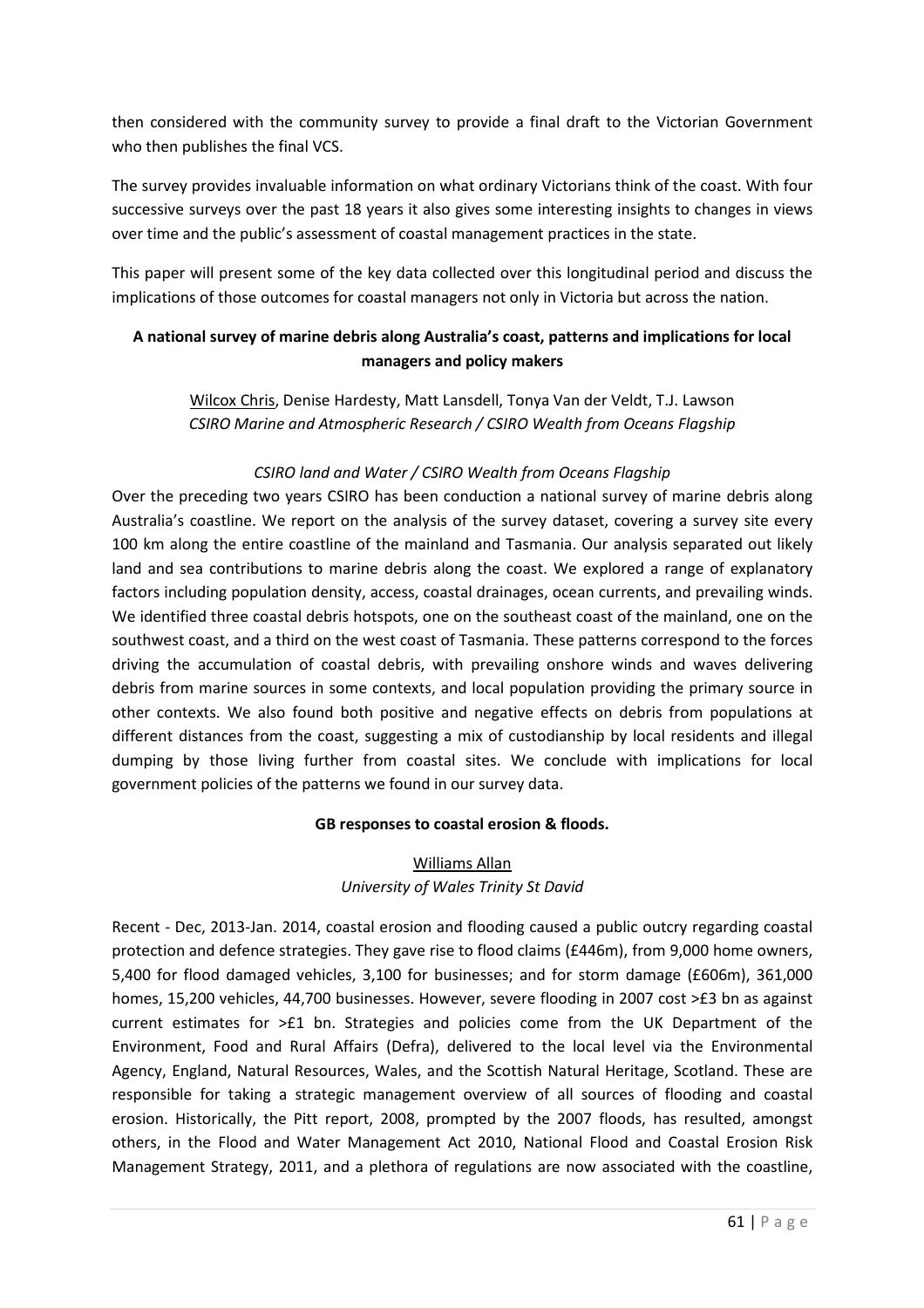e.g. Integrated Coastal Management, Marine Spatial Planning, Water Framework Directive, Habitats Directive. Counteracting coastal erosion and flooding usually involves three options: Defend (hard/soft engineering, usually very costly), sacrifice (let nature take its course – very emotional with property rights/compensation issues), or managed retreat, common in only a few areas (circa 450 ha at present), but which could be the future norm. Options will be determined by factors, such as, funding, legislation, property rights, severity and urgency of impacts, aesthetics, etc.

## **Coastcare and the corporate world: A Perth perspective.**

# Wilson Craig

#### *Perth Region NRM*

Community based Coastcare restoration is reliant on a number of factors including experienced coastal facilitators, supportive Local Governments, motivated community members and project funding.

To diversify funding sources, Perth Region NRM's Coastal and Marine Program has successfully developed partnerships with a range of corporate businesses (Alcoa, BHP Billiton, BP, Synergy) to deliver on-ground coastal rehabilitation outcomes, educate students in coastal ecology, engage corporate staff and build capacity of community groups.

However, there are important aspects of working with the corporate partners that need to be understood if partnerships are to be maintained over the longer term. The factors for successful corporate relationships will be discussed and case studies of working partnerships presented to provide guidance for others interested in entering the world of corporate sponsorship

## **Complex flow patterns in limestone reef-fringed beach systems**

Winter Gundula, Ryan Lowe, Jeff Hansen, Graham Symonds, *The University of Western Australia | Oceans Institute* 

Hydrodynamics in the nearshore zone are the key driver of transport and exchange of material, including sediment, pollutants, nutrients and larvae, between the coastal zone and the inner shelf. Understanding and predicting these dynamics have large implications for coastal management, including assessing pollution from point sources, ecosystem health and shoreline management. A recent field experiment investigated the hydrodynamics in a limestone reef system adjacent to a sandy beach on the western side of Garden Island (Western Australia), which has the typical characteristics of limestone reef-fringed beaches that occupy large parts of the southwestern Australian coastline. A dense array of 30 instruments was deployed within and offshore of the reef system. The instruments measured wave transformation over the reef as well as currents generated on the reef and in adjacent channels. Spatial flow patterns were measured with GPS tracked drifters that were regularly released in clusters and left to float freely. During the experiments various regimes have been observed including: full retention of the drifters within the reef system; ejection of all drifters into deeper shelf water and a combination of both. The drifter tracks were strongly correlated with the prevalent wind and wave observations and to the temporal dynamics of the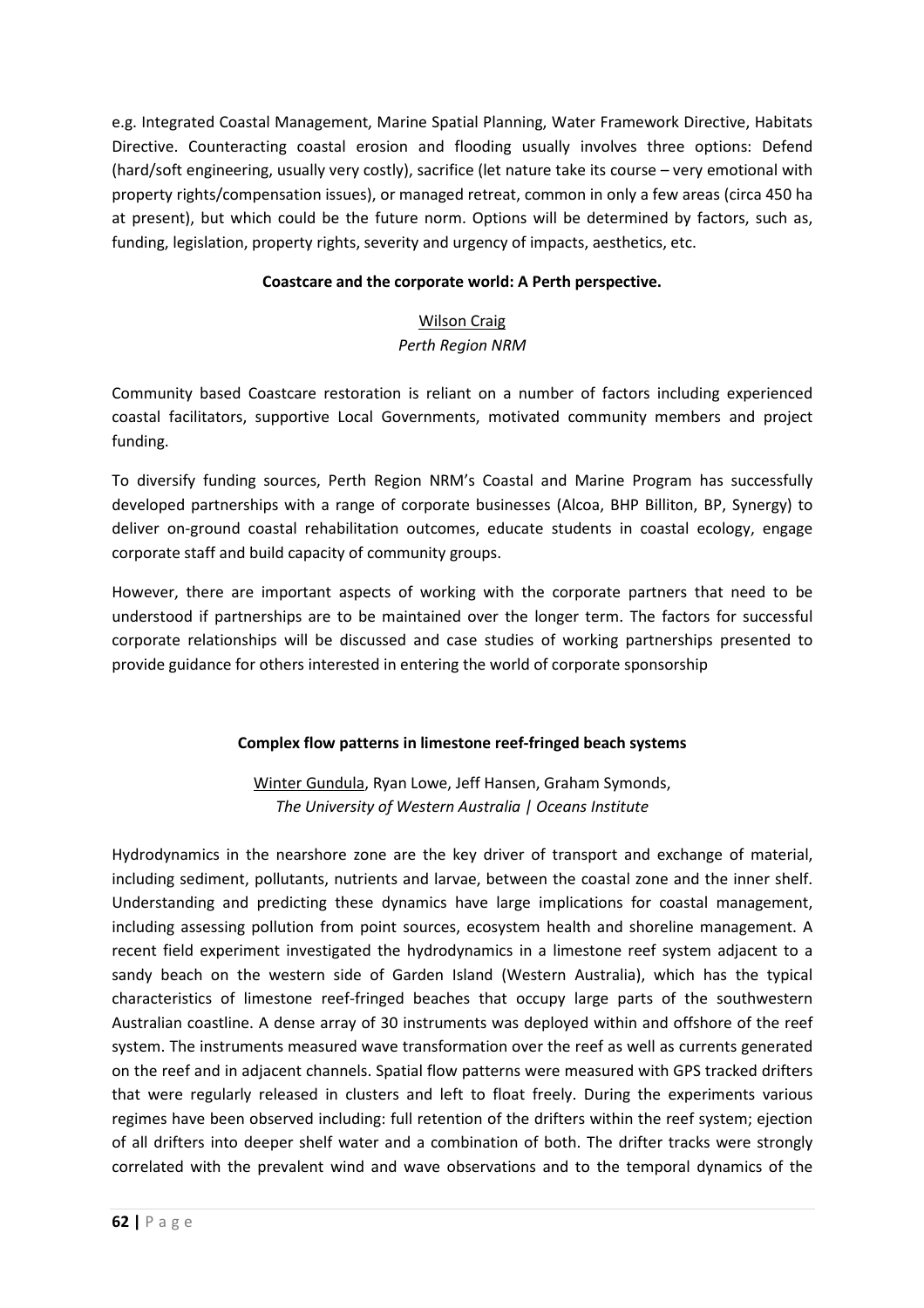currents measured by the in situ instruments. The combined in situ and drifter observations obtained in this experiment provide a valuable insight into processes controlling transport and dispersion in limestone reef environments.

#### **Coastal Adaptation Pathways: A CBA Approach**

Witte Ellen, Andrew McDougall *SGS Economics and Planning* 

In exploring adaptation options for areas that are currently or expected to be at risk in the future, there are multiple options available in terms of how and when to adapt. Adaptation pathways explore how an area may adapt over time on the basis of complementary and mutually reinforcing adaptation options.

Pathways are equally valid and possible ways to respond to the changing levels of risk, but the implications in terms of implementation costs, community values, natural values, economic impacts and infrastructure and services provision vary significantly.

Pathways will help decision makers, the community and other stakeholders to explore how the area at risk may change over time according to each pathway; how will things be different, how would it work, is it doable and/or even acceptable to the community and stakeholders?

In order to have a fruitful dialogue between decision makers, stakeholders and importantly the community the pathways need to be accompanied by an analysis of the relative costs and benefits of each pathway. The costs and benefits comprise monetised and non-monetised impacts of each pathway and include retention/loss of private property, recreation values, ecosystem services, infrastructure and services, economic activity and the changing character of beaches and communities.

This paper presents an overview of the development of the narrative of pathways, as well as how the costs and benefits are identified and quantified. The paper also describes how this analysis is then applied in community engagement processes on the basis of recent experiences in various coastal areas.

## **Status and conservation of migratory shorebirds in Tasmania.**

# Woehler Eric

## *BirdLife Tasmania*

Tasmania is the southernmost destination for migratory shorebirds (waders) in Australia using the East Asian – Australasian Flyway (EAAF), which extends from Siberia and Alaska to Australia and New Zealand. Approximately 30 species of migratory shorebirds in Tasmania have been monitored during ongoing summer and winter months since the early 1960s. The counts are coordinated and undertaken at fixed sites used by the birds to roost (rest) during high tides. At least seven sites in Tasmania meet the criteria for international significance, based on the numbers of shorebirds present during the year. Analyses of these data indicate decreases in the numbers present in Tasmania for most species at the major roosts around the state. Numbers of Eastern Curlew, the largest migratory shorebird in the EAAF, have decreased by approximately 75%, while numbers of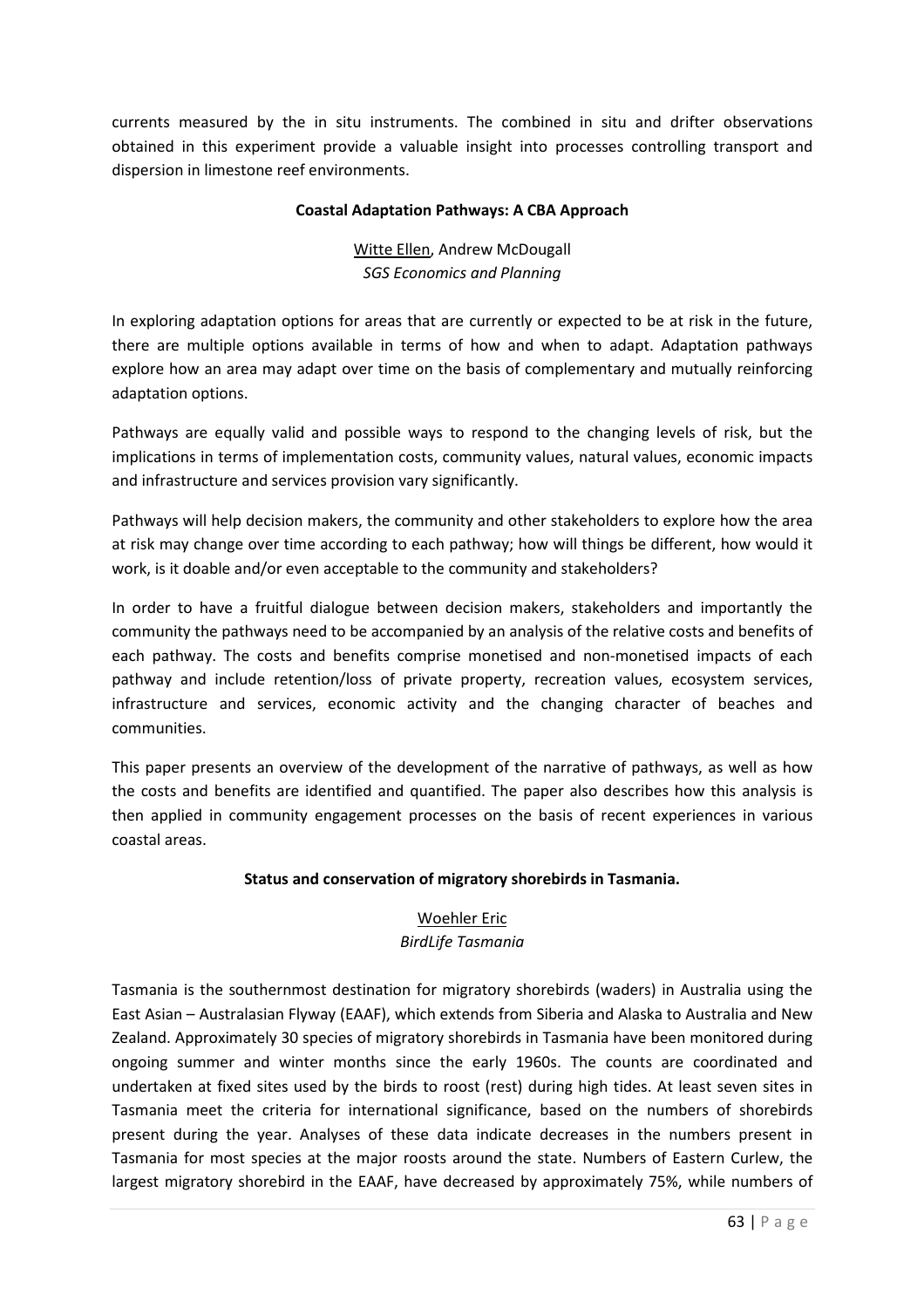Curlew Sandpipers, one of the smaller migratory species have decreased by more than 95%. In addition, the species diversity at roosts around Tasmania is decreasing. The observed decreases in Tasmania are also being observed elsewhere in Australia, but the Tasmanian data have typically been of greater magnitude and earlier than elsewhere, suggesting Tasmania is serving as an early warning indicator for migratory shorebirds in Australia and the EAAF.

#### **Status and conservation of resident shorebirds in Tasmania**

# Woehler Eric, Valeria Ruoppolo *BirdLife Tasmania*

Extensive surveys of beach-nesting shorebirds (for example Hooded Plovers and Pied Oystercatchers) on sandy beaches around Tasmania have been undertaken over the past decade. These surveys have mapped more than 4000 nest sites and breeding territories on more than 250 beaches in Tasmania. Early surveys in the 1980s provide baseline data for comparison with contemporary data. Analyses of breeding population data of resident shorebirds in Tasmania suggest decreases for Hooded and Red-capped Plovers around the state, with substantial losses in the southeast and east. Human activities such as 4WDs, dogs and horses disturb nesting birds and result in breeding failure by them. Breeding by shorebirds inside National Parks and other reserves does not afford greater protection, as population decreases inside reserves are similar to those outside reserves. The surveys have enabled estimates of state-wide populations, and the break-down by NRM regions and by coastal Councils. Conservation efforts directed towards resident species could contribute to an improvement in the conservation status of migratory shorebirds, given the extensive overlap of habitat use. Sea-level rises and concurrent habitat loss with exacerbate existing threats to coastal shorebirds.

# **WATCHING BIG BROTHER: What the US can teach us about the behavioural and economic dimensions of coastal management**

# Young Allan *NSW Department of Planning and Environment*

After several years of attending coastal conferences, and hearing about all the fantastic advances in engineering, technology, planning and science, it occurred to Allan Young that there was a pattern emerging. There were lots of clever ideas about how people should adapt to future hazards, but very few people actually adapting in the rational and orderly ways suggested by the experts. It was almost is if some invisible force was impeding the implementation of those great ideas.

To investigate the issue, Allan Young travelled to the US on a prestigious Fulbright Scholarship in 2013. He worked on coastal planning in the New York City Mayor's Office, and did research and teaching at Harvard and MIT.

The key has been to look at the problem a little differently. For all of the compelling logic of the science, engineering and legal components, we inevitably come up against the realities of human behaviour. That's the invisible force.

Coastal managers … meet behavioural economics.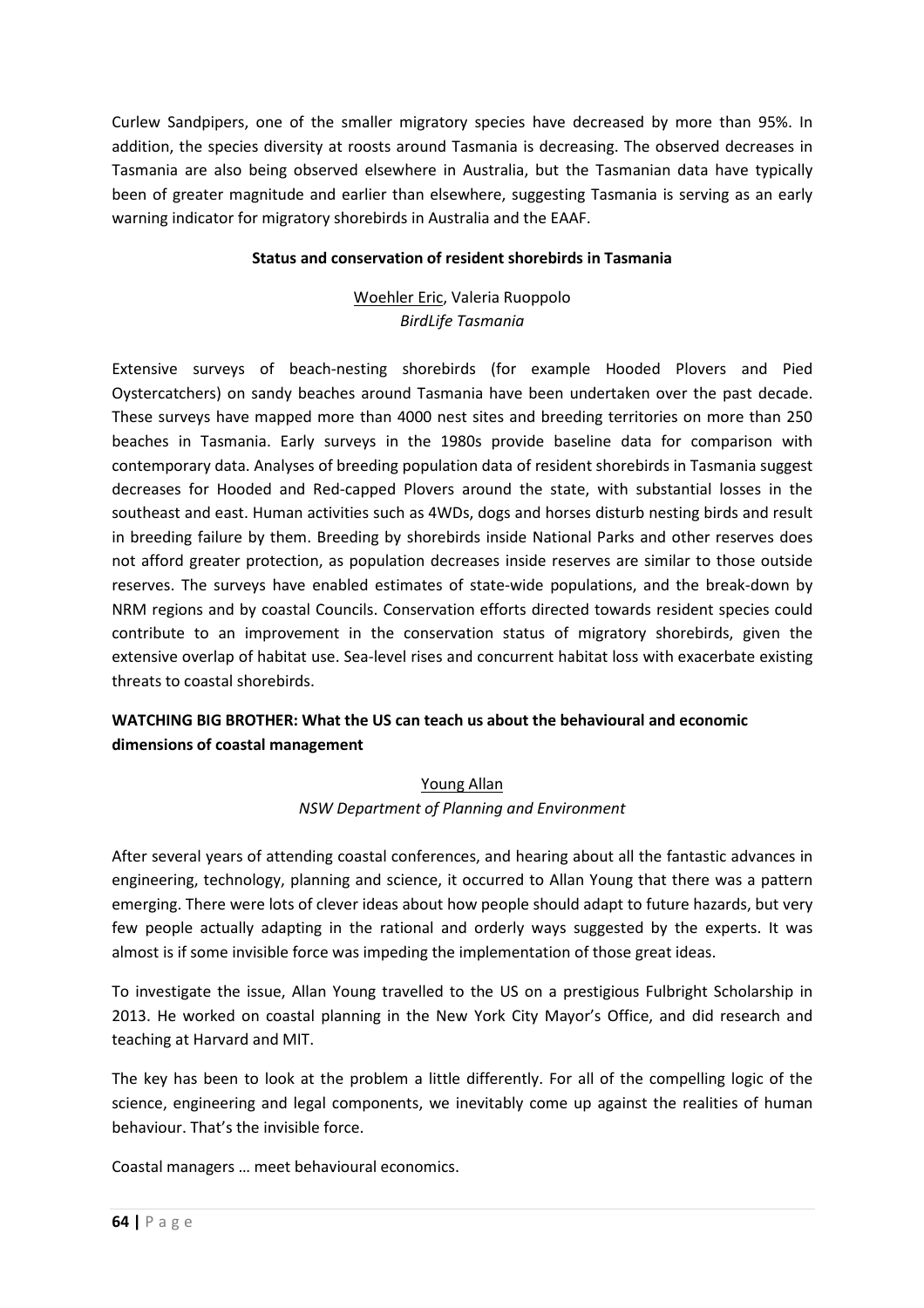Learning from the US experience in coastal management might just help us avoid some of the pitfalls – and, yes, there are some big ones! The presentation will illustrate the mad, the bad and the just plain weird situations on the US coast.

It is an entertaining and instructive story. But, hey, don't laugh! It could happen in your town soon. Look for the insights and ideas for application locally.

All public policy is about behaviour. Coastal planning is no different.

## **Performance of Operational Wave Models at Australian Coast**

# Zhong Aihong *Bureau of Meteorology*

The Australian wave model (AUSWAVE), based on the WAVEWATCH III® model has been the operational sea-state model run by the Bureau National Operations Centre (BNOC) since August 2010 (http://www.bom.gov.au/australia/charts/bulletins/nmoc\_bulletin.shtml - Bulletin No 84). The AUSWAVE system is forced by the Australian Community Climate and Earth-System Simulator (ACCESS) Numerical Weather Prediction (NWP) system (http://www.bom.gov.au/australia/charts/bulletins/nmoc\_bulletin.shtml -Bulletin Nos 93 & 98).

The operational wave models run at two different domains: global model at 40km resolution and regional model at 10km resolution. This presentation covers the evaluation of the performance of global and regional wave models at the Australian Coast. Around 30 wave rider buoys data is used to verify model forecasts accuracy.

To improve the wave model performance along the coast, sited wave OCF (Operational Consensus Forecasting) system was developed, which optimally combines the direct model outputs from a number of wave models and produces wave forecasts for the selected wave buoy sites around the Australian coasts. It produces forecasts of significant wave height, peak wave period, wind direction and wind speed up to 5 days ahead. Wave OCF is simpler methods that tend to outperform more expensive computational methods. The combined forecast is proved to be often the best forecasts for the Australian coast.

## **Correlation between East Australian Current and Fort Denison Sea Level**

Ziaeyan Bahri Fatemeh Mona, Jason Sharples, Xiao Hua Wang *School of Physical, Environmental and Mathematical Sciences, The University of New South Wales Canberra, Australian Defence Force Academy* 

Understanding of the relationships between changes in regional ocean dynamics and sea level variability is one of the keys to understand the causes of coastal Sea Level Rise (SLR). The impact of the East Australian Currents (EAC) on sea level changes along the east coast of Australia due to climate change is still not well understood.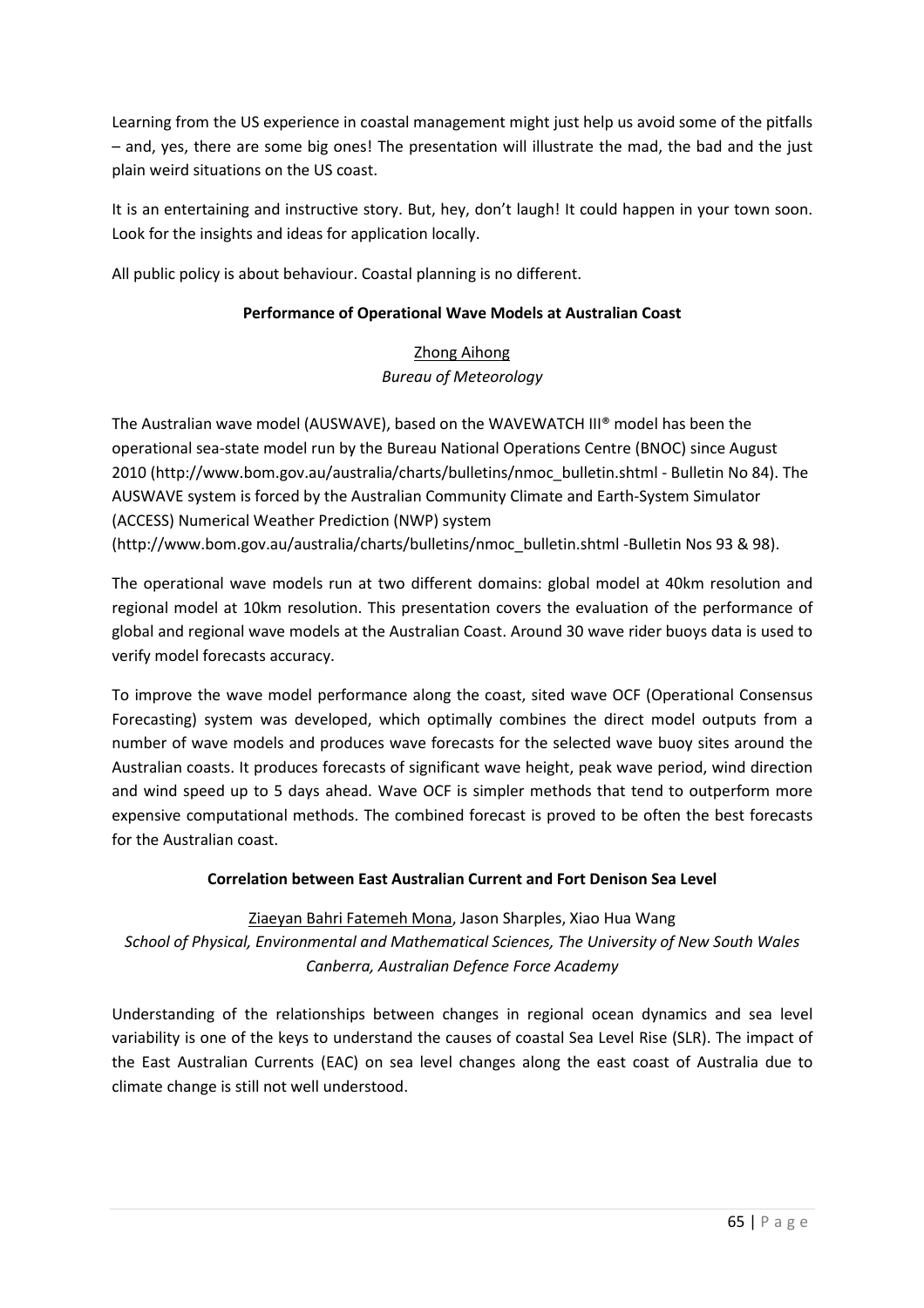# **Poster Abstracts**

#### **Horizontal Falls Marine Park – a joint management partnership**

Goater Roanna, Sarah Bignell, Anna Smith & Michael Higgins *Department of Parks and Wildlife* 

In January 2013 the Western Australian government announced a commitment to establish the Horizontal Falls Marine Park as part of the Kimberley Science and Conservation Strategy. The proposed marine park is located within the traditional lands of the Dambimangari people and falls within the Kimberley region listed on the Australian National Heritage List because of the area's natural, indigenous and historical values. In addition to protecting and conserving marine biodiversity and providing for on-going sustainable use, the proposed jointly managed marine park is being designed to protect and conserve the value of the land to the culture and heritage of the Dambimangari people. Under traditional law the Dambimangari people have an obligation to care for the environment and ensure their culture is kept alive and passed on to future generations. Recent changes to government policy and legislation now provides for the joint management of conservation estate and for ongoing customary use and activities, including fishing and hunting. The proposed Horizontal Falls Marine Park is being developed in partnership with Dambimangari Traditional Owners and takes into account key information from Dambimangari Healthy Country planning processes, as well as traditional ecological knowledge provided by Traditional Owners. Through this case study we will share the outcomes and identify key challenges in integrating indigenous knowledge and aspirations with scientific reserve design methodologies for marine park development in the Kimberley.

## **Home River Ocean: Urban Nutrient Behaviour Change**

## Molly Sarah, Peta Kelsey *South West Catchments Council, Department of Water*

The Home River Ocean (HRO) urban nutrient behaviour change program is aimed at reducing the amount of nutrients entering South West waterways from urban development. The first campaign, 'Save the Crabs, Then eat Them', encourages urban residents and professional gardeners not to fertilise lawns and gardens in winter. The campaign uses humour and the iconic Blue Swimmer Crab to highlight the impact nutrient runoff can have on the waterways, estuaries and marine environment. This broad-reaching advertising campaign uses television, newspaper, radio, online and printed material.

The use of fertilisers in urban areas is an increasing nutrient pollution source to waterways and the ocean. Currently in the Peel, urban development occupies only 6% of land use and yet it contributes nearly 20% of phosphorus entering the Peel-Harvey Estuary 9 (EPA, 2008).

A comprehensive evaluation of HRO's first campaign is currently underway (with preliminary results to be released before the C2C Conference).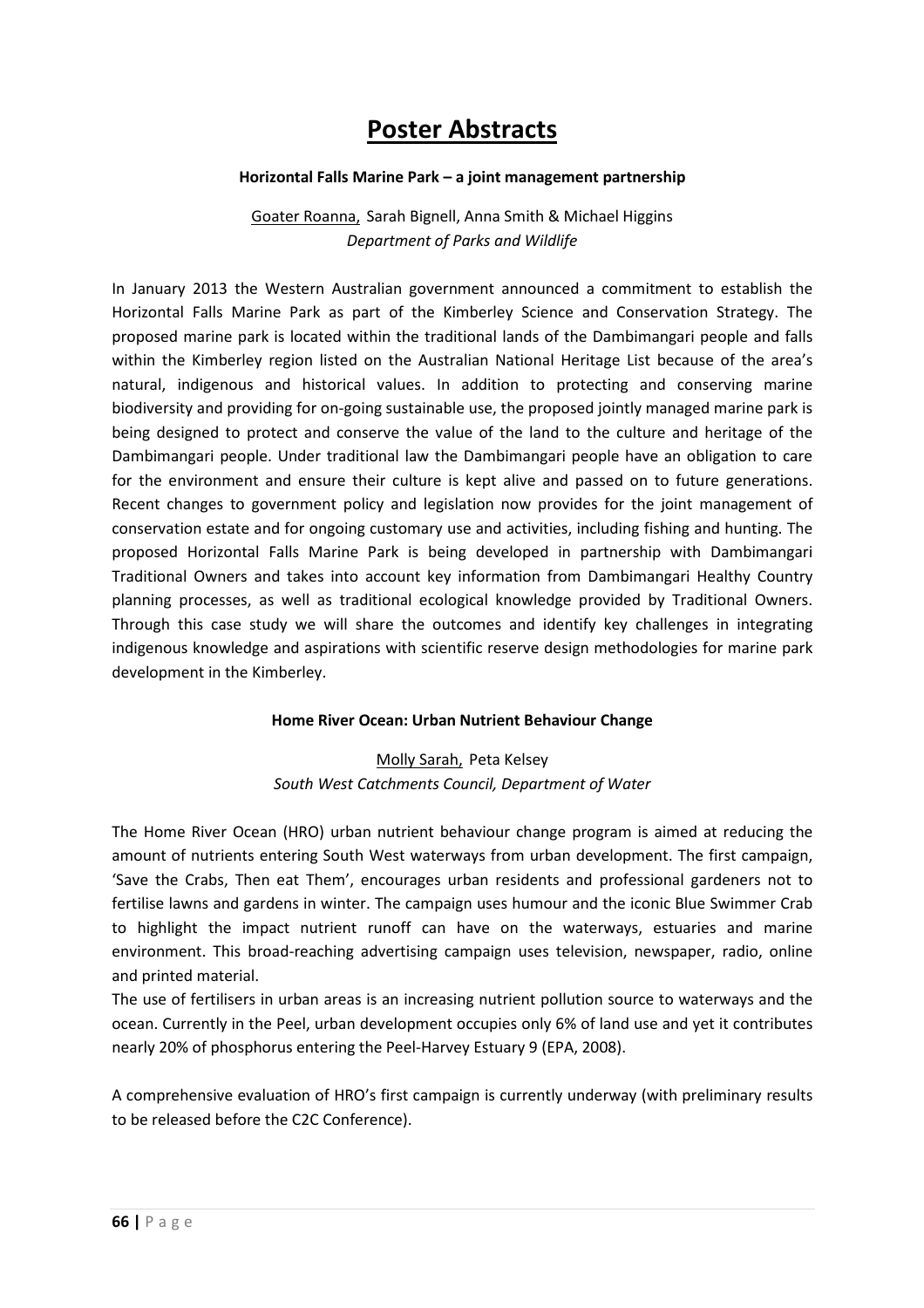The Urban Nutrient Survey (Kelsey, 2010) of households in Western Australia found that that 11 to 13% (by type) of household garden nutrient inputs (by weight) occur in winter. This figure is verified in formative research commissioned by SWCC in Meadow Springs, Mandurah (Beckwith Environmental, 2011). This behaviour contributes 10% of the urban nutrient load to waterways. Therefore by addressing winter fertilising, this campaign has the potential to reduce nutrient export to South West coastal waterways by over 10 tonnes per annum.

Home River Ocean is an initiative from South West Catchments Council supported by GeoCatch, Peel-Harvey Catchment Council, Department of Fisheries, Department of Water, Water Corporation, Swan River Trust and Murdoch University. The program is funded by the Australian Government and Government of Western Australia.

## **A PHOTO-MONITORING PROGRAM MODEL USING SMARTPHONE TECHNOLOGY**

# Payne Mic *Northern Agricultural Catchments Council*

In late 2010, Coastwest supported the Northern Agricultural Catchments Council (NACC) to establish a beach photo-monitoring program in Geraldton, WA. A team of community volunteers was recruited to take regular monitoring photos using digital cameras and then manually label and upload them to a database. This program highlighted a number of tedious or complicated procedures that if improved, would result in a more user-friendly program. In 2013, further funding was obtained from Coastwest to extend the current program to include the entire Northern Agricultural Region's coastline, whilst also developing a photo-monitoring program model using smartphone technology. Key to this project was the development of the smartphone application "Photomon" and associated database, which incorporate the following features:

- reminders for prompting users that the next monitoring photo is due;
- date and location of each photo recorded by the database using metadata;
- photo direction and text notes added manually to each photo;
- ghosted reference image overlays to ensure standardised field-of-views; and
- on-line instruction manual and in-app donation option.

Flexible design of the app ensures that it can be incorporated into a range of photo-monitoring programs. Community groups can benefit from all of the features of the app without the need to connect to an online databases by operating in "Demo" mode. For larger photo-monitoring programs, coordinators can opt to use the existing database or complete a simple License Agreement with NACC to alter the app code to allow connection to a different database.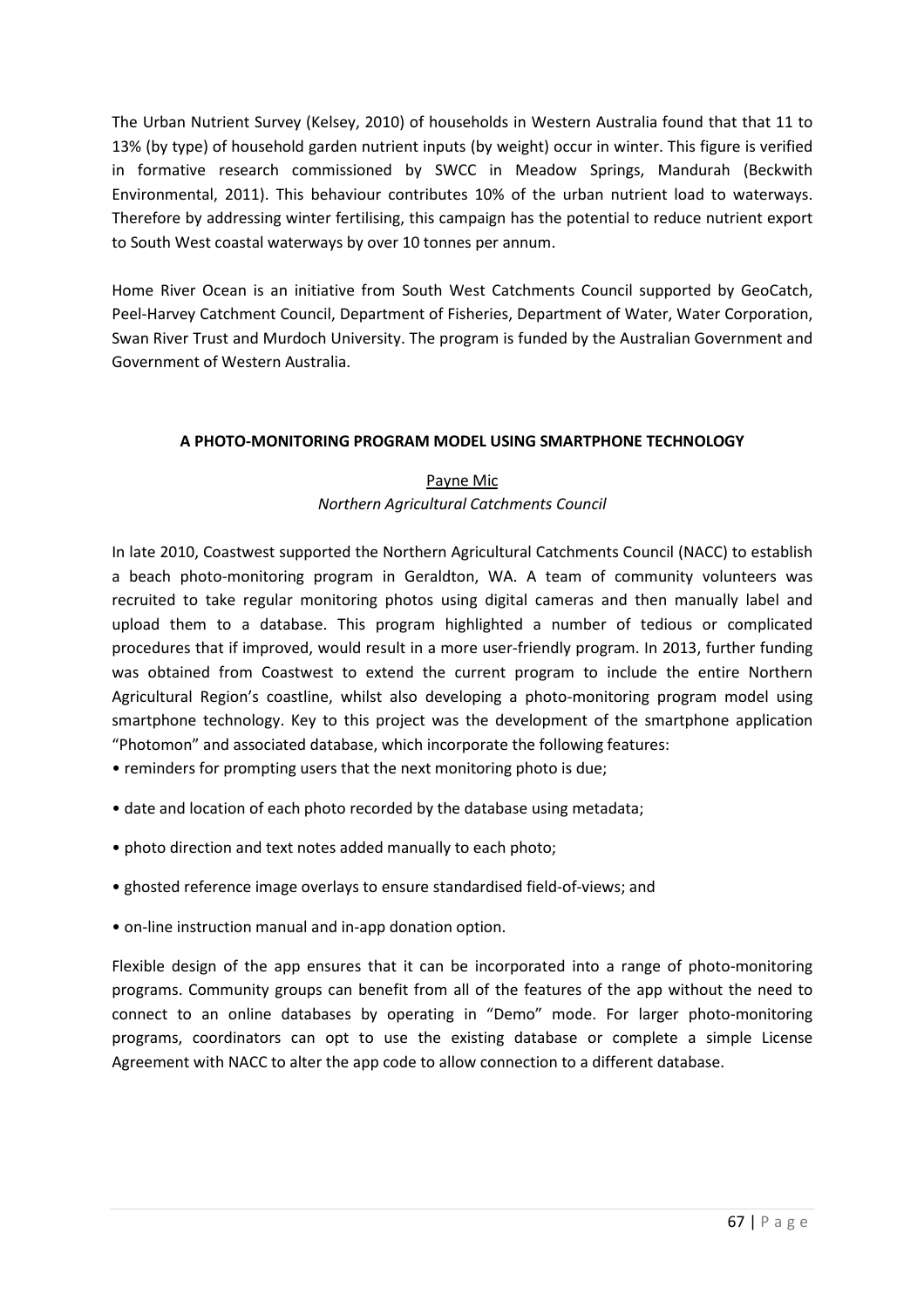# **Developing Flexible Adaptation Pathways for the Peron Naturaliste Coastal Region of Western Australia**

# Perry Craig, Joanne Ludbrook *Peron Naturaliste Partnership*

The Peron-Naturaliste Partnership Project, Developing Flexible Adaptation Pathways for the Peron Naturaliste Coastal Region of Western Australia assessed potential adaptation strategies to respond to coastal hazards arising from climate change induced sea level rise in the region. The results showed the potential extent of coastal hazards and associated risks from Cape Peron to Cape Naturaliste. In summary, the Project identified that until 2110 in the Peron Naturaliste Region: • erosion is a far more pervasive issue than flooding;

• approximately 800 hectares of urban and commercial land may be subject to an increase in flooding risk;

• approximately 200 metre wide strip is at risk from erosion along the majority of the coastline;

• approximately 3,410 ha of parks, recreational & conservation areas and beaches is at risk of erosion and inundation;

• the value at risk of the affected assets along this section of coastline is approximately \$1.2 billion which includes an indicative value for parks, recreational & conservation areas and beaches of \$81,523; and

• approximately \$1.1 billion of assets can be saved, at a cost of around \$120 million.

There were a number of lessons learnt which may be of benefit to other local governments, organisations and collaborations undertaking similar works including;

• the methodology utilized for the hazard mapping and economic analysis is innovative and further analysis is required before any 'on-ground' work may occur;

- social and environmental variables need to be further considered; and
- partnership approaches that include all levels of government are advantageous.

## **Under Pressure - balancing needs along the Stirling coastline**

Ridgewell Justin, Murray Woods *BMT JFA Consultants, City of Stirling* 

The City of Stirling manages over 8kms of coastline in the heart of Perth's northern suburbs. The entire coastal strip is an amenity hot-spot, with numerous sandy beaches, snorkelling reefs and surf breaks. Historically, significant development has occurred along the alignment of the primary sand dune, creating present-day risks for infrastructure from storms and erosion.

Sediment supply to the frontage is fundamental. Beaches are perched over limestone with shallow reefs creating a complex nearshore sediment transport system. A lack of previous investigation has historically hindered coastal managers, leaving them with nothing but a 'best guess' of how beaches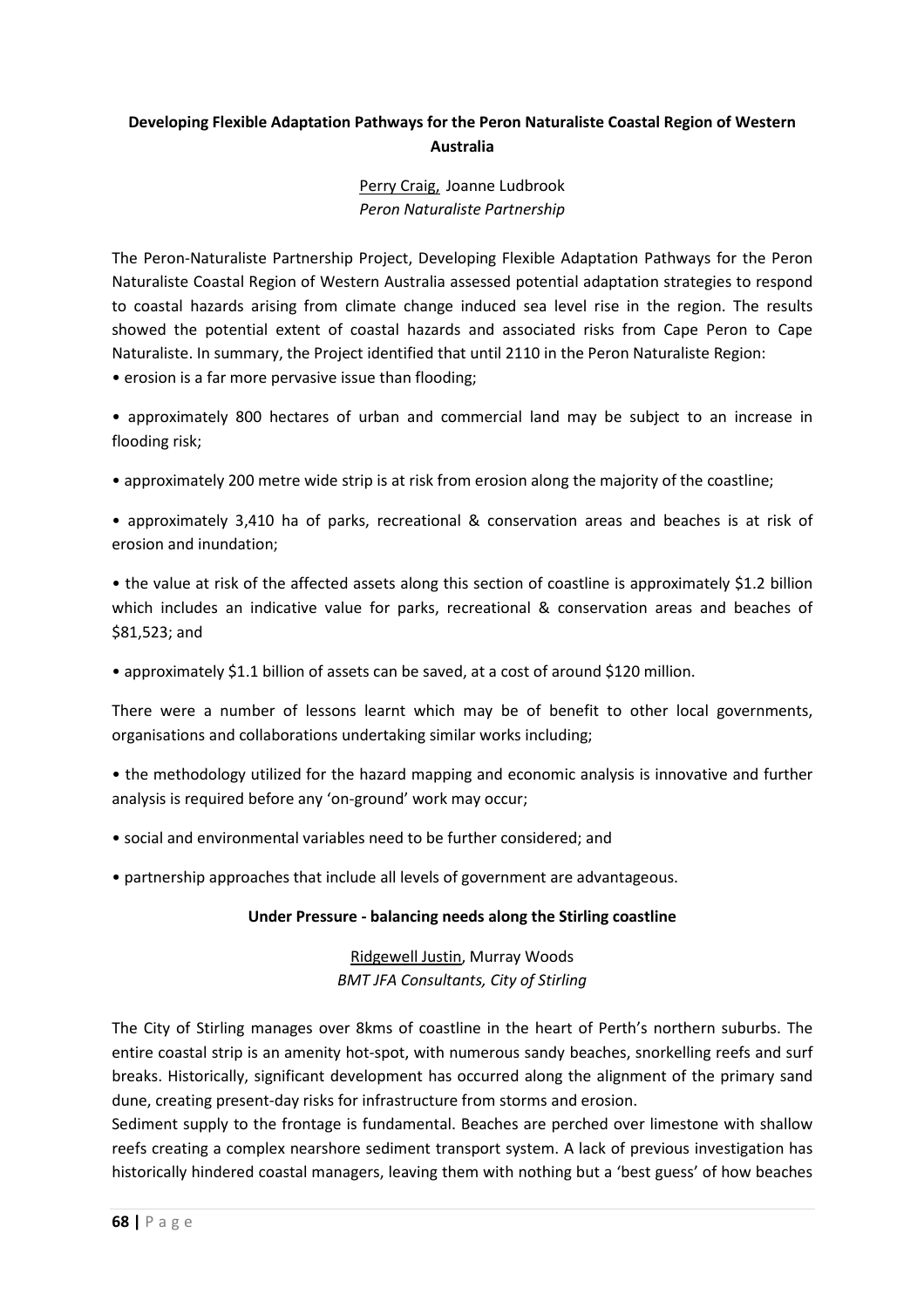may respond under certain conditions. Strategically therefore, the longer-term objective is to identify the primary natural sediment pathways and assess how historical management interventions have influenced and altered the natural regime.

Monitoring programmes (managed by the City together with the support of WA's Department of Transport and BMT JFA Consultants) and analysis of beach profiles, bathymetric lidar and aerial photography are providing the basis for developing this long-term understanding. However, there are many current coastal management problems which the City addresses at numerous discrete locations, with coastal squeeze already dictating a requirement for the implementation of protection measures. Maintaining safe beach access for the community, whilst also ensuring the coast can still respond naturally to metocean conditions, is a priority.

This paper presents the collaborative approach to strategic analysis of this coastline, whilst also providing examples of discrete engineered solutions aimed at both protecting infrastructure and enhancing the ecological and aesthetic values of the foreshore. Examples include the use of geocellular containment to stabilise coastal slopes at Hamersley Pool, an approach new to WA

## **Coastal Weed Management in the Northern Agricultural Region, WA**

# Rowe Jasmine, Michael Payne *Northern Agricultural Catchments Council*

Infestations of non-native plants are a major threat to coastal dune system stability, biodiversity and ecosystem services. Within the Northern Agricultural Region (NAR) of Western Australia, two weed species in particular challenge land managers who are fighting to preserve the biological integrity and recreational values of our stunning coastal landscape.

Pyp Grass (Ehrharta villosa) is recognised as one of the top ten environmental weeds of the southwest WA coast. After performing controlled field tests in April/May 2013, the Northern Agricultural Catchments Council (NACC) found that Verdict® 520 at 1L/Ha sprayed once during the active growing season is an effective treatment. NACC has since been using this application successfully for controlling mats of Pyp Grass in the towns of Cervantes, Ledge Point and Jurien Bay.

Thickets of African Boxthorn (Lycium ferocissimum), a listed Weed of National Significance, were mechanically removed in Jurien Bay by NACC using a Ditch-witch in March 2014. The machine was utilised to physically pull up individual plants and was particularly beneficial in reducing damage to neighbouring native plants. We have found that this equipment was ideal for treating light to moderate infestations of African Boxthorn, before employing other follow-up techniques to treat regrowth.

To protect, maintain and improve coastal ecosystem services and lifestyle there is a need for strategic weed eradication whereby techniques and results are communicated between land managers. NACC is working with local communities in the NAR on follow-up activities to maintain control of these invasive species.

.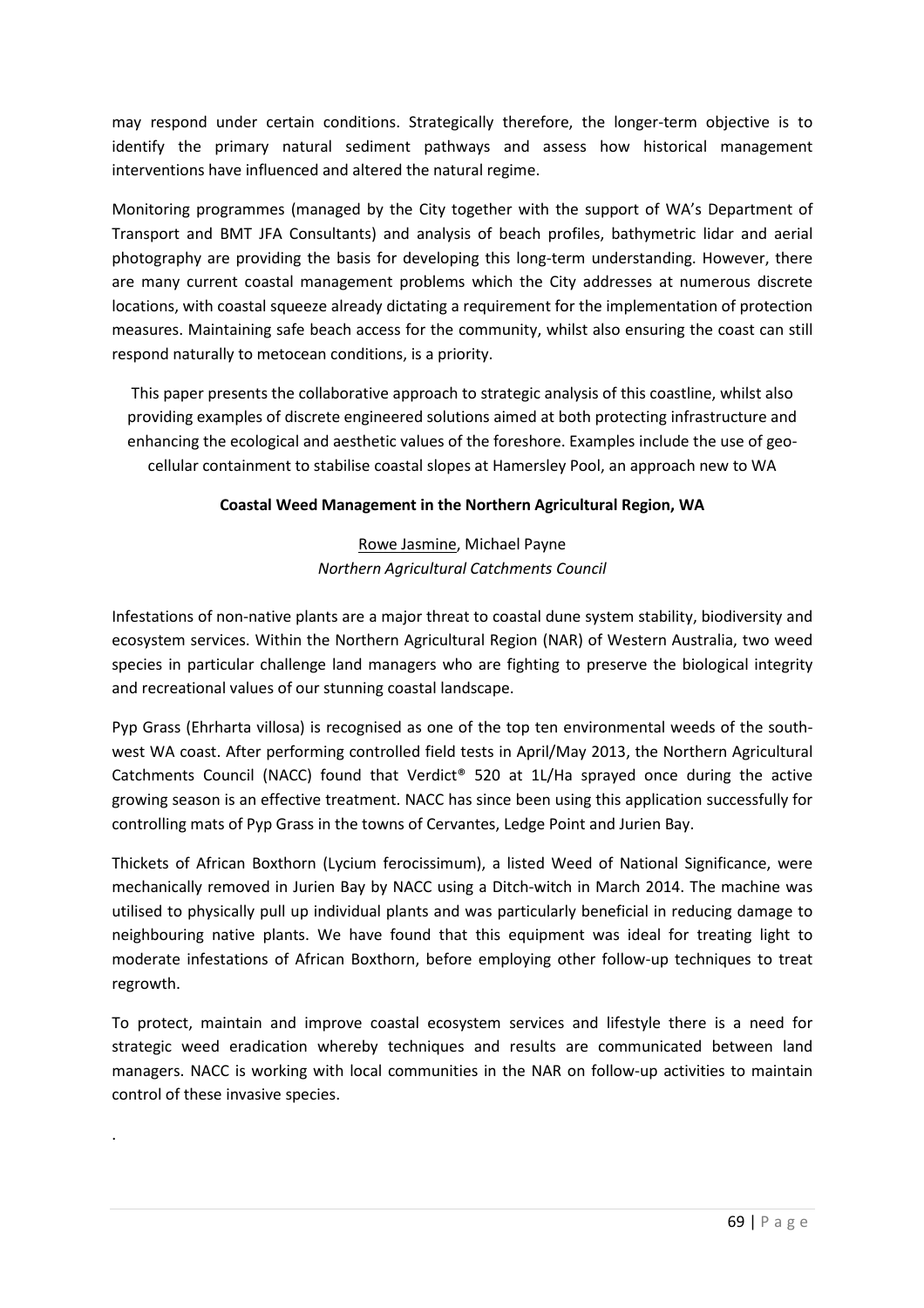# **Influence of turbulent bursting based sediment entrainment in the Swan estuarine system**  Salim Sarik, Charitha Pattiaratchi *University of Western Australia*

This research intends to develop a better understanding of the role of intermittent turbulence in transporting sediments along the bottom boundary layer of the Swan estuary of Western Australia. The proposed study will examine the mechanisms underlying sediment re-suspension and improve our understanding of how the 'bursting phenomenon' generates as well as providing a more refined parameterisation of essential sediment transport processes in estuarine flow environment.

Primarily, high spatial and temporal resolution data have been collected employing Acoustic Doppler Velocimeter (ADV) and Optical Backscatter Sensor (OBS) instruments at 8Hz sampling rate at Swan estuary during the neap tide conditions ranging from 1-1.5 meters water depth. Prominently, the collected field was post processed using quadrant analysis and wavelet transform method to understand the role of turbulent coherent structure on sediment threshold. Moreover, this analysis provided a more refined parameterisation through comparing sediment transport processes to understand the importance of turbulence bursting events and their percentage of contribution in sediment re-suspending and transporting. The contributions made by different turbulent events in momentum and sediment fluxes were also investigated in depth.

## **ReefKIM, an integrated geodatabase of nearshore reefs of the Kimberley coast, WA**

# Stevens Alexandra, Lindsay Collins, Moataz Kordi *Department of Applied Geology, Curtin University*

The Kimberley coast, in the north west of Australia, is bordered by an extensive area of coral reefs. These vital ecosystems are poorly studied and in need of detailed understanding to aid and improve conservation and management. The remoteness and macrotidal regime of the area play significant roles in making study and management of this coast a challenging task. The aim of this work is to construct a geodatabase of the Kimberley reefs (ReefKIM) based on data fusion utilising GIS. Data inputs into this geodatabase were varied and included bathymetric charts, remotely sensed images, georeferenced fieldwork photos, ground truth and data from other sources. The data inputs also include information on environmental, geological, geomorphological, biological, chemical, physical, oceanographic and climatic factors. Compiling these factors and conditions into one consistent georeferenced database facilitates presenting them as features on a dynamic map associated with an attribute table. The outcomes present how the geodatabase can improve the process of studying and managing the reefs of the Kimberley region. ReefKIM provides essential information on geological and ecological characteristics such as mapping, representation, connectivity and biodiversity of the Kimberley coral reefs. Furthermore it permits a comparison of these reefs with other reef systems in the world, such as the Great Barrier Reef, to gain a better understanding of reef growth in this region.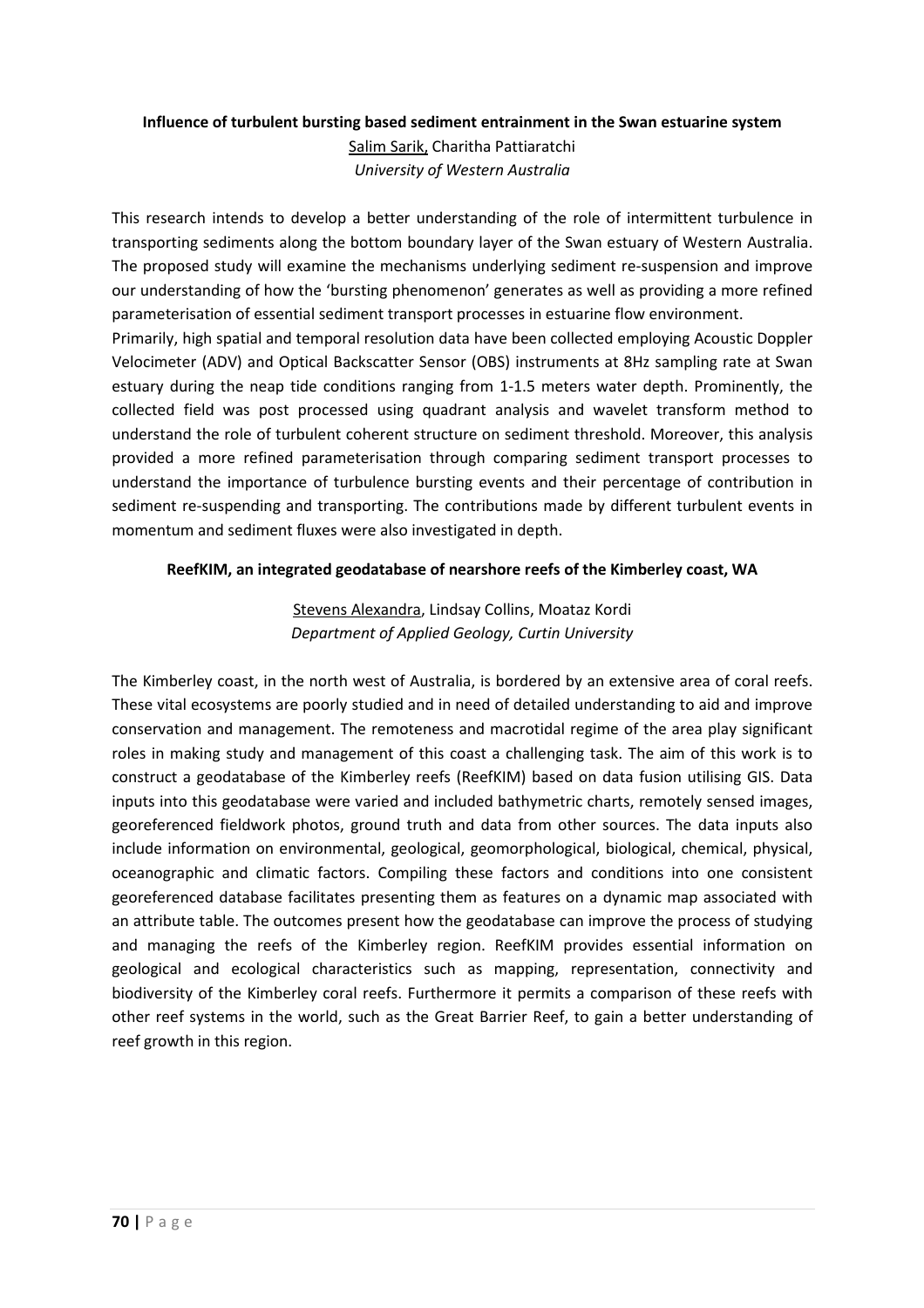#### **Clarence City Council's Adaptation Pathway - Challenges and highlights**

#### Watson Phil

#### *Clarence City Council*

Clarence City Council has become national leader in the coastal climate change arena, having developed and actively promoted around Australia, a state of the art Coastal Climate Change Vulnerability Assessment Case Study 2009 commissioned by Australian Government's Dept. of Climate Change and Energy Efficiency (DCCEE). With an endorsed Implementation plan the Vulnerability Assessment has enable Clarence to move from a policy setting into practical on ground adaptive management responses and planning scheme initiatives.

This has proven to be extraordinarily challenging requiring the probing of many new boundaries. Major successes include new Planning Scheme overlays ie Coastal Erosion Hazard and Coastal Inundation overlays, the main streaming of Climate Change across all business sectors within the Clarence City Council which culminated in the appointment of a CC Officer and the implementation of a series of no regret and win- win strategic approaches to on ground coastal adaptation projects. These projects included beach scrapping and dune building, sand biodiversity assessments, sand supply assessments, annual high resolution aerial beach monitoring of all vulnerable beaches, beach profile surveys, community beach monitoring, photogrammetric assessments to understand past erosion trends of highly vulnerable beaches and refining of hazard lines using more advanced wave and wind climate models to improve hazard mapping in the planning scheme overlays.

In order to develop an agreed strategic approach (community, stakeholders and Council) to long term on ground adaptation at Clarence's most vulnerable coastal beach, Lauderdale, Council was awarded funding as part of the DCCEE's funded Tasmanian Coastal Adaptation Decision Pathway Project. The outcome of this project's extensive community consultation and scientific assessments resulted in a strong community desire to protect property from erosion whilst maintaining the beach in an unmodified form for as long as possible. In the undeveloped regions, the community preferred that natural coastal processes were allowed to take precedence by giving both beaches and salt marshes room to move under rising sea levels and coastal recession scenarios. This endorsed strategic pathway has enabled Council to progress with confidence on planning and implementing major adaptation projects. After exploring a number of coastal defence options, the Council has been progressing with a multi-million dollar 160 metre trial groyne structure which has already been given both a technical and social licences following exhaustive consultation. However we still have many challenges to overcome, particularly on the question of "who pays?", and the acquisition of legal, political, and insurance licences.

#### **The 'mobile' value of beaches**

Witte Ellen, Clive Attwater *SGS Economics and Planning* 

In developing adaptation plans for coastal areas at risk due to climate change, there is a need to assess the impacts of various coastal management and protection works. The implications of sea level rise and adaptation options may involve the loss of existing beaches or transformation of a natural beach into an artificial beach altering its character.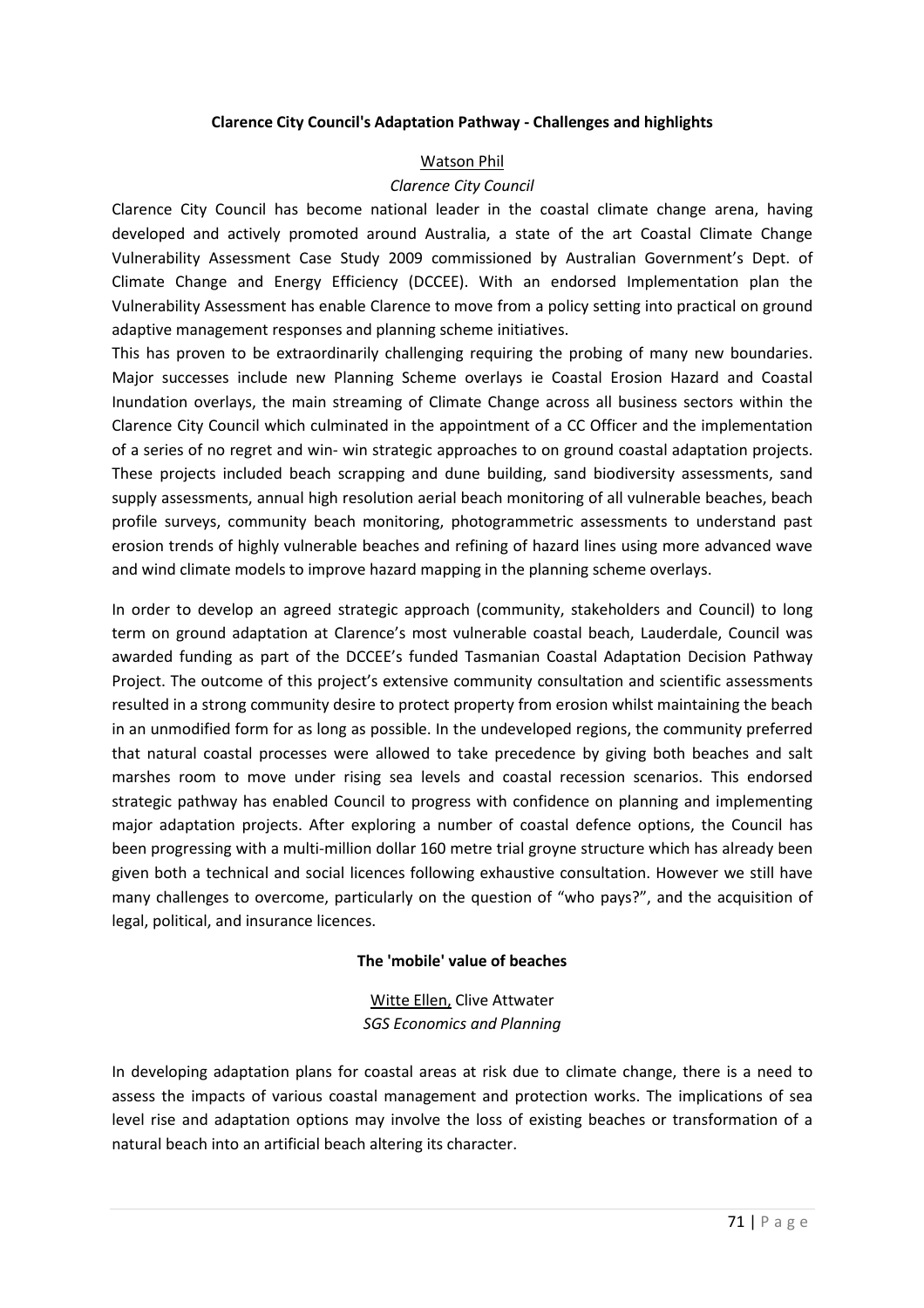To assess the values of beaches, adaptation planners can use a range of valuation methods. Primary research methods can determine the value of beaches according to usage by visitors and residents in the study area. However budgets for adaptation plans do generally not allow for such a costly approach. Planners often have to rely on other methods that provide more indicative valuations. The most affordable is the benefit transfer method, which transfers values found in research elsewhere to the study area.

Existing research on the value of beaches shows that beaches near urban areas are often worth millions of dollars per section of beach. The magnitude of these values may overshadow other values such as private properties, infrastructure and open space.

This paper proposes a way forward on incorporating the high values of beaches into adaptation planning. It considers the marginal values of beaches: What happens if we sacrifice one beach while the remaining beaches can attract visitation diverted from the lost beach? This paper demonstrates that values of beaches can be 'mobile' and may move from one beach to the other depending on the availability of amenable and usable beaches.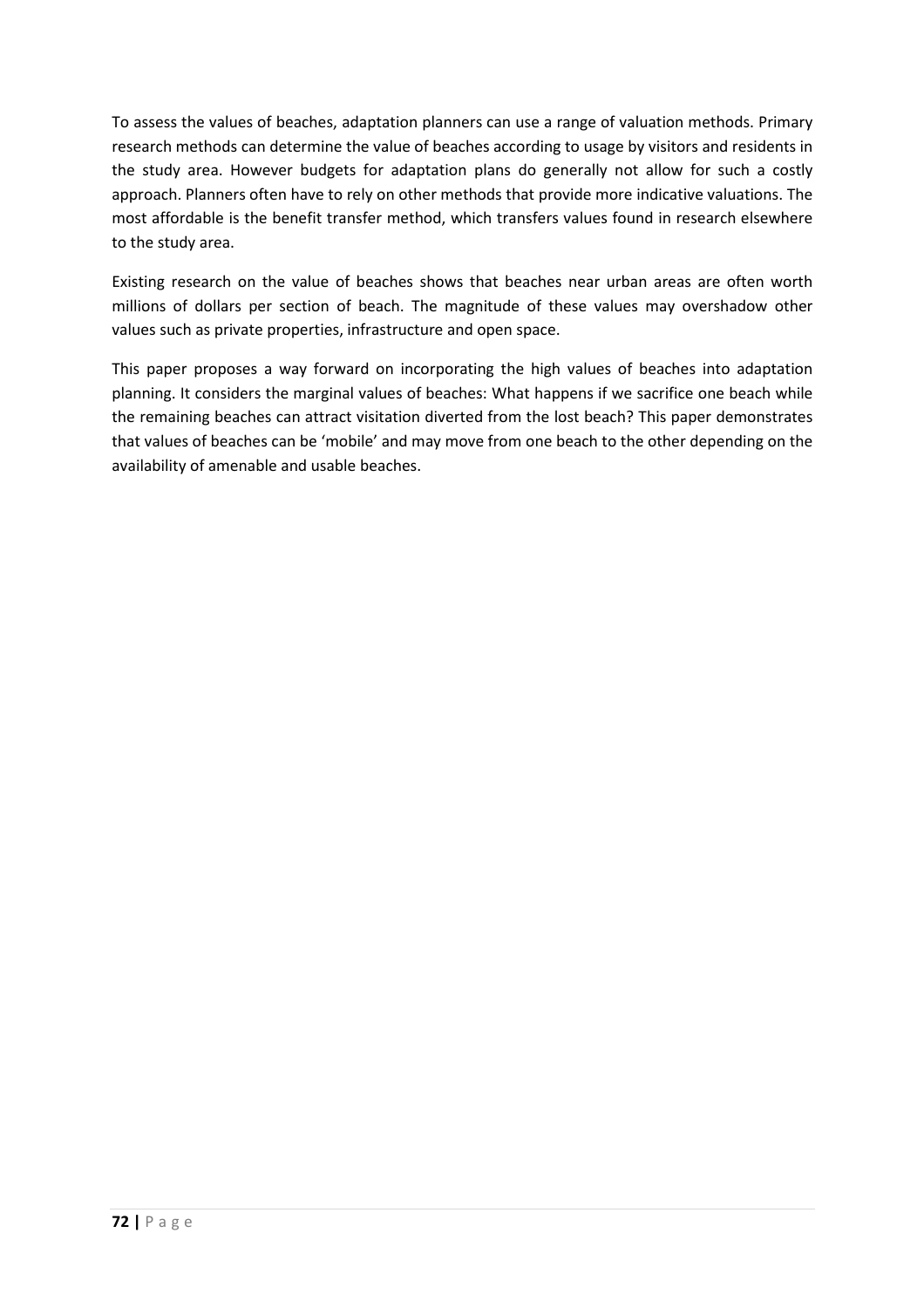### **Alphabetical Index of Authors with Page Numbers**

### $\mathbf{A}$

# 

B

### $\mathsf{C}$

#### D

### 

#### E

## 

### F

# 

### G

###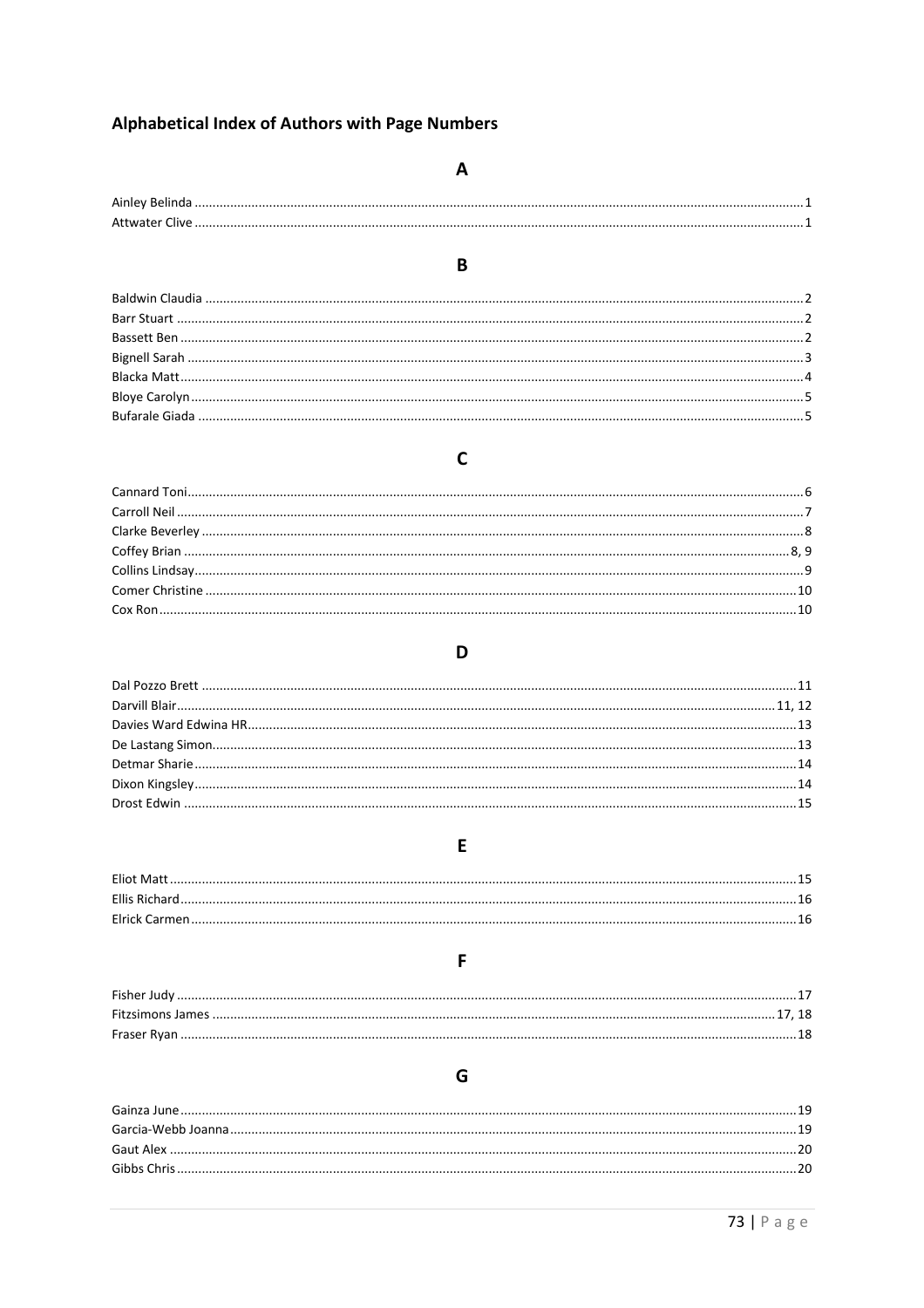### $H$

# $\mathbf{J}$

 $\mathsf K$ 

# $\mathbf{L}$

# $\mathsf{M}$

### $\mathbf N$

# 

# $\mathsf{P}$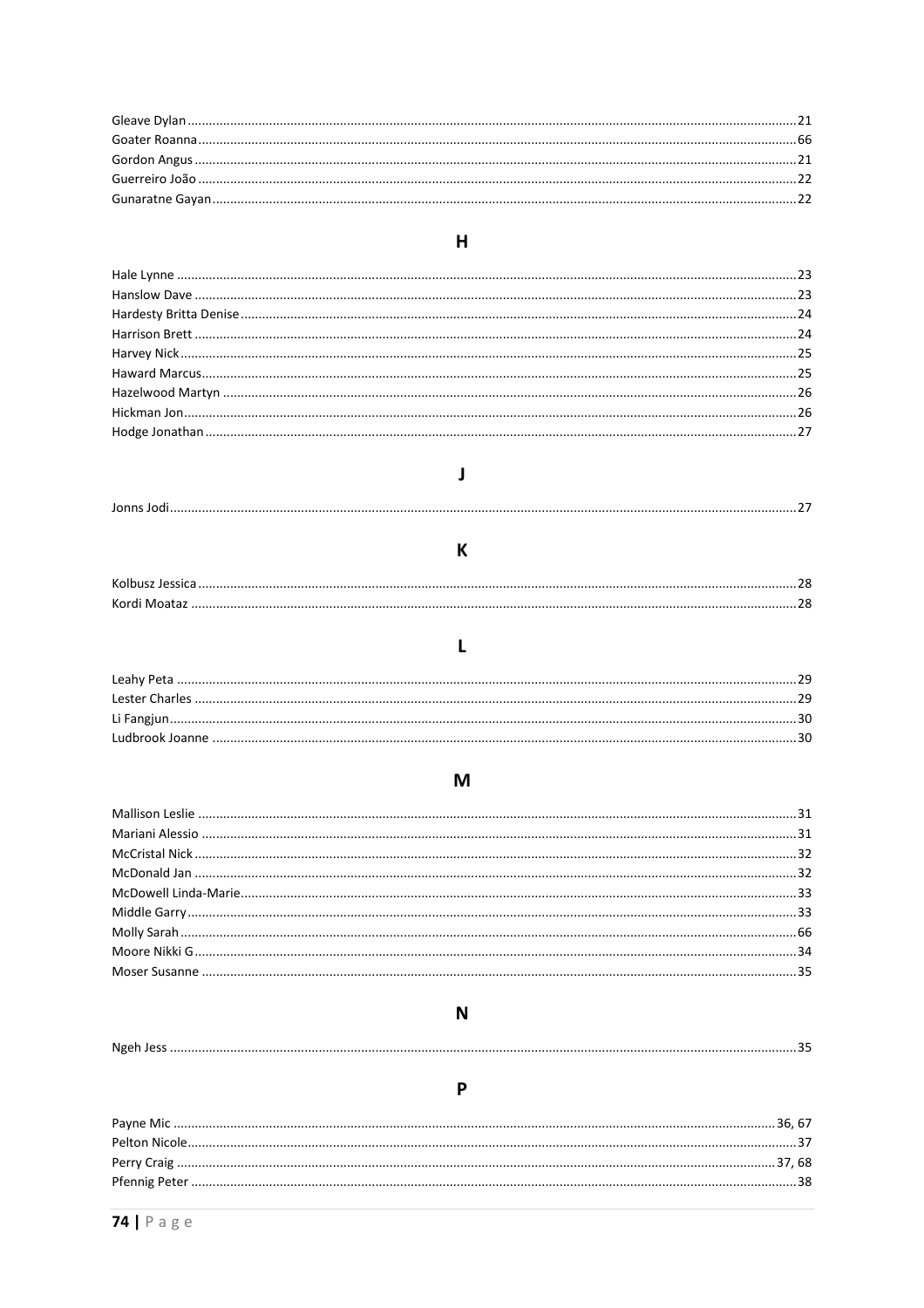# $\mathbf R$

# $\mathsf{S}$

# $\bar{\mathbf{T}}$

# $\mathsf{V}$

W